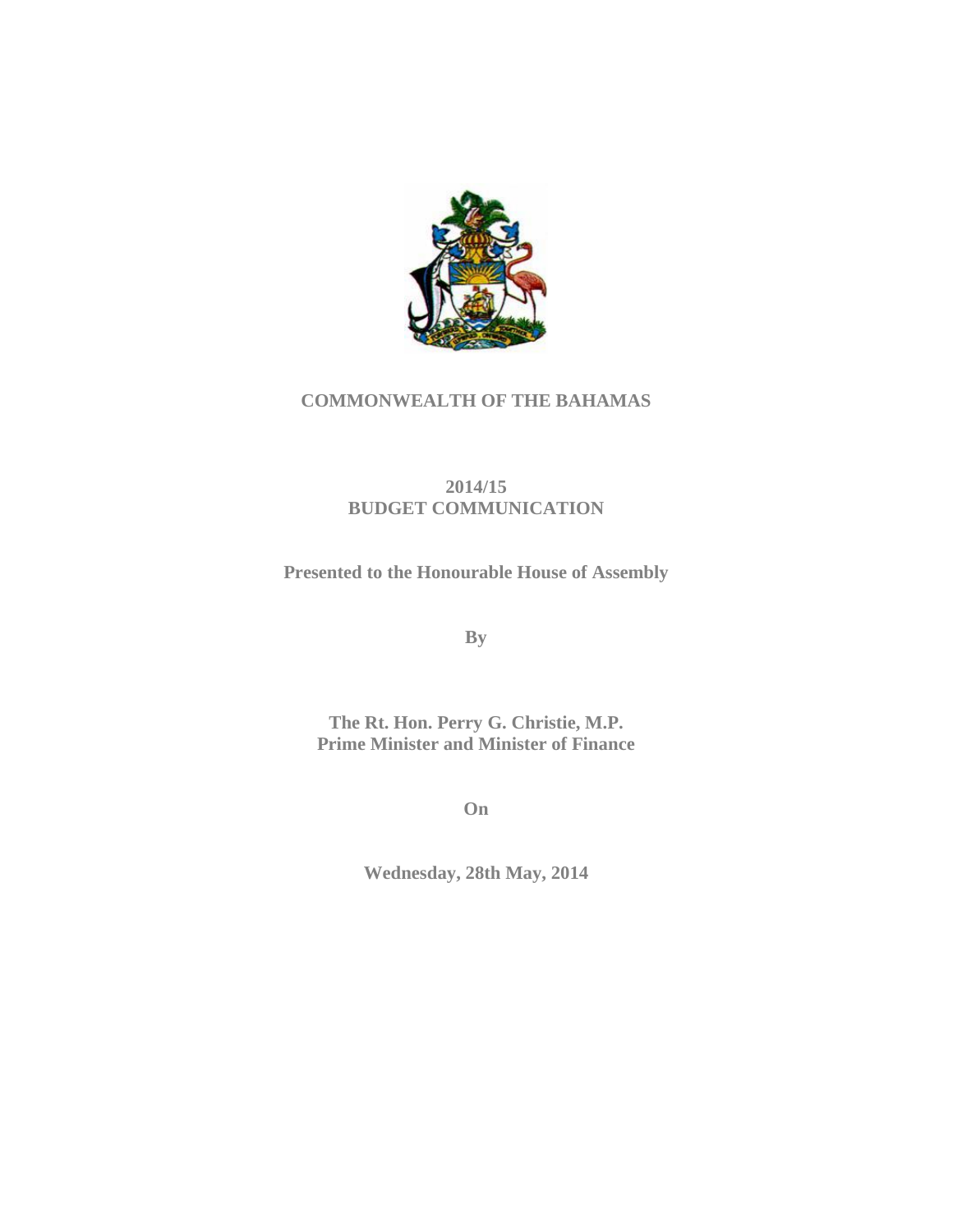## **2014/15 BUDGET COMMUNICATION**

It is my honour to present the 2014/15 Budget Communication.

## **INTRODUCTION**

Mr. Speaker, the 2014 Inaugural World Relays was sold out over the two day period with over 30,000 seats being sold for approximately \$420,000 plus. Some 43 countries participated in the event and there were approximately 600 athletes in the meet. Prize money ranged from \$50,000 for a first place finish in a race down to \$4,000 for eighth place for a total of \$1.4 million.

The event was streamed live around the world to over 120 countries via YouTube as well as by many other IAAF affiliated news media. Simply put, the event was seen live on every continent in the World.

The meet saw three new world records being set; two by the Kenyan team in the 4 x 1500 (Men and Women) and one by the Jamaican Men 4 x 200 meter squad. The Bahamian team also set two National Records in the Men's and Women's 4 x 200.

The Men's 4 x 400m team ran a blistering 2:57:59 for second place. This was also the second fastest time run in the world this year and the third fastest time ever by a Bahamian relay squad.

According to Lord Sebastian Coe: "I thought it was fantastic – the noise, the atmosphere," Coe, an IAAF vice-president, said. "It reminded me of Mo hitting the front and David Weir winning in London. It was really very noisy because they get relays here.

"The IAAF's faith in the innovative **IAAF World Relays**, a new event with a new presentation concept and The Bahamas' ability to deliver a top global sports entertainment product have been richly rewarded this weekend" said **IAAF President Lamine Diack**. "In the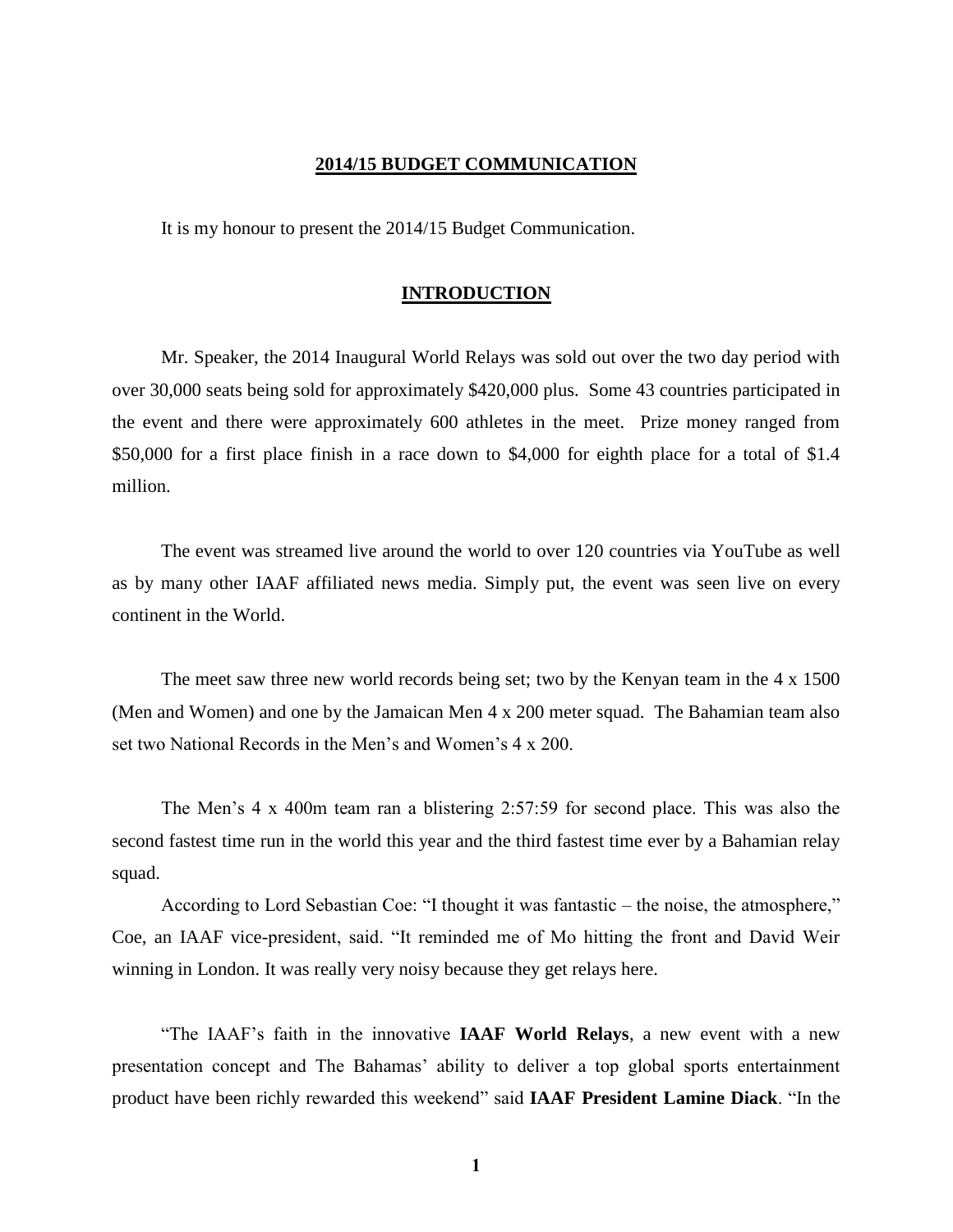'sun, sea and sand paradise' that The Bahamas markets itself, we have experienced a true sporting paradise which has excelled beyond our expectations. The people have embraced the IAAF World Relays and the noise of their support will be left ringing in our memories for many years to come."

Lastly Mr. Speaker, the small and medium business opportunities created by my Government as a result of our commitment to hosting the relays were tremendous and heralded by many. Opportunities range from transportation, the creative industries, lodging, food and beverage, various paraphernalia, ICT and security. In short Mr. Speaker, there was an economic uptick prior to the actual event and an economic explosion during the week we hosted several thousand people on our shores.

Honourable Members will recall that, when I presented last year's Budget Communication, I stated that it represented a pivotal Budget in the history of our nation. With the ongoing though still very gradual recovery of the economy from the Great Financial Crisis of 2008 and 2009, in last year's Budget my Government set out in detailed and concrete terms an unprecedented Multi-Year Fiscal Consolidation Plan whose ultimate objective is to secure the future for all Bahamians.

As I have recently stated in a number of fora, I have an abiding optimism for the growth of entrepreneurial and employment prospects for the citizens of our country. Within that context, I view addressing the dire state of our public finances and placing the burden of Government debt on a downward path as critical components in support of our strategy for national economic development.

Mr. Speaker, in this Budget Communication, I am reiterating my Government's steadfast commitment to our Multi-Year Fiscal Consolidation Plan. We will stay the course with the implementation of the various policy initiatives in respect of Recurrent Expenditure, Recurrent Revenue and Capital Expenditure that comprise the core elements of this plan.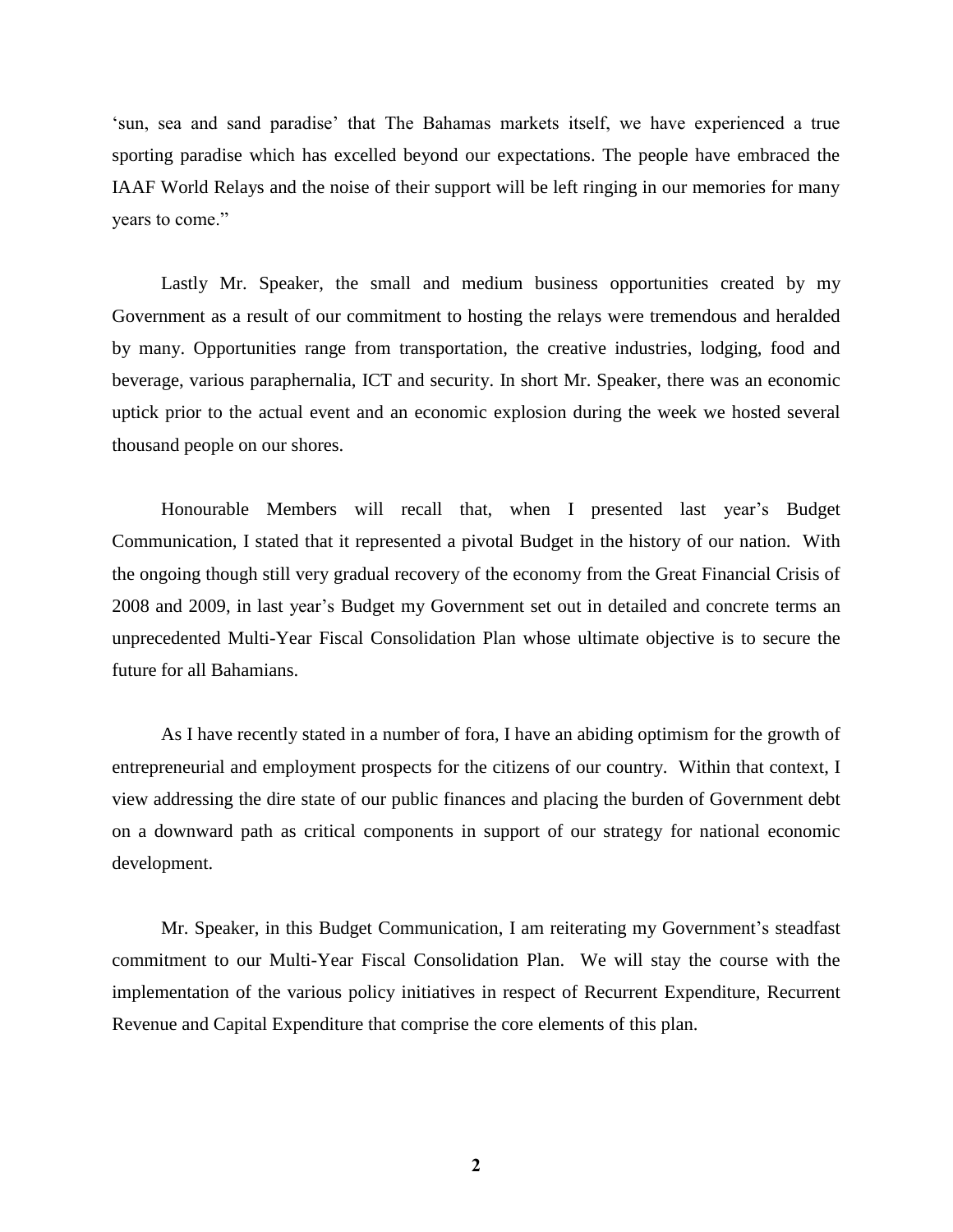Concurrently, we are diligently striving to strengthen the foundations of the economy to secure steady growth and private sector employment creation. In particular we are continuing our push to develop new and expanding private sector investment projects across the breadth of the nation. Honourable Members will recall that I outlined the numerous such projects that are either currently underway or imminent during the Mid-Year Budget Statement in February.

I now wish to provide an update on the further positive developments that have surfaced on the investment front in the last few months. The new and expanding projects are numerous and I will expand on these fully at a later date. At this point, I will merely highlight some of the major developments. I also wish to stress that the strong emphasis that we are placing on new foreign direct investments is directly in tune with the initiatives that we are taking on the fiscal and tax reform front and, more specifically the introduction of a Value Added Tax (VAT). Foreign investments will provide a much-needed boost to our economy at the same time that tax reform is being implemented.

### Mr. Speaker,

## **Key Economic Growth Components in New Providence**

The \$2.6 billion Baha Mar one-of-a-kind resort, the largest single project ever to be undertaken in the Caribbean and indeed one of the largest in this hemisphere, comes on stream at year end and during this coming fiscal year will have an enormous impact on the Bahamian economy. Apart from the scale and size of this mega resort with its mix of appealing 3,500 plus hotel rooms and 300 plus residences, it will add a number of distinctive and world renowned brands to the Bahamian tourism product including Grand Hyatt, Rosewood, Melia, Mondrian hotel brands, the Baha Mar branded hotel and casino, the largest casino in the Caribbean operated by GGAM casino group comprising top executives drawn from some of the world's most successful casinos, the largest convention centre in The Bahamas and the spectacular new 18 hole Jack Nicklaus Signature golf course, among many other outstanding amenities including a 33,000 square feet destination spa and 30 unique restaurant and night club offerings.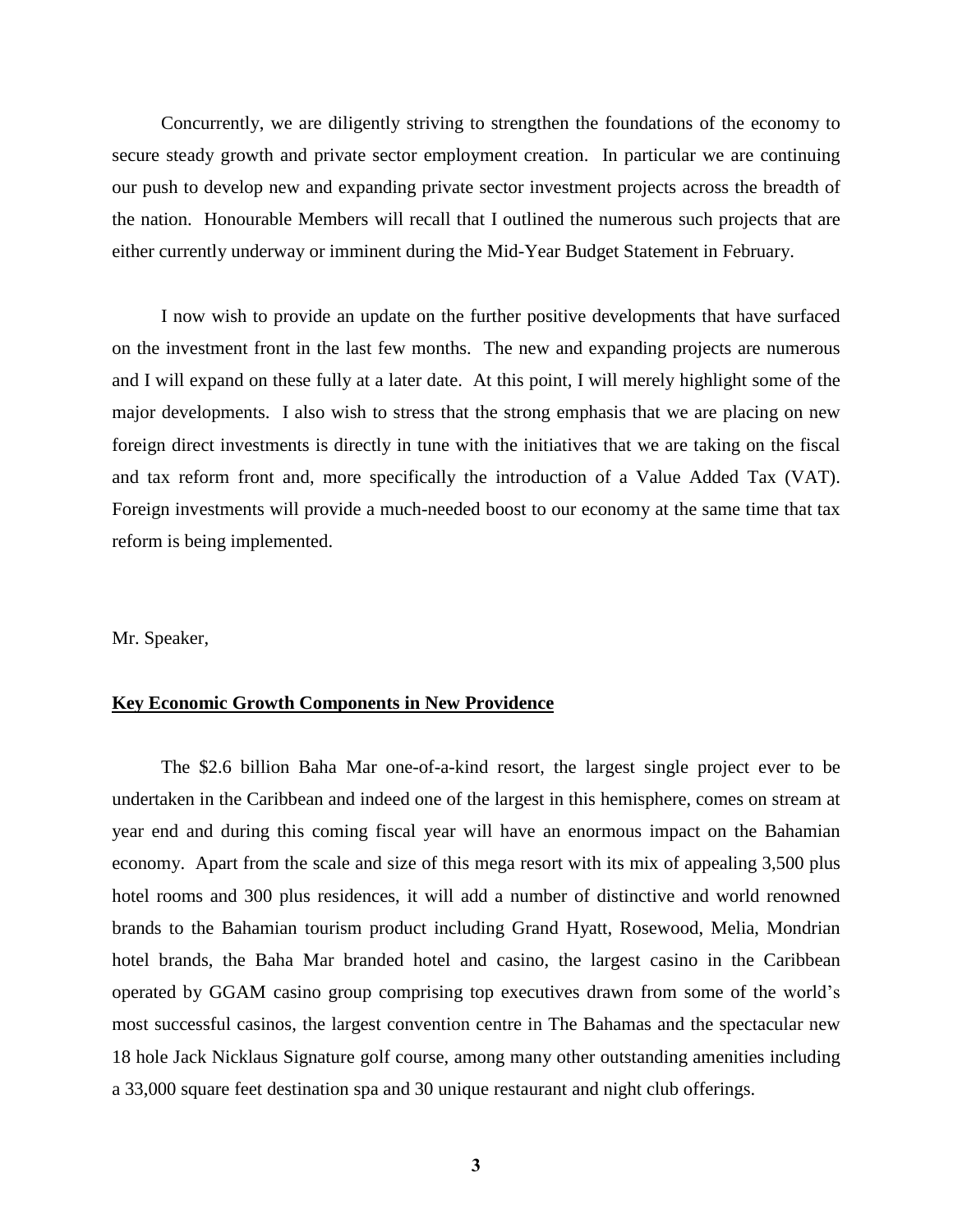The economic impact includes the creation of 5,000 new permanent jobs at the resort, hundreds of additional indirect jobs and entrepreneurial opportunities outside the resort. A study by Tourism Economics projects that when the Baha Mar resort is in full operation, the new property will inject some \$878 annually million in spending and direct taxes into the Bahamian economy. In addition the study projects some \$60 million a year will be paid by visitors to the resort in departure, occupancy and stamp taxes.

Mr. Speaker,

Brookfield Real Estate Financial Partners, the principal owners of Atlantis, our flagship world class resort and entertainment complex, with its 8,000 employees, are aggressively pursuing plans for refinancing, refurbishment, and adding other features, which will further enhance its premier position in the marketplace, all of which will be implemented during this current budget cycle. These initiatives will not only strengthen the position of the property, but also positively impact job creation both at the resort and within the local economy.

My Government has been engaged in fruitful discussions with Brookfield Real Estate Financial Partners and Access Industries, on the purchase, upgrading and expansion of the One and Only Ocean Club and vacant land on Paradise Island.

Government has given its approval for Access Industries to acquire this valuable asset. Access Industries is a New York based group with a global focus on natural resources, chemicals, media, telecommunications, entertainment including Warner Music Group, real estate and several world-renowned high-end, iconic hotels in Florida, France and Argentina. Access has corporate offices in New York, London and Moscow.

The injection of additional capital into the upgrading and expansion of the Ocean Club by Access Industries, not only assures further direct investment inflows into the Bahamas economy, but additional jobs, the positioning of the Ocean Club as the nation's premier ultra-luxury resort, and a partnership to leverage other economic expansion opportunities with a worldwide conglomerate.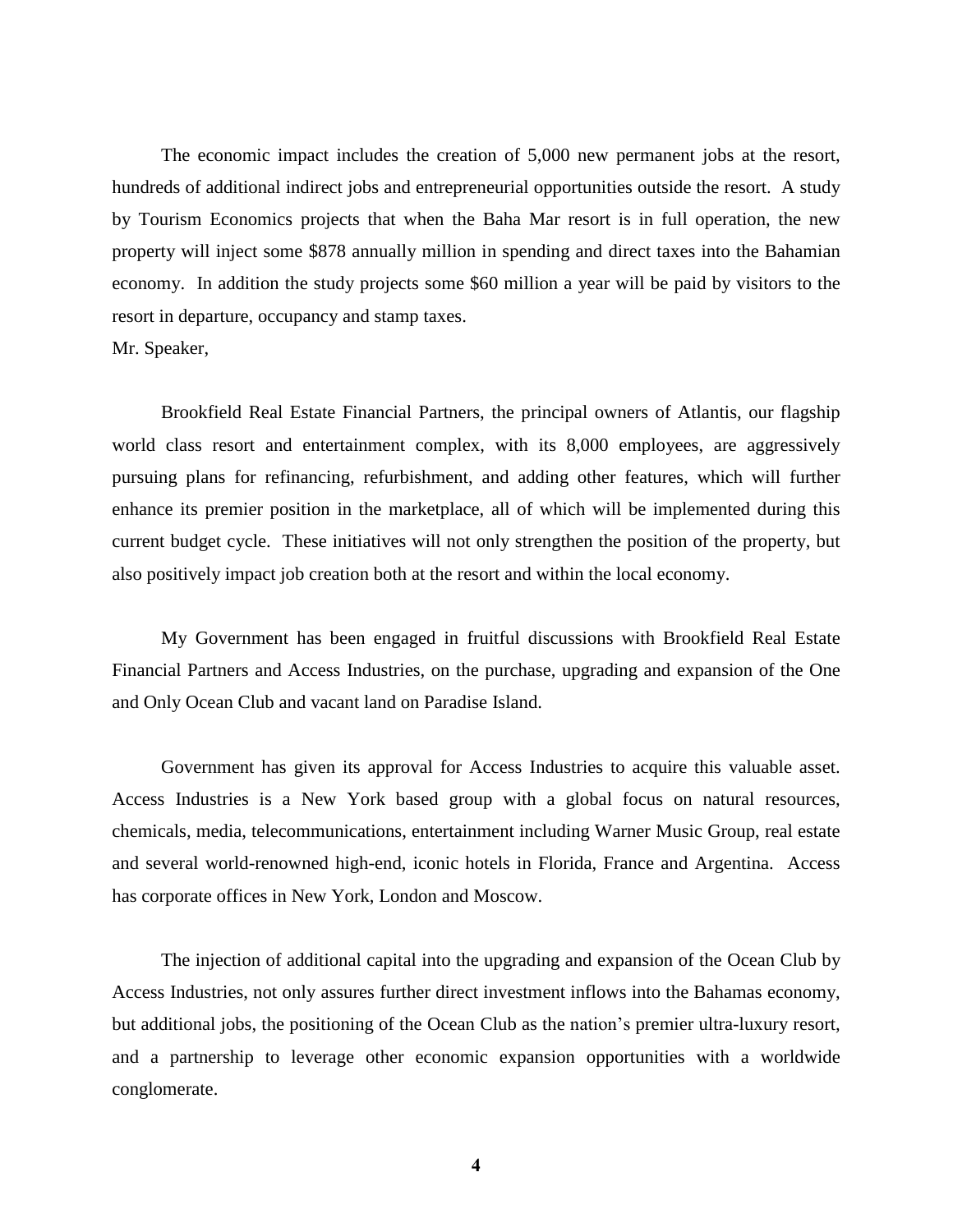Mr. Speaker,

I am pleased to report that under the terms of superseding Heads of Agreement recently signed with the owners of Albany, planning and work on their \$140 million expansion project is proceeding expeditiously, and will create an additional 1,000 construction jobs and some 300 new permanent jobs, many of which will be realized in this current budget cycle.

The process for the sale and major redevelopment of the South Ocean Beach Resort is proceeding with several substantial proposals under consideration by the owners, The Canadian Commercial Workers Industry Pension Plan and their consultants. Each of the proposals envisions a mixed resort/residential/casino/complex which would significantly expand the local product offerings and brands I remain optimistic about an early successful outcome for South Ocean Beach Resort, which together with Baha Mar, Albany, Holowesko Lyford Cay hotel and the thriving commercial and private residential developments in western New Providence, will have an enormous impact on our economy starting in the next few months and continuing for the next decade.

Mr. Speaker,

## **Renewal of Downtown Nassau**

Much progress will be made in the coming months with the rejuvenation of the downtown area of Nassau into a vibrant, attractive and exciting waterfront city, through several initiatives, as part of an overall Master Plan to be further developed with the input of professional planners, stakeholders, local entrepreneurs and other interested parties including cruise lines and major suppliers.

The main area of focus will stretch from Arawak Cay to Potters Cay, and will embrace public infrastructure enhancements, private investments, public/private sector partnerships, and participation by local and international bodies interested in preserving the city's rich history, culture and environment.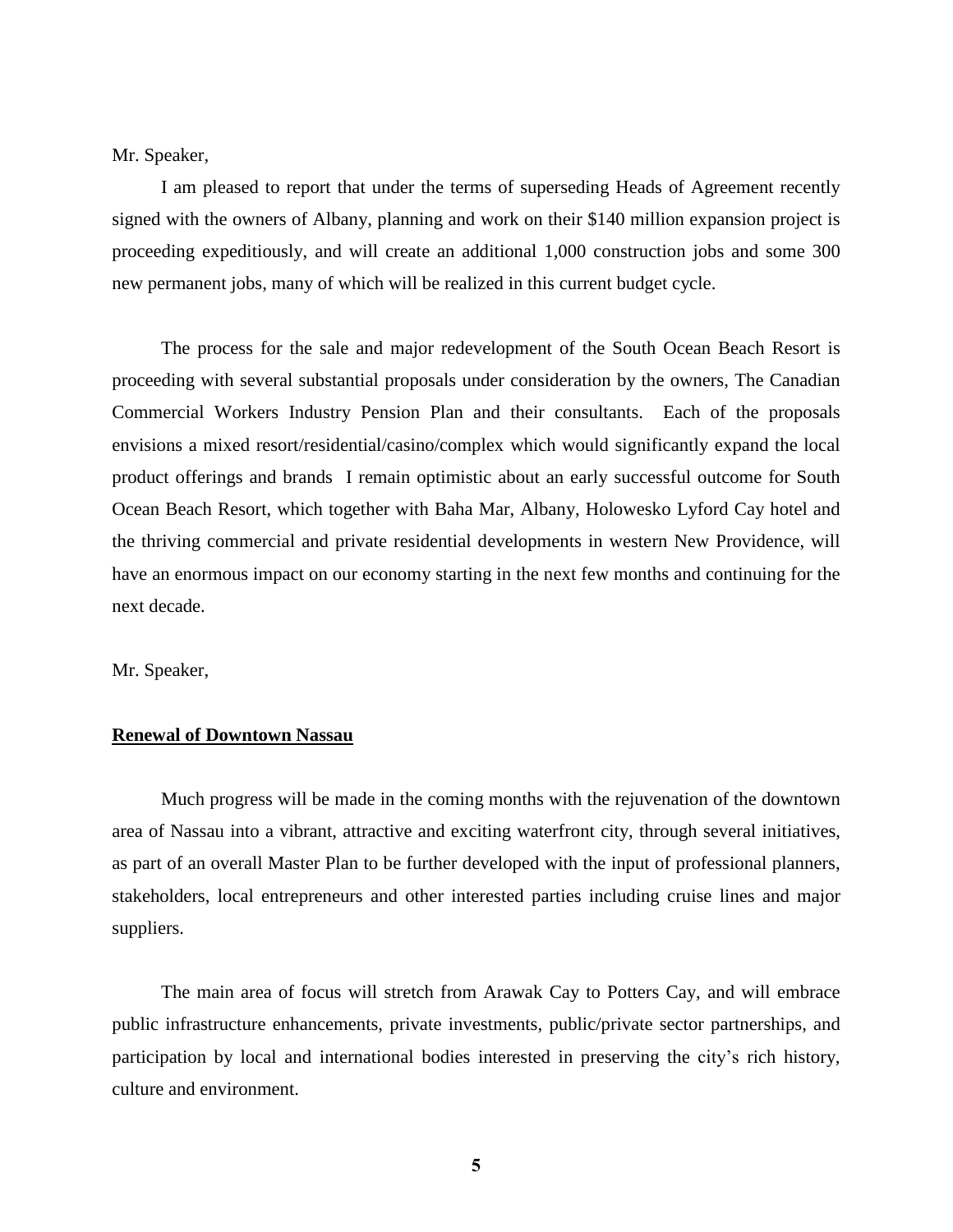A scenic boardwalk on reclaimed land, together with a myriad of entrepreneurial opportunities, are envisioned stretching all the way from the Hilton Hotel to Potter's Cay. The transformation has already started with the sale, renovation and rebranding of the Nassau Palms Hotel, which when completed in December will employ in excess of 100 Bahamians. Nearby the owners of the Hilton property are actively pursuing a buyer with the capacity to refurbish the existing hotel and develop its prime vacant waterfront acreage strategically located in the heart of downtown into thriving enterprises and attractions. At their East Bay Street waterfront property, the Symonettes have already completed a marina and boardwalk. Other waterfront stakeholders are being encouraged to embrace the incentives which are available to develop their properties within the guidelines of the downtown Master Plan.

My Government has started a dialogue with the owners of cruise lines for the renewal and expansion of attractions, tours, shopping, cultural experience and things to do in a pleasant, visitor friendly safe and well landscaped and clean environment, that would improve visitor satisfaction and increase visitor spending to become the highest in the Region.

In the months ahead and in the ensuing period, the downtown area will benefit from new construction and community activities, creating many new jobs, entrepreneurial opportunities and enhanced government revenue.

Mr. Speaker,

## **Investments in Grand Bahama**

I am pleased to indicate that my Government's focused attention to turning around the faltering economy of Grand Bahama is bearing tangible results, and attracting significant major investments. Tourism which has been in the doldrums for far too long, is now growing at a faster rate than in New Providence, and leading the way in the growth of air arrivals for the entire Bahamas.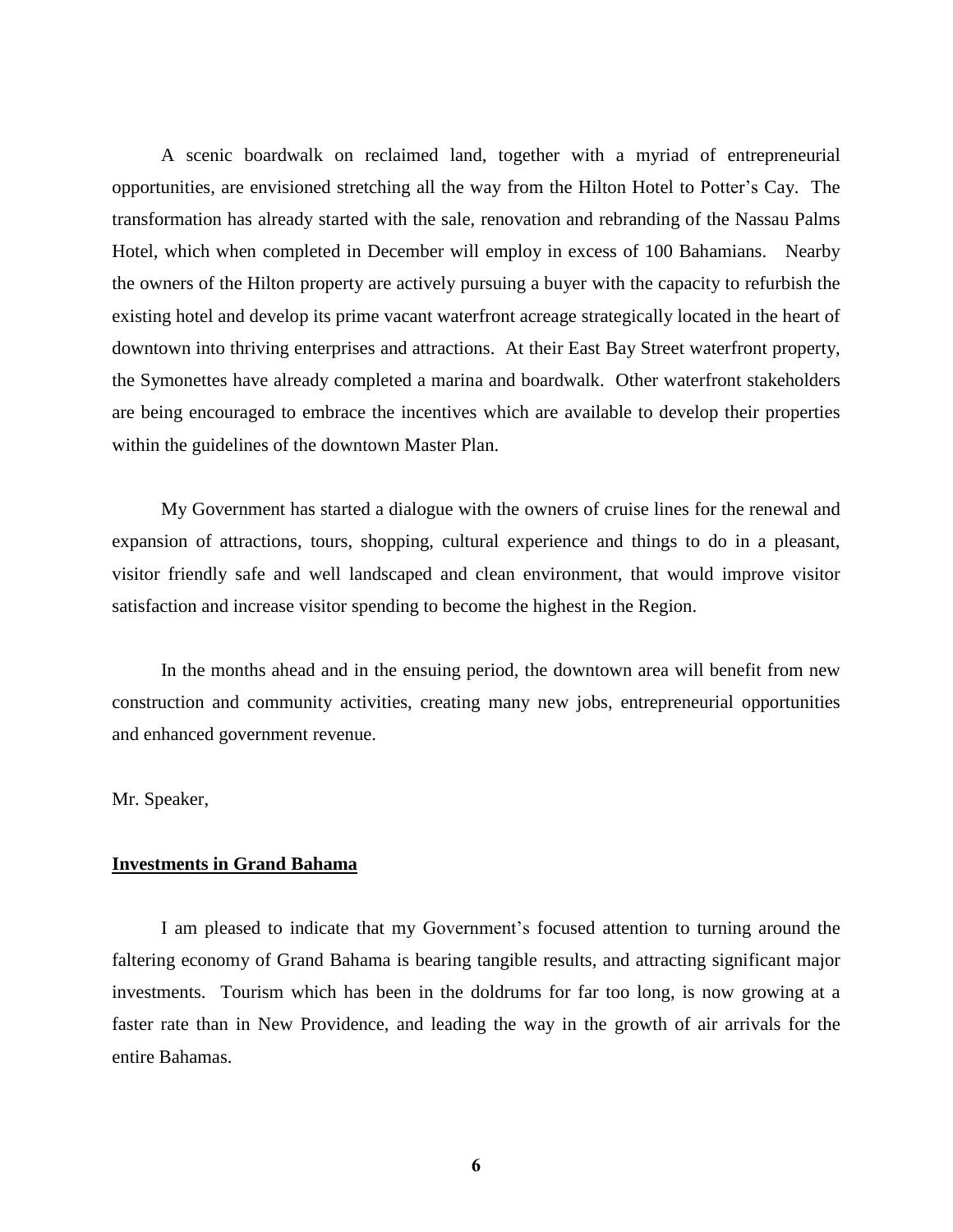As a result of a joint venture between the Government, Sunwing of Canada and Hutchison/Whampoa, a new day in tourism has dawned on Grand Bahama. Since its opening in February the Memories Grand Bahama Beach Resort has delivered much needed stimulus to the Grand Bahama economy, by attracting additional airlift and overnight arrivals from Canada and the United States, resulting in increased hotel occupancy and the creation of hundreds of jobs.

Having successfully completed their six city Canadian winter flight program, Sunwing's USA subsidiary, Vacation Express in partnership with Bahamasair has introduced weekly 737- 400 non-stop Jet service from 8 U.S. Cities into Grand Bahama Island, which started May  $1<sup>st</sup>$  and will run through October  $31<sup>st</sup>$  each year.

As a consequence, the number of international arriving passengers at the Grand Bahama International Airport for period January through April 2014 is up by 10,679 passengers, or 25.16%.

The total number of incremental seats to the destination from the U.S. via the Vacation Express/Bahamasair program is 66,000, combined with 34,00 from Canada for a total of 100,000 seats, or a projected increase in visitor arrivals of 71,000 passengers representing 460,450 visitor nights overall and incremental tourism earnings of \$57 million.

The Summer program signals Grand Bahama's return to major gateways in the New York tri-state and Washington DC areas with flights from Newark, New Jersey, Baltimore, Maryland and Richmond, Virginia, as well as other important leisure gateways such as Birmingham, Alabama, Cincinnati, Ohio, Columbus, Ohio, Memphis, Tennessee and Raleigh/Durham, North Carolina.

The addition of the Memories resort brand to Grand Bahama has helped to drive higher hotel occupancy levels overall. The weeklong vacation package has increased the average length of stay for the destination, and visitors on the all-inclusive package illustrate a desire to purchase tour excursions, increasing the demand for additional destination activities.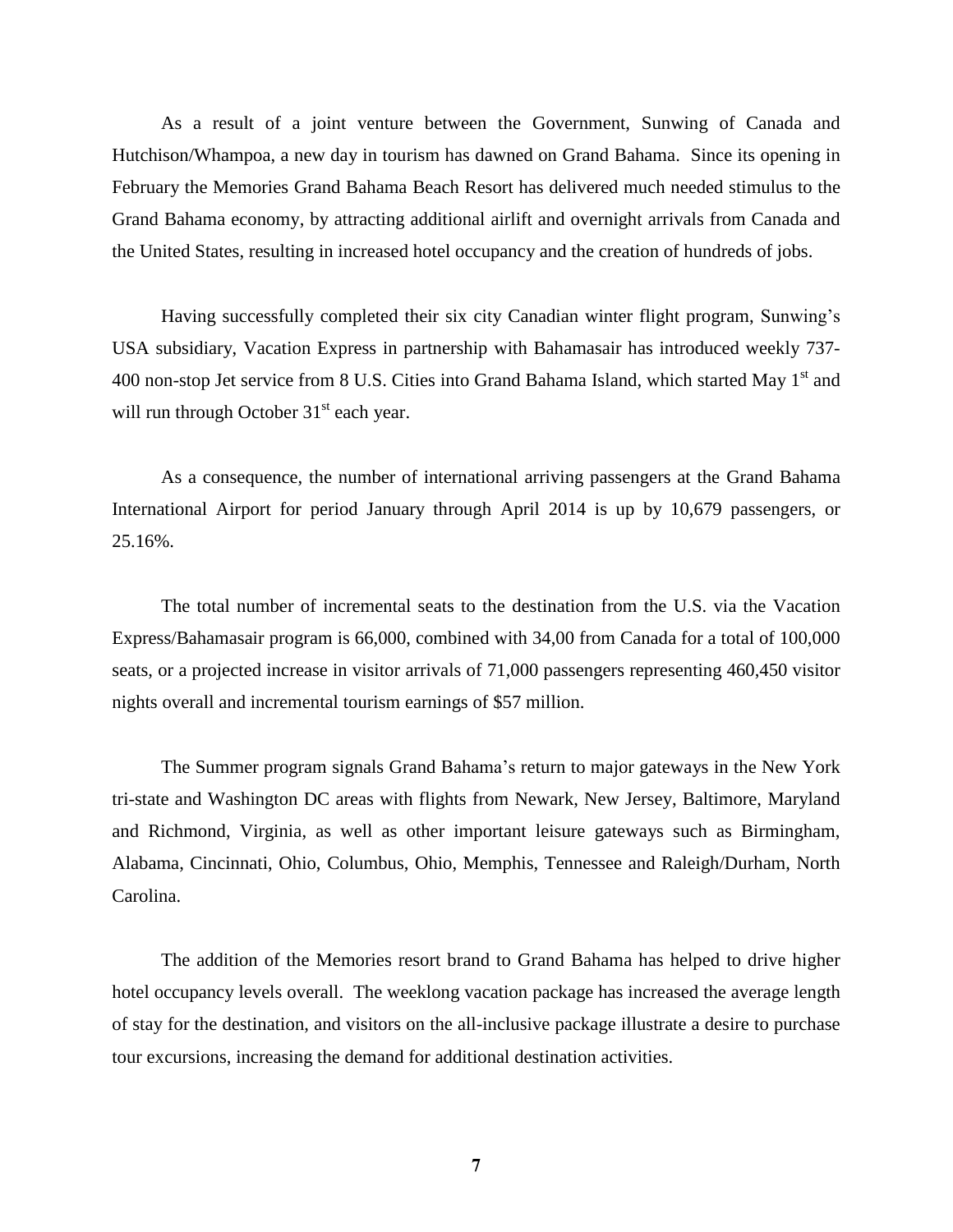In addition to the 300 construction jobs created during the remodelling phase, the opening of four-star 491 room resort has generated approximately 700 new permanent jobs, boosting economic activity throughout the local community.

Additionally, Vacation Express will offer 4/7 Nights air-inclusive vacation packages from St. Louis, Missouri, Dallas, Texas, Los Angeles, California and Chicago, Illinois via Delta and American Airlines to Freeport I can also now indicate that a new replacement casino operator has been identified for the casino at Our Lucaya. The Hotel Corporation has issued a certificate of Consent for the new operator to apply to the Gaming board for a casino license. The licensing process should be completed in the next several weeks following the completion of due diligence and the probity investigations.

#### Mr. Speaker,

The good news for Grand Bahama goes further in that revival and expansion of the Grand Bahama economy is on course to extend to the shipping, industrial and other commercial sectors. This has been achieved as a result of my Government reaching out to the Grand Bahama Port Authority and its major licensees, beginning with the principals of the Grand Bahama Port Authority, Hutchison Ports and Mediterranean Shipping Company, to ascertain whether they would be willing to give an undertaking to proceed with major new developments, if the Government were to reconsider certain 2013 fiscal increases as they relate to the application of customs processing fees, an environmental levy and stamp taxes on remittances or transfers outside The Bahamas.

After extensive negotiations the three parties have signed a Memorandum of Understanding with the Government for the development of Phase 5 of the Freeport Container Port at a cost of \$200-250 million, and the technological and other upgrades to accommodate the further growth of one (1) million containers annually to be generated by MSC Shipping from the opening date of the late 2015 expansion of the Panama canal. This expansion will create an additional 150 direct jobs, some 450 indirect jobs and substantially increase the opportunity for attracting a large range of ancillary and spinoff businesses.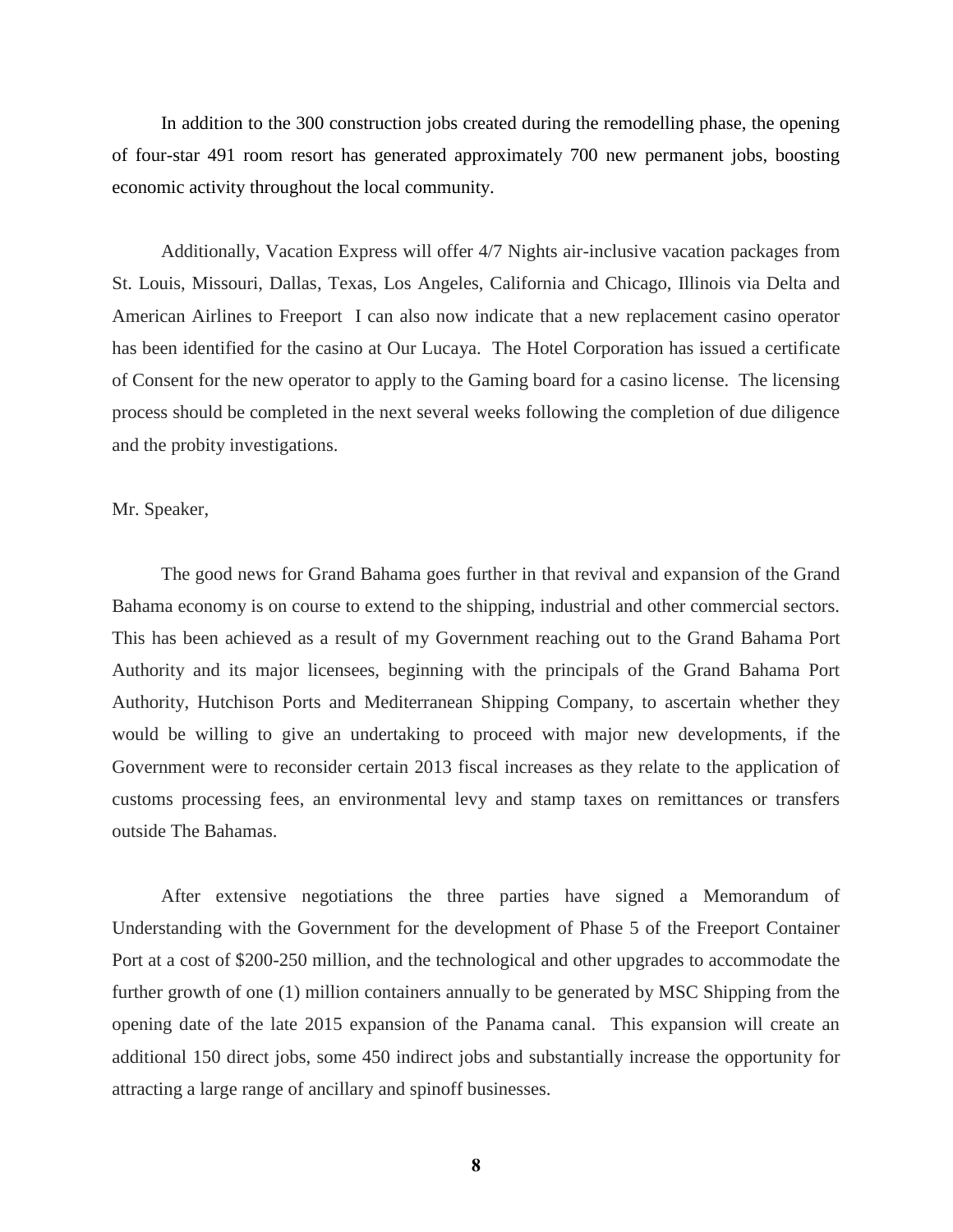Mr. Speaker,

Simultaneously similar discussions were held with several other major licensees of the Grand Bahama Port Authority. As a result the following other companies have committed to significant economic expansion and additional job creation:

- 1. Grand Bahama Shipyard
- 2. Pharmachem Technologies
- 3. Polymer International
- 4. Bradford Marine

Mr. Speaker,

#### **Bimini**

Bimini's spectacular growth and development continues unabated, fueled predominately by Resorts World with spinoff effects impacting other smaller resorts, businesses and entrepreneurs. Resorts World has already invested some \$90 million in its Superfast Ferry, and is spending some \$150 million on resort upgrades, a deep water pier, and the construction of a 300 room luxury five star resort. Just under 500 persons are permanently employed between the Resort and the casino, and nearly 350 Bahamians have been engaged in construction jobs. There was a 93% increase in total tourist arrivals in Bimini from 54,036 in 2012 to 104,347 in 2013, making Bimini the fastest growing destination in The Bahamas.

Once the deep water cruise pier is completed to accommodate day and night trips by Bimini Superfast, and the new 300 room hotel is opened by year end, we can expect some 500,000 annual tourism arrivals to Bimini. Improvements and expansion to the airport are ongoing and night flights have started. Other infrastructural works and a Master Plan to guide the overall development of Bimini are being undertaken in a public/private sector partnership between the developer and the Government.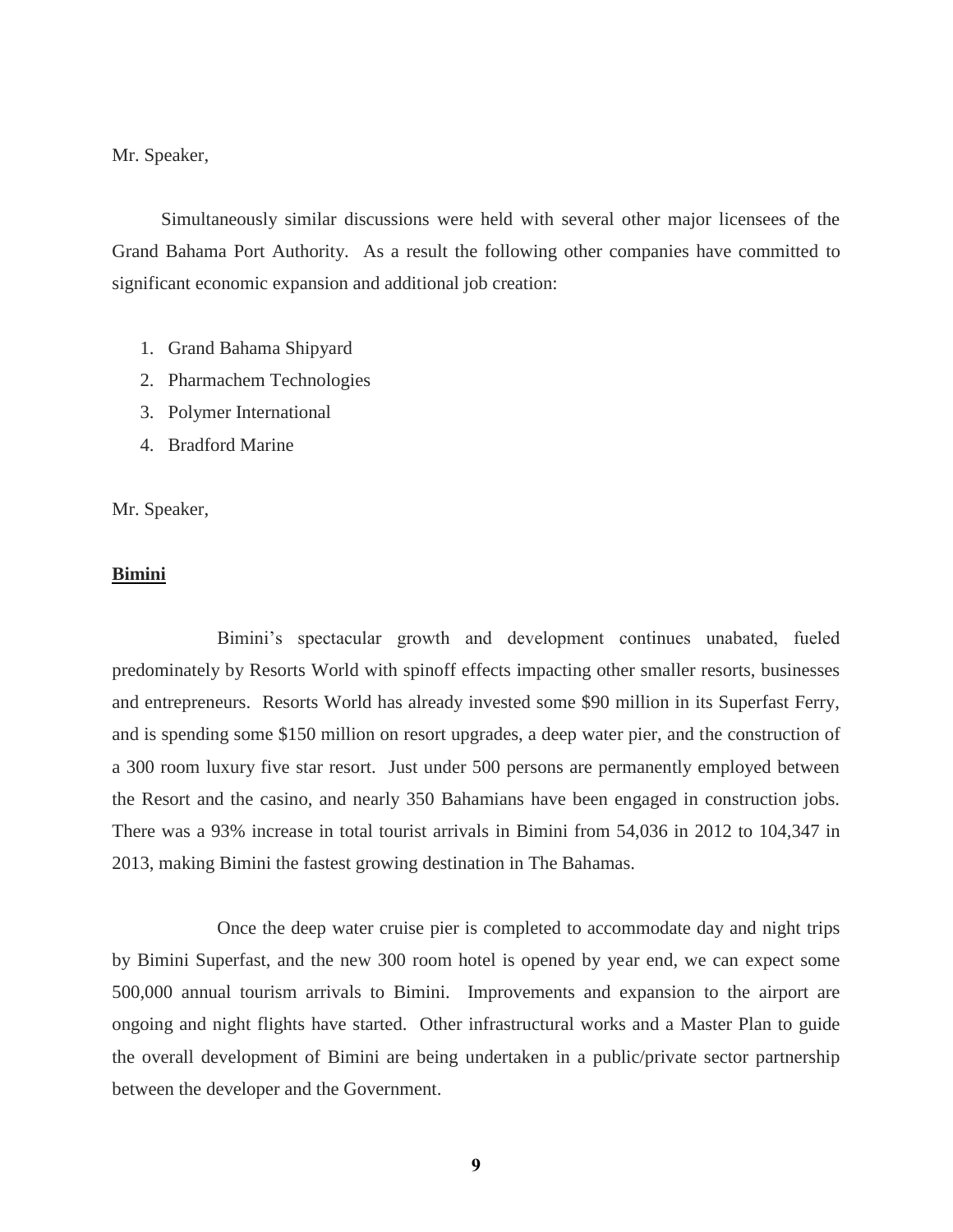Full employment for the residents of Bimini supplemented by a large labour force from other parts of The Bahamas and elsewhere, has created a shortage of housing on Bimini, which is being aggressively addressed by the Ministry of Environment & Housing and the private sector. This will create additional economic activity for Bahamian builders and construction workers.

Mr. Speaker,

#### **Abaco**

In Abaco, the Baker's Bay high end residential resort, golf club and marina serves as a model of success in the Family Islands for ultra-luxury property owners and visitors. The number of Bahamians employed in construction and operations continues to grow, with just under 650 employed in construction and operations. Some 30 Bahamian contractors and sub– contractors find steady employment.

There has also been a positive development which augurs well for the purchase, expansion and operation of The Abaco Club at Winding Bay. The members of the Club have joined with the experienced and successful Southworth Development Company to acquire the asset. There is now a signed Letter of Intent with a sixty day exclusive period to complete the definitive purchase agreement, with closing scheduled for this summer, upon completion of a new Heads of Agreement with the Government. This project will also create additional construction and permanent jobs.

With the opening of the new airport terminal at Marsh Harbour and the construction of the new port in northern Abaco, the Abacos with expanding resort plant, large second home and boating sectors, and enterprising local businesses and entrepreneurs are well poised to become one of the leading resort destinations in The Bahamas, with the real potential to create some 1,000 new job opportunities over the next several years.

Mr. Speaker,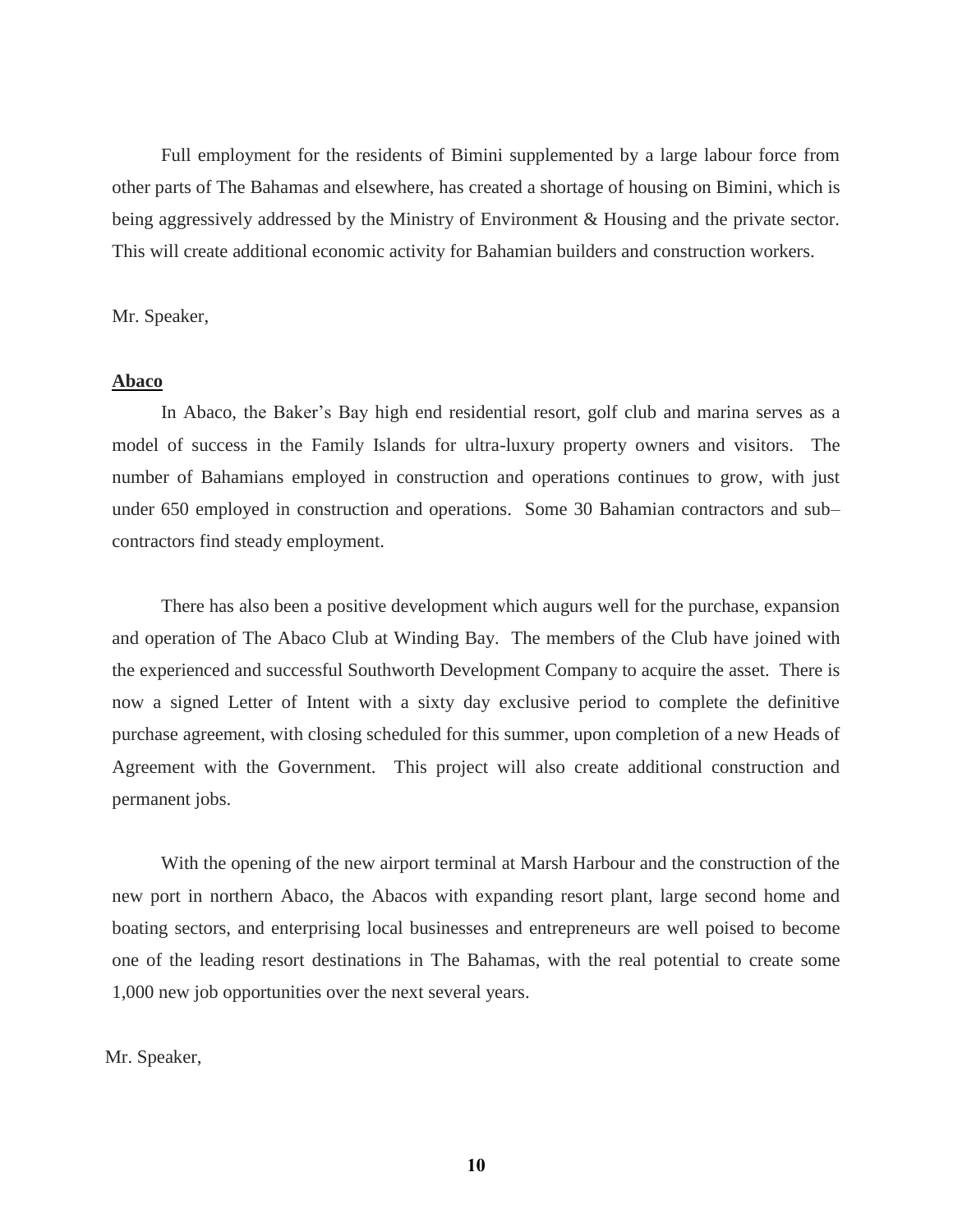#### **New Cruise Ship Projects**

As for new cruise ship projects, on a recent visit with the President of Disney Cruise Lines to their exotic Castaway Cay Island port of call, I was able to witness firsthand the meaningful employment and entrepreneurial opportunities being provided for some 100 Abaconians from nearby settlements. It is a wonderful example of how dredging of a deep-water pier to accommodate cruise ships, and environmental protection and development could co-exist for the greater economic good of a small community. The Office of The Prime Minister and the Ministry of Tourism are in encouraging discussions with Disney Cruise Lines on the creation of an additional compelling port of call and themed major attraction elsewhere in the Family Islands.

At the request of Carnival Cruise Lines, my Government will shortly enter into discussions with Carnival Cruise Lines, Hutchison Ports and the Grand Bahama Port Authority, on the development of a custom designed cruise pier in Grand Bahama, to transform the cruise visitor experience to that Island, increase cruise ship arrivals and create a greater economic impact on the community.

Shortly, I also expect to conclude arrangements with Norweigan Cruise Lines, to enhance and expand their port of call experience for their growing fleet at Great Sturrup Cay in the Berry Islands, and in collaboration with Monuments & Antiquities Corporation to identify, restore and preserve the old lighthouse and other historic sites, as part of the attractions on the Island. Again the additional capital investment, entrepreneurial and job opportunities would be beneficial to the Berry Islands, and North Andros communities well as to other Bahamians.

Mr. Speaker,

## **The Berry Islands**

In the Berry Islands, approval has been given for Chub Cay realty LLC to acquire from Scotiabank and its nominee Fife Ltd the Chub Cay resort and to redevelop it as a mixed use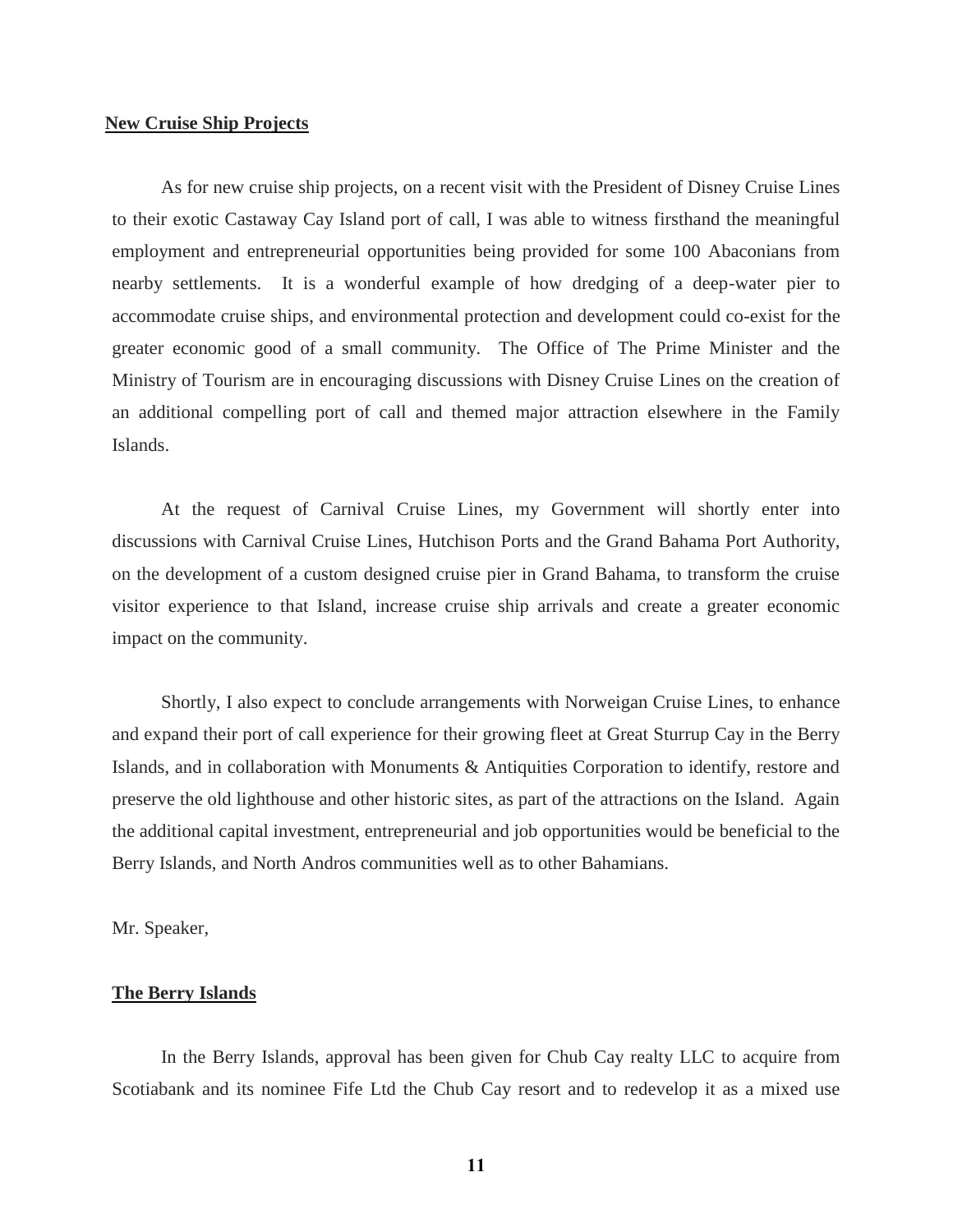village consisting of hotel facilities, town houses, restaurants, shops, marina and recreational fishing amenities. Conditions have been imposed for recreational fishing to be allowed within the South Berry Islands Marine Reserve with catch limits as set out in the Fisheries Regulations. The developer will contribute to the cost of managing the reserve, inclusive of providing vessels and manpower to ensure proper management and oversight of the Marine Reserve.

This project will provide scores of jobs and entrepreneurial opportunities for Berry Islands and Androsians, and become the anchor property which will attract other developers to the Berry Islands.

## Mr. Speaker,

## **Andros**

On Andros, my Government has embarked upon a multi-dimensional approach to the development of Andros. The first component is the establishment of the Bahamas Agricultural & Marine Sciences Institute (BAMSI) on Andros, which signals the embracing by The Bahamas of Agricultural and Mariculture as significant drivers of the expansion of the nation's economy.

It will be a school to educate current farmers and attract new talent to a career in agriculture and fisheries. It will also be a commercial farm, generating income to keep the school running. It will be a centre for research, allowing us to develop and determine what works best for Bahamian agriculture. It will be part of revitalizing North Andros, providing jobs and bringing positive activity to the area. It will change the way Bahamians think of farming. Farming has often been associated with intense physical work; we have begun the move to one based on and driven by science, technology and skill.

The institute will provide the professional and technical qualifications necessary for various branches of agriculture and marine resources. It will provide strong academic training and extensive hands on orientation in crop and livestock production, farm management, environment conservation, agri-business and Management of Marine resources.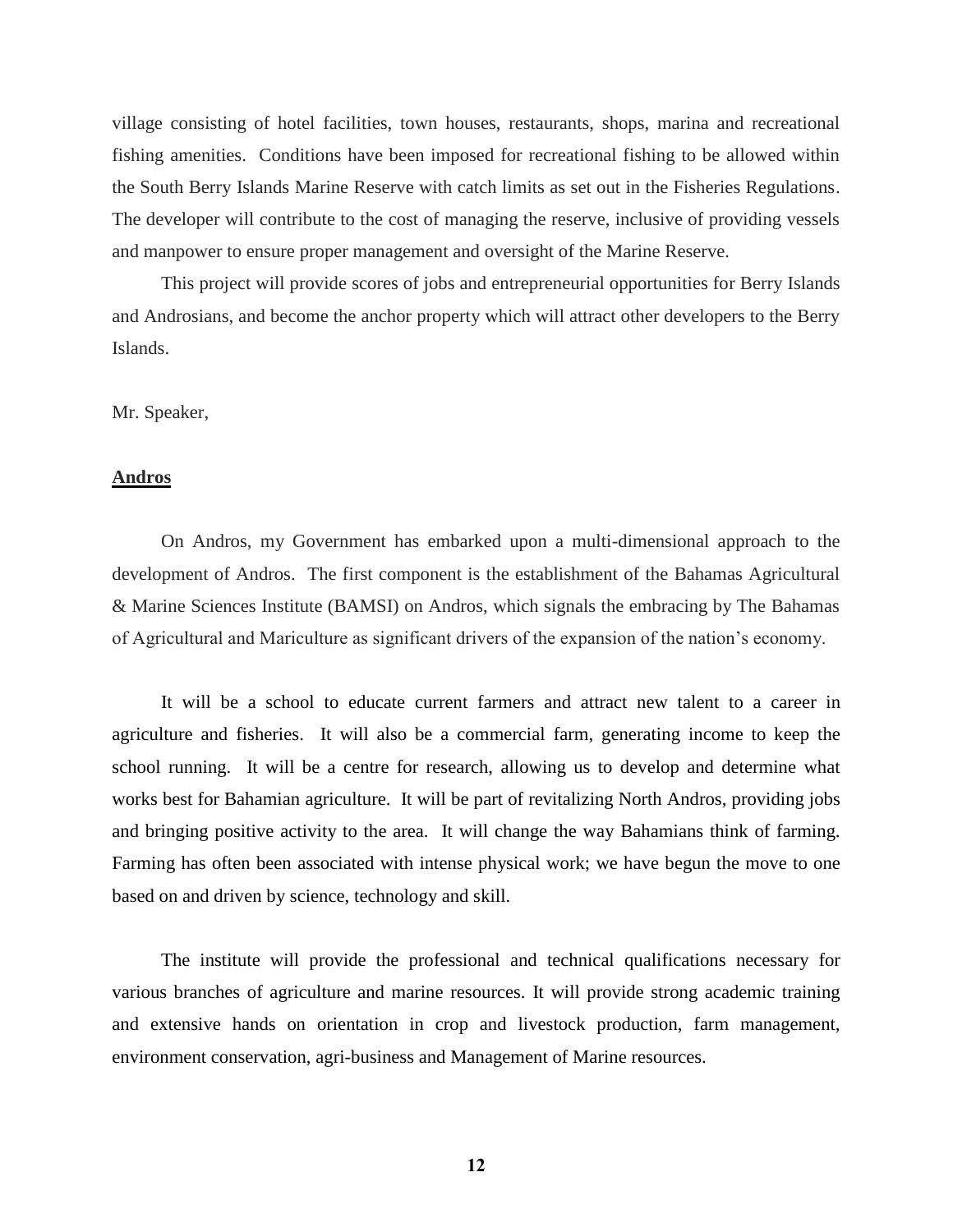Already we have been working with the University of Miami and have begun to negotiate possible collaboration with the Institute of Food and Agricultural Sciences (IFAS) of the University of Florida to strengthen production and to support the innovative ideas that will lead to economic growth. Our relationship with the University of Florida's IFAS can accrue tangible benefits to BAMSI and The Bahamas through:

- Technical and student exchanges
- Creation of a pathway for admission to IFAS
- Collaborative research
- Extension and outreach programmes

Already more than \$20 million in contracts have been awarded for the construction of an administration building, classrooms, laboratories, dormitories and world class sporting facilities. BAMSI will be a part of the University of The Bahamas and as such, must have the residential, recreational and cultural facilities fitting for campus life at a university. The construction is well under way, with several buildings almost complete. The campus is beginning to take shape.

BAMSI also represents the Government's decision to make a concerted effort towards reducing the one billion dollars' worth of food we import to feed ourselves and our visitors. Already the planting has begun and we look forward to a first harvest. We will also invest in packing houses and canneries to develop full circle economies beginning right in here Andros.

Our agricultural future is in the north, and North Andros will eventually emerge as the Bread Basket of The Bahamas. The Government is fully committed to and investing in the complete revitalisation of our country's agriculture sector. We truly believe that with the successful launch of this institute, we will have a growing and thriving agriculture and marine sector that will serve generations of Bahamians to come.

As the largest island in our archipelago, Andros has much to offer. It is an island of diverse beauty and with numerous opportunities for tourism developments. In particular, it is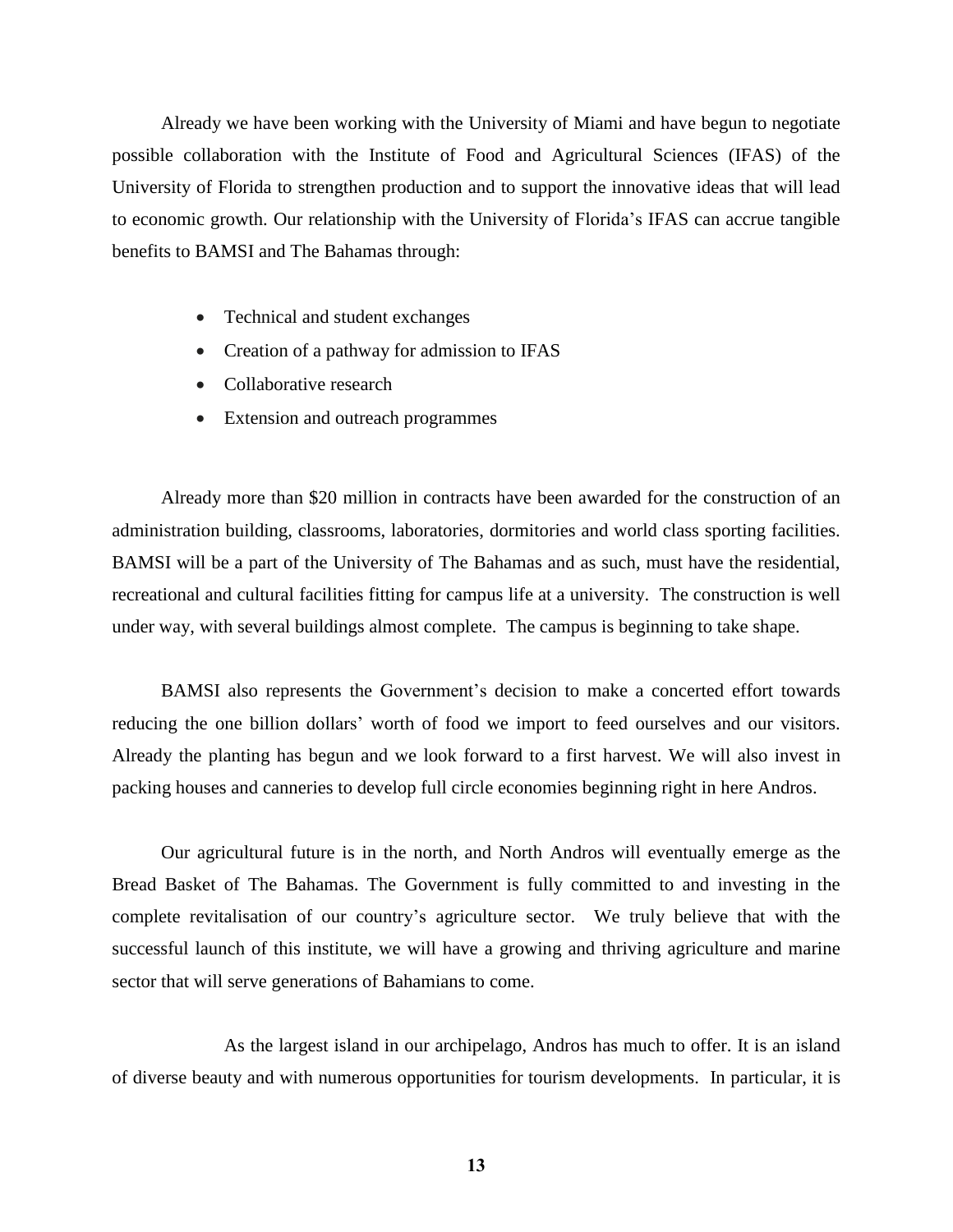well positioned to become a hub for eco-tourism. Andros is the island with the greatest botanical and zoological diversity in The Bahamas. It is home to the Tongue of the Ocean and the world's third largest barrier reef. There are eco-systems here that are unique on earth; humpback and pilot whales can be seen here; The Bahamas' only freshwater river is here; there are more than 50 species of wild orchids in Andros; Andros has treasures and wealth that is untold.

We must find a way to harness these gifts and use them to grow the Andros economy, educate Bahamians about the riches we have and find a responsible way to share them with the world. As Andros grows and owns its unique place, we must chart the right course for responsible engagement with these treasures. Such beauty should not and must not be spoiled in the name of advancement. We cannot afford to harm or lose these eco-systems, which significantly impact wild-life, all around us.

No effort will be spared to protect our environment and the bio-diversity found here. The west coast of Andros in particular, is teeming with life new and interesting. Already, vast reserves are under the jurisdiction of the Bahamas National Trust and the purview of the Nature Conservancy.

While the Government will necessarily play a pivotal role going forward, there is no question that dedicated efforts must also be deployed by the private sector to further the development of Andros' economy and community and the preservation and protection of its unique environment.

## Mr. Speaker,

Andros is the bone fishing and fly fishing capital of The Bahamas and we want to promote this much more and grow the business, with lodges welcoming people year-round. Tourism in Andros can also improve with greater emphasis put on marketing bird and seasonal hunting and game lodges.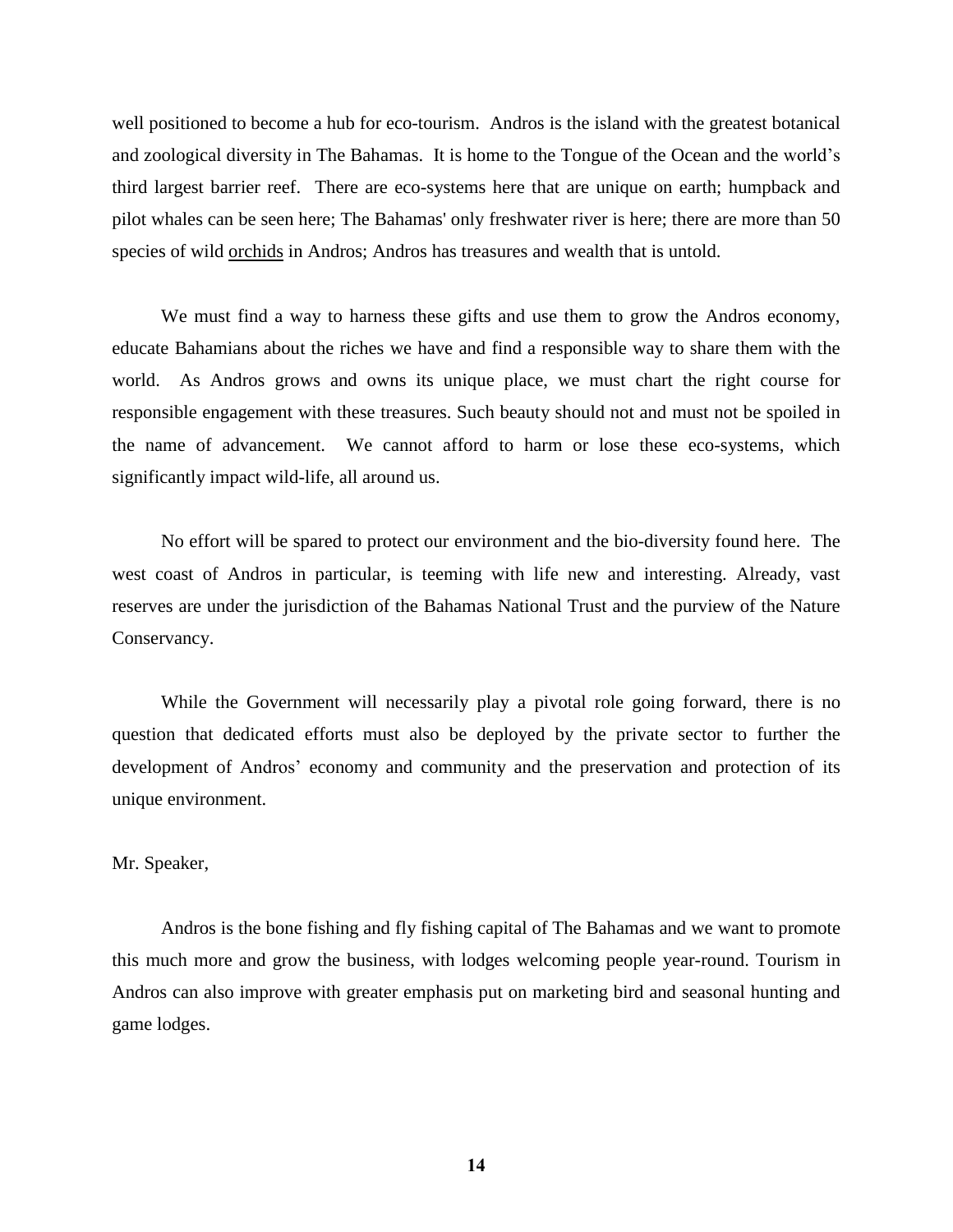If we can achieve all of these things and increase the offerings in Andros, we should create a more vibrant tourism economy centered around our natural environment and offerings and a vibrant festival celebrating our culture and cuisine. My Government is committed to improving infrastructure in Andros to ensure that as the economy grows, we are not fighting to catch up.

In Morgan's Bluff we plan to create a deep water port for both commercial and cruise ships. This will be created through the mining of aggregate and will provide Andros with the opportunity to have tourists access them in yet another way and increase commercial shipping to the island.

But there is another element of this that is worth noting. The enlargement and upgrading of the port at Morgan's Bluff now creates a direct access between North and Central Andros and the city of Nassau, especially Southwest Nassau. It is estimated that with a fast ferry service persons could make the trip to Nassau or from Nassau to Andros in a little less than an hour. A visitor to Nassau can take a one day trip to Andros to experience the nature preserves of Andros. A business person can travel over to either place for a day.

This will open up both Nassau and Andros and create opportunities that we have turned away from. In brief, Andros must now take full advantage of its geographical position to Nassau. It was long envisioned that there would be a city and a centre of Government in Andros and that dream must be dusted off and brought back to life. The spark for this might very well be the efforts we are now undertaking with BAMSI and the infrastructural work we are committed to in Andros.

To properly plan and guide such diverse and large scale development plans for Andros, my Government is engaging the service of professional planners. In this regard the Inter-American Development Bank has agreed to fund a team from **Stanford** University to supplement research already done under the IWCAM Andros land use plan in the preparation of an overall Master Plan. Relevant Government agencies, the College of The Bahamas, stakeholders, local residents, the Nature Conservancy and Bahamas National Trust will all be involved in this planning exercise.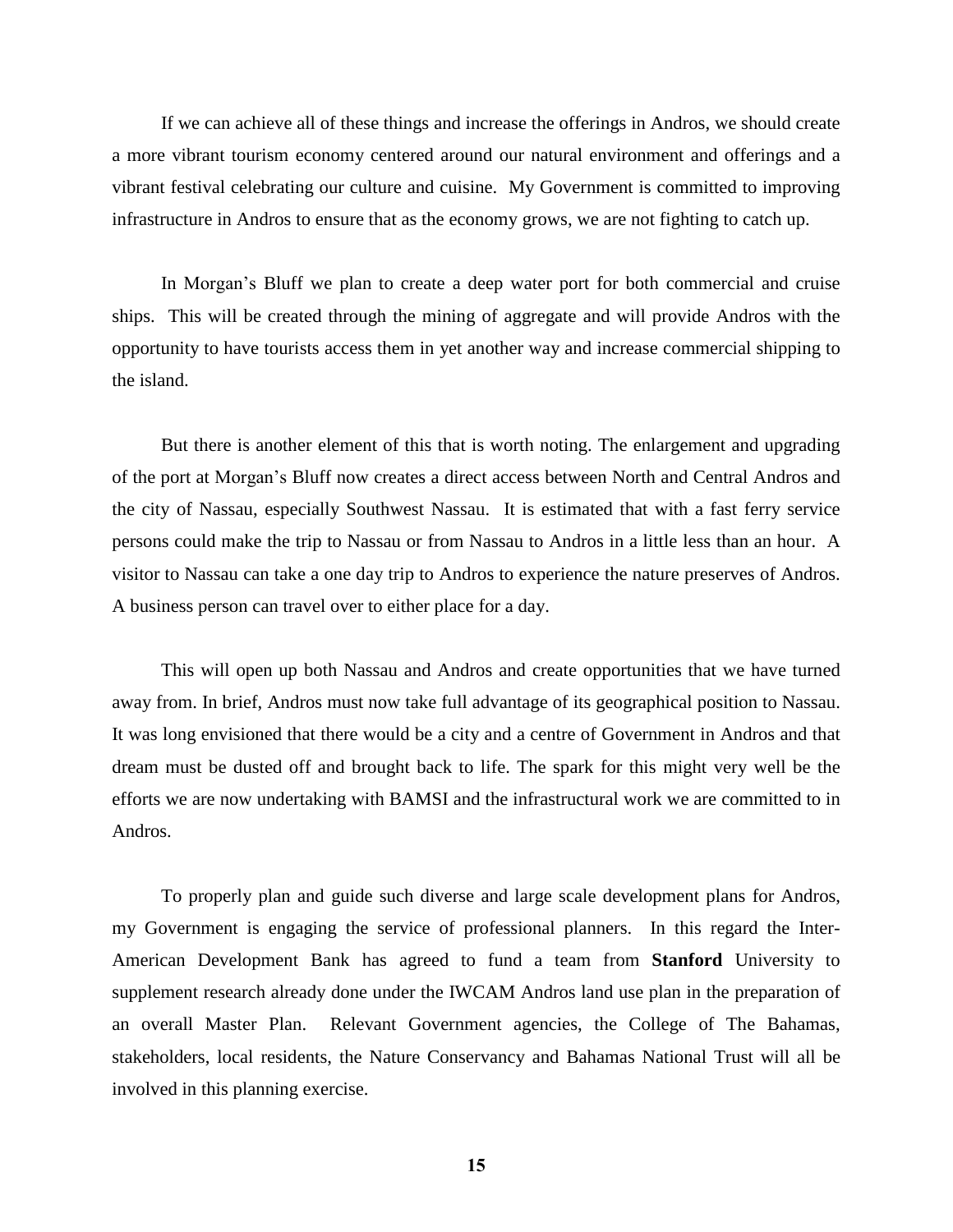The Hotel Corporation of The Bahamas will shortly be concluding arrangements with a purchaser of the Lighthouse Club and Marina at Fresh Creek, which will include refurbishment, expansion and additional job opportunities in Central Andros.

## Mr. Speaker,

## **Eleuthera**

The tourism industry in North Eleuthera continues to be buoyant, and the construction of second homes in both North and Central Eleuthera by Bahamians and non-Bahamians continues to grow, thus providing employment and other economic benefits within their communities.

The Symonette family and their partner Mr. Donald Urgo continue with their planning for the expansion of their Cocodamama Hotel near Governor's Harbour.

Following detailed discussions with Cotton Bay Holdings Ltd and Mine Holdings Ltd, companies owned by Colombian tycoon Luis Carlos Samiento, and representatives of Four Seasons Resorts, my Office is currently reviewing the final draft of Heads of Agreement for consideration by the Government of a \$100 million investment for the construction of an upscale Four Seasons Resort in South Eleuthera near the settlement of Greencastle and Wemyss Bight. Phase 1 of the resort will include the following:

- A luxury resort hotel of approximately 115 rooms
- A residential sub-division comprising 40 cottages which will be used as part of the hotel rental pool
- The renovation and re-opening of the Cotton Bay Golf Course and Golf Club
- A spa, restaurants, bars, communal shopping area, retail spaces
- Recreation and activity facilities and employee housing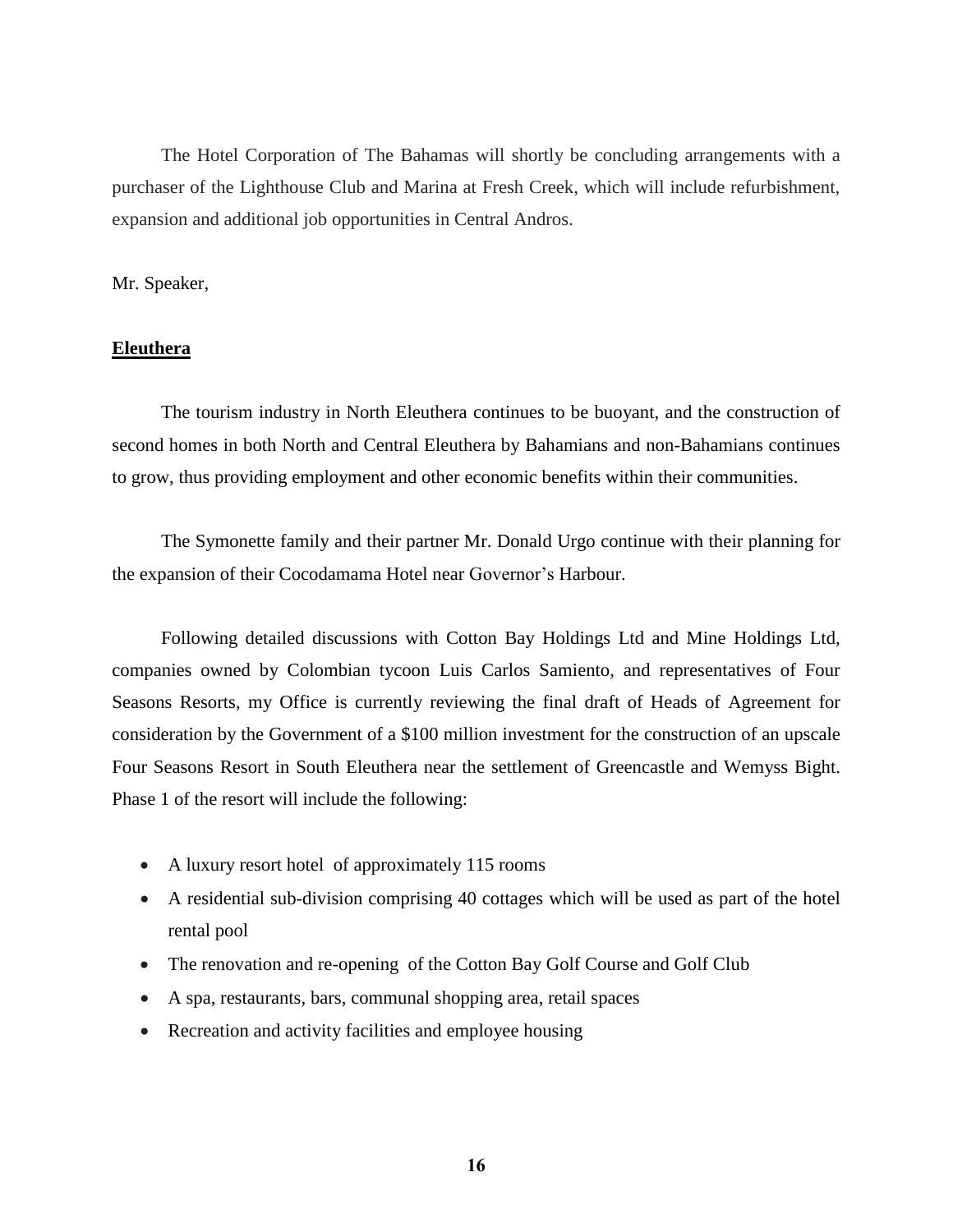• Phase II will provide for further expansion. It is projected that approximately 150 construction jobs and some 250 permanent jobs will be created in the Phase I. It is expected that construction would commence during 2015.

Progress continues by Cotton Bay Developers Ltd, headed by Mr. Franklyn Wilson, in the development of their mixed use club community at Cotton Bay, Jack's Bay and Davis Harbour in South Eleuthera. Onsite construction efforts are currently focused on:

- Renovation of an existing Ocean front Clubhouse, with restaurant, pool area, spa and sports amenities
- Renovation of 24 oceanfront villas
- Construction of a Fazio designed oceanfront 18 hole championship Golf course
- Roads and infrastructure

The Developer is entering into a management arrangement with Noble House Hotels and Resorts, which owns and operates upper segment boutique hotels.

This project is generating increasing employment for the surrounding communities.

Mr. Speaker,

## **Cat Island**

Over the next year work will progress on the Cat Island Partners resort, residential and PGA Golf Course project, and the airport terminal and runway at the Bight, Cat Island. These works will provide an increasing number of new construction and permanent jobs and stimulate meaningful economic growth in Cat Island.

Mr. Speaker,

# **The Exumas**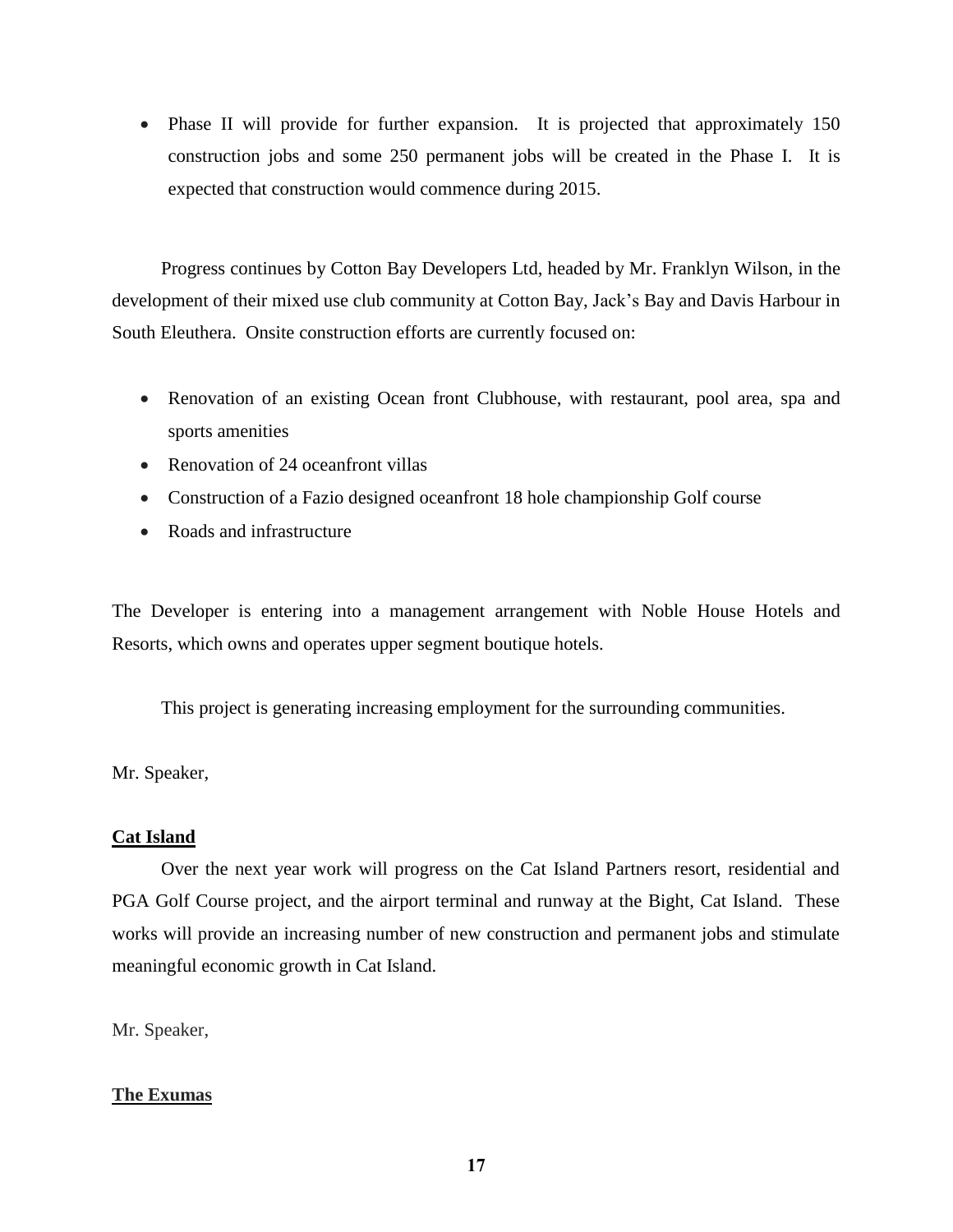The Exuma Cays and the Exuma mainland are poised for the greatest period of sustained economic growth in their history. Investor confidence and interest in Exuma is at an all-time high from both wealthy home owners and resort developers from various parts of the world. I will cite a few examples of projects which are in progress or at an advanced stage of planning.

At Norman's Cay, Exuma Resort Developers are awaiting permit approval for the 25 key Whale Tail Resort. Work will begin upon receipt of the building permit. The Whale Tail Resort will comprise a series of luxury villas, Beach Club, water sports, spa, cabins and restaurant, scheduled for completion within 18 months.

The existing MacDuff's resort has been renovated in order to use the property for staff accommodations. A state of the art solar plant has been constructed, and other infrastructure and utility works are being carried out to support the resort and residential sub-divisions. Two ferry docks have been constructed and work has commenced on the reconstruction of the runway to increase its length to 4,700 feet, and a terminal facility which will meet the requirements of the Civil Aviation, Customs, Immigration and Police authorities. Back of the house facilities and staff housing are also to be constructed. Upon completion of the runway, a reconfigured marina will be constructed to provide the best designed product.

In addition to those persons now employed at Norman's Cay, scores of additional new construction and operational jobs are to be steadily created as the project ramps up for targeted completion dates.

Closer to the mainland of Exuma, CH Twister PTC Limited, has acquired both Children's Bay Cay and William's Cay. The Company's plans are to develop an ultra high end resort for ultra high net worth individuals, and in doing so to create the "jewel of The Bahamas", offering a one-of-a-kind island experience at the finest resort in The Bahamas. They will invest above \$100 million in the project, which would be developed to the highest international environmental standards, including an ecological oriented golf course. Staff housing is to be built at Barateree, which is only a short ferry ride from the cays.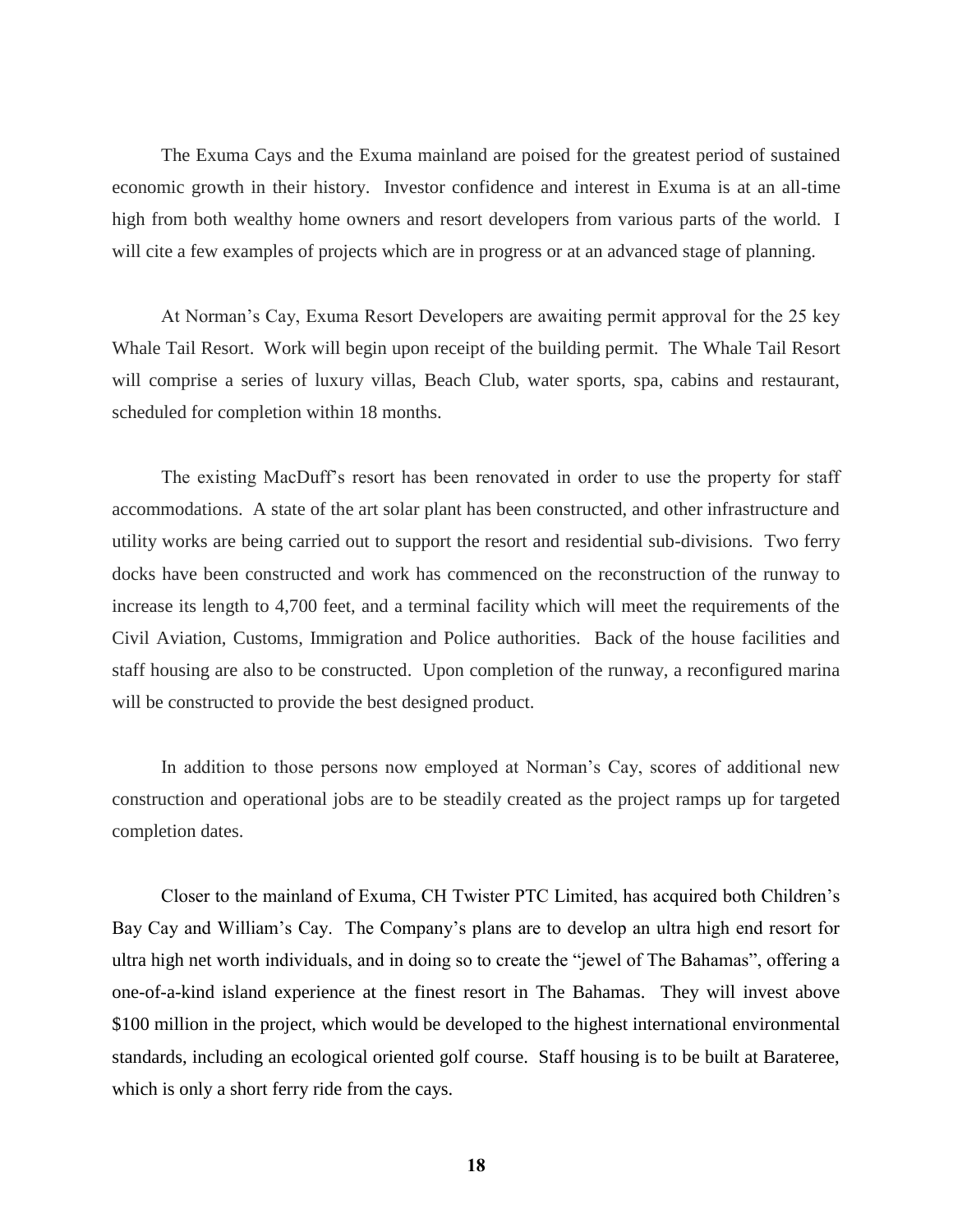The company's planners and architects, who have had considerable experience in planning high end environmentally friendly resorts, are engaging the services of Bahamian counterparts to work closely with them. This project which could become a defining one for the Exuma Cays, will provide a significant number of jobs, entrepreneurial and business opportunities for the people of Barateree and adjacent communities.

Sandals has consolidated its position as the anchor resort in Exuma, together with its boutique facility at Fowl Cay. The property's improved performance and high profile in the market place, have benefitted the whole of Exuma as a desirable resort destination, and second home location. With the owner's acquisition of additional land, I verily expect that he will soon move forward with further expansion.

Encouraging new investments are taking place in relation to the further development of two nearby strategic properties of February Point and Crab Cay and the surrounding picturesque community of George Town. Both properties are changing ownership to persons who possess the vision, the means to undertake major developments. They have also indicated the willingness to become involved in public/private sector partnerships for the overall benefit of Exuma and to enhance community development.

The Developers have agreed to work closely with the Government to engage professionals for the preparation of a Master Plan to guide both the development of their properties and the surrounding communities. Because of the extensive acreage being acquired by the owners of February Point adjacent to the settlement of Georgetown, the Government proposes to enter into a joint venture through the vehicle of The Hotel Corporation, to facilitate the uses to which the undeveloped land would be put.

The new owners of February point have already started to spruce up the landscaping and proceeding with some preliminary construction work which will involve local contractors and employees. The components of the resort are to include the construction of a community pool,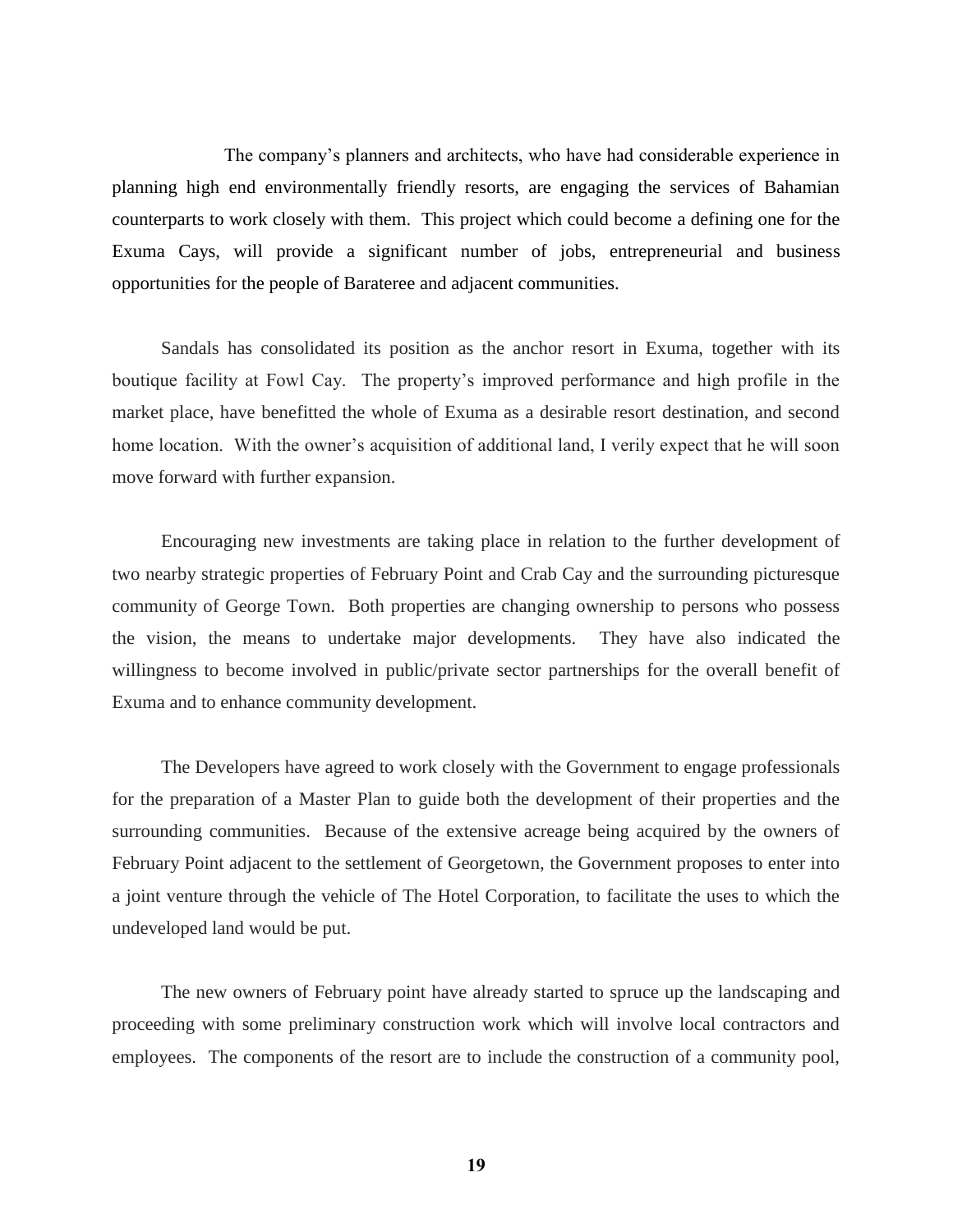beach club, recreational park and sales reception, 25 condo type units in a hotel rental pool, a boutique five star resort hotel, restaurant and expansion of marina facilities with a marina village.

Five Oceans, a global partnership, is acquiring Crab Cay, certain mainland properties, Little Crab Cay and Augusta Bay Hotel in Georgetown from the Murphy family. Five Ocean's vision for the development of Crab Cay is to continue the major undertakings for a mixed use upscale residential resort and manor community of the previous owner in their existing Heads of Agreement, with adaption along the lines of the model followed at Albany.

Apart from the primary benefit of the project developments like February Point and Crab Cay, they are attracting home owners and their friends who are persons of wealth and influence, who are willing and capable of making considerable investments themselves in The Bahamas.

My Government will therefore encourage Exumians and fellow Bahamians to take advantage of the many job and business opportunities now at hand.

Mr. Speaker,

## **San Salvador**

Club Med and their partners Sand and Ocean Investments Ltd are proceeding with the planning and execution of the refurbishment works of Club Med, to be followed by new construction of 360 luxury condo-hotel units, staff housing and a 125 room boutique hotel. Club Med and Sand & Ocean are in "Fast Track" mode to develop the renovation and extension project in Columbus Isle.

#### Mr. Speaker,

My Government's relationship with the University of Miami factors significantly in education, health, science, tourism and research.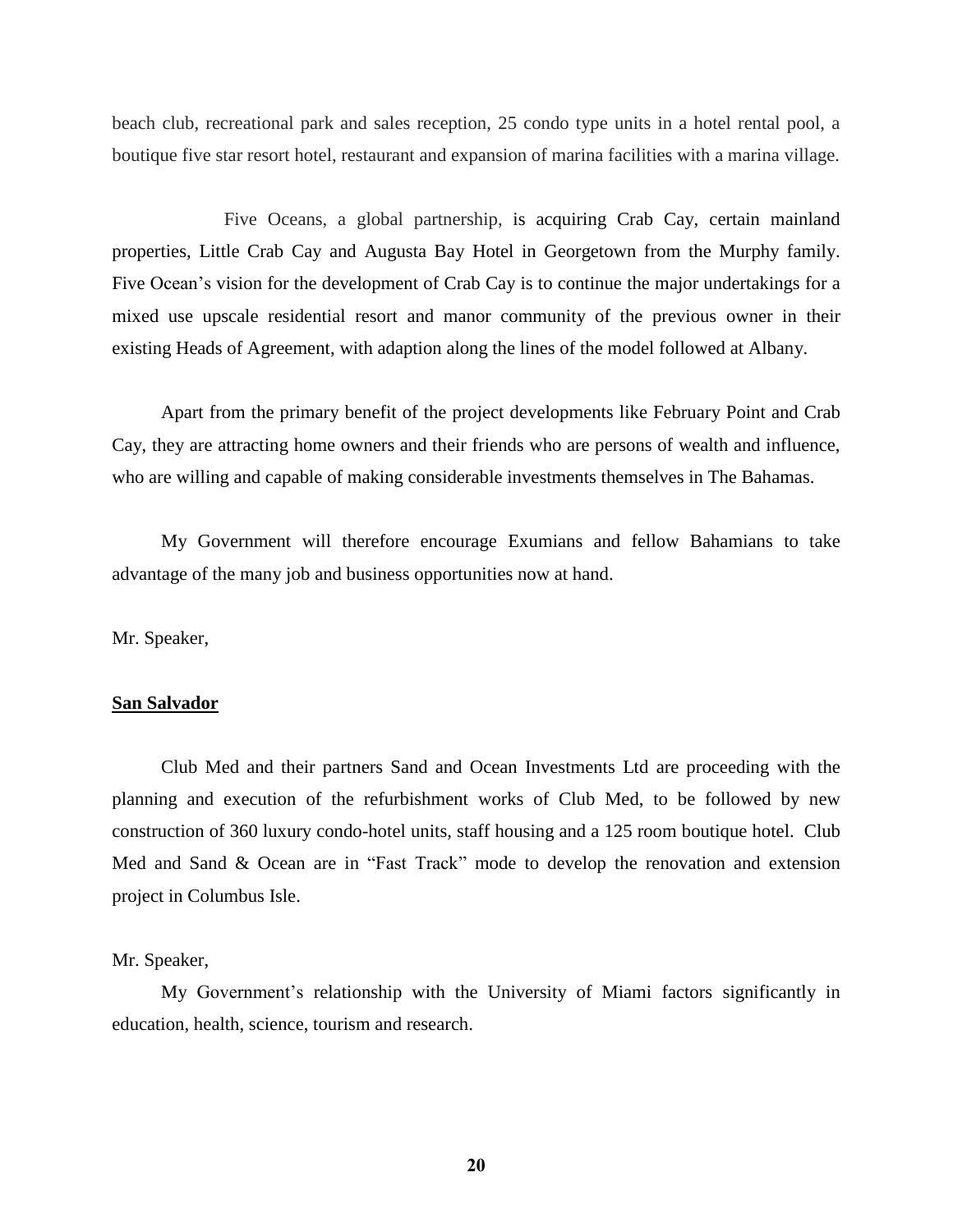Plans are underway to establish a University of Miami and University of The Bahamas accredited medical school in The Bahamas; to enhance existing relationships and establish new relationships to provide and improve accessibility and affordability of medical services, especially those that are not readily available locally; to establish a stem cell lab; to expand the Marine Biology capacity of BAMSI; to participate with the University of Miami in its research on hurricanes, especially Meteorology — Hurricane Intensity, Air-Sea Interactions, Waves and Clouds and impact on land and coastlines. The Medical School will be significant in health care in The Bahamas and will fuel the growth potential of medical tourism. Mr. Speaker,

By this time next year, when liberalization is well underway and in reliance on the IT platforms that will be created, I see radiology being performed in the a Mini Hospital in The Bahamas, read and diagnosed by physicians in The Bahamas and at the University of Miami, decisions being made in Miami and The Bahamas about what treatment and where. So it will be possible for a patient in Cat Island to be diagnosed in Nassau or Miami and then decisions be made about treatment.

As well as construction jobs, we look forward to the numerous and diverse jobs that will be created in medical research and treatment and from Medical Tourism and the growth of research labs.

I encourage Bahamians to prepare for these jobs by deepening their focus on science and technology.

Ministers will speak more of this during their contributions.

Mr. Speaker,

The Government will be establishing a business office in Greece to facilitate the growth and development of the Ship Registry and maritime industry. The establishment of this office will also provide opportunities for the further development of the financial services industry.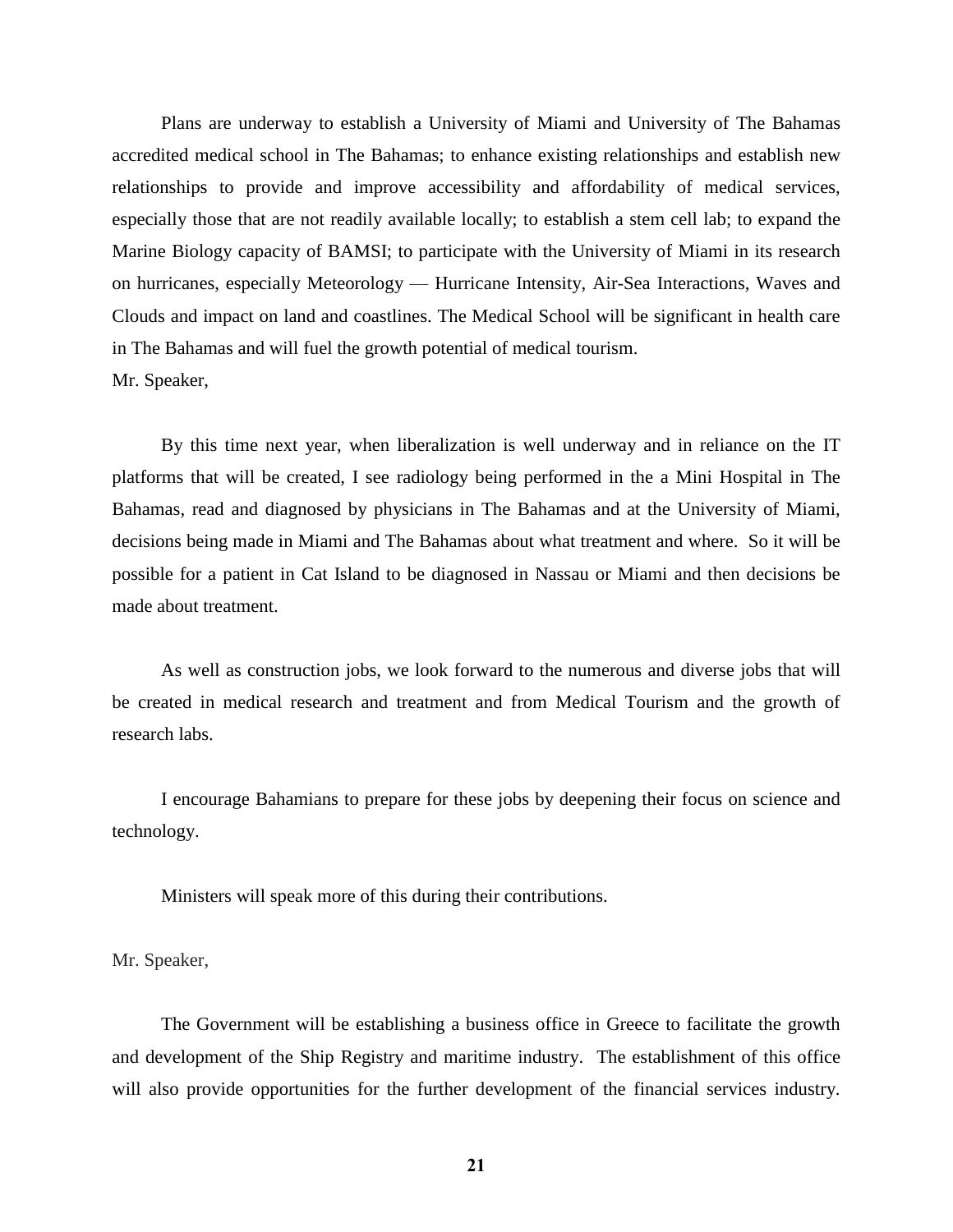This business office will operate to attract family offices and shipping management offices to be physically present in the Bahamas, establishing linkages between our shipping and maritime industries and the financial services industry.

## **Addressing the Crime Challenge**

We remain resolute with respect to our commitment to address the serious crime problem in our nation. Over the past year, we have invested in additional manpower for the Police Force and in material resources needed to carry out our strategy of saturation patrols in hot spot areas. We are also investing \$232 million for the acquisition of new vessels for the Royal Bahamas Defence Force. The RBDF is actively engaged in assisting the Police cooperatively and collaboratively.

Our intention is to meet the challenge resolutely, whatever it takes. I call on members of the community to cooperate with the Police in providing information that will assist in reducing crime throughout New Providence and the Family Islands.

In our fight against transnational crimes the government has invested 232 million dollars in a new fleet of vessels the first of which was delivered one week ahead of schedule last week, the HMBS Arthur D. Hanna.

In order to accelerate court proceedings we have constructed four new Supreme Courts which are expected to be brought into use shortly and to further effect speedier trials.

We expect this to go a long way to get criminals off the road and behind bars where they belong.

Mr. Speaker,

Following the Budget debate, my Government intends for Parliament to proceed to debate the comprehensive Gaming Bill 2013, designed to update our casino gaming legislation to bring

**22**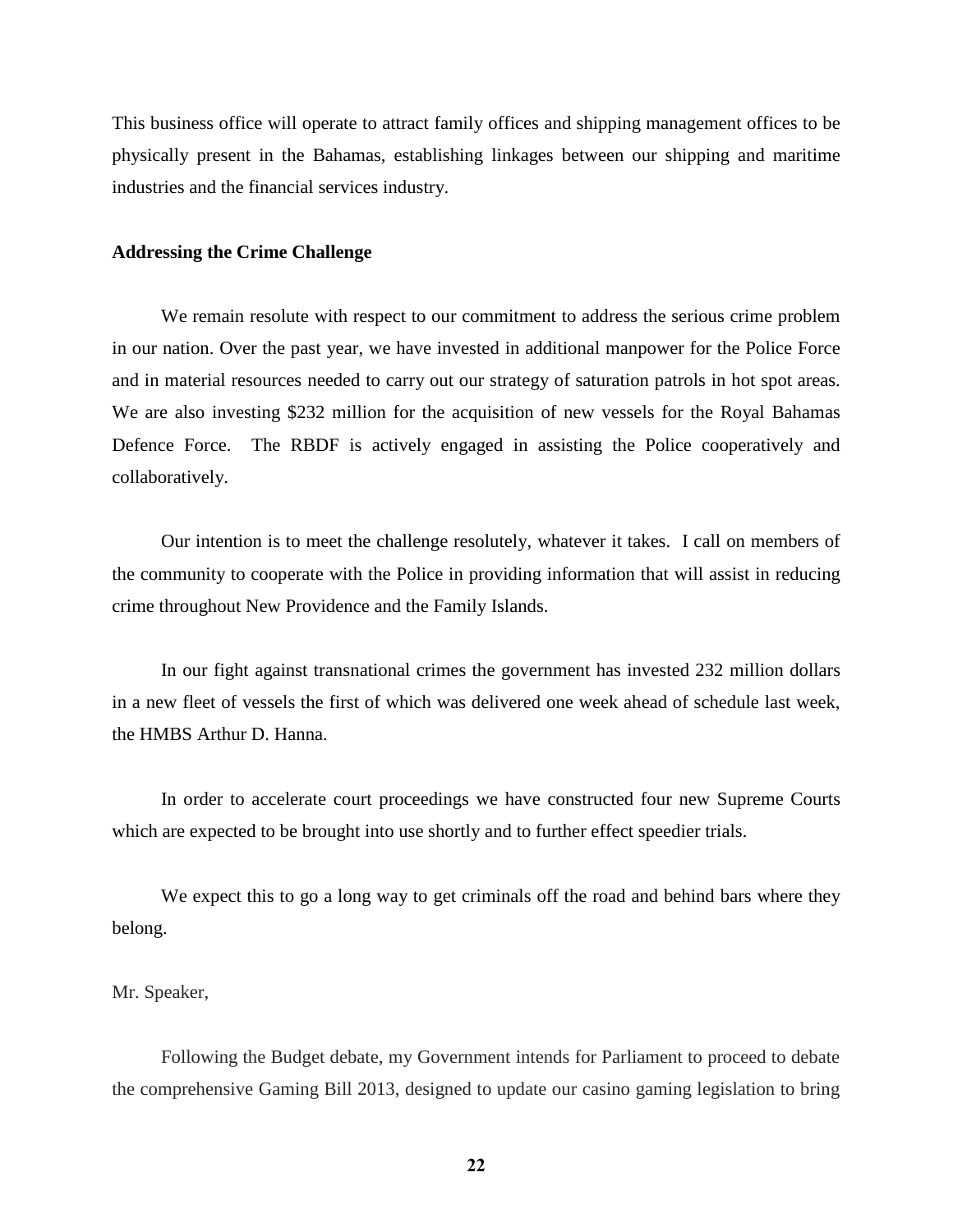it into line with leading competing jurisdictions. As foreshadowed in my closing remarks during the mid-2013/2014 Budget debate, my Government will propose further amendments to the Gaming Bill with respect to casino gaming and the regularization and licensing of gaming in web shops. I said at the time "Given the economic realities and other reasons outlined, I hope and believe that Parliament will support the comprehensive and necessary reforms to Gaming Legislation which will be put before you shortly for consideration".

It is expected that these comprehensive and necessary reforms will result in considerable benefits to the public purse and the Bahamian economy, the creation of many new jobs, a controlled number of web shop gaming operations as is the case with casino operations, and upholding of laws and international obligations in accordance with best practices.

During the Mid-Year Budget Statement, I also expanded on the various targeted policy initiatives that my Government is pursuing to enhance the business environment and promote stronger economic growth. More specifically, we are working to:

- strengthen our key tourism industry;
- promote additional foreign direct investment across the country, and particularly in Grand Bahama and the Family Islands;
- explore avenues for further diversifying our economy, especially in the agricultural area through science and technology to improve our competitiveness in food production;
- further diversify our financial services sector;
- further develop and expand our yachting, shipping and aircraft registries;
- expand our investments in education; and
- strengthen national training through the National Training Agency.

Mr. Speaker, in our efforts toward the promotion and further diversification of economic activity, my Government has made amendments to the Forestry Act. The establishment of the national forest estate this year will not only allow us to manage and sustainably use our forests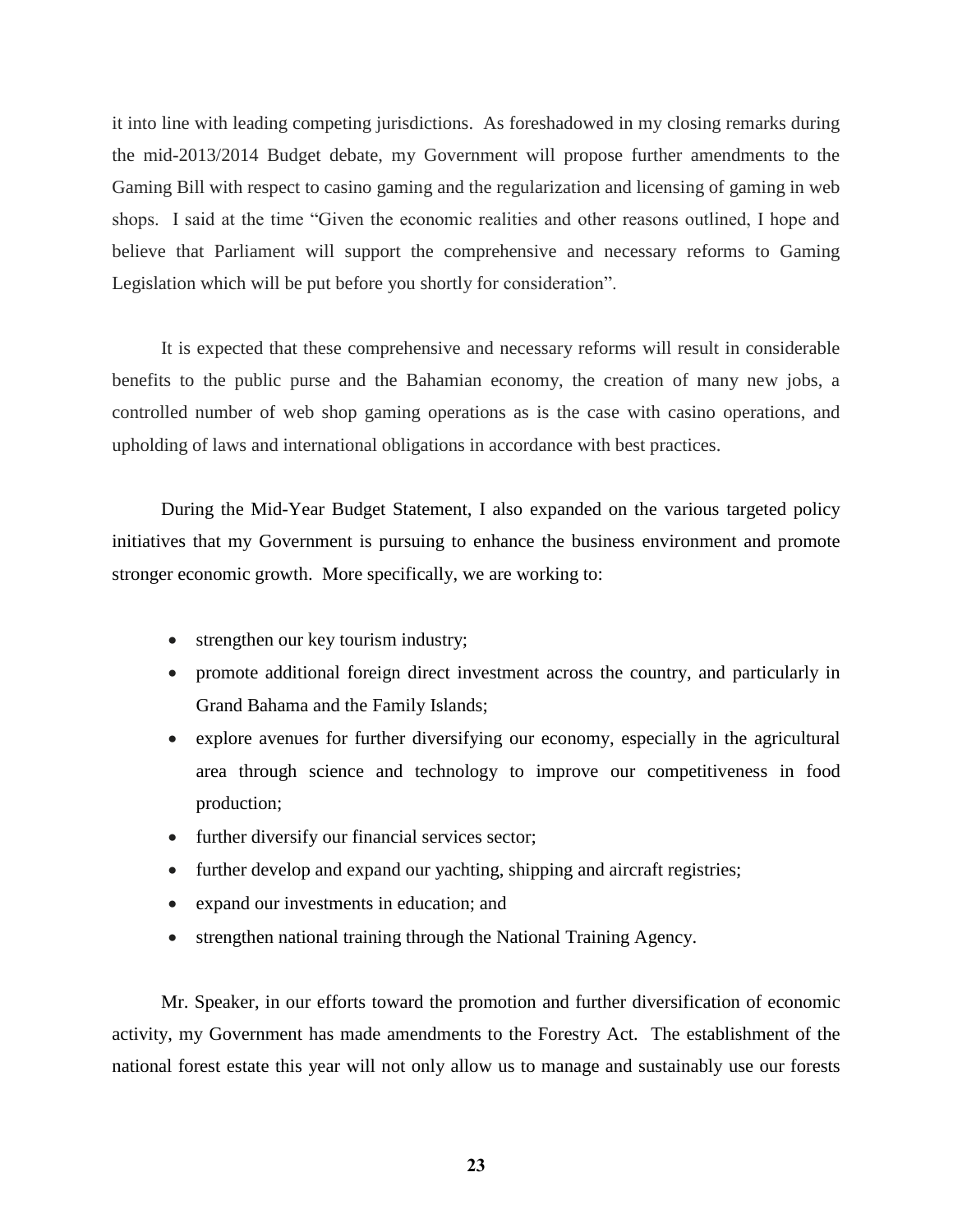but also provide new potential revenue sources from resin extraction, timber harvesting, the creation of a hunting industry and expansion of our eco-touristic product.

In addition, my Government will review potential revenue associated with the sustainable use of our natural resources, including sand, aragonite, aggregate and salt. The Government must ensure that the people of The Bahamas get fair compensation for the use and exploitation of our natural resources.

In a nutshell, our plan consists of four key parts: growing the economy; restraining expenditure; enhancing revenue administration; and securing new sources of revenue. Through this plan, and in combination with our actions to strengthen economic growth, we are fundamentally and, in a balanced way, reforming the structure of our public finances in such a way that these are returned to a position of sustainable viability. And we are doing so responsibly and gradually, fully mindful of the need to sustain the forward momentum of our economy.

To that end, both Recurrent and Capital Expenditure will be reduced relative to the size of the economy over the medium term, to levels more in line with historical norms. I will expand further, in this Communication, on the measures that will be implemented to achieve these goals.

I would, however, wish to stress at this time the important role that I see for public-private sector partnerships in facilitating new public infrastructure projects in an effective way that minimizes the costs and risks to Government. This is an area to which we will be directing focused attention in the future.

On that score, I would highlight that we are advancing the national housing programme through an aggressive private public partnership arrangement. Through this PPP, we will begin the construction of hundreds of homes, whereby the government will provide the land and private developers will partner with the Government to fund and develop infrastructure and fund and construct affordable homes. The Bahamas Mortgage Corporation and other approved private lenders will participate in the programme, by providing mortgages to deserving and qualified homebuyers.

**24**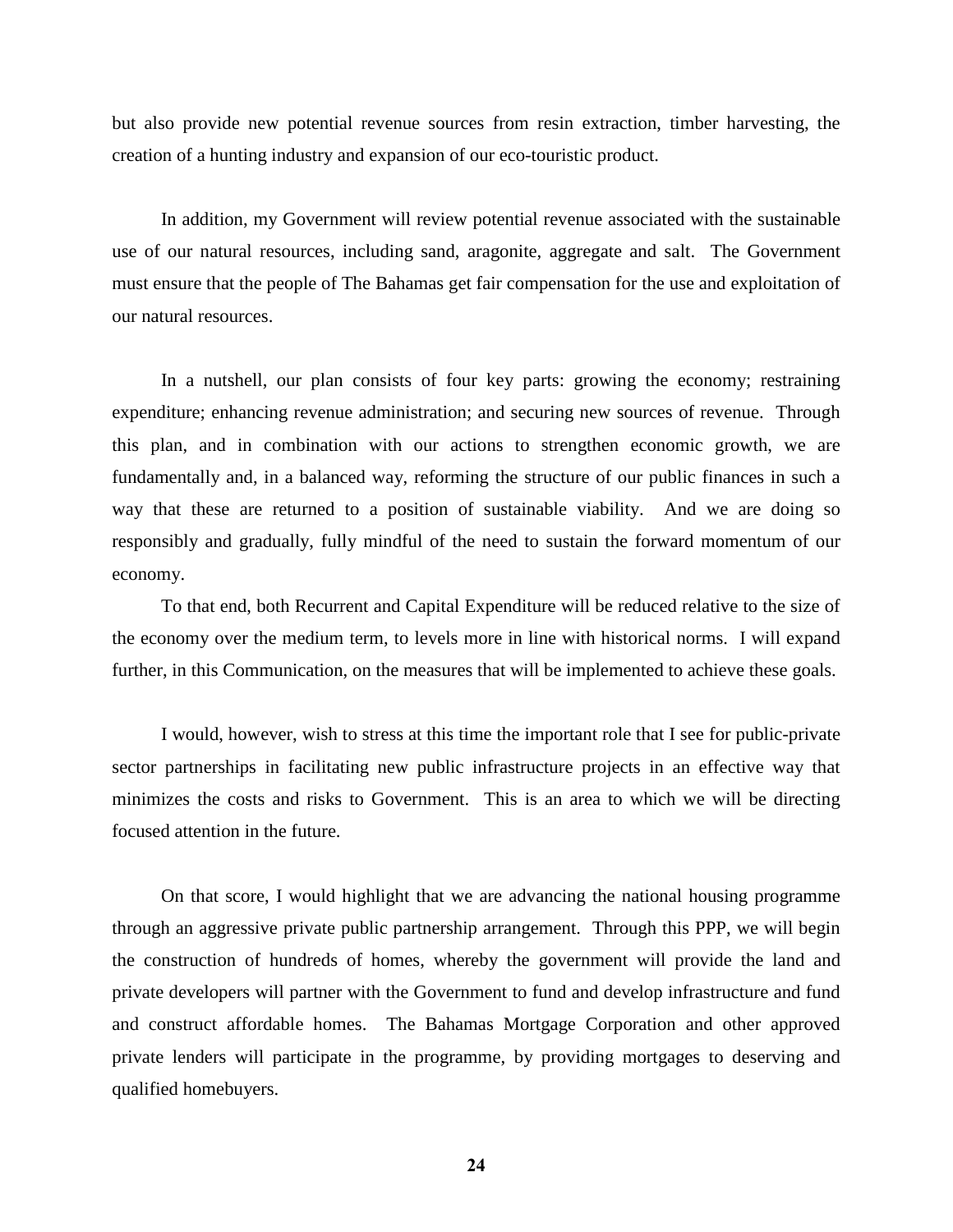This, Mr. Speaker, will create additional employment and entrepreneurial opportunities for Bahamians and boost the domestic construction industry. PPP housing initiatives will be advanced in New Providence, Grand Bahama, Bimini and San Salvador this year.

I will stress again that our actions in respect of Recurrent Revenue are multi-faceted and comprehensive, not focused solely on new taxation sources. Indeed, these actions are targeted, in the first instance, at strengthening the administration and collection of existing taxes, such as Real Property Tax and Customs Duties and Excise Taxes. To complement these measures, we also remained focused on enhancing the revenue yield of our tax system through revised fees and charges that are more in line with the costs of providing public services. Finally, we are proposing the introduction of a new source of revenue, in the form of a Value Added Tax (VAT), that will secure the desired and necessary enhancement in the revenue yield of our revenue system.

The mix of measures will allow us to move progressively to:

- eliminate the untenable structural imbalance between Recurrent Expenditure and Revenue by the 2015/16 fiscal year;
- sharply reduce the GFS Deficit by 2016/17; and
- arrest the growth in the Government Debt burden and move it onto a steady downward path to more sustainable levels.

I want to emphasize, at this point, that we are in no way engaged in unrealistic, pie-in-thesky, wishful thinking on the score of fiscal redress. With a keen eye on the state of our economy and mindful of the need to maintain and support its upward, forward momentum, we are embarked on a mutually-reinforcing plan of national development and fiscal consolidation that is balanced and measured. As such, our aim is set on gradual, though assured, progress on the fiscal front.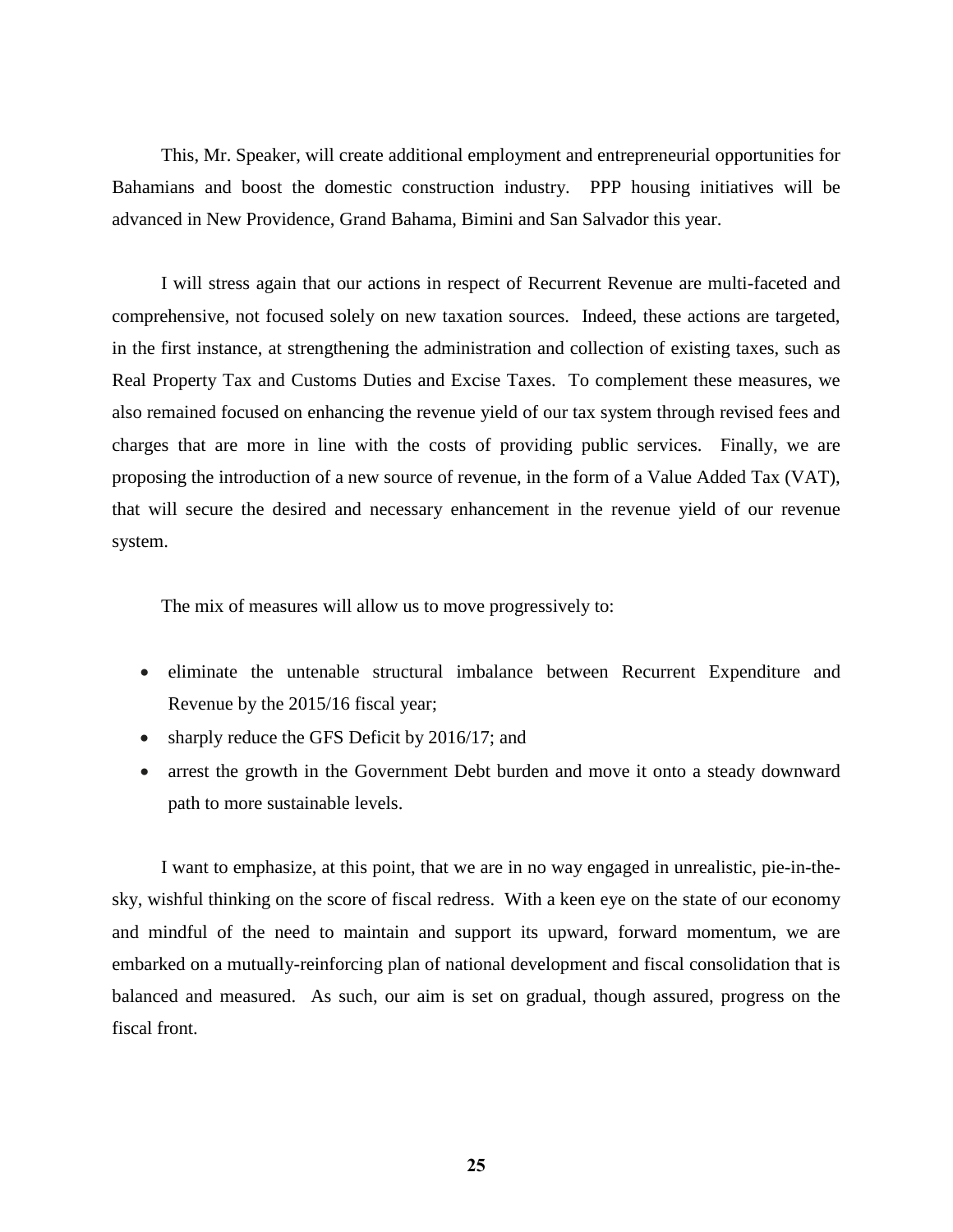I would also emphasize at this juncture that our determined and focused fiscal actions are not merely motivated by pressure from the international organizations and ratings agencies. It is simply the case that maintaining our nation's investment grade credit rating matters in very real terms for the health of our economy and the prospects of more jobs for Bahamians. That is because a rating below investment grade would have serious implications for the balance sheets of participants in our financial system and the capital adequacy of our financial institutions. Such a downgrade would also negatively affect the ability of investors to raise capital for investment projects in our country. These are outcomes with real economic consequences for The Bahamas. In addition, the Government can ill afford to add more fuel to rising interest costs which could rise further if the attractiveness of holding public debt is diminished.

While we will have succeeded in getting the burden of Government debt to lower levels by the end of our current mandate, it will be necessary to get that burden to yet lower levels in the period beyond. However, I am confident that, by taking action now and through the medium-term to eliminate the fundamental and structural imbalance in our public finances, we are establishing the framework for sustained and ongoing reductions in Government debt as a share of the economy.

That, in turn, will both provide support for more buoyant economic growth and secure an expansion in our fiscal room to maneuver with which to finance the Government's proper and rightful role in modern society. With public debt interest draining some \$260 million of our annual Budget and potentially trending yet higher if we fail to act, we will reap the true fiscal di[vidend of o](http://en.wikipedia.org/wiki/Orchid)ur fiscal plan by reducing the burden of debt and thereby the annual exorbitant burden of interest payments. It is that fiscal dividend that will be critical in underpinning the sustainable financing of the Government's bold agenda for stronger economic growth and enhanced employment opportunities.

As is usual practice in the presentation of Budget Communications to this Honourable House, I will now turn to a brief review of international and domestic economic developments and prospects. In this context, I wish to acknowledge the Central Bank of The Bahamas for its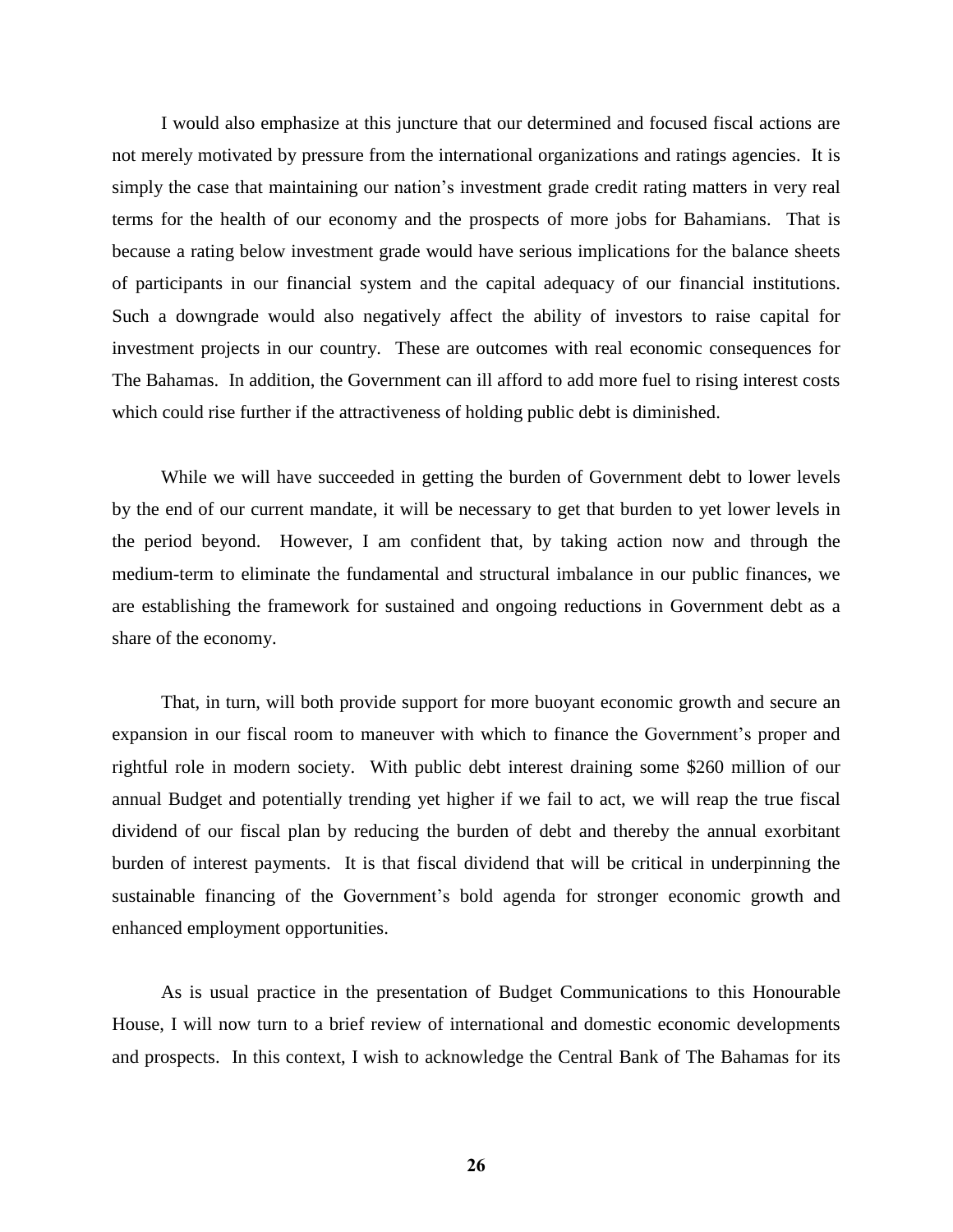analysis which I now summarize. I invite Honourable Members to peruse the Bank's analysis in more detail in the Annex.

#### **THE GLOBAL ECONOMY**

The global economy has continued to strengthen this year and is expected to firm yet further through 2015, largely reflecting enhanced buoyancy in the United States and other major advanced countries. Growth in a number of the emerging market economies has slackened somewhat on the basis of renewed concern over economic fundamentals which has affected confidence and led to a tightening of financial conditions. However, these countries should benefit from expanded export opportunities from strength in the advanced economies. On the whole, then, it is estimated that downside risks to the global outlook have diminished and that the balance of risks has improved.

In its latest World Economic Outlook of April 2014, the International Monetary Fund (IMF) projects the world economy to expand by 3.6 per cent in 2014, up appreciably from the 3 per cent growth rate last year. Growth is estimated to expand further to a rate of 3.9 per cent in 2015.

Within the advanced economies, our major trading partner, the U.S., is expected to register the strongest growth in 2014, at roughly 2.8 per cent, well improved from 2013. Further strengthening is projected for 2015. The expansion in the U.S. has led to a significant reduction in the rate of unemployment in that country, which fell to 6.3 per cent last month. That represents a decline of almost 4 percentage points from the recessionary peak, with some 8.5 million payroll jobs having been created during the recovery to date. These positive developments augur well for prospects of future growth in this country, and especially for our important tourism sector.

Guarded optimism about U.S. economic prospects was also expressed at the most recent meeting of the monetary policy committee of the U.S. central bank, that is the Federal Open Market Committee of the Federal Reserve System, on April 30 of this year. The following week,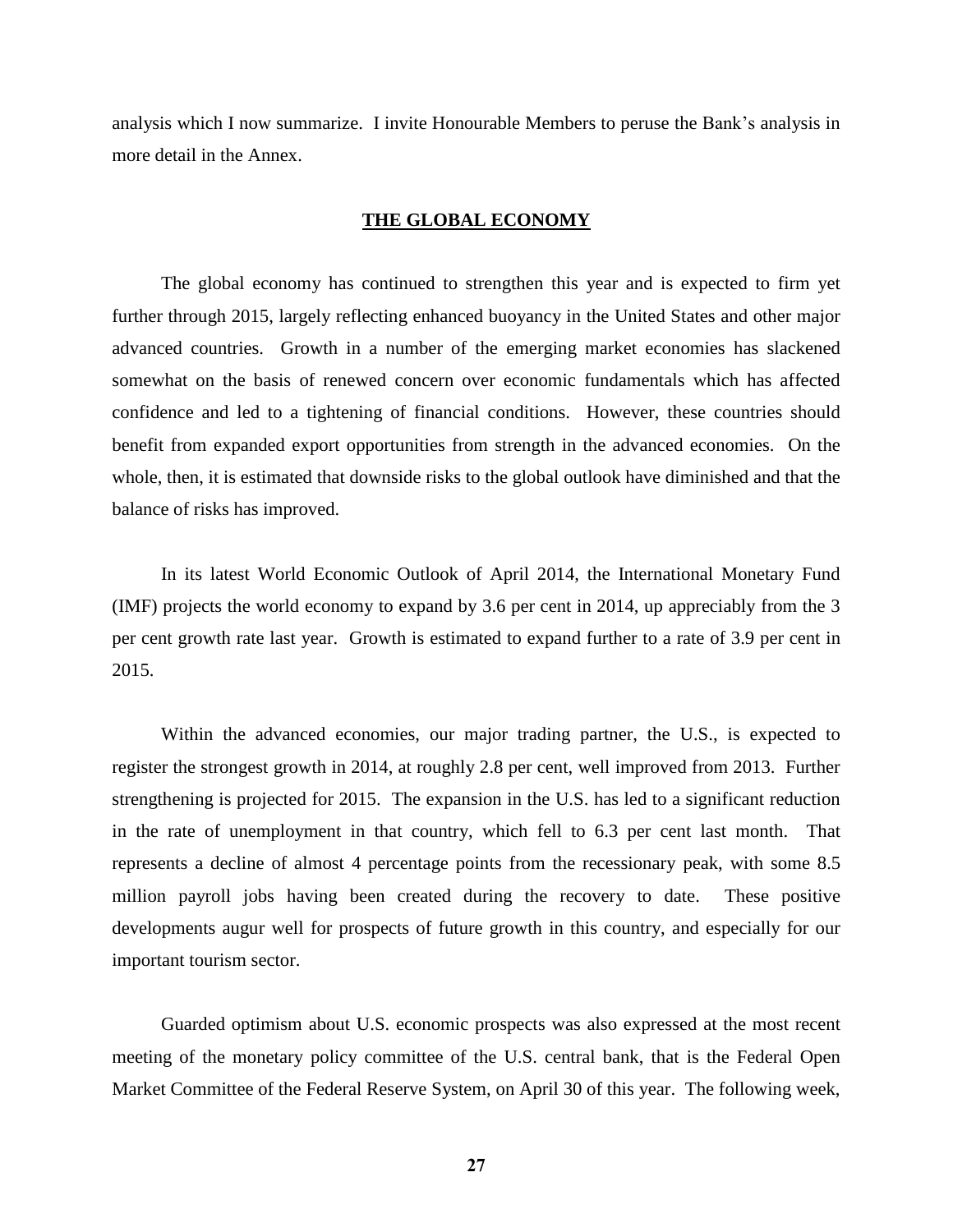at a meeting of the Joint Economic Committee of the U.S. Congress, the Chair of the Federal Reserve stated that she expects economic activity to grow at a faster pace in 2014 and that the rate of unemployment will continue to decline steadily. While that will justify the decision of the Fed to not have to inject further direct credit stimulus into the U.S. economy, the Fed is expected to maintain the official Federal Funds interest rate at its current low level, to support ongoing progress toward stronger employment growth.

The IMF projects positive growth in the euro area this year and next, following two years of contraction. That growth, however, is expected to be varied across the region with strength in the core countries and weakness in nations with high private and public debt. Germany is expected to lead the way with growth of 1.7 per cent and 1.6 per cent this year and next. Expansion in France should come in slightly below those rates. Elsewhere in Europe, the IMF sees the U.K. economy posting relatively strong growth in 2014 and 2015, at 2.9 per cent and 2.5 per cent, respectively.

China and India are expected to continue registering above-average real growth through 2015, though at rates somewhat lower than in the recent past.

The external environment confronting the Bahamian economy going forward thus appears, on balance, to be propitious for further expansion and employment creation. The challenge for policymakers is therefore to set the appropriate economic, fiscal and regulatory policy framework within which the private sector can flourish and readily capitalize on emerging opportunities.

#### **THE BAHAMIAN ECONOMY**

I now turn to recent domestic economic developments and prospects for the future.

Real growth of the Bahamian economy in 2013 has been estimated by the Department of Statistics at 0.7 per cent, down significantly from the 2.7 per cent rate that had been projected by the IMF and which we factored into last year's Budget Communication. One important factor in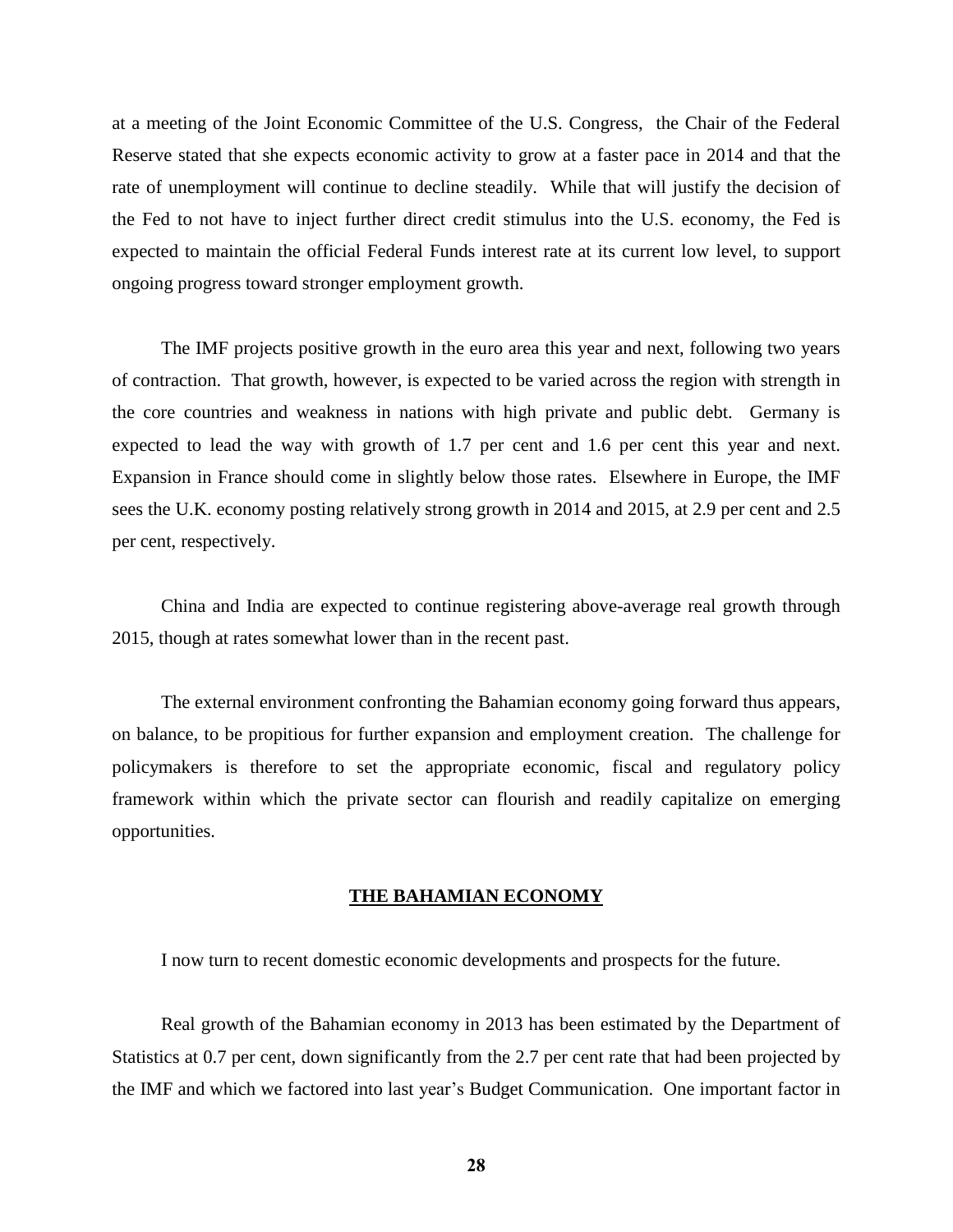this weaker-than-expected performance relates to some softness in tourism activity last year. It is estimated that tourist expenditure declined by some 3 per cent in 2013, as the number of stopover visitors fell by 4 per cent, from 1.42 million to 1.36 million. These developments reflect persistent weakness in several key source markets, modest reductions in airlift and room capacity, as well as ongoing regional competitive pressures.

Similarly, there was softness in the investment climate with the falloff in residential construction and the winding down of major public works projects such as the Airport Development Project and the New Providence Road Project. Non-residential construction continued to be buoyant with an increase of 21 per cent in real terms in 2013, on the basis of several foreign financed projects in the tourism sector including the Baha Mar project in New Providence.

The tourism and investment climate also carried over to less robust private consumption.

With reduced international oil and commodity prices, the rate of inflation domestically rose by only 0.4 per cent in the twelve months to December 2013. One factor which contributed was the fall in domestic fuel and energy prices. In particular, the average price of gasoline fell by 2 per cent while the price of diesel declined by 1.2 per cent. Moreover, the average fuel surcharge of the Bahamas Electricity Corporation decreased by almost 3 per cent last year and by nearly 9 percent more in the first three months of this year.

Domestic labour market developments during 2013 were positive, with the national rate of unemployment falling to 15.4 per cent in November, from 16.2 per cent in May. Not only did the number of employed persons increase by 2,600 over the six month period, but the number of discouraged workers also fell by 1,205.

In the estimates of balance of payments trends, both the effects of softer net tourism receipts and larger payments for foreign construction services contributed to an expansion in the current account deficit by \$132 million to \$1.6 billion in 2013.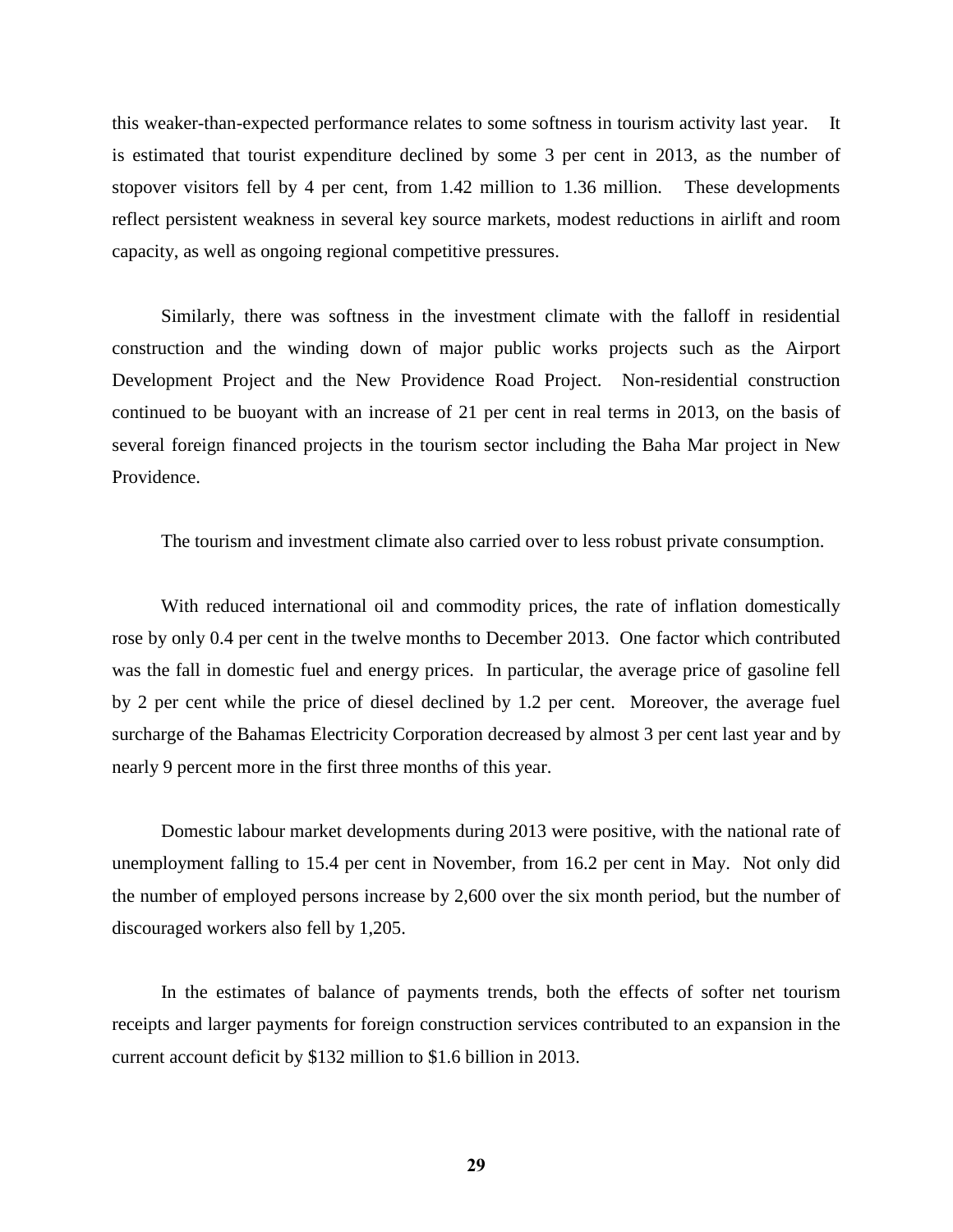Meanwhile net inflows into the Bahamas on capital and financial account declined by approximately one quarter to \$990 million, due to some reduction in direct investment inflows as well as lower net funding of public sector works.

As for monetary and credit developments in 2013, the ongoing softness in domestic economic activity and high levels of loan arrears led to relatively subdued private sector credit growth and further buildup of bank liquidity.

Mr. Speaker, characteristic of the external pressures, during 2013 the Central Bank's foreign reserves fell by \$68.6 million to \$741.6 million, This reflected, in part, ongoing demand to meet current payments as well as higher-than-average bank profit remittances. During the first four and a half months of 2014, reserves recovered to stand at \$990.5 million at the start of this week, capturing largely the proceeds from the Government's foreign currency bond issue.

Mr. Speaker, as the foregoing illustrates, the performance of the Bahamian economy in 2013 continued a trend of muted growth over the last four years, following the two recession years of 2008 and 2009 when the GDP posted contractions in real terms. The rate of economic expansion has yet to return to pre-recession and more desirable performance levels.

As I have stressed earlier and elsewhere, my Government has been working diligently on a number of fronts to bolster the growth of our economy, not only in New Providence but also across the Family Islands. I am pleased to note that, as a result of our efforts, we now see new and expanded investment projects across the nation that promise concrete hopes of better days ahead for the economy and employment opportunities for our citizens.

To buttress my optimism for the future, I would note that the IMF staff mission that visited our country last November for the annual Article IV Consultations concluded that growth is expected to pick up over the medium term, reaching 2.8 per cent in both 2015 and 2016, following real growth on the order of 2.3 per cent in 2014.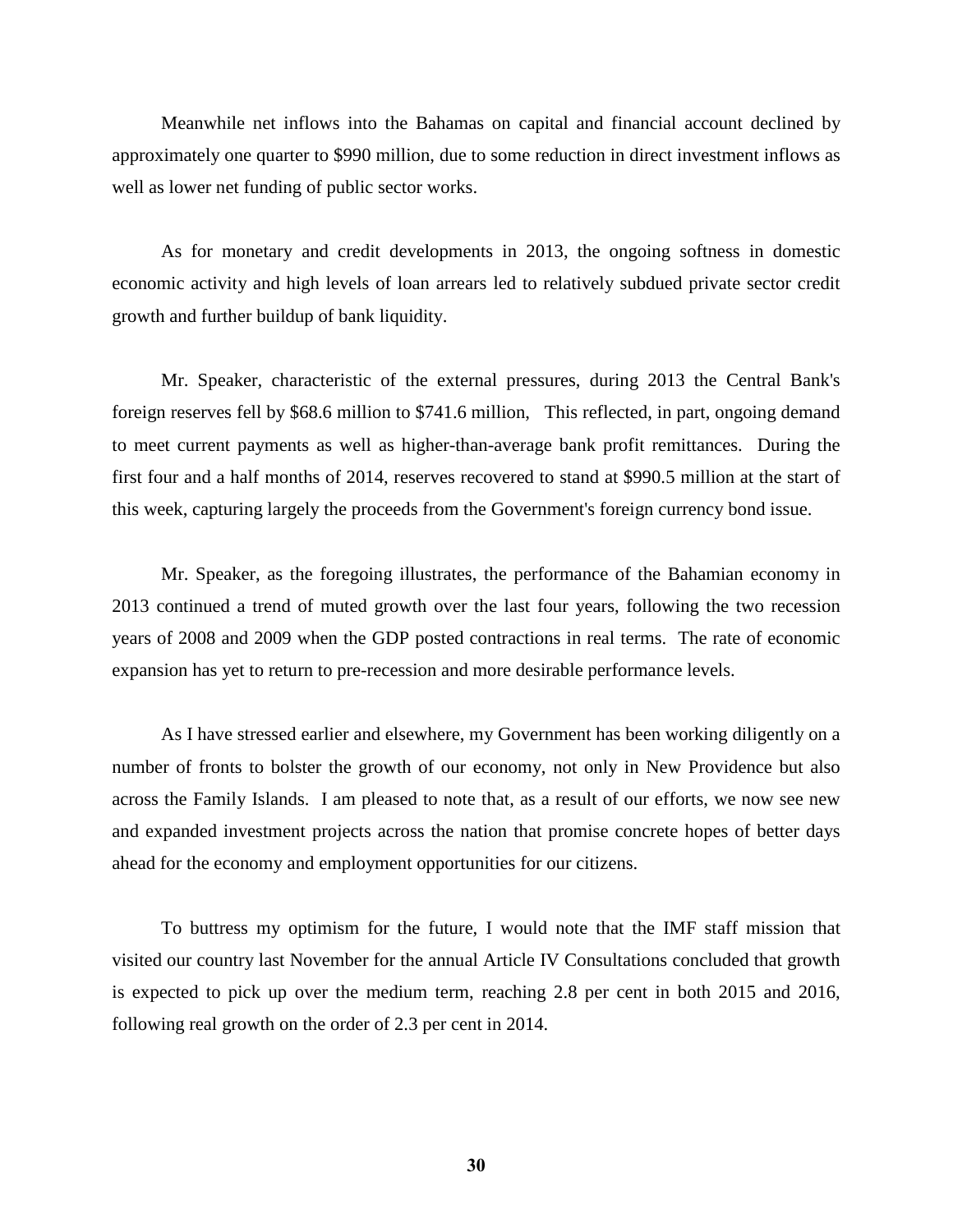Tourism is expected to be boosted by the ongoing recovery of the U.S. economy and investment activity is projected to remain strong. The coming on stream of the Baha Mar operations as well as other projects underway will further elevate growth prospects for our economy. While downside risks are present, the IMF team did assert that upside potential clearly exists over the medium term.

In its review of the Article IV staff report in January of this year, the Executive Board of the IMF endorsed the key findings and stressed that the risks to the economic outlook highlight the critical need for the Government to implement, in a timely fashion, its plans for economic diversification and fiscal consolidation.

# **REACQUISITION OF MAJORITY BAHAMIAN OWNERSHIP IN BTC**

In January this year, the Government and Cable and Wireless Communications (CWC) signed an MOU for the transfer of 2% of CWC's 51% shareholding to a foundation to be called "The BTC Foundation" for the benefit of the Bahamian people through various designated Bahamian social investment programmes that "*increase and improve access to and enjoyment of telecommunications technology, as well as other civic projects of national importance, in The Bahamas*".

I should add that agreement was also reached for a CWC team to collaborate with relevant Government agencies to implement agreed CWC "Social Telecoms" programmes including but not limited to the areas of health, security, education and e-government solutions.

This MOU will be formalised by appropriate revisions to relevant transaction documents negotiated during the sale of 51% to CWC. The 2% shares that are the subject of the transfer will be non-voting shares. Under the MOU agreement was also reached for CWC to maintain management control of BTC.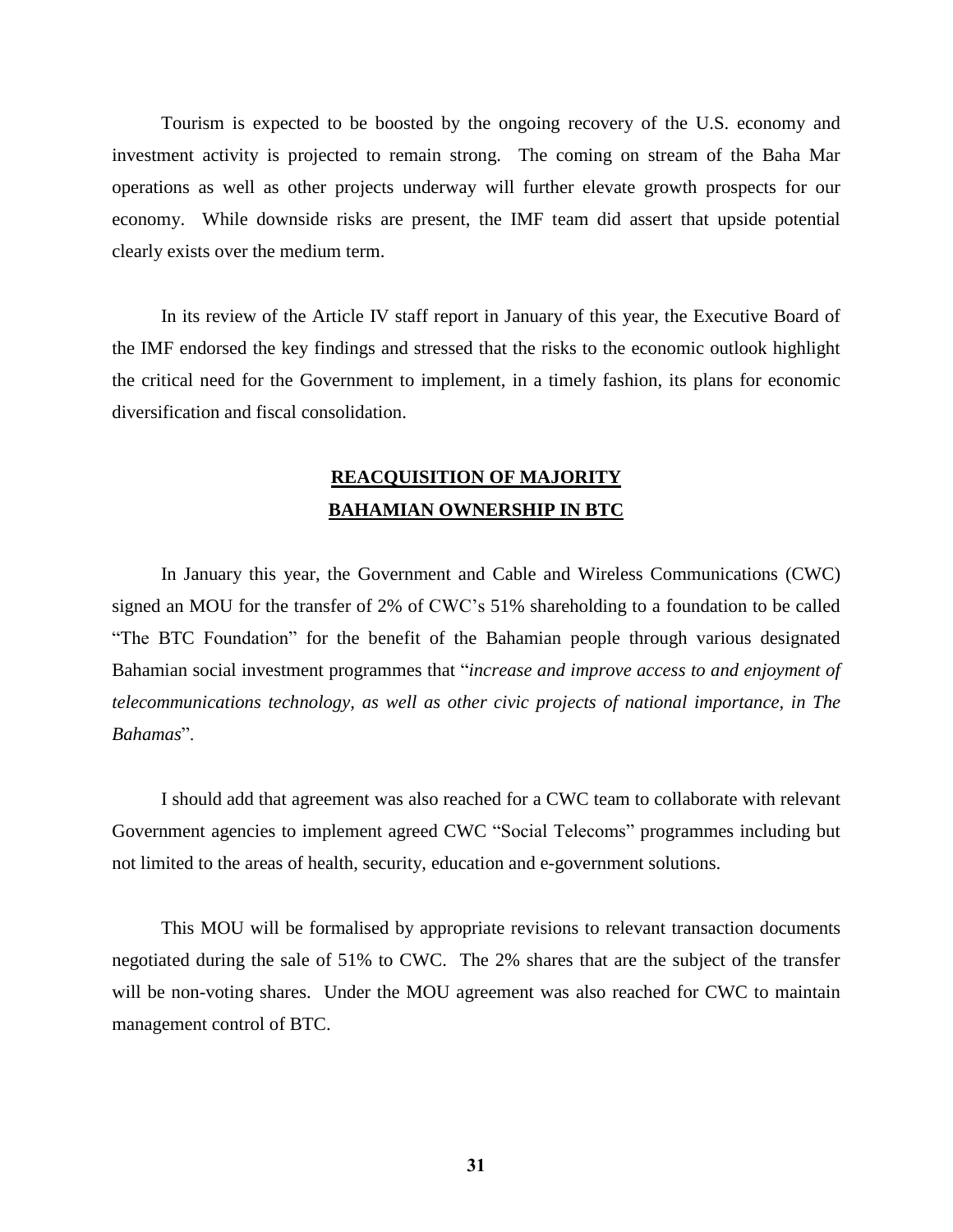Additionally agreement was reached for the majority of directors on BTC's board to be Bahamian nationals. This will be accomplished by CWC appointing a Bahamian as one of the CWC directors.

Let there be no doubt that once the documents containing the definitive agreement are executed, majority economic interest in BTC will be returned to the Bahamian people.

#### **CELLULAR LIBERALIZATION**

As for cellular liberalization, I will stress that our emphasis is on further positioning the telecoms sector as a facilitator of growth, with competition that drives down costs and improves service quality.

One of the main outcomes of the negotiations for the sale of 51% majority stake in BTC to CWC back in 2011, was that the Government guaranteed that BTC would have a monopoly on cellular mobile services for a period of 3 years commencing  $6<sup>th</sup>$  April 2011. Emphasis is placed on the word **guaranteed** because there was no reasonable possibility for the Government to introduce, or even *start* the process to introduce, a second cellular mobile operator before the end of the monopoly period. Such a possibility of competition in cellular mobile services was decisively and unequivocally blocked, and eliminated altogether, by a combination of calculated actions in 2011 on the part of the previous administration.

The specific actions that blocked competition as well as any preparation for competition were:

1) the amendment to the 2009 Electronic Communications Sector Policy which expressly prohibited the Government from starting ANY process whatsoever (including any engagement with URCA on the matter) for the award of a second cellular licence before  $6<sup>th</sup>$  April 2014;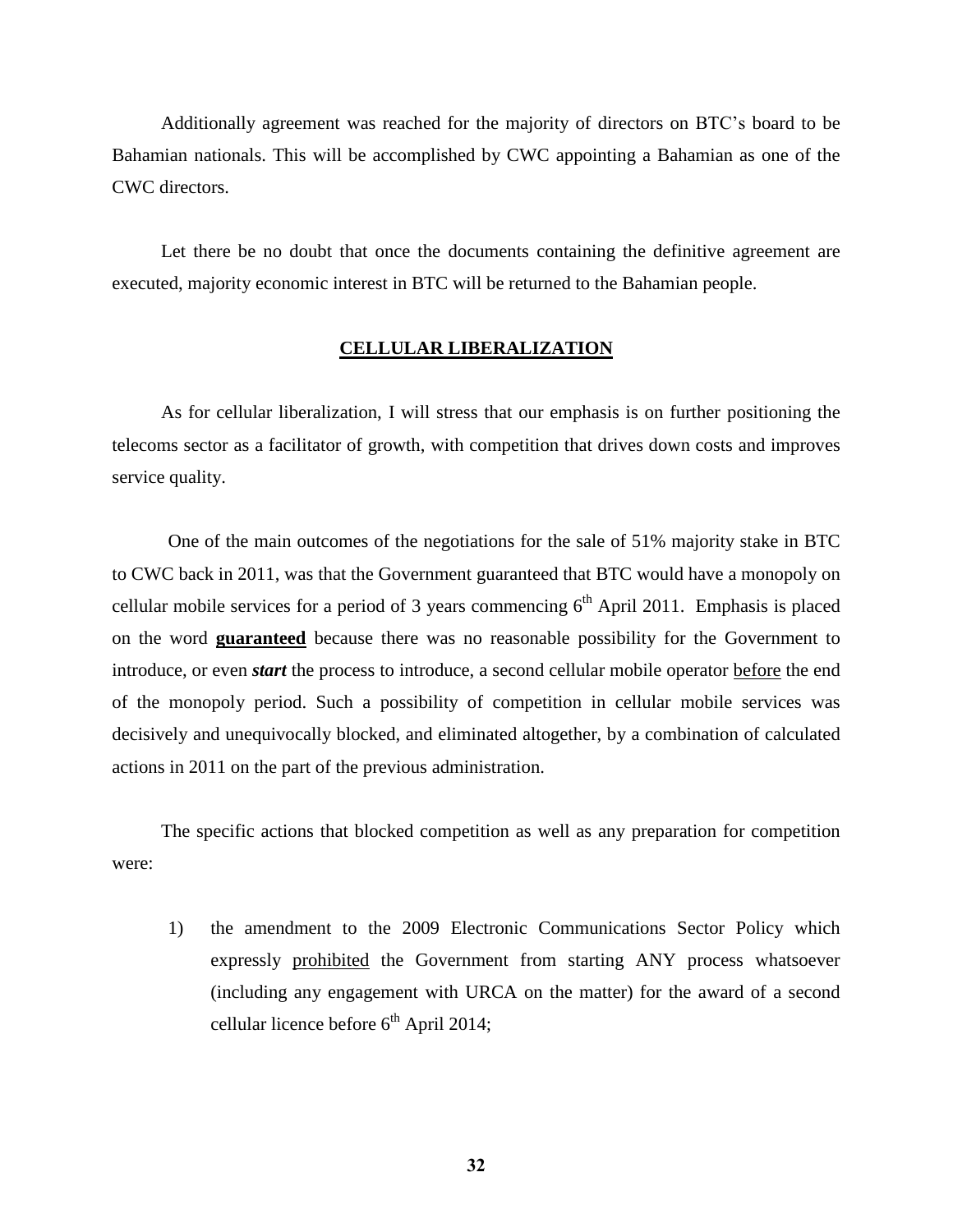- 2) the amendment to the law itself, i.e. the Communications Act 2009, which again expressly prohibited the Government from engaging in any process for the award of a second cellular licence before 6 April 2014; and
- 3) the grant of contractual undertakings to CWC in the Share Purchase Agreement signed and tabled in this Honourable House on February 8 2011 that no cellular licences would be issued prior to 6 April 2014; which undertakings were further reinforced with the threat of significant penalties on the Government in the event any violations.

The evidence is clear, supported by the record, that the intention at the time the 51% was negotiated and agreed, was to ensure that the issue of competition in cellular mobile services was so legislated that competition would be unequivocally denied to Bahamians *de jure* until April 2014 and *de facto* until, essentially, 2015; having regard to the logistics for introducing competition.

In a nutshell, this denial was accomplished by reserving to the Minister with responsibility for the Electronic Communications Sector the right, in the Communications Act, to allocate and award premium spectrum for cellular services, and then by subsequent amendment to the Communications Act, making it illegal under the same law for the Minister to make such an award or even start the process for such, before the end of the monopoly period.

Concurrently, the Electronic Communications Sector Policy was amended to provide for the same prohibitions as those placed in the law and contained in the Share Purchase Agreement.

Against this backdrop of facts that show how the Government's hands were tied with respect to introducing competition in cellular services before 6 April 2014; I am now pleased to report that following the expiration of the monopoly, the Government moved swiftly to mobilise a team in the form of a Task Force to prepare for the award of a second cellular licence in the shortest possible time.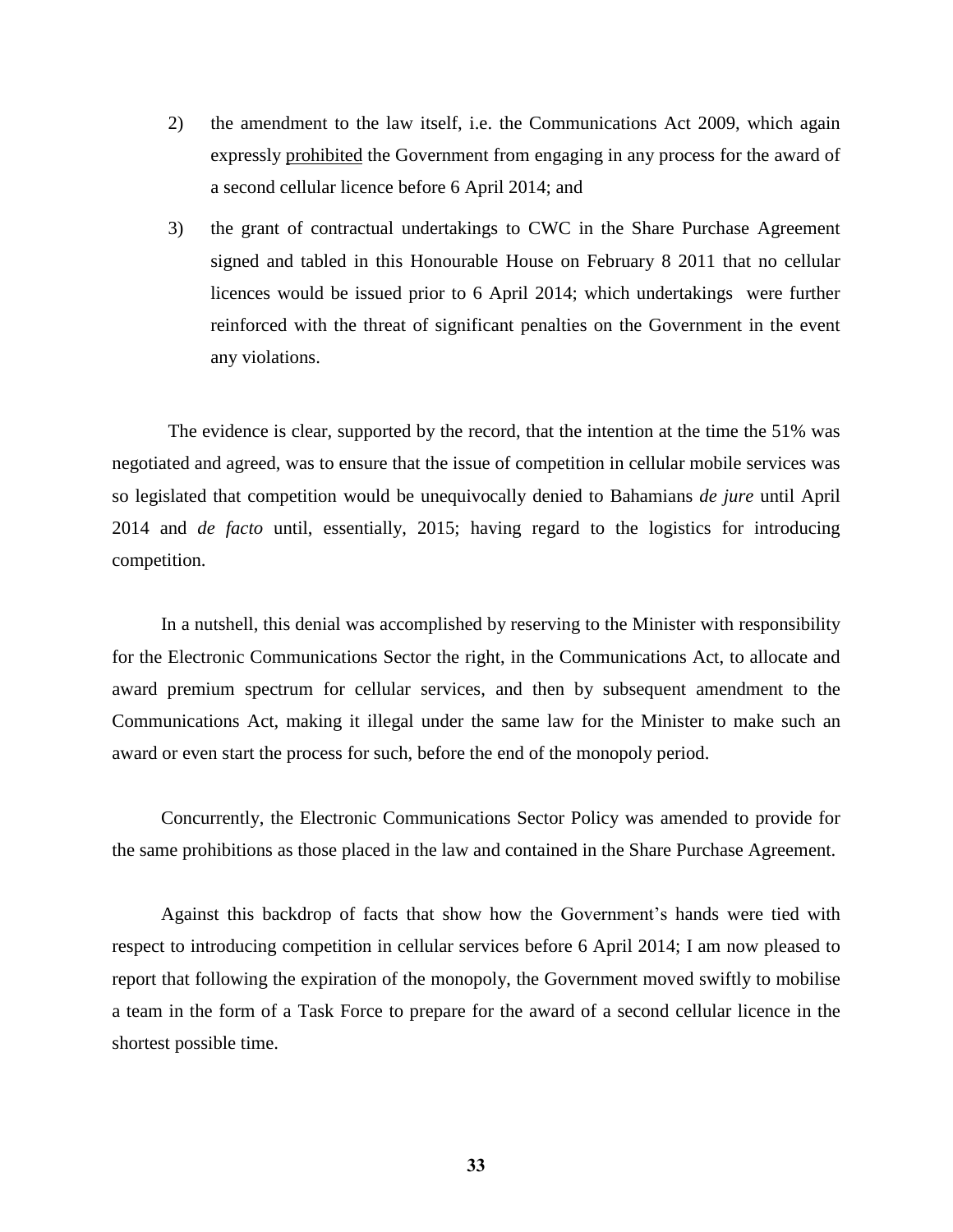That team consists of a cross-section of professionals having a range of experience in public policy, telecommunications operations, telecommunications policy and regulation, finance, law accounting, investments and planning. In this regard it should be noted that URCA will be supporting the Task Force with relevant technical expertise.

In addition the Task Force has created a framework for on-going collaboration of relevant Government agencies having a regulatory mandate that would impact roll-out of telecommunications services across the country. This collaboration is focussed on updating and streamlining processes conducive to a competitive environment.

The Task Force's most immediate mandate is to formulate the competitive selection process that would be used by Government to select the second cellular provider.

Already, significant headway has been made in this regard. In the last few weeks the Task Force has been consulting with the sector regulator, URCA, toward finalising a Request for Proposals (RFP) document. The RFP will contain the methodology and the criteria to be adopted by Government for selecting the second mobile provider. When the RFP is finalised, the Government will publish a notice, inviting interested parties to register in order to participate in the process.

#### **The Process**

What I can tell you at this stage, is that the process will comprise of two phases. Phase 1 will involve an evaluation of the proposals submitted in response to the RFP. The evaluation will be based on pre-determined criteria, which will be used to determine which Applicants would have the necessary capacity to offer mass-market cellular services to a high level of quality across The Bahamas. In addition to technical and financial capability, the Government will also consider the extent to which applicants offer opportunities to the widest base of Bahamians to participate in the ownership of the new license.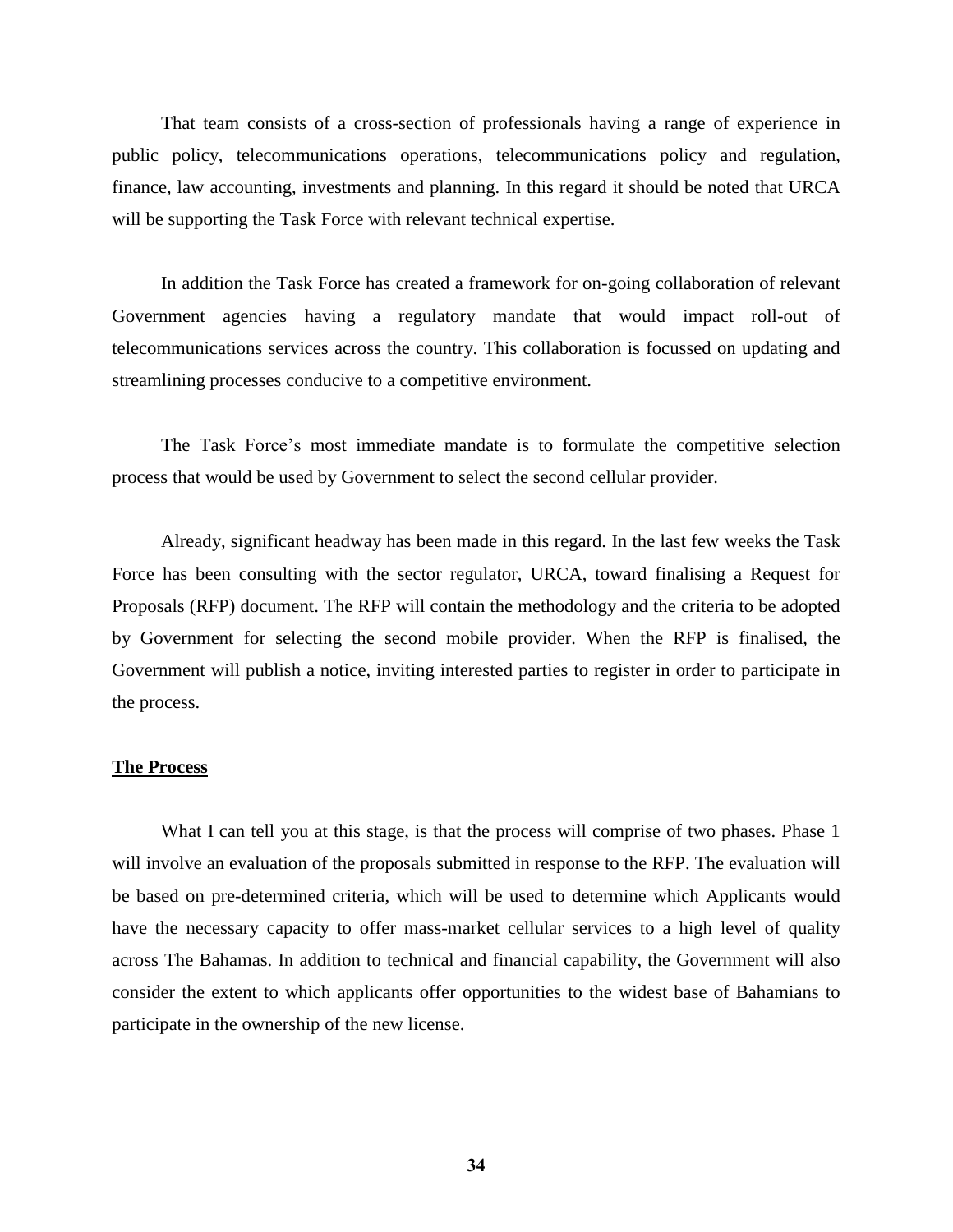Only those applicants deemed suitable in Phase 1 will be allowed to participate in Phase 2, which will take the form of a spectrum auction. In its conduct of this two-phased process, the Government is hoping to introduce a balance between maximizing the revenue from allocating rights to valuable spectrum with its broader objectives of encouraging Bahamian participation, investment and innovation, and ensuring the realization of the benefits that competition would bring to consumers.

## **Projected Timeframes**

We anticipate that once an invitation notice is published by Government, the entire selection process expected to take up to six (6) months. The new provider should be able to launch services within an additional six (6) months, with a view to achieving maximum coverage throughout The Bahamas in the shortest possible timeframe. Further details on specific roll-out timeframes will be provided once the new provider is selected.

Electronic communications form an essential part of the backbone infrastructure supporting the social and economic progress of The Bahamas. The Government sees cellular competition as a crucial means of achieving:

- Improvements in service quality and reductions in prices
- More variety in service offerings
- Additional employment opportunities
- Additional revenue streams for Government
- A more robust communications infrastructure, and extension of that infrastructure into underserved communities
- Further economic growth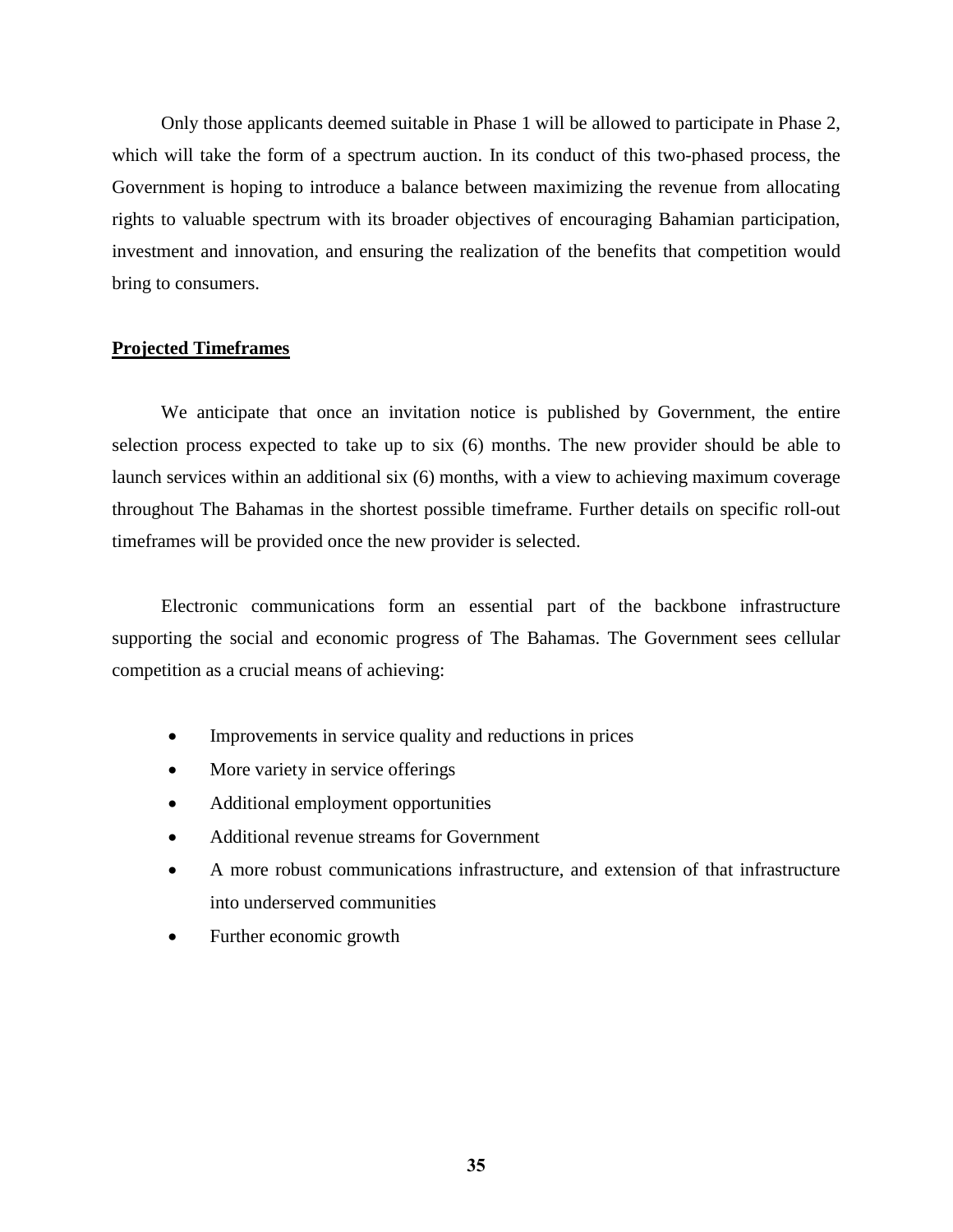#### **FISCAL PERFORMANCE 2013/14**

I now turn to fiscal performance in the 2013/14 fiscal year.

The economic developments in 2013 that I reviewed earlier have had very clear implications for the evolution of the public finances this fiscal year. In particular, the tepid rate of growth of our economy, along with weak consumer demand and imports, has impacted Recurrent Revenues directly. We now expect an outturn for Recurrent Revenues in the area of \$1,465 million, some 2.5 per cent less than was budgeted, but an improvement of 6.2 percent over what we collected in FY 2012/13.

Both Recurrent Expenditure and Capital Expenditure are estimated to be broadly on track with the Budget forecast. As I explained at the time of the Mid-Year Budget Statement, Recurrent Expenditure should in fact come in just below the budget figure, at \$1,720 million vs. \$1,737 million.

As a result, we are now looking at a GFS Deficit on the order of \$462 million, or 5.4 per cent of GDP, in the 2013/14 fiscal year. That compares to the Budget estimate of \$443 million, or 5.1 per cent of  $GDP<sup>1</sup>$ . This represents an improvement over the GFS Deficit of 6.3 per cent of GDP recorded in 2012/13.

Government Debt at the end of the fiscal year is now projected at \$5,152 million, or 60 per cent of GDP. That is up from the projected 59.4 per cent of GDP in last year's Budget.

## **FICAL POLICY 2014/15 AND BEYOND: THE MEDIUM-TERM FISCAL CONSOLIDATION PLAN**

 $\overline{a}$ 

 $1$  In this context the level of GDP in current dollars during the fiscal year has been revised downward to a level of \$8,588 million, from the budget projection of \$8,644 million. Both this and the widening of the deficit resulted in the increase in the deficit to GDP ratio.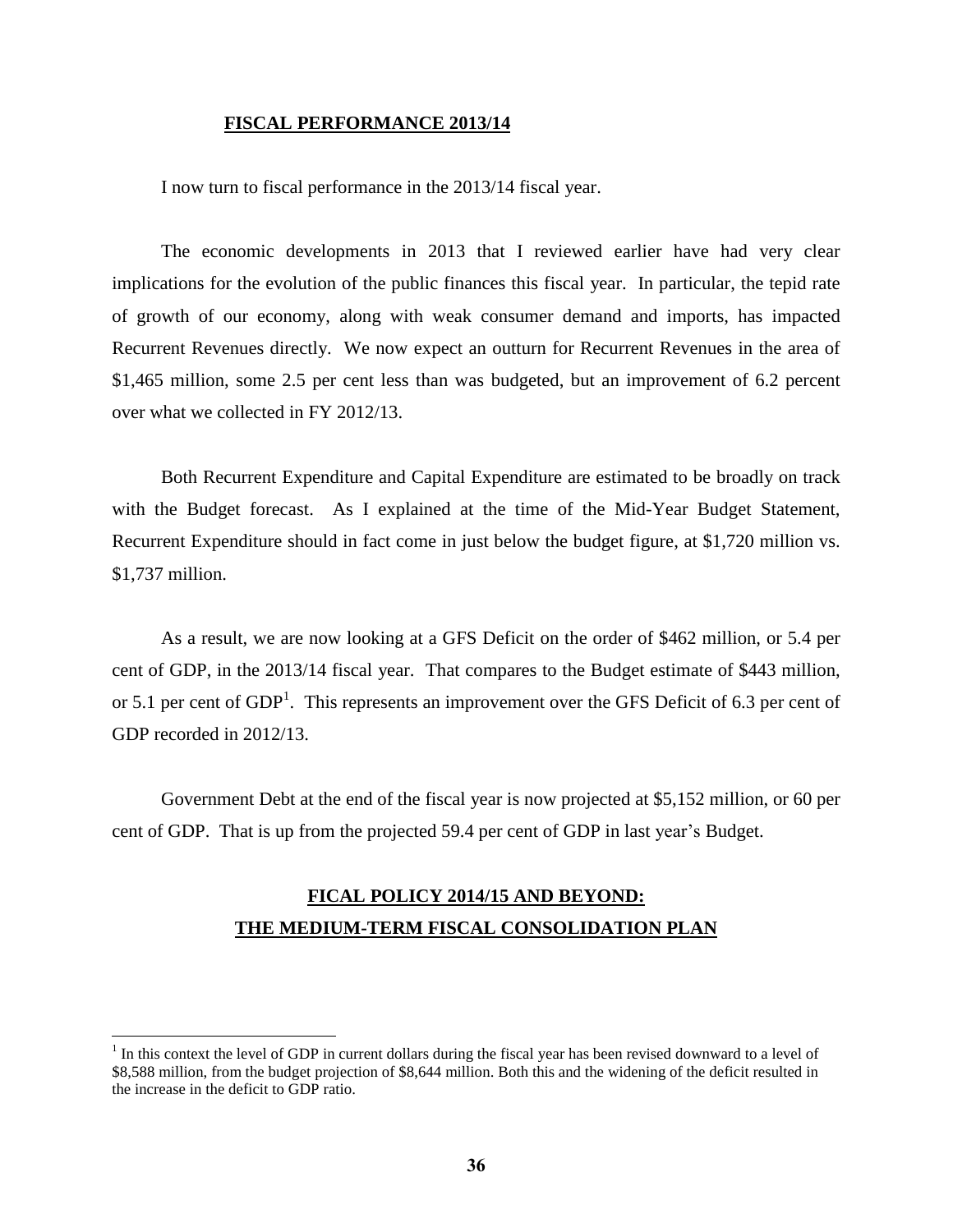As I stated in the Introduction to this Budget Communication, the Government remains firmly committed to staying the course with its Medium-Term Fiscal Consolidation Plan. The plan comprises a multi-year strategy whose overarching objective is to secure durable structural reform of the principal components of the public finances. As such, we are moving decisively to transform Recurrent Expenditure, Capital Expenditure and Recurrent Revenue in a manner that is phased, measured and balanced.

We fully acknowledge that fiscal redress cannot be successfully achieved solely by means of increased taxation. Restraint of expenditure trends over the medium term is also vital to the plan. I will now set out the details of actions in respect of each of the major components of the fiscal accounts that will secure the attainment of the medium-term fiscal objectives of our fiscal plan.

## **RECURRENT REVENUE**

## *Measures to Enhance the Revenue Yield*

I begin with the most important matter of revenue. As I set out above, our current system of taxation will yield total revenues on the order of 17.1 per cent of GDP in 2013/14. Such a level is unequivocally inadequate if the Government is to effectively meet the varying and extensive demands placed on its public services and basic public infrastructure, across the breadth of this small archipelagic nation.

Our revenue yield is clearly insufficient. I have been consistently explicit over the past two years that it is imperative that we achieve a significant enhancement of the yield of our revenue system, gradually and steadily through the medium-term. I have also consistently stressed that such a structural improvement in the aggregate revenue yield must be achieved through a balanced improvement in the administration of existing taxes and the introduction of new sources of revenue.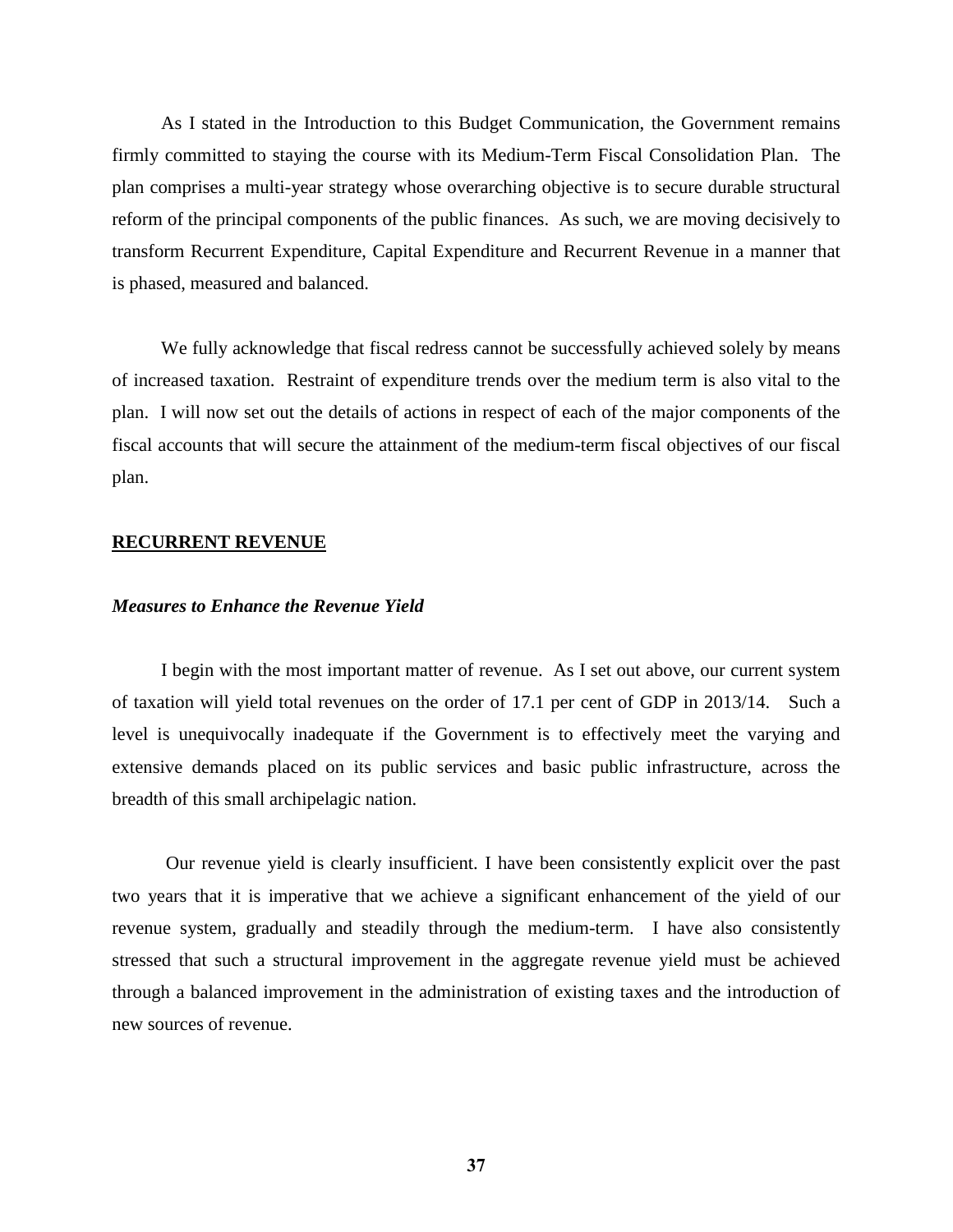It is widely acknowledged that the administration of our current system of taxation is grossly deficient, in terms of the efficiency and effectiveness of processes and procedures as well as the successful collection of moneys that are rightfully due. My Government is fully cognizant of these deficiencies and we have, since we came to office, acted to redress them across the spectrum of the major revenue sources.

I have, on previous occasions, elaborated on the significant reform and modernization exercises that we have launched in the areas of Real Property Taxation, Customs operations and procedures, Business Licence upgrading, tobacco taxation and smuggling, and more efficient revenue administration through a new Central Revenue Agency.

These reforms are now well underway and are beginning to yield visible benefits. We will persevere with the much-needed reforms in these areas and will see them through to their complete and successful implementation. Officials have also been directed to redouble their dedicated efforts to increase revenue collections in all areas and throughout the nation.

As a result, we expect that the more effective collection of existing taxes will make an important contribution to the attainment of the fiscal goals of our medium term plan. However, for the sake of prudent fiscal planning, we have assumed only modest yields from these reforms until solid evidence emerges as to their actual results. In total, we expect the reforms to yield on the order of 1 per cent of GDP in 2014/15.

As well, after extensive and due consideration and discussion, we are also moving forward with the regularization and taxation of webshop operations in this country. Conservatively, we expect this to provide a revenue intake of some 0.14 per cent of GDP in the next fiscal year and beyond.

I want to be clear on this matter to the effect that the regulatory and taxation regime that will be introduced for the webshops will feature very stringent and demanding standards in terms of levels of controls and accountability. To that end, the Government has engaged international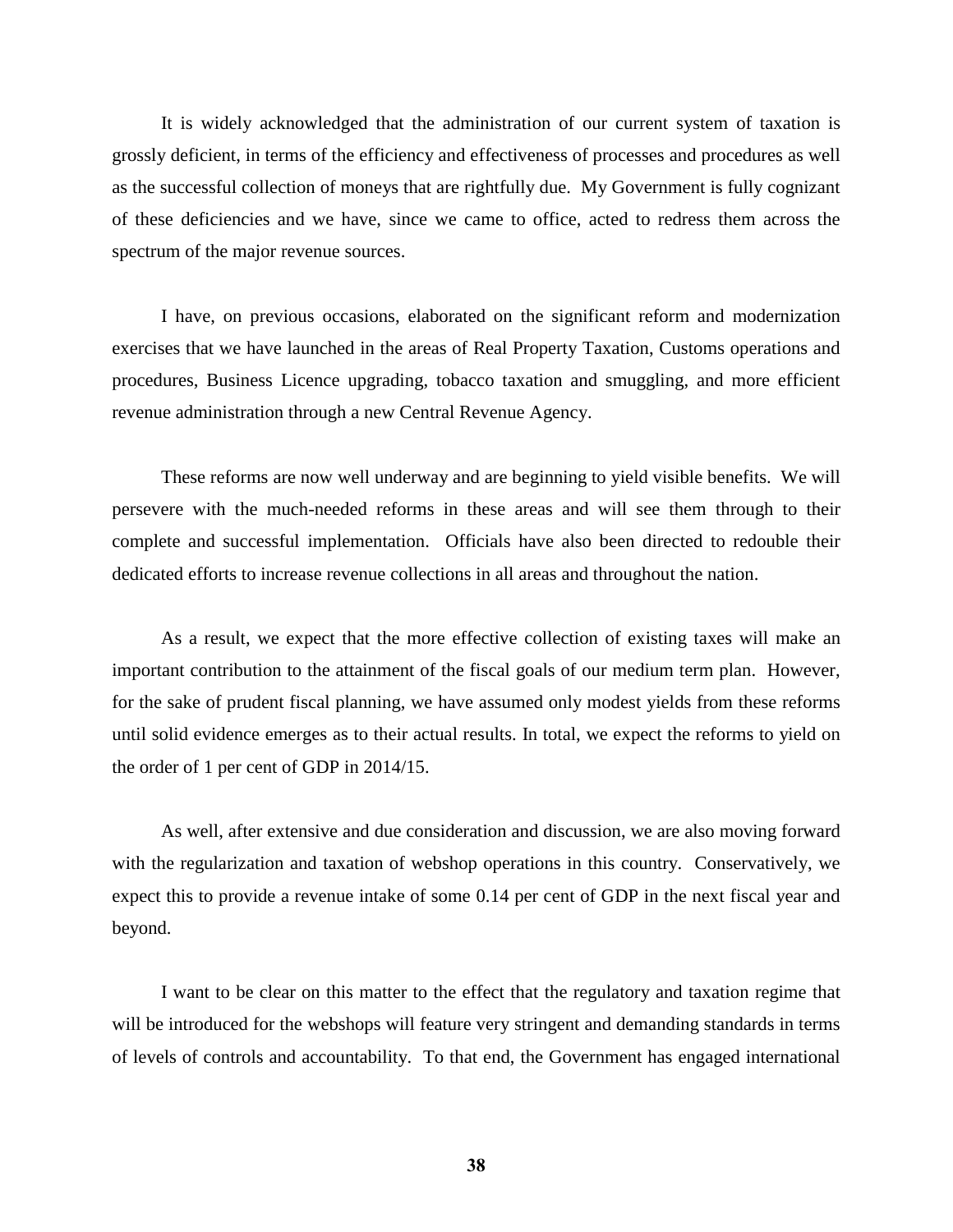experts who will advise on an appropriate policy and legal framework for the sector. I also wish to advise that the taxation of the webshops will be retroactive to July 1, 2014.

#### *Implementing a New Source of Revenue*

It has long been argued in this nation that the major sources of Government revenue are antiquated and not suitable nor adequate to the needs of modern governance. Indeed, debate on the issue has ebbed and flowed for well over a decade, going back to the turn of the millennium.

Unfortunately that debate, at times heated and passionate, has failed to produce the muchneeded transformation of our system of taxation. That is not for lack of understanding of the issues at play or the desirability of change. Indeed, we have benefited from a number of studies on the matter, as I outlined in both this year's Mid-Year Budget Statement and in my closing statement on the Mid-Year debate. We have also received expert advice on the matter, internally from officials and advisors in the Ministry of Finance, from experts from international organizations such as the IMF and the IDB and from private sector fiscal advisors.

The overwhelming conclusion of these many studies and this advice has been that the Government should implement a new sales tax, in the form of a Value Added Tax (VAT), that is in tune with the realities of today's modern, service-based economy. As I explained in February, the previous Administration had accepted this conclusion and we ourselves, in our Charter for Governance, had highlighted the need for a new tax with a broad base covering both goods and services.

Following our coming to office, we worked toward the development of a comprehensive programme of tax reform with implementation of a new VAT as the cornerstone component. This tax reform programme was set out in detail in the White Paper that the Government issued in February of 2013.

Public discussions began in earnest around the White Paper, in both New Providence and the Family Islands. These intensified since then to include the business community, churches,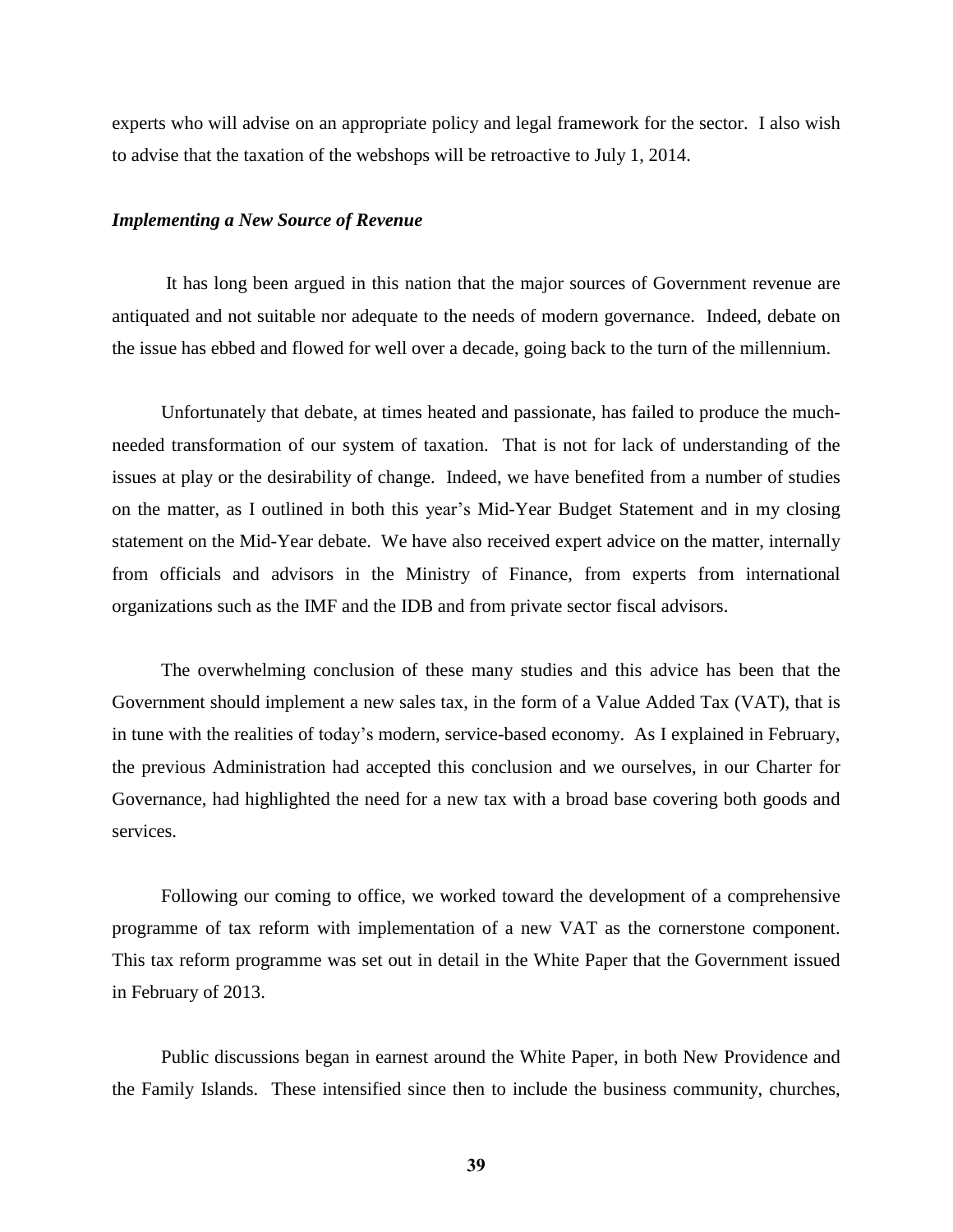schools, community and civic groups, and key audiences within the public sector. From the private sector the Ministry of Finance also enlisted key business groups and the Christian Council to form part of an advisory committee for VAT implementation, to ensure that alongside one-on-one consultations, the views of industry were being constantly channeled to the Government. Following the White Paper we also engaged in the process of drafting the VAT legislation and regulations, which upon release last November formed the basis for yet more intensive consultations.

With the release of the draft VAT legislation the Ministry of Finance received significant feedback from private stakeholder groups including, among many, the legal and accounting profession, the Clearing Banks Association, the insurance industry, the Bahamas Hotel and Tourism Association, the Bahamas Wholesale Associations, various stakeholders in the Freeport area, the Bahamas Contractors Association, the Bahamas Financial Services Board. the local light industries manufacturers association, the Bahamas Motor Dealers Association, owners and operators of tour companies, the Marina Operators of the Bahamas and the Downtown Partnership on behalf of duty free merchants.

In addition, there has been increasing outreach to the Family Islands: so far in North and South Andros, Exuma, Eleuthera, Abaco, the Berry Islands, San Salvador and Long Island. All of the Family Islands are being visited in coordination with the Chambers of Commerce and the Family Island Administrators.

The full range of these meetings and discussions has led to significant clarifications and in many cases positive responses to the proposals put forward by stakeholders.

Through the post White Paper process, both the IMF and the IDB have continued to provide invaluable technical assistance. The IMF brought regional and international experience to bear in helping us to cover all of the necessary bases in the draft VAT legislation. The IMF through its Caribbean Regional Technical Assistance Centre (CARTAC) also provided training to help build capacity for VAT administration, a process that will culminate in a more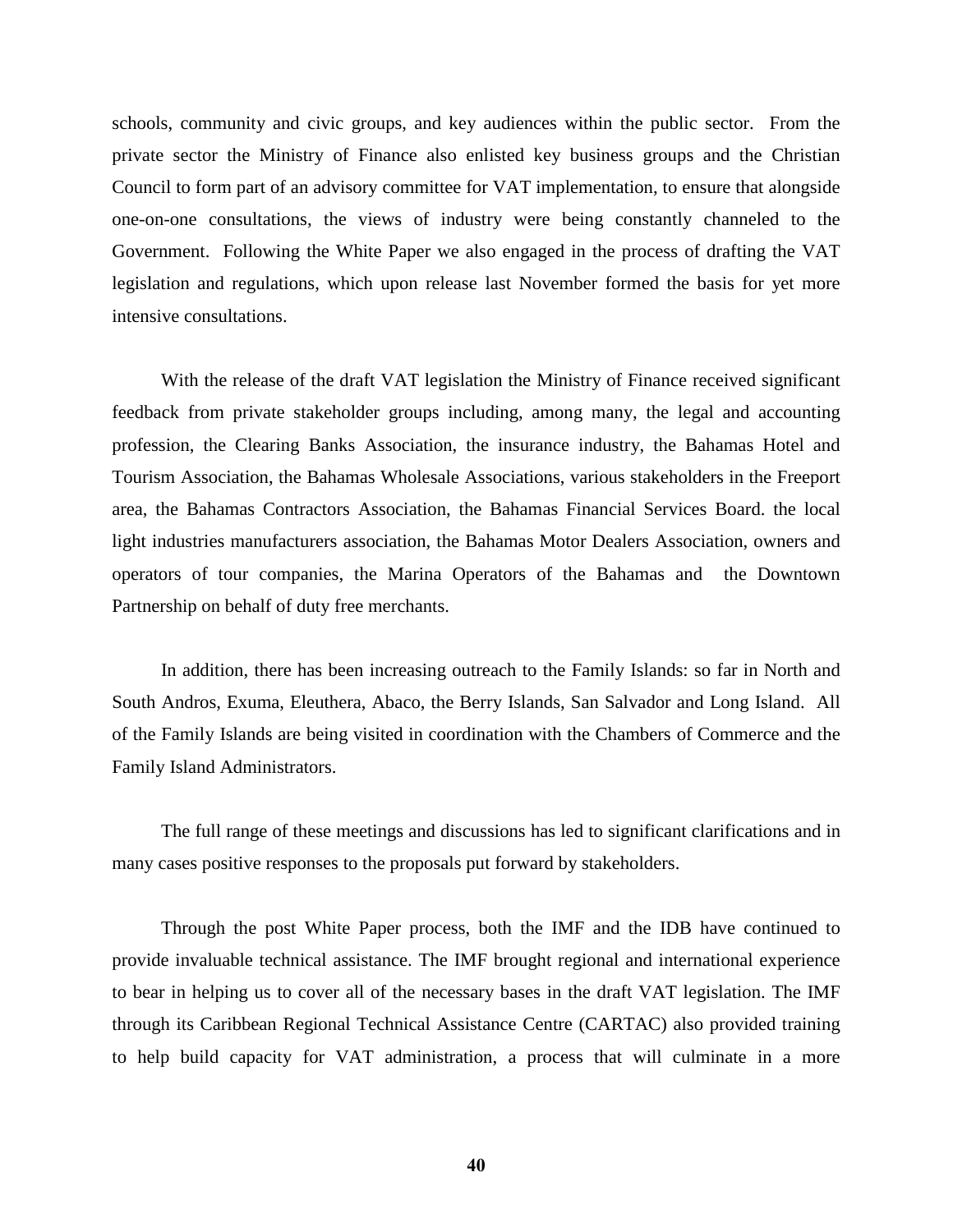consolidated system of revenue administration under the Central Revenue Agency or Administration (the CRA).

The IDB has made a contribution with the economic study on the impact of the VAT. This study considered both the immediate and longer-term impacts of VAT on growth, employment and inflation. The study also provided a framework for the government to quantity how much additional social spending would be necessary to ensure maximum benefit to the poor and vulnerable from the program of tax reform. The study projected how the government's budgetary performance and the economy would fare under alternative rates for the VAT other than 15 per cent.

Following the IDB's work, the IMF concluded a mission and issued a draft report to the Ministry of Finance on the revenue potential from VAT. The revenue modeling that was performed is in a state that has allowed the Ministry of Finance to undertake sensitivity analysis on assumptions in respect of the VAT rate, exemptions and the efficiency of tax collections.

Since the IDB study was done, the government also commissioned an additional study on the desirability and suitable structure of a VAT that was undertaken by Compass Lexecon, a group of U.S. fiscal experts with extensive experience in advising on fiscal policy matters in that country. Its Senior Managing Director, for instance, was a key member of Present Clinton's National Economic Council and he was instrumental in the completion of the study on a Bahamian VAT.

As well, early this year, the Government willingly acknowledged the concerns over VAT that were expressed by the Chamber of Commerce's Coalition for Responsible Taxation. The Coalition expressed its desire to commission an additional in-depth analysis of the VAT option, along with other possible options for meeting the fiscal targets in our mediumterm fiscal consolidation plan. I informed the Coalition that my Government was amenable to hearing the results of their studies as we move forward with the process of tax reform. Whilst this happens, the Ministry of Finance continued with the technical work required for eventual tax reform. I also agreed that the Ministry would provide Coalition researchers with whatever data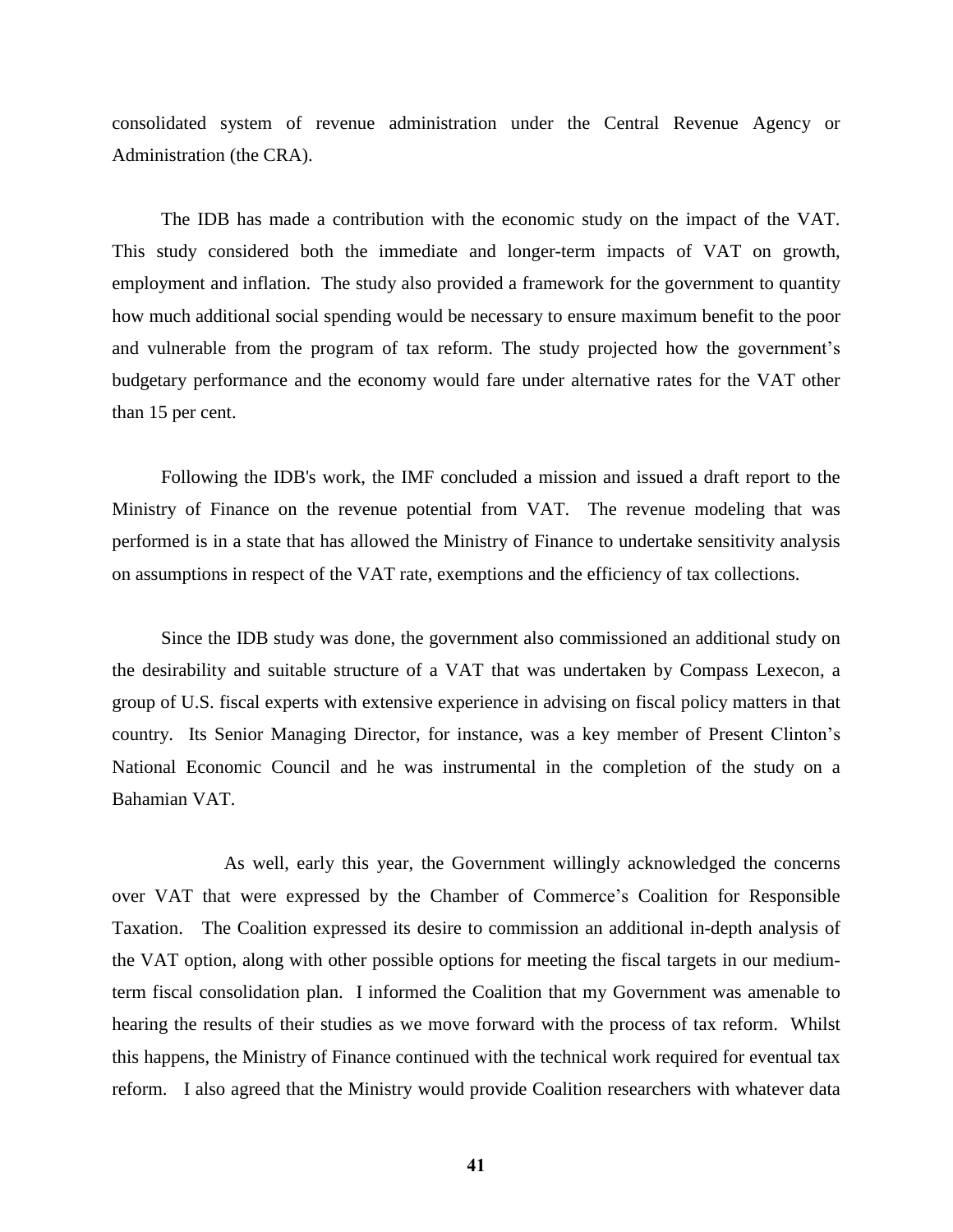and research material that they might require in order to complete their work in a reasonable and timely fashion.

The Government is now in receipt of the Compass Lexecon study which concludes that a VAT is by far the superior new tax policy instrument for The Bahamas. A VAT provides the best combination of revenue generation, enforceability, efficiency, fairness and compatibility with economic growth. On the latter point this study is consistent with the vast international literature that ranks various instruments in respect to their so-called "friendliness" to growth, with VAT being a much better choice than personal and corporate income taxes and payroll taxes.

The study also suggests that a VAT is efficient at taxing wealth as it is consumed while a payroll tax does not even tax wealth. As well, it argues that a payroll tax is more susceptible to avoidance and evasion than a VAT, especially by those with higher levels of income. Business owners, for example, can characterize their own wages as business profits and therefore avoid the payroll tax altogether.

However, in light of the current state of the economy, the study recommends a VAT rate below 15 per cent, in the range of 5 to 10 per cent in combination with other fiscal reforms to meet the Government's fiscal targets. Should fiscal developments in the future point to a need for additional revenue, having a VAT in place would provide flexibility to address that need and enhance the Government's credibility as well.

The Compass Lexecon study also suggested the introduction of a new, permanent socalled fiscal rule to enhance the sustainability of our fiscal plan and to strengthen the Government's credibility. Under such a fiscal rule, we would set two targets: one, a maximum target for the debt-to-GDP ratio and two, a target for the minimum annual reduction in that ratio, which would be waivable under emergency circumstances such as economic downturns and natural disasters.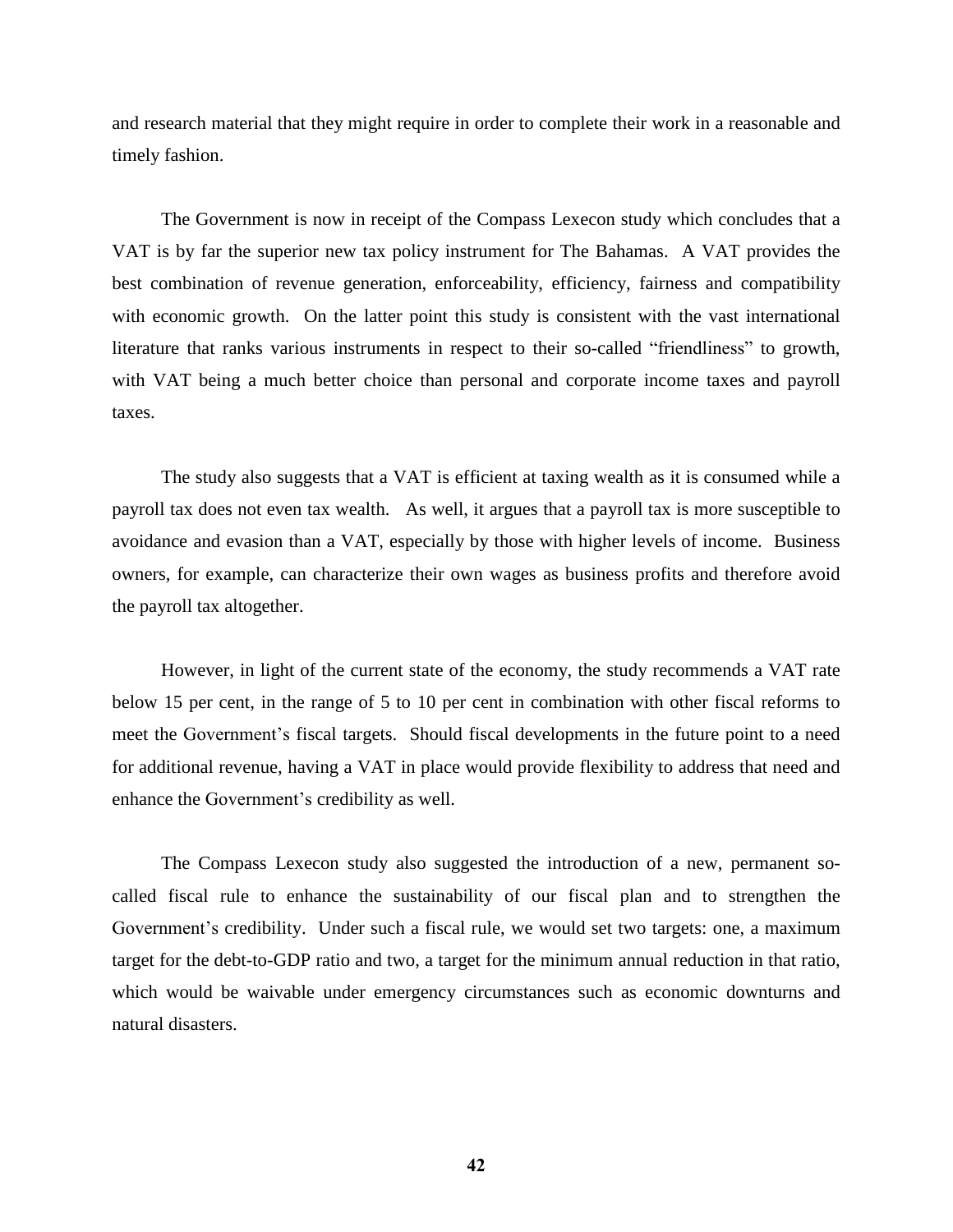The key point in this recommendation is that, should we fail to meet our fiscal debt target, the VAT rate would automatically be increased by law.

While such a legislated approach to fiscal consolidation does have some measure of theoretical appeal, my view is that it is lacking from a practical policymaking point of view. I firmly believe that both success on the fiscal front and solid credibility rest on the transparency of our plans and the concrete results of our actions. Over the last two years, we have committed ourselves to a detailed medium-term fiscal plan and we have stayed the course on this plan. The virtue that we see in this plan is that it is balanced and adaptable to circumstances, allowing for adjustments not only on the revenue side of the ledger, but also in respect of Government spending, whether Recurrent or Capital. As such, legislating automatic increases in the VAT rate as the sole avenue for staying on track would not be appropriate nor desirable.

The analytical study sponsored by the Coalition for Responsible Taxation was undertaken by Oxford Economics and their report assesses the fiscal and economic effects of various fiscal policy strategies, including VAT at various rates and a new employee/employer payroll tax. From the Government's perspective, the key findings of this study are that, regardless of the fiscal policy scenario, if we are to meet our deficit objective by the end of our current mandate, it is critical that we succeed on all revenue enhancement initiatives, including reform of property tax and Customs operations.

According to the Coalition study, meeting our deficit target by 2017 will also be more likely to be achieved with a VAT rather than a payroll tax. Indeed, the two scenarios in the study with a payroll tax on both employees and employers, whether at 3 per cent or 6 per cent, both show a higher Government deficit in 2017 than with a VAT at 15 per cent as initially proposed, or with a VAT rate of 10 per cent or even 7.5 per cent with a tightened set of exemptions. As well, implementing VAT at a significantly lower rate, while desirable and feasible, will nonetheless require a much tighter approach to exemptions.

Concurrently, the Bahamas Hotel and Tourism Association retained Ernst and Young to conduct economic modeling research to determine the impact of various tax and fiscal reform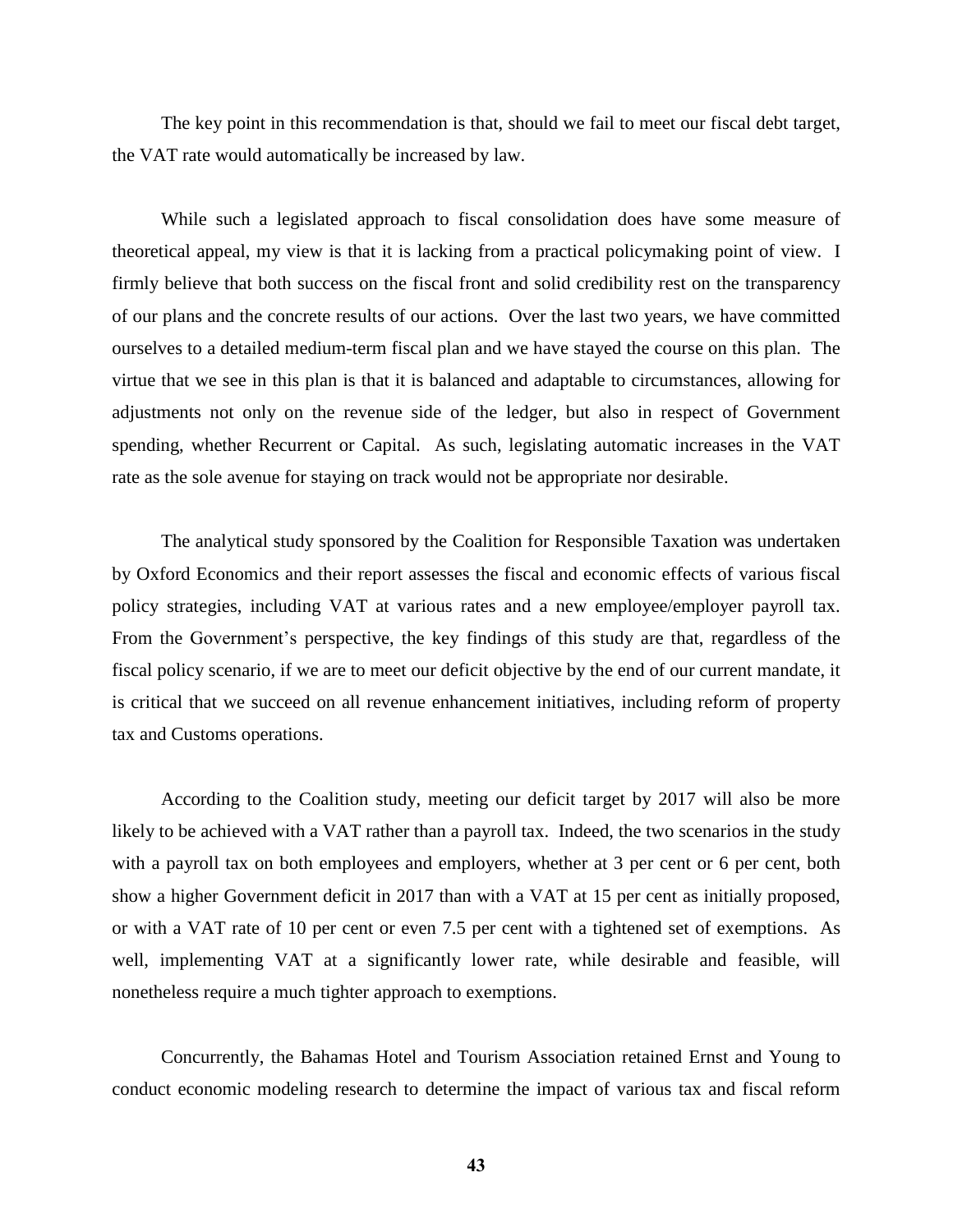measures on the tourism industry. The BHTA shared the results of this study with the Government in recent days, along with its recommendations.

Among the recommendations, the Association suggests that, in light of the potential negative impact of a high VAT rate on tourism, the VAT should be implemented at a much lower rate, more specifically 6 per cent across-the-board, with suggested other modifications to the applicability of VAT to the tourism sector. However, the study does suggest that, in order to meet the Government's revenue target, it would need to impose employer and employee payroll taxes, increase the sea departure tax and increase other taxes and fees to compensate for the lower VAT rate.

My Government is fully sensitive to the very important role that Tourism, as our premier sector, plays in our economy in generating activity and jobs. We are sympathetic to the difficult challenges that the sector faces in a highly competitive environment and we will continue to monitor developments to maintain the fundamental viability of this key industry. However, the fiscal challenges that we face are such that, on the basis of the balance of evidence and advice that we have garnered from all of the studies and from the experts, we are unable to accommodate the BHTA recommendation for a VAT rate as low as 6 per cent.

In furtherance of this point, I want to emphasize that the Government has willingly and cooperatively engaged in a collaborative process with the private sector in the investigation of VAT and the best way forward. This process has permitted an open and transparent sharing of the various points of view to the point that there is now a greater degree of understanding of the challenges that confront the Government and the approach that we are pursuing in addressing those challenges.

The various studies that have been undertaken have provided the Government with invaluable input into its thinking on the most appropriate approach to fiscal consolidation in general and, more specifically, on the parameters of a VAT policy framework suitable in the Bahamian context. At the end of the day, it is comforting that the private sector advice confirms the balanced approach to medium term fiscal consolidation that the Government has been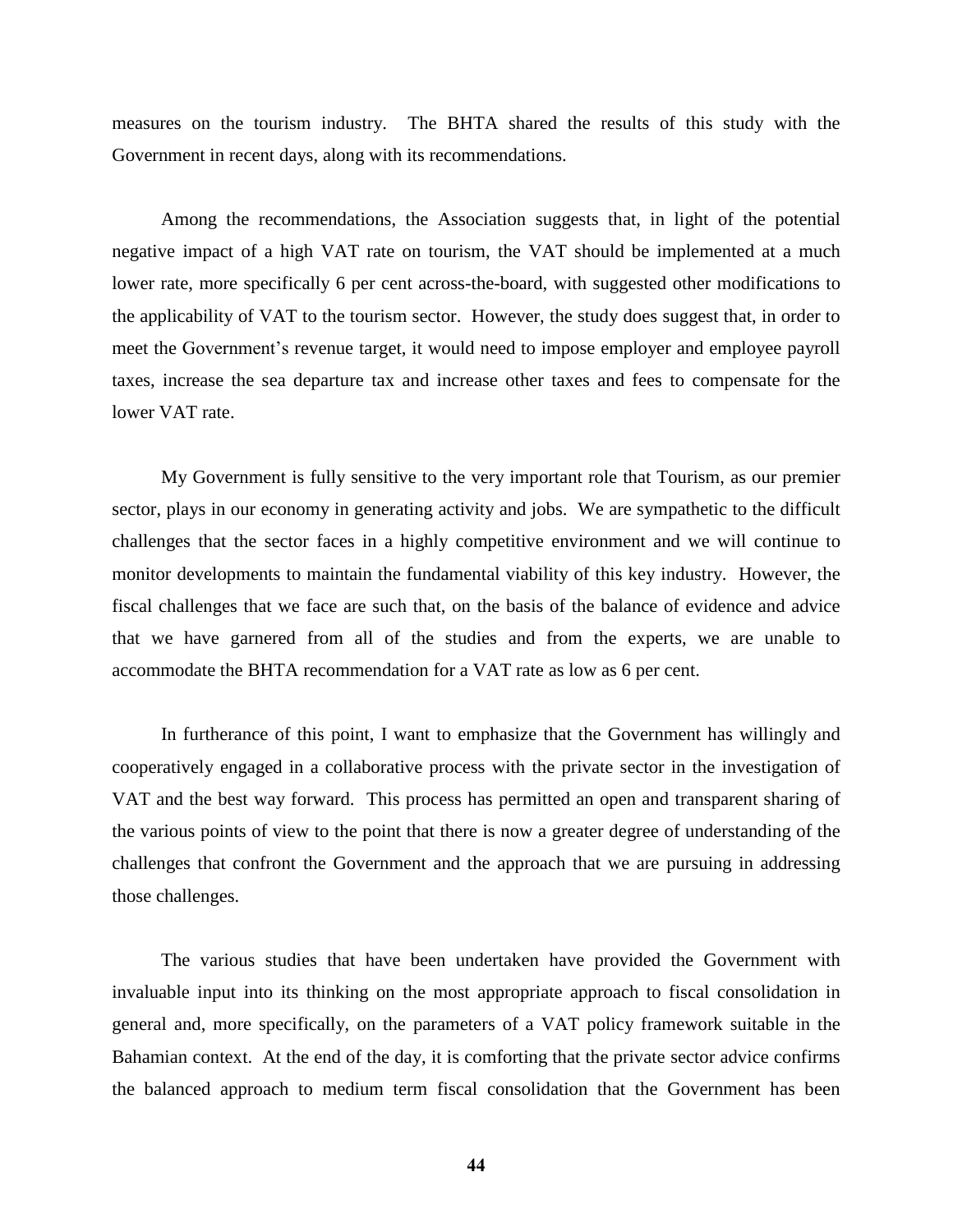pursuing since coming to office, on the basis of the studies and advice received from its own economic advisors. That approach has been, and continues to be, targeted to both expenditure restraint and revenue enhancement which in turn, is focused on both the better administration and collection of existing taxes and the introduction of new sources of taxation.

In this vein, I would highlight that the focus that has also been placed by the private sector on more transparent and comprehensive budgeting by Government is something whose desirability we have readily acknowledged for some time now. In fact, with the assistance of CARTAC we are actively making forward strides toward the introduction of programme-based budgeting in Government. This will allow us to have a much better idea of the resources dedicated to specific areas and the results that are being achieved. This, in turn, will permit Government to better determine how and where resources should be allocated.

To that end, we also recognize the benefits of adopting internationally recognized and accepted accounting principles for the public finances and we are making efforts to implement the IMF Government Finance Statistics (or GFS) framework, including accrual rather than cash accounting and the proper accounting for Government assets.

I would also like to highlight that our deliberations on VAT have been instructed by the advice received from the team of New Zealand VAT experts that recently visited our country. The Prime Minister of that nation positively and graciously responded to my personal request for this assistance and I wish to publicly express my sincere gratitude to him and his Government for their warm and invaluable support.

For the benefit of Honourable Members, I would indicate that the two experts who participated in this mission, Dr. Don Brash and Mr. John Shewan, hold the highest and most impeccable credentials when it comes to VAT matters. Dr. Brash chaired the Government's Advisory Panel which received submissions from the public on their White Paper and he was also involved in most aspects of the New Zealand tax reform programme. Mr. Shewan was the Chairman of PwC for 10 years and he also served as Chairman of the New Zealand Government Tax Education Office from 1988 to 1998.

**45**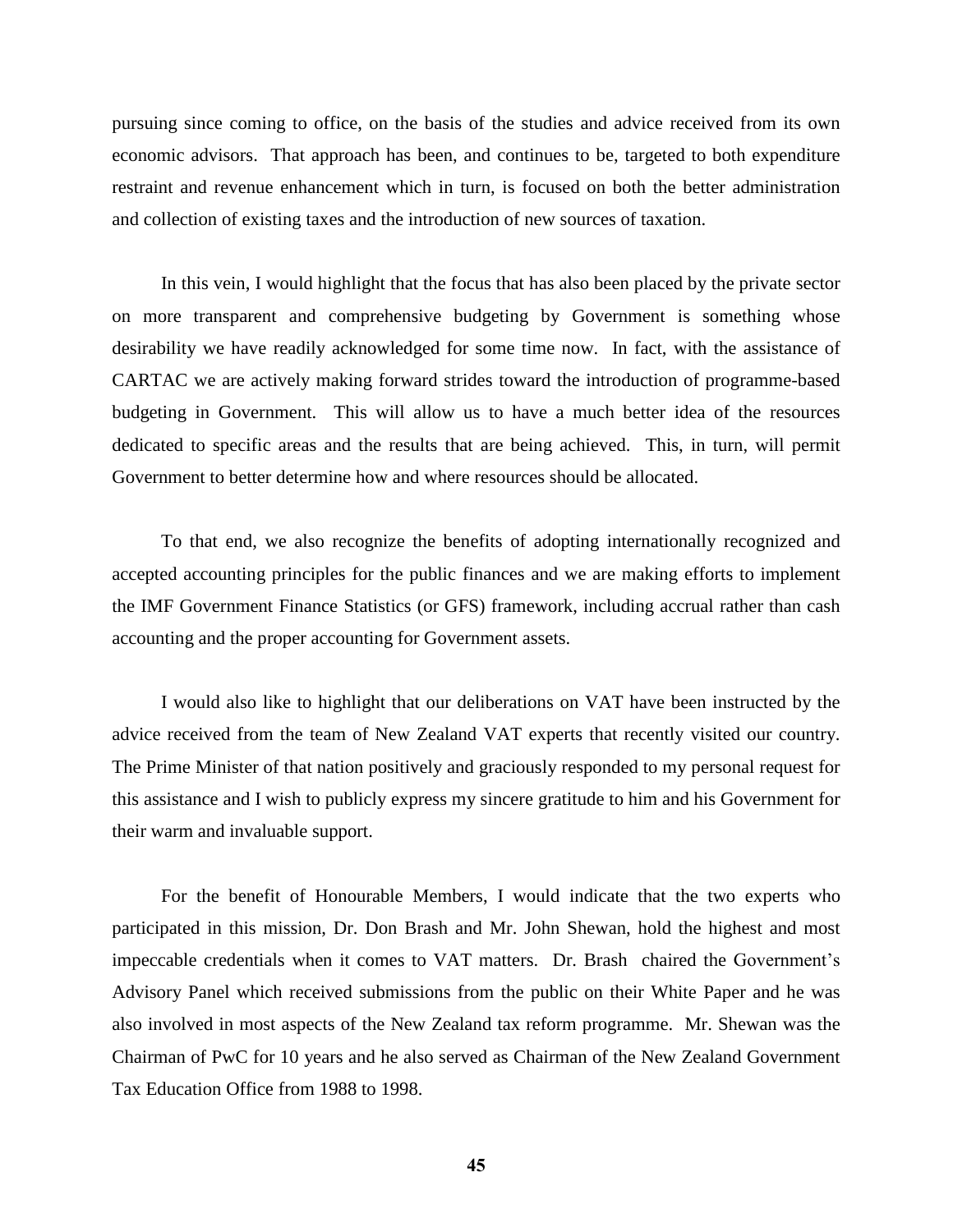I must say that the mission of the New Zealand experts came at a most opportune time as it served to shed fresh light on our internal debate on the most suitable approach to VAT. The experts had discussions with a wide range of stakeholders as well as with officials and Ministers. Through this process, they outlined what had made the introduction of VAT in their country so successful and offered observations and recommendations on our proposal to introduce VAT in The Bahamas.

The success of the New Zealand VAT, and there are important lessons for us here, was very largely due to:

- an extensive education programme aimed at both the business sector and the wider public, with the programme largely driven by respected members of the private sector;
- a Government commitment to minimize the compliance costs involved with the new tax, particularly by having virtually no exemptions; and
- a Government commitment to offset the effect of VAT on the cost of living by reducing income taxes and, for families not paying income tax, introducing a form of negative income tax or cash transfer system.

As for a VAT in The Bahamas, the New Zealand experts recommended that:

- While the Ministry of Finance VAT Implementation Team could likely cope with implementation as early as October 1, 2014, they are likely to require more time if there are design and implementation changes made in response to the draft legislation upon tabling.
- Moving to a single rate of VAT, other than zero for exports, with very limited exemptions would enormously reduce the compliance costs of the private sector and the enforcement costs for the public sector. This would also permit a potentially large reduction in the single rate of VAT, almost certainly to 10 per cent and quite possibly to below that figure.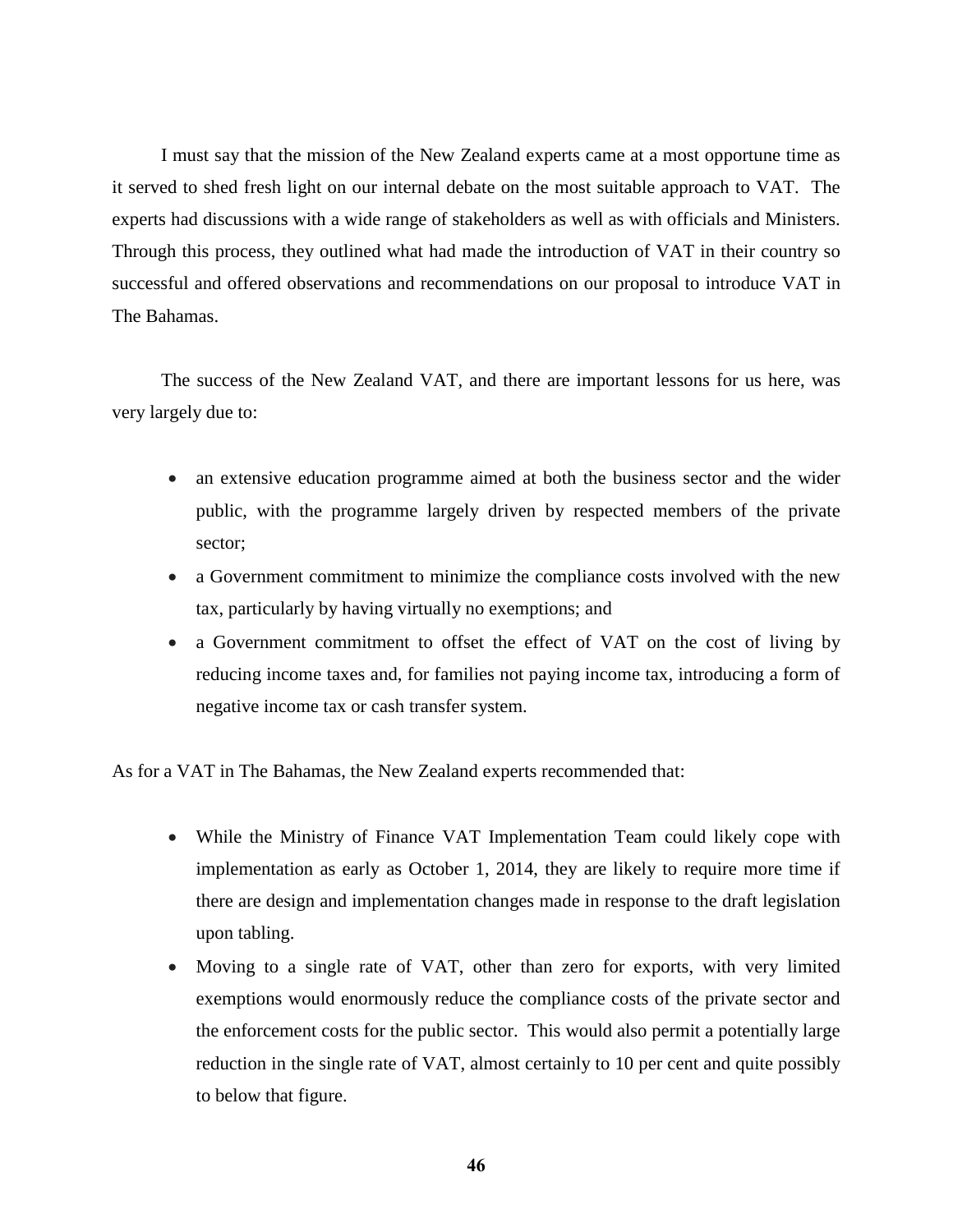While the above approach would minimize compliance costs and allow a lower rate, it could also have negative effects on the well-being of low-income households. It would thus be vital to introduce mechanisms to protect such households. The team estimated that our proposed reforms to social assistance programmes appear to provide a suitable delivery mechanism for such assistance.

The New Zealand mission has also brought the spotlight back to exemptions, an area on which we had a significant private sector lobby. Exemptions when they are socially motivated are intended to reduce the burden of consumption taxes on persons with lower incomes. The points that the mission reinforced, however, are the following:

- $\triangleright$  The first is that it is a costlier method of trying to help the poor, because more revenue is sacrificed, in the process, to those who are not poor. Take food for example. While a low-income family spends a higher proportion of its income on food, a high income family spends much more on food in absolute terms. So exempting food from VAT would provide a much larger dollar benefit to a high income family than to a low-income family. Having the means to provide direct assistance to low-income families is thus a far more efficient mechanism than exempting necessities from VAT.
- $\triangleright$  The Ministry of Finance emphasized, in its education campaign, that items that are exempt from VAT still can experience some price increase with a VAT. This, in the view of the New Zealand mission, increases the justification for limiting the list of items that are exempted from VAT, because it gives the businesses that are affected by such changes the opportunity to participate fully in claiming credits for VAT paid on their operating inputs. It also allows such businesses to be more transparent in undertaking the adjustments to explicitly include VAT in their prices.

The Government has accepted the New Zealand recommendation to enlist the private sector in the public education campaign. A three-person Task Force is being established to oversee this process, which will dovetail with the Government's internal activities and provide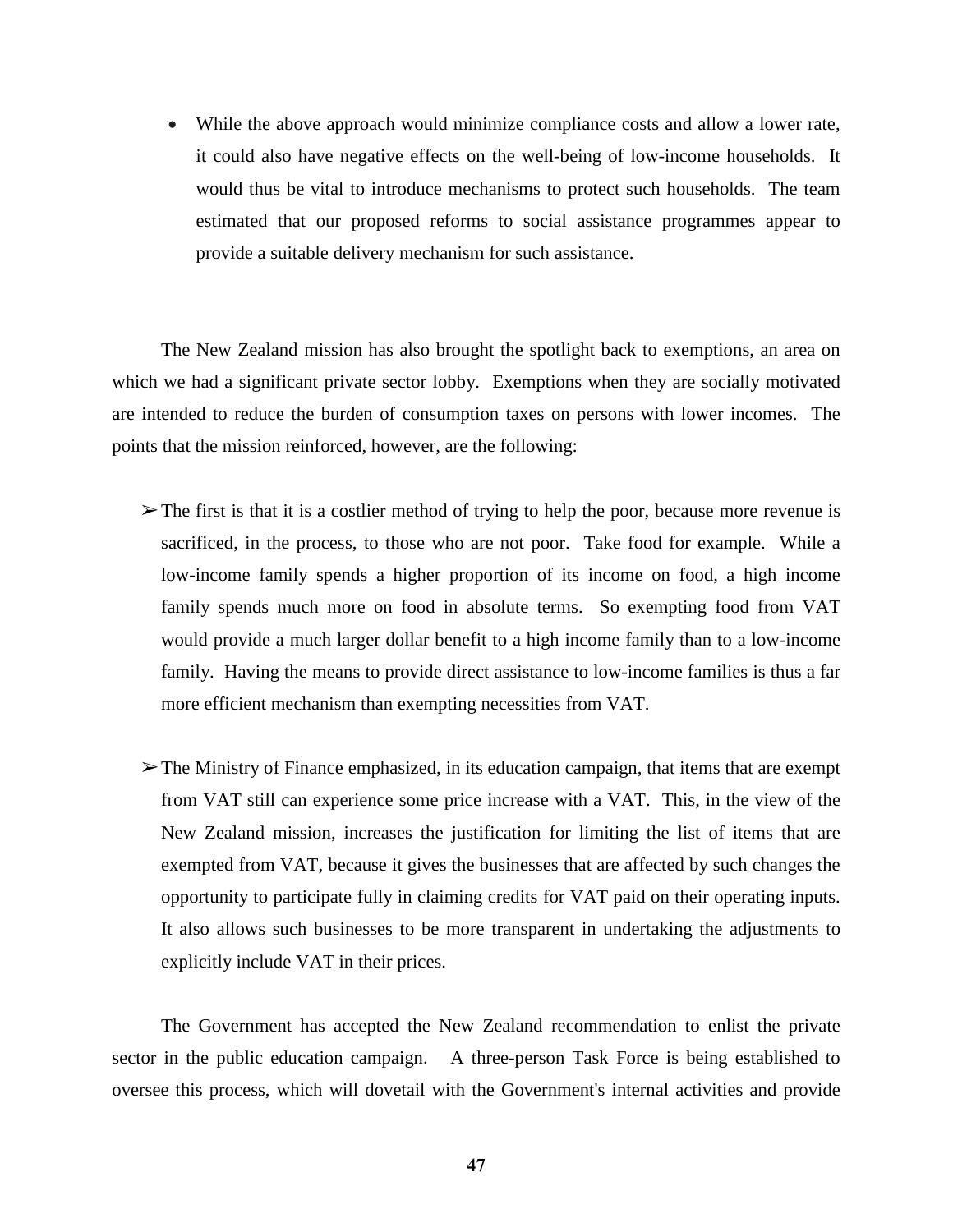timely feedback to the Ministry of Finance on the appropriate emphasis of public education. The Task Force will have a budget of \$150,000 at its disposal. They will be tasked with the job of helping to explain the VAT to the business community and the wider public.

With the private sector Task Force engaged, the focus on consumer education will be intensifying with a process that is as transparent as possible. The VAT Unit of the Ministry of Finance has prepared a number of brochures to educate the consumer. This process will continue to evolve around presentations to various civic and community groups including churches, schools and Rotary and Kiwanis Clubs. As part of the communications strategy for VAT, arrangements have also been made for nightly public service announcements on the local TV stations, as well for production of lengthier infomercials that would target the business community.

With the Task Force engaged, educational workshops will form the basis of stepped up engagement with the business community. This is a prelude to the process of registering businesses for VAT and to conducting one-on-one advisory visits with firms. The strategy is two pronged. First, accountants, attorneys and professional advisors will be invited to attend an intensive VAT training program, put on by the VAT unit in the Ministry of Finance. They would then be equipped to impart this knowledge to their clients. Businesses that prefer to deal directly with the VAT unit will then be allowed to participate in a second round of workshops, which would also begin shortly.

### *The Proposed VAT Framework for The Bahamas*

Mr. Speaker, we have deliberated on VAT for well over a year now. We have had extensive consultations with the private sector. We have had extensive advice and support from key international organizations and from U.S., New Zealand and U.K. experts. For the sake of transparency, we will be releasing publicly on the Government website the study prepared by Compass Lexecon, the VAT revenue modeling study done by the IMF fiscal team and the final report of the New Zealand VAT experts.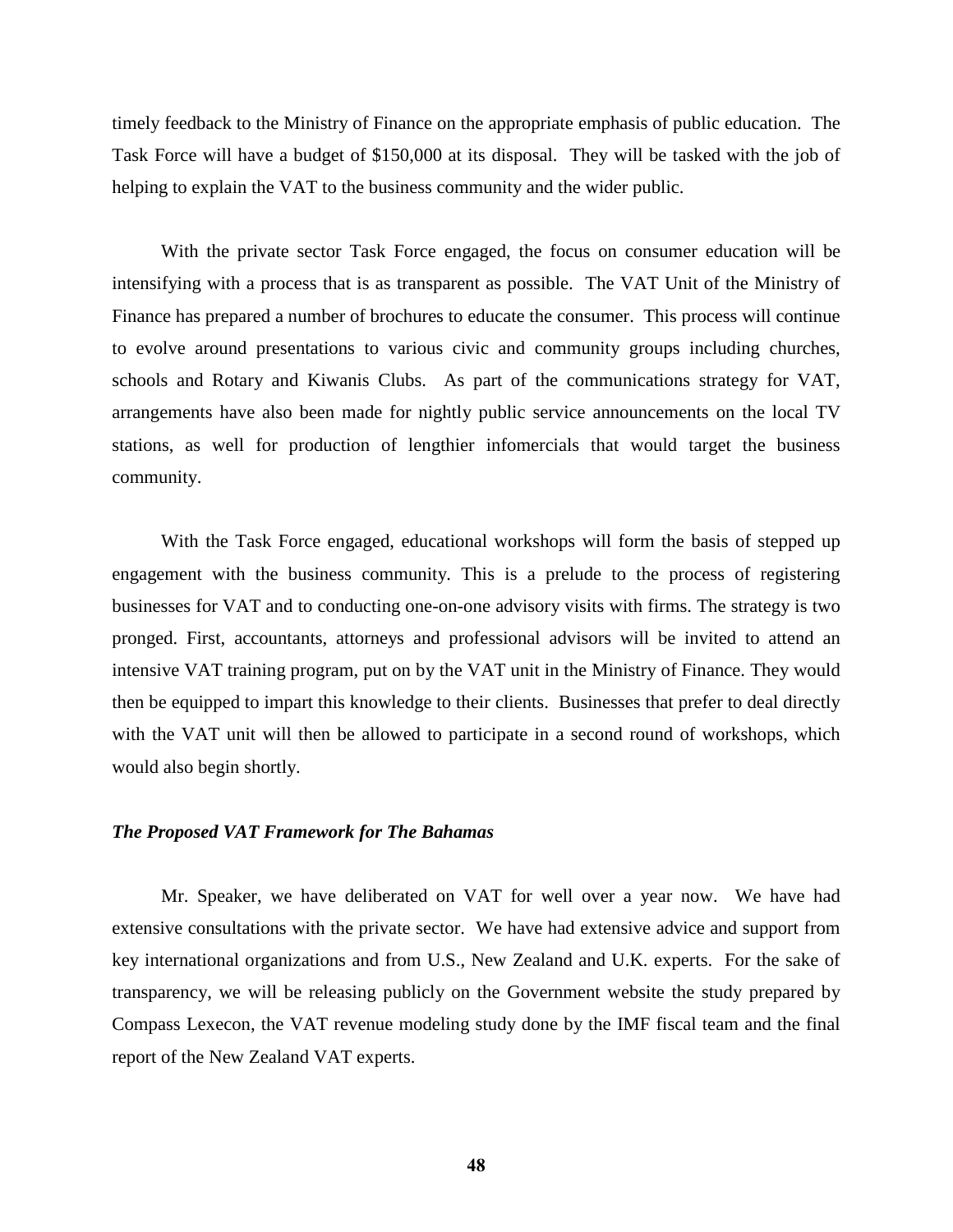I therefore believe that we are now in a position to set out the policy framework for VAT that we believe will be successful from both a fiscal and economic growth and stability point of view. That framework, which I believe addresses many of the concerns voiced by the public and the private sector, is set out in the VAT Bill that I will very soon be laying before the House of Assembly**.** We will work closely with the private sector going forward in elaborating and finalizing the various rules and guidelines that will be critical for successful VAT implementation.

In a summary fashion, the key features of the proposed Bahamian VAT are as follows:

- 1. There will be one single VAT rate across the board (other than the zero rate for exports) that is being substantially reduced to 7.5 per cent from the originally proposed 15 per cent.
- 2. Along with the significantly reduced VAT rate, the Ministry of Finance is proposing much fewer exemptions. The full list of these will be released shortly.
- 3. As for the implementation date of VAT, I should point out that we are resourcing the Ministry of Finance to be at full administrative capacity and readiness within Government by October 1, 2014. However, to allow sufficient time for the needed more in-depth public education campaign and private sector preparation, the VAT will come into effect on January 1, 2015.
- 4. The Ministry of Finance is now proposing a regime of VAT-inclusive rather than VAT-exclusive pricing. This is to simplify price comparisons by consumers, especially when navigating between VAT registrants and non-registrants. The price consumers see will always be the price they pay.
- 5. From a cash flow perspective, there is also a proposal for businesses that qualify for fiscal incentives on imports to have more control over the timing of recognizing certain VAT liabilities through deferred payment mechanisms.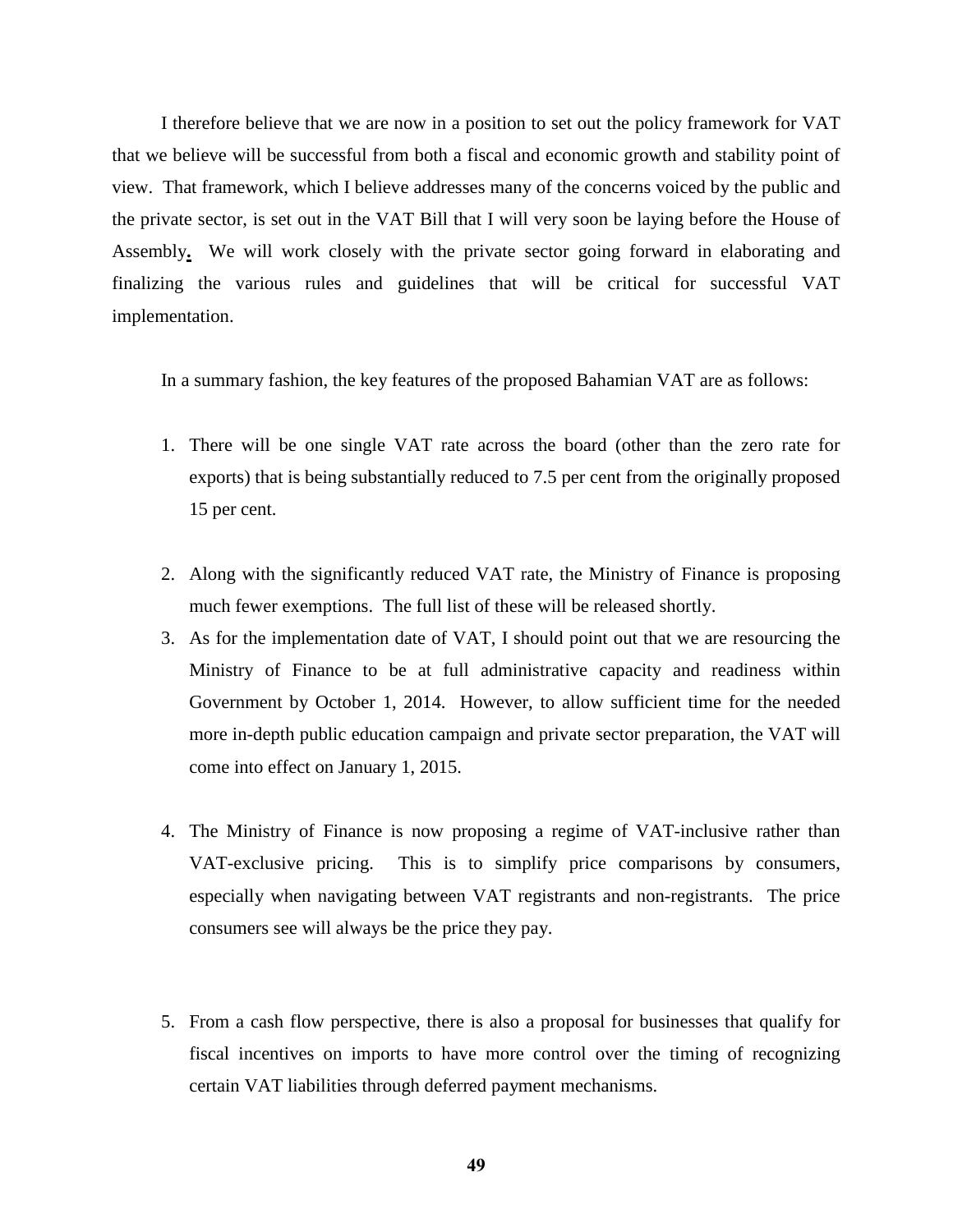6. The Ministry of Finance is proposing less cumbersome cash basis accounting procedures for small businesses, and overall less complex procedures for tax credits against bad debts and streamline the VAT refund process, having regard to the need to be vigilant against fraudulent claims.

I would remind Honourable Members that, as was proposed in the White Paper last year, we will be eliminating the Hotel Occupancy Tax on implementation of the VAT. Indeed the VAT will impose a lower effective levy on accommodations than the current 10 percent room tax.

Being able to streamline exemptions and position the VAT rate much lower than in the White Paper, the Government is not announcing any wide-scale reduction in import duties and excise taxes at this time. Based on the revenue performance of VAT early next year, the Government may be in a position to consider tariff and excise reductions at the time of the 2015/16 Budget. More general tariff rebalancing, however, is still a requirement that will need to be implemented once the Bahamas concludes the ongoing WTO negotiations.

As such, on the basis of the detailed revenue modeling work that was performed by the team of IMF fiscal experts for our benefit, we estimate, again prudently and conservatively, that the VAT as proposed above will yield on the order of 3 per cent of GDP on a full-year basis. Given the date of implementation, that will amount to some 1.5 per cent of GDP in 2014/15.

All told, the measures that I have outlined above are expected to boost the revenue yield of our revenue system by 2.7 per cent of GDP in 2014/15. That will take the yield to 19.8 per cent of GDP, up from 17.1 per cent this fiscal year. By 2016/17, our revenue yield will be enhanced by roughly 3.4 per cent of GDP, to a level of 20.5 per cent of GDP. That will bring us significantly closer to the regional norm, though we will still be somewhat below it.

#### **RECURRENT EXPENDITURE**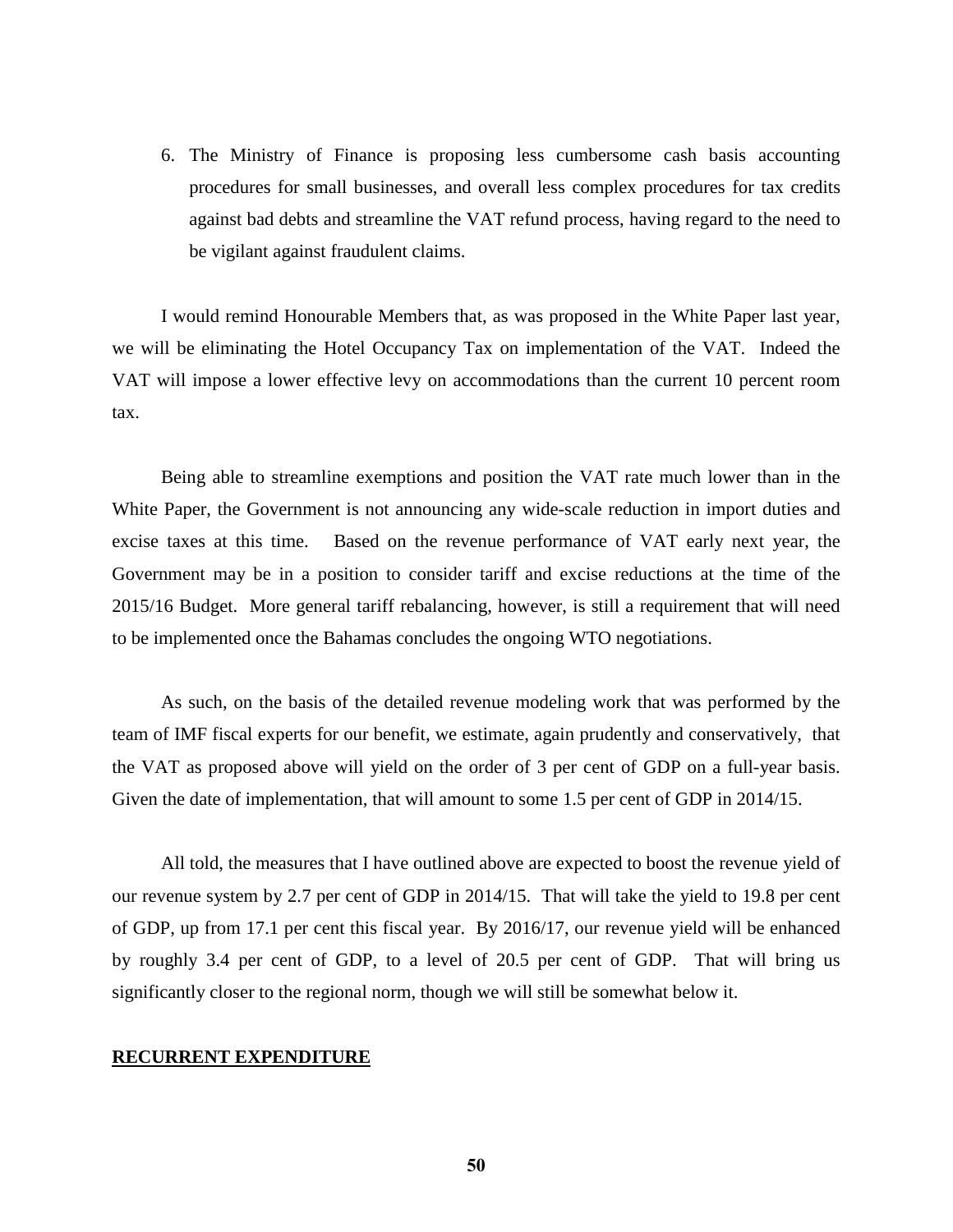As for Recurrent Expenditure, I would reiterate that we are moving forward with the reforms and measures that I outlined during last year's Budget Communication and at the time of this year's Mid-Year Budget Statement. These are targeted at restraining the growth of spending and to make that spending more efficient and effective such that, through the medium term, Recurrent Expenditure shows a decline relative to the size of the economy. In brief review:

- The overall framework for strengthened public financial management is taking place within the scope of the new Financial Administration and Audit Act.
- The Ministry of Finance is enforcing strict expenditure discipline and accountability across all Government Ministries, Department and public corporations.
- The Government is pursuing its ongoing review of its operations as well as its expenditure and revenue control mechanisms, seeking to instill best practices wherever feasible. As an example, we are cleaning up the methodology for accounting for employees in the public sector to give a clear indication of the actual number of persons employed and being paid. This will provide enhanced discipline in budgeting and new hiring.
- We are moving ahead with the restructuring of the Ministry of Finance to strengthen its capacity to more effectively monitor the operations and expenditures of Government Ministries, Departments and public corporations. Beyond expenditure monitoring activities, increased resources and staffing will also be directed in the Ministry towards focusing on taxation policy, active management of the public debt and the contingent exposures of the Government.
- Our planning function is being strengthened to allow Government to review new investments and projects in an economically and financially sound and effective manner.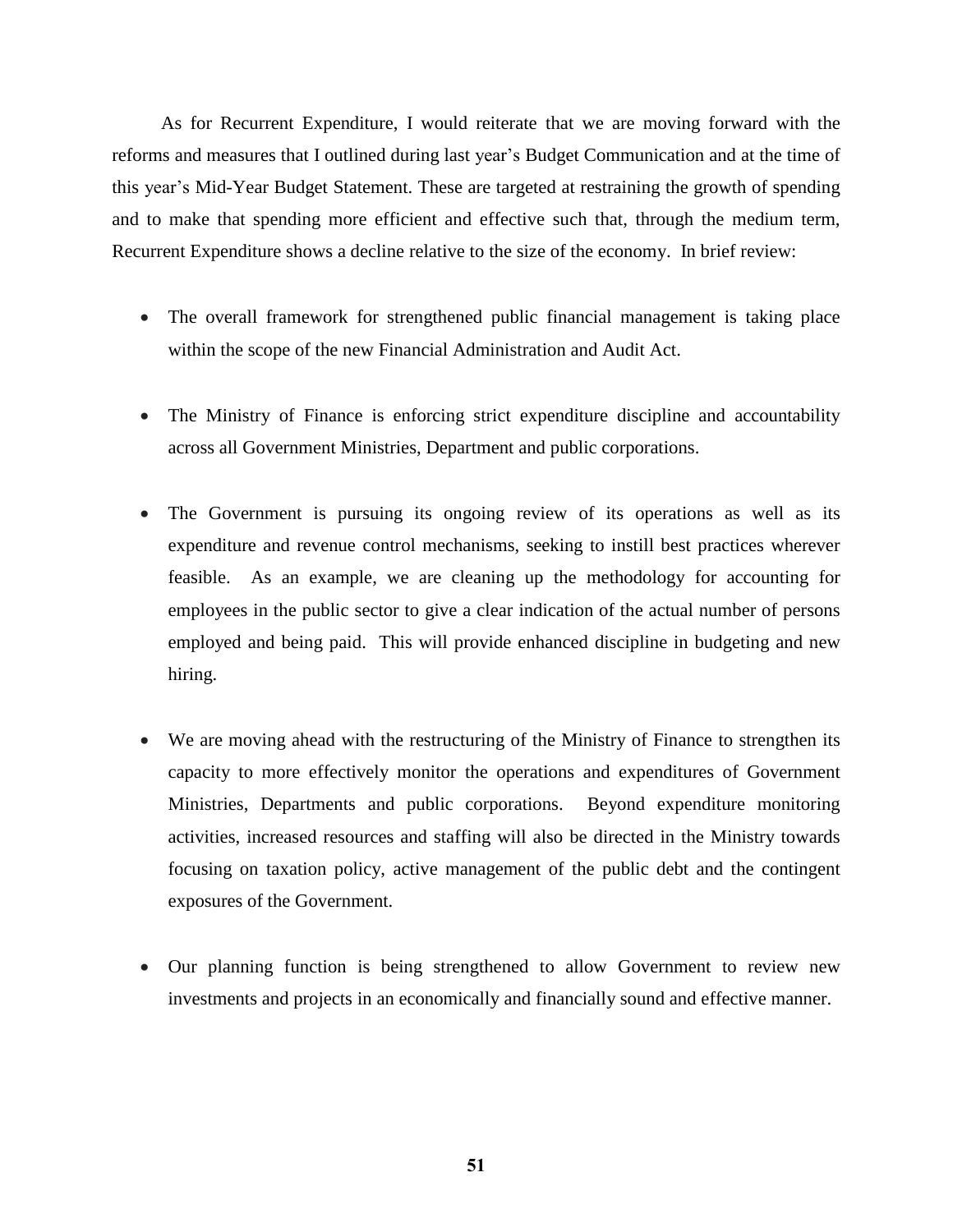- We have introduced new Public Sector Procurement procedures which impose greater controls and greater efficiency on public spending for goods and services for all public entities including public corporations.
- We have also bolstered our approach to the management of government debt. A new Debt Management Committee comprising representatives of Finance, the Treasury and the Central Bank is implementing a new debt management policy framework designed to minimize the financing costs of Government debt while also minimizing risk.
- I also wish to signal that the Government has embarked on an important review of public sector pension plans that is designed to address the financial viability of these plans over the longer term. In light of our fiscal position, the projected growth in pension liabilities and cash outflows is simply not sustainable.

As part of our on-going budget reform process, as announced last year, the budget document contains modifications to improve transparency, starting with the introduction of multi-year budgeting at the item level. These modifications are designed to bring our budget document in line with international standards. These standards call for a shorter document and, as a result, much more of the customary detail will now be posted to the Government's website and funding for statutory corporations is now incorporated in the respective Ministries' budgets or the budget of the Ministry of Finance. It is also proposed to publish the budget electronically in GFS format, the format for analyzing the budget used by international agencies and the ratings agencies. Next year, it is expected that the budget would be presented to Parliament in this format. In this area we are grateful for the support of the Caribbean Regional Technical Assistance Centre and the IMF.

We have also continued to adjust and review how we do things to improve efficiency. As a result in this budget we have placed all electricity expenses under the Treasury, water expenses under the Ministry of Finance and for agencies based in Grand Bahama funding for these expenses are allocated under the Ministry of Grand Bahama.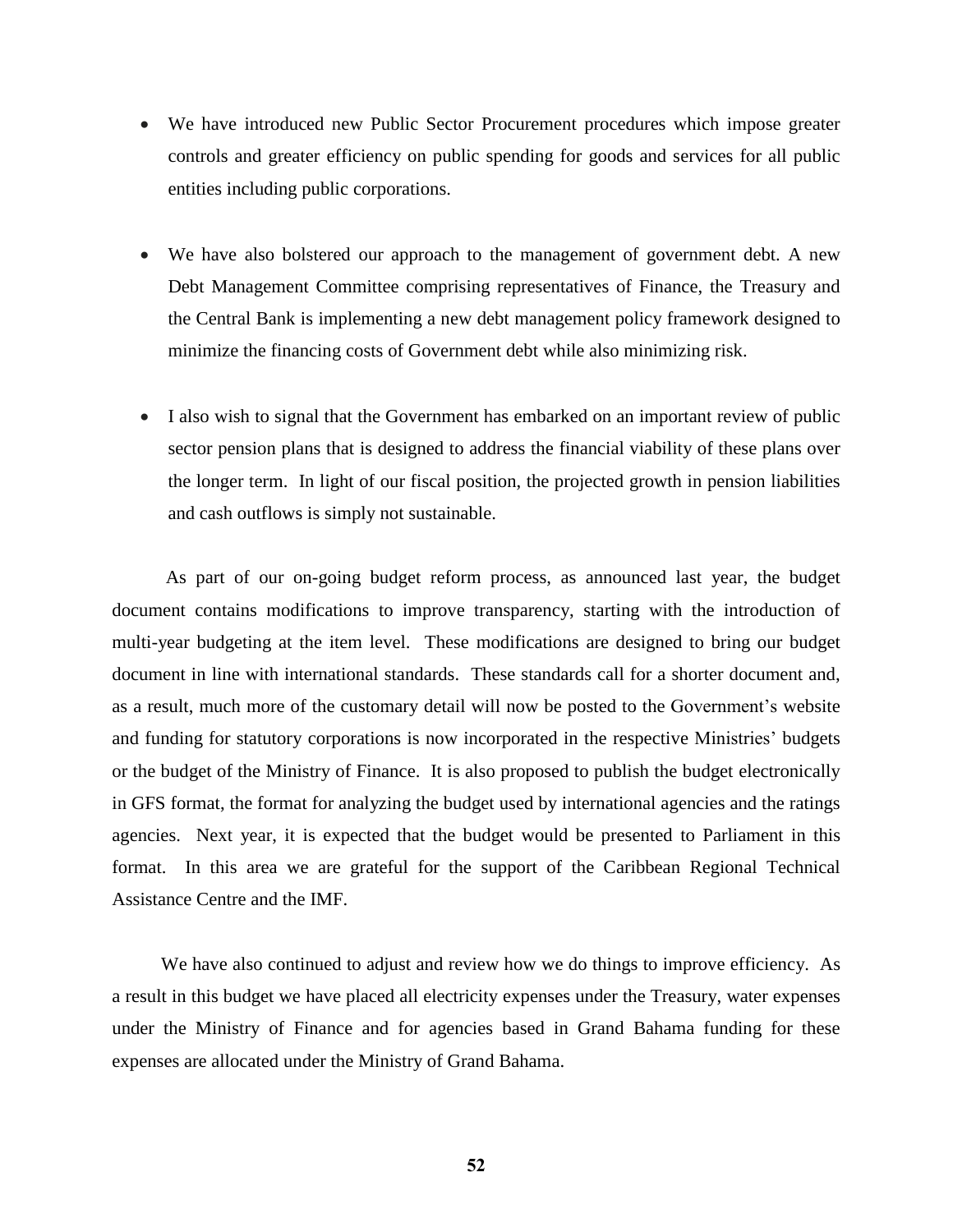As I have stated on numerous previous occasions, one of the fundamental objectives of our Medium-Term Fiscal Consolidation Plan is, gradually and as circumstances permit, to reduce the size of Recurrent Expenditure relative to the size of the economy, to a level more in tune with experience during our previous mandate. Through our concerted efforts to reform and restrain expenditure, I estimate that Recurrent Expenditure will stand at 19.6 per cent of GDP in 2016/17, relative to 20 per cent this fiscal year, and down from 20.7 per cent in 2010/11.

Recurrent Expenditure in 2014/15 is estimated at \$1,823 million, up some \$103 million from the level in 2013/14. This increase reflects a number of factors. For one thing, not unexpected, debt servicing requirements next year will be up by \$40 million from this year, with public debt interest payments up by almost \$30 million and debt redemption higher by \$10 million.

However, the recurrent provisions have also been supplemented by reclassified amounts from the capital budget, including the commitments for outsourcing of garbage collection in New Providence, the maintenance of Road and Verges, the Urban Renewal initiative and recognition of lease payments on Government vehicles. These explain another \$30 million of the Recurrent Expenditure increase in 2014/15.

## **CAPITAL EXPENDITURE**

On the Capital Expenditure front, we are adhering to our commitment to reduce its weight relative to the size of the economy over the medium term, to a more usual level of 3 per cent of GDP. This will require strict prioritization and timely profiling on the part of the Government. In light of the state of our economy and with near-term priorities, I am projecting Capital Expenditure at \$330 million in 2014/15, or 3.7 per cent of GDP. Beyond 2014/15, with the more robust private sector growth that is projected, Capital Expenditure will be gradually reduced relative to the size of the economy to reach our target level of 3 per cent of GDP in 2016/17.

## **REVENUE MEASURES**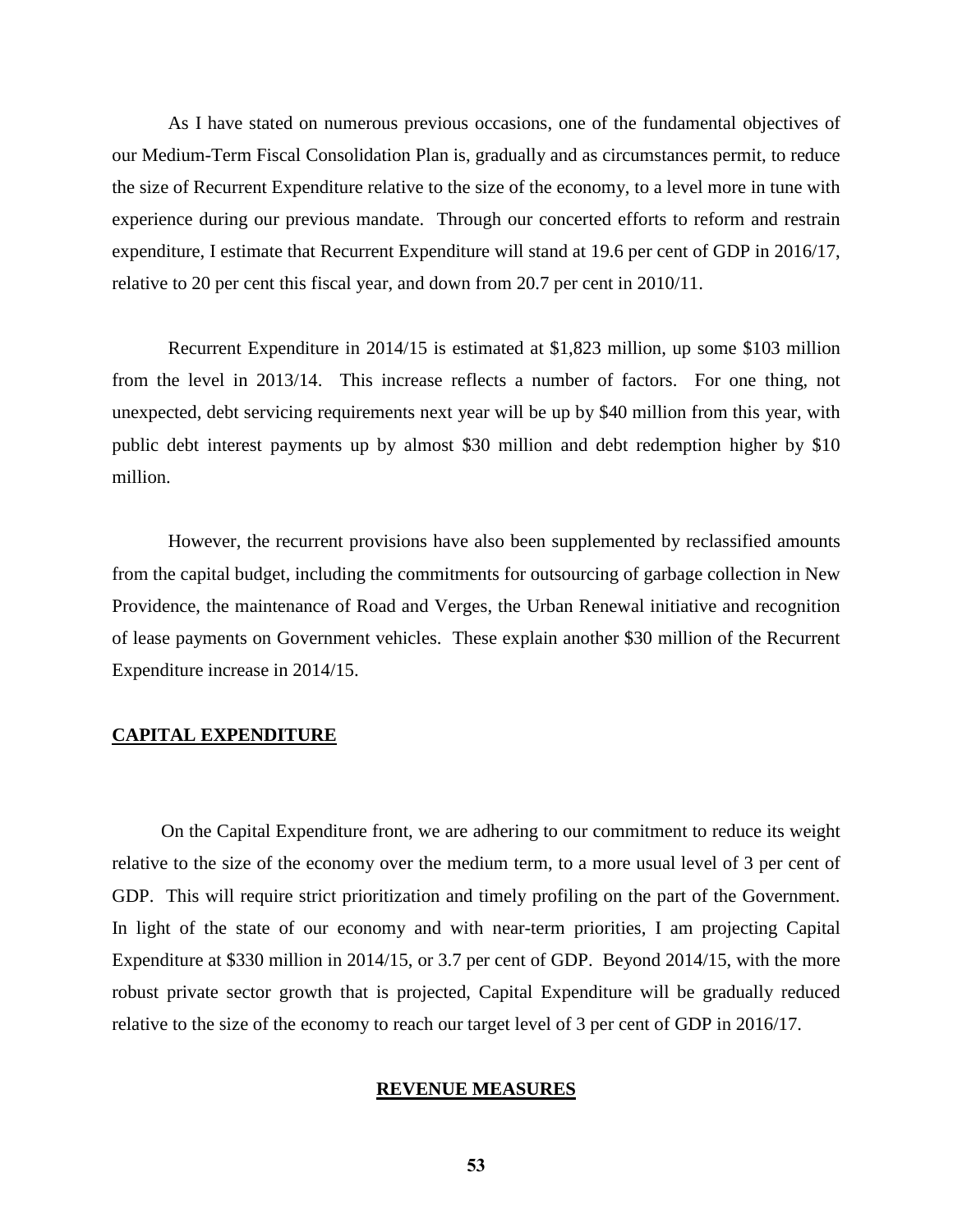In this Budget Communication, I am also announcing a number of revenue measures.

Some of these measures reflect the provisions of an agreement between the Ministry of Tourism and the commercial airlines designed to sustain airlift to The Bahamas. Specifically, the current \$75 processing fee paid by the commercial airlines for entry and exit will be eliminated and the Customs attendance fees will be reduced from \$50 to \$200 per hour to a flat \$2.50 fee per inward and outward declaration.<sup>2</sup> To qualify for these adjustments, the commercial airlines will be required to meet certain minimum requirements in the form of a minimum of 300 international rotations, i.e. landings and take offs, per year, They must also increase the number of seats coming into the market and bring all outstanding processing fees up to date. With these fee adjustments, the Government will also be increasing the air departure tax from \$25 to \$29 effective October 1, 2014.

I would also signal that, as we announced last year, the Government is engaged in a comprehensive review of fees and charges more generally, including immigration fees, to ensure that these are brought up-to-date, to levels more in line with the costs of providing Government services.

The other revenue measures that I am announcing today are largely of a housekeeping nature and are as follows:

- The Treasurer will be granted the power to request records to determine stamp tax liability;
- Financial institutions will be given 30 days after month-end to report on stamp taxes collected and submit payment; late filings will be subject to a fee of \$1,000 and interest at 1.5 per cent per month;

 $\overline{a}$ 

<sup>2</sup> This should be corrected as follows: *The current \$75 processing fee paid by the commercial airlines for entry and exit will be reduced to flat \$2.50 fee per inward and outward declaration and the Customs attendance fees , now at \$50 to \$200 per hour will be eliminated.*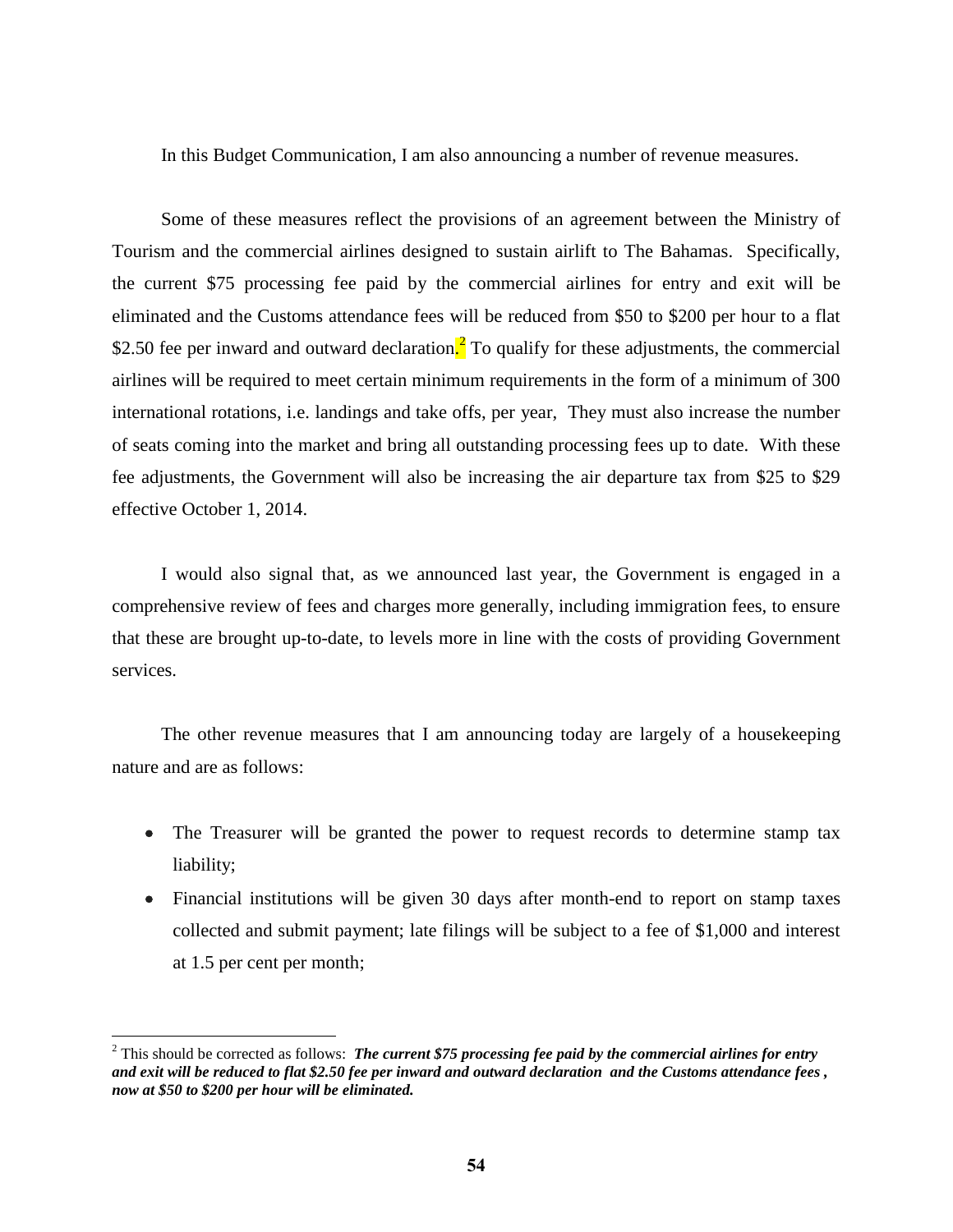- The deadline for filing and paying Business License taxes will be January 31 and March 31, respectively;
- Businesses outside the Port Area in Grand Bahama will be granted duty exemption on building materials for their businesses;
- The fee increases for public trust companies and private trusts announced last year are being reduced, with an increase of 25 per cent as of January 2014 and another increase of 25 per cent in January 2015;
- A fee will be levied on tobacco excise stamps, at 25 cents for self-adhesives and 20 cents for dry stamps;
- The excise tax on hybrid trucks is being reduced from 60 per cent to 25 per cent;
- The tariff on shandy is being converted from 40 per cent to \$4.00 per imperial gallon;
- Shandy will be subject an excise tax of \$2.00 per imperial gallon under the Spirits and Beer Manufacture Act;
- The duty exemptions enjoyed by the Bridge Authority will be limited to imports directly related to the maintenance and rehabilitation of the Paradise Island bridges;
- The City of Nassau Revitalization Act is being extended for one year; and
- The Family Island Development Encouragement Act is being extended for one year.

## **PROJECTED FISCAL RESULTS**

As a consequence of the fiscal measures that we are implementing and, barring unforeseen developments, we expect to adhere to the fiscal objectives of our medium-term plan, namely:

- The GFS Deficit will post a significant decline in 2014/15 to a level of \$286 million, or 3.2 per cent of GDP, down from \$462 million, or 5.4 per cent of GDP in 2013/14;
- The Balance on Recurrent Account will move from a long-standing deficit position to a surplus of \$68 million in 2015/16;
- The GFS Deficit will be significantly reduced to a level of \$84 million in 2016/17, or 0.9 per cent of GDP ;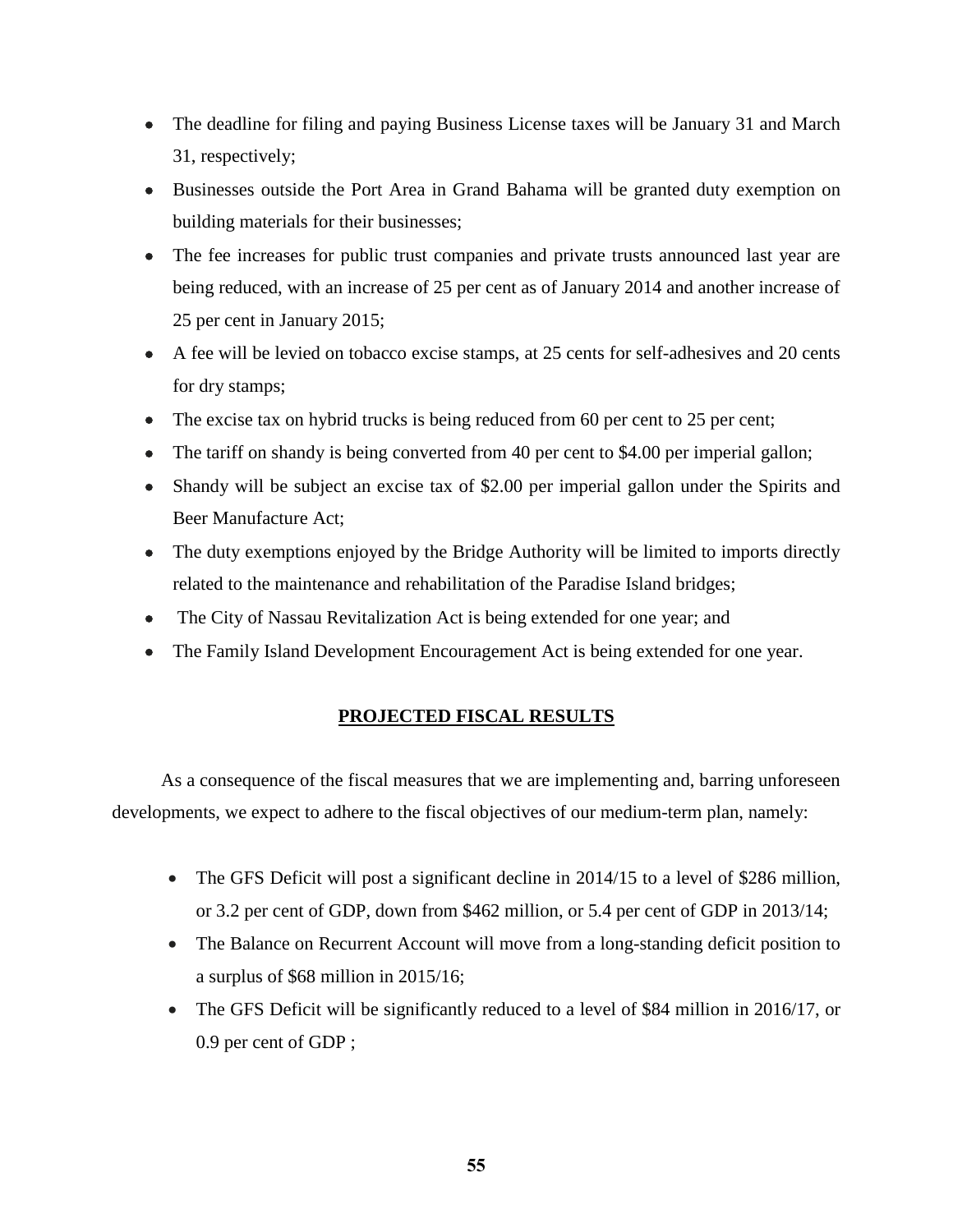- The Primary Deficit will be virtually eliminated as of 2014/15 and will move to sizeable surpluses beyond, which is critical to reversing the upward trend in the debt to GDP ratio; and
- The ongoing rise of the Government Debt burden will be arrested and the ratio of Debt to GDP will decline to 58.5 per cent by 2016/17, down from the peak of 60.9 per cent in 2014/15.

## **CONCLUDING REMARKS**

In conclusion, Mr. Speaker, I want to stress again the importance that my Government places on its Medium Term Fiscal Consolidation Plan as an indispensable and critical component of its overall national development strategy. We simply cannot continue, as Governments in this nation have done over the last several years. to tolerate a situation where Government inexorably spends far more than it takes in, thereby increasing the burden of debt to potentially crippling levels, as a legacy that we will simply pass on to future generations.

That must stop and my Government is seeing to it that it does, visibly and concretely during this term in office. We will rid the nation of the fiscal albatross that hangs around its neck, sapping confidence and energy and initiative. With the many initiatives that we are taking to bolster the growth potential of our economy, I am confident that our plan of fiscal redress will indeed lead to a better, more secure future for all Bahamians. It will also, as an added benefit, lead to a lower burden of Government debt, thus reducing the need to allocate valuable financial resources to debt servicing. By breaking the vicious cycle of deficits and debt buildup on a permanent and sustainable basis, we will reap a sizeable fiscal dividend that will be available to adequately finance our aggressive and ambitious economic and social policy agenda going forward.

Mr. Speaker, through my Government's dedicated and responsible approach to governance, the future looks very bright indeed.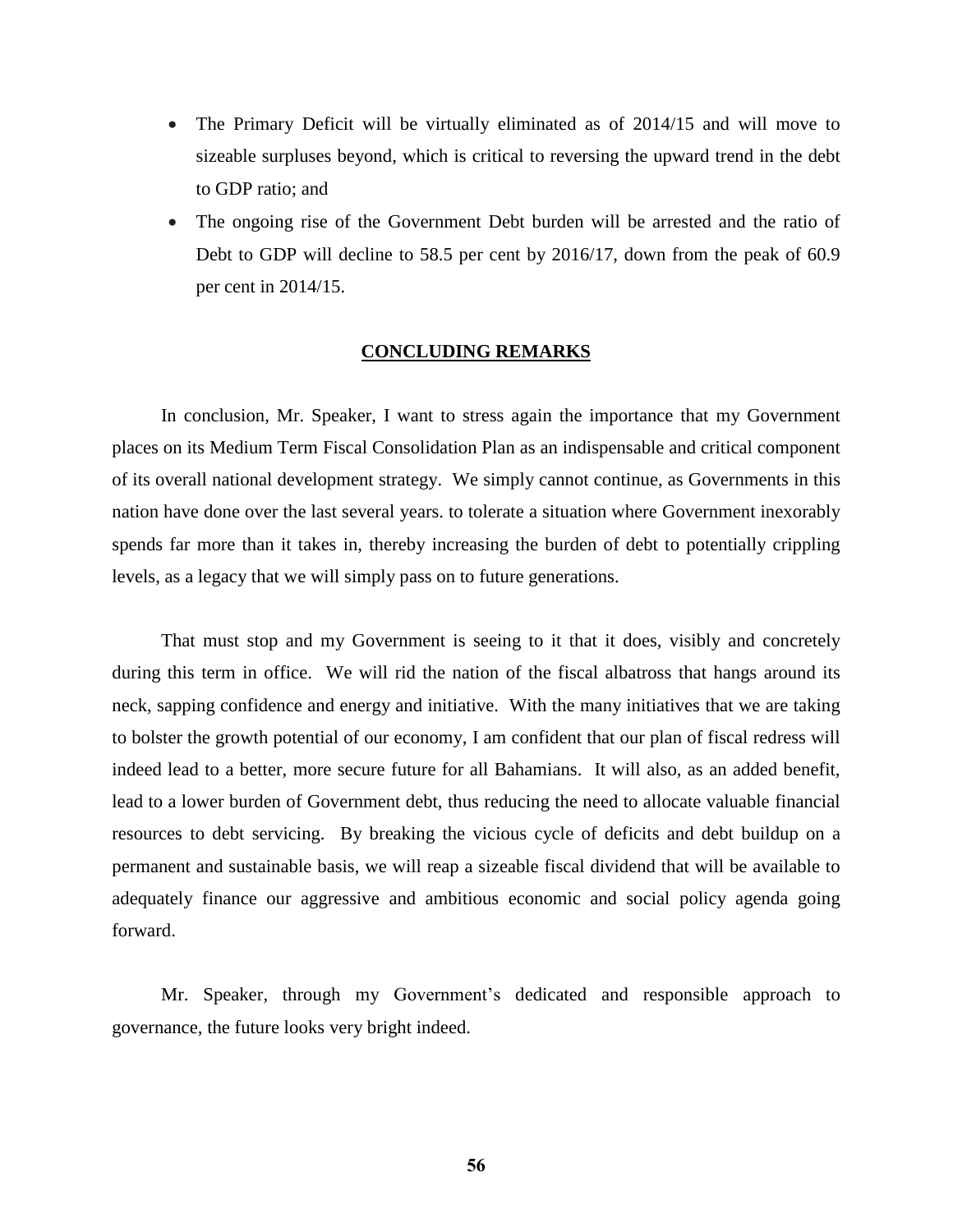# **ANNEX A ECONOMIC BACKGROUND**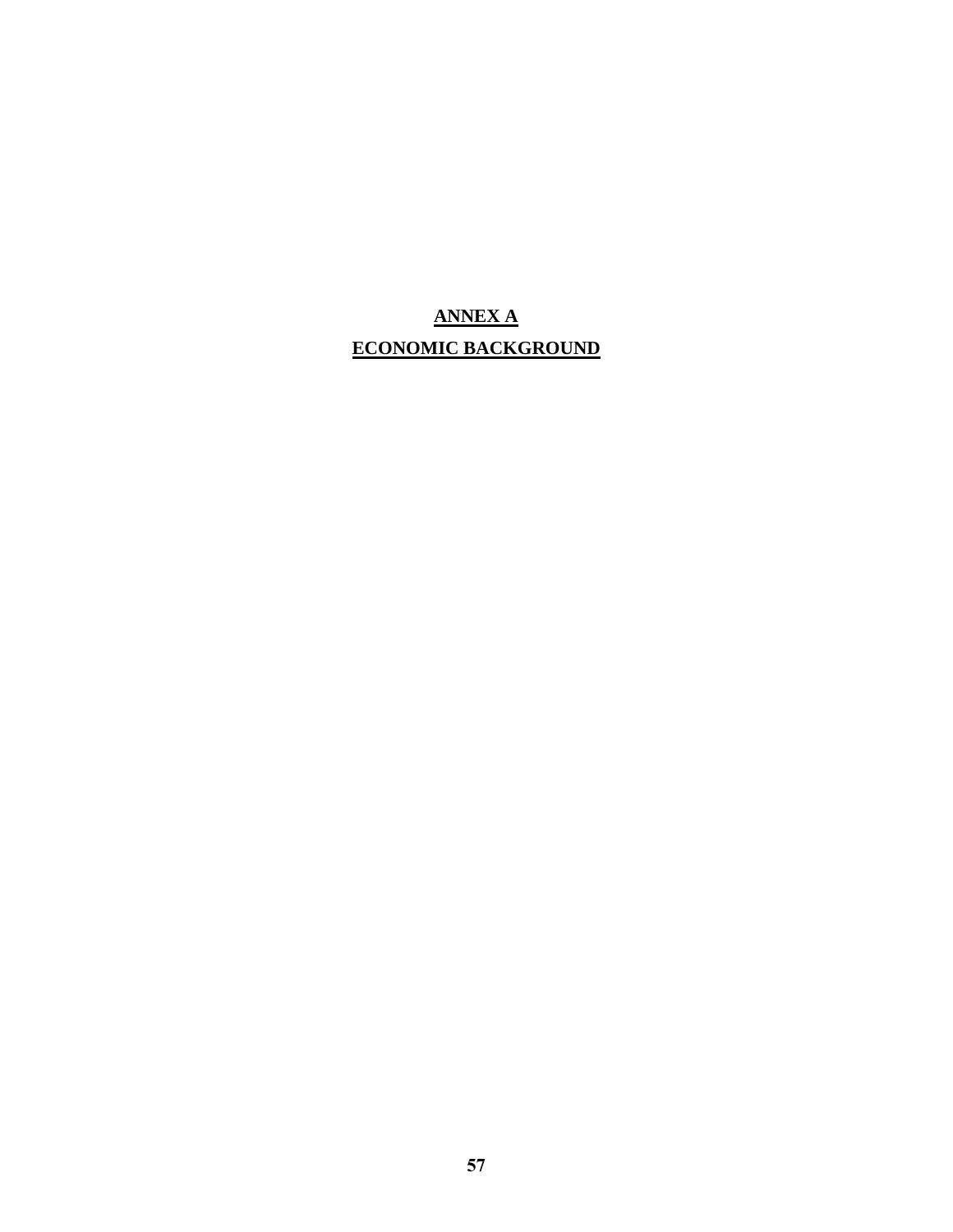## **ECONOMIC BACKGROUND<sup>3</sup>**

#### **INTERNATIONAL ECONOMIC DEVELOPMENTS**

According to the International Monetary Fund (IMF), world output grew by an estimated 3.0% in 2013, marginally lower than the 3.2% expansion a year earlier. Underlying this outturn, the pace of economic activity slowed for advanced economies, due in part to fiscal consolidation efforts, while robust growth in emerging market economies was constrained by softness in both external and domestic demand.

During 2013, as advanced and emerging market economies experienced softness in their recovery, major central banks either maintained or intensified their expansionary monetary policy measures in an effort to support growth. Indeed in the United States, the Federal Reserve held its main policy rate at a historic low, but announced its intention to begin a gradual tapering of its Government bond buying programme, amid signs of improving economic growth fundamentals. Further, the Bank of England maintained the size of its asset purchase programme and retained its low benchmark rates. In contrast, The European Central Bank (ECB) reduced its three key interest rates by 25 basis points each, while the Bank of Japan (BOJ) increased the size of its asset purchase programme and the People's Bank of China (PBOC) established a standing lending facility and executed short-term liquidity operations to support its banking sector.

With regard to other economic developments, real GDP in the United States grew by 1.9% in 2013, a moderation from a 2.8% gain in the preceding year, due to lower consumer spending and a significant reduction in Government expenditure. However, labour market conditions improved, as gains in professional services, retail sales and construction, contributed to a 75 basis point decline in the unemployment rate to 7.4%. In this environment, annual inflation slowed to 1.5% in 2013 from 1.7% in the prior period, reflecting a decline in fuel costs and a tapering in food price gains. As investor demand for riskier assets increased, the dollar depreciated against the Euro (4.0%), the Chinese Yuan (2.8%), the Swiss Franc (2.6%), and the

 $\overline{a}$ 

**<sup>3</sup>** The Economic Background is based on material provided by the Central Bank of The Bahamas.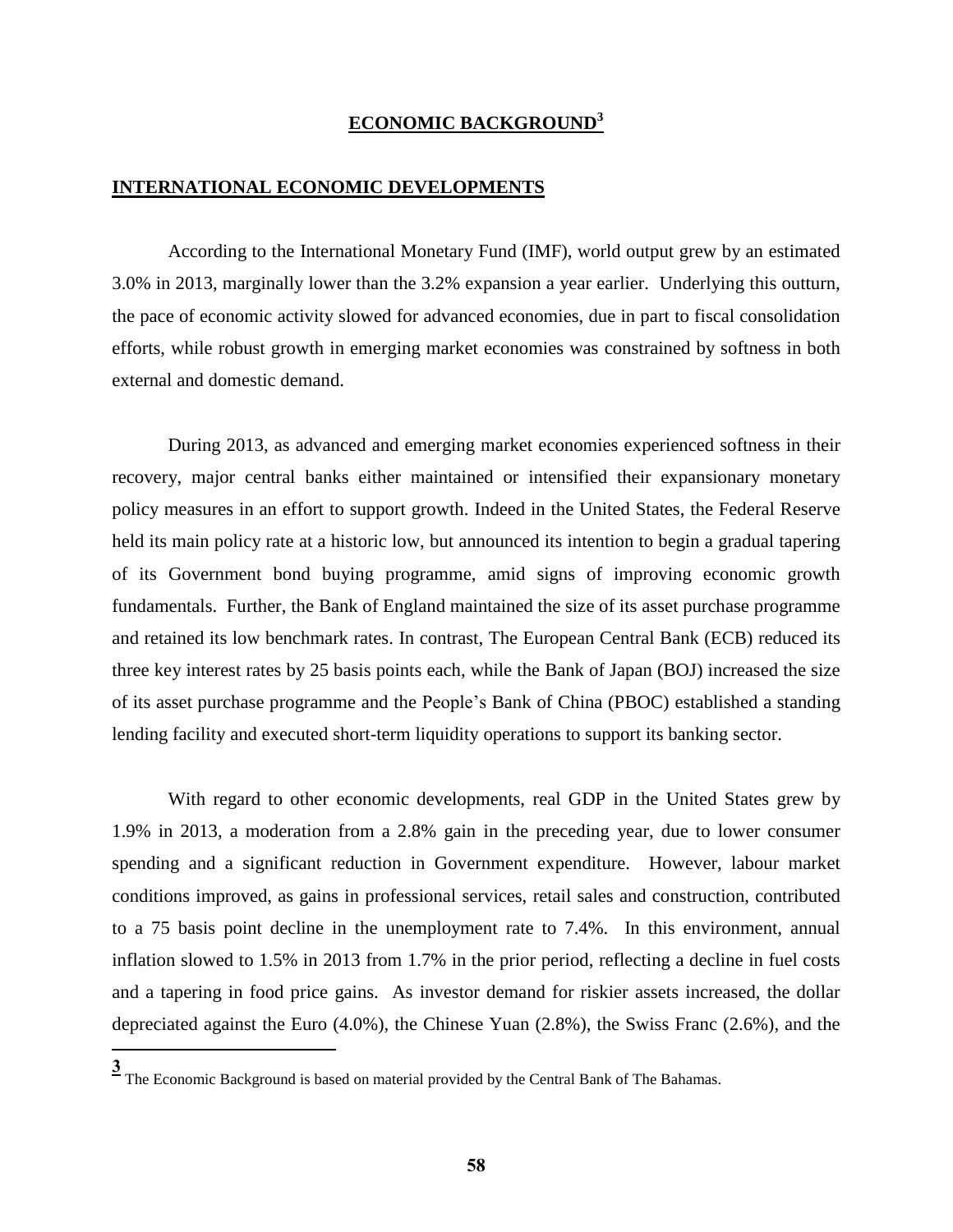British Pound (1.9%). In contrast, the dollar surged relative to the Japanese Yen by 21.4% and increased modestly versus the Canadian dollar by 7.1%. In the external sector, the trade deficit narrowed by \$59.8 billion to \$474.9 billion, owing primarily to a 2.8% expansion in exports, including industrial supplies and materials and automotive vehicles.

The performances of other major economies were uneven, with the United Kingdom's real GDP growth accelerating to 1.8%, as expansions in the production and manufacturing sectors fuelled its strongest outturn since 2003, following a gain of 0.3% last year. Similarly, the downturn in the euro area eased to 0.5% from 0.7% in the prior year, as several southern states came out of recession. In Asia, China's growth rate stabilized at 7.7% in 2013, as smaller gains in investment spending and factory output offset higher exports. In addition, elevated levels of fixed investments, contributed to Japan's real output expanding by 1.5%, in line with the prior year's growth.

Commodity prices moved lower in 2013, as the average price of crude oil decreased by 2.0% over the year to \$109.11 per barrel, explained by heightened global supplies and the slow pace of the global recovery. However, on a year-on-year basis, the price of oil increased marginally by 0.9% to \$111.59 by end-December, 2013. Reflecting mainly an increase in investors' risk appetite due to the improving economic outlook, the cost of precious metals declined over the year. Specifically, the prices of both gold and silver fell by 16.6% and 25.4% to \$1,397.29 and \$23.42 per troy ounce at end-December 2013. According to the United Nation's Food and Agriculture Organization, international food costs also moderated, with the overall food price index declining by 1.6%, following a 7.3% reduction in the previous year. In particular, cereal prices—which include wheat and maize—fell sharply by 7.2% in 2013, after a decrease of 2.0% in 2012.

The IMF in its April 2014 World Economic Outlook Report (WEO) forecasted that global growth will accelerate by 0.6 of a percentage point to 3.6% in 2014, with further strengthening to 3.9% in the following year. In terms of a breakdown, growth in advanced economies is projected to accelerate to 2.2% from 1.3% in 2013, supported by accommodative monetary conditions and a reduction in fiscal austerity measures. The expansion in the United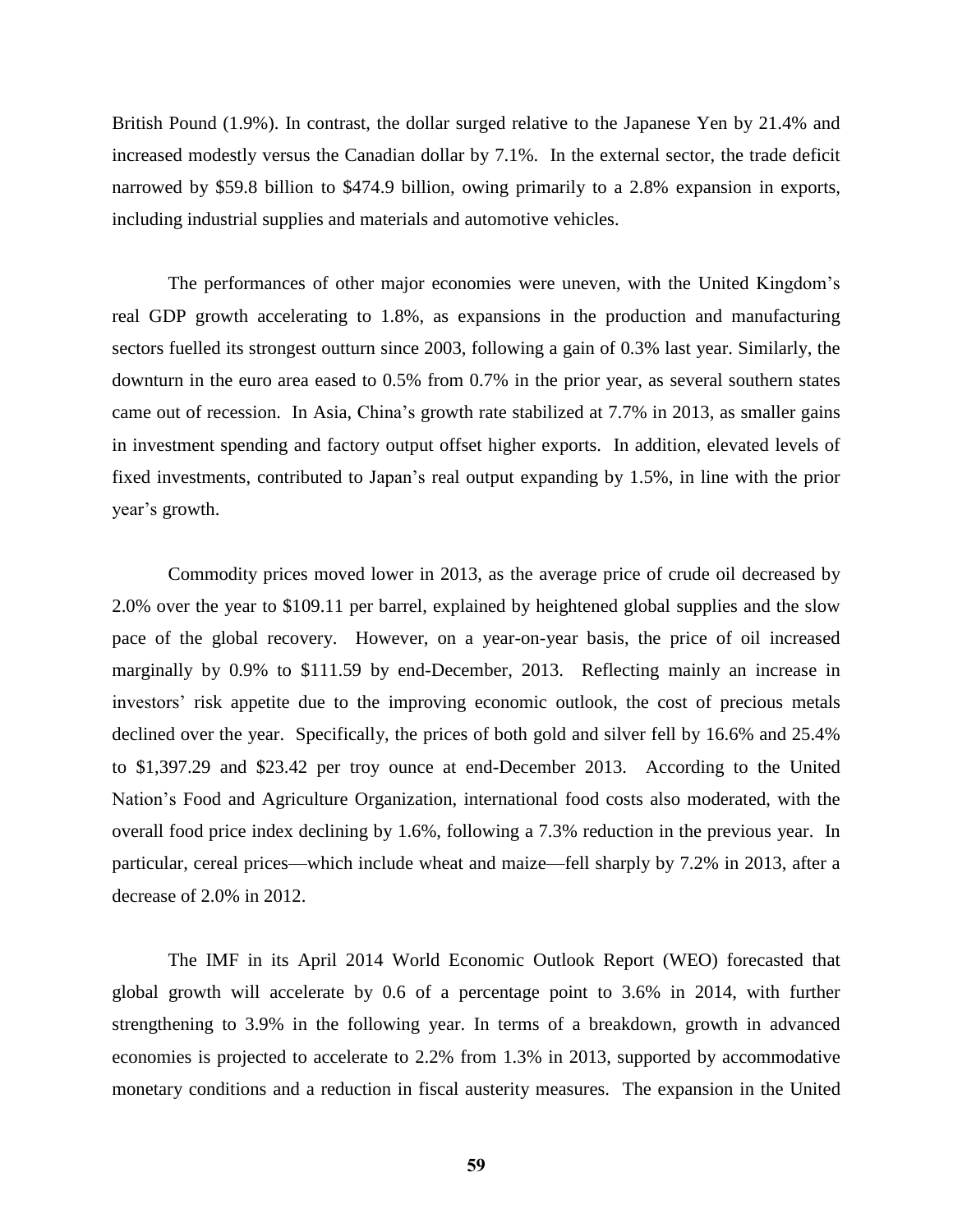States' economy is forecasted to quicken to 2.8% in 2014, underpinned by gains in personal consumption, as well as residential and non-residential fixed investment. Additionally, a reduction in fiscal tightening and supportive monetary conditions should make a positive economic contribution, even as internal and external downside risks persist. Further, the euro area is expected to come out of recession in 2014, with real GDP forecasted to grow by 1.2%, as governments reduce the level of fiscal consolidation and credit conditions improve. In the United Kingdom, a favorable lending environment and higher consumer confidence are anticipated to boost real GDP growth to 2.9%, while in Japan, real output growth is estimated to slow slightly by 0.1 of a percentage point to 1.4% in 2014.

Economic output in emerging market and developing economies is forecasted to expand by 4.9% in 2014, slightly higher than the 4.7% gain recorded in the prior period, although the pace of growth in China's economy is projected to weaken to 7.5%.

In terms of commodities, the IMF projected that average crude oil prices will remain relatively flat in 2014, at approximately \$108.00 per barrel, as the strengthening global demand is likely to be counterbalanced by increased North American supply. Meanwhile, non-fuel commodity prices are forecasted to contract by 3.5%, extending a 1.2% falloff in 2013. Specifically, food costs are projected to decrease, as favorable weather conditions result in increased crop yields, while metal prices are anticipated to decline further.

## **DOMESTIC ECONOMIC DEVELOPMENTS**

Preliminary estimates indicated that real output grew by a mere 0.7% in 2013, a moderation from growth of 1.0% in 2012. Underlying this outturn was ongoing weakness in the key tourism sector, buoyed by a reduction in the high value-added stopover segment of the market. However, the construction sector continued to benefit from several foreign financed projects in the tourism sector—inclusive of a major resort development—which contributed to a marginal improvement in employment conditions between May and November 2013. Reflecting the pass-through effects of lower international oil prices, domestic inflation remained relatively benign. In the monetary sector, liquidity stayed at robust levels, amid persistent softness in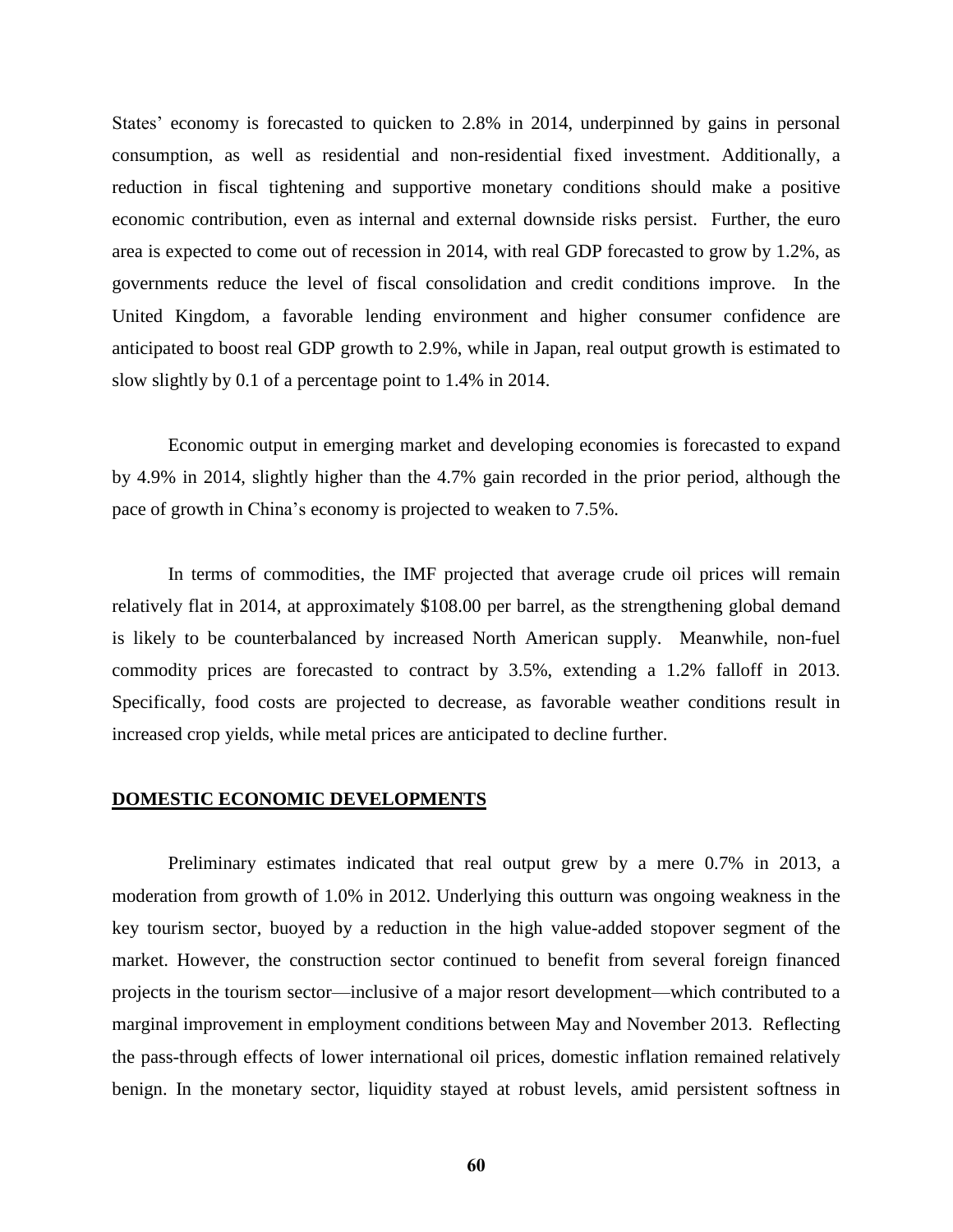economic activity and heightened levels of private sector arrears. In addition, sustained demand for foreign currency to facilitate current payments—including above-trend bank profit remittances—and weak receipts from real sector activities, resulted in a drawdown in external reserves during the year. Banks' credit quality indicators worsened in 2013, as borrowers continued to face challenges in meeting their debt obligations; nevertheless banks' capital and provisioning ratios remained at healthy levels. On the fiscal front, the National Debt continued to expand, although at a slower rate than in the previous year. With respect to the external account, the estimated current account deficit deteriorated during the year, due mainly to a rise in outlays for construction services and reduced tourism intake, which led to a decline in the services account surplus. Similarly, the surplus on the capital and financial account narrowed, mainly attributed to contractions in net direct investments and public sector borrowing.

#### **TOURISM**

Tourism sector developments were influenced by persistent weakness in several key source markets, modest reductions in airlift and room capacity, along with ongoing regional competition. Consequently, in 2013 the growth in total visitor arrivals slowed to 3.5%, to approximately 6.2 million, from 6.3% in the previous year. Specifically, air traffic was reduced by 5.7%, a reversal from 2012's 7.1% gain, while the dominate sea component firmed by 6.3%, in line with the prior period's expansion.

Based on first port of entry, visitors to New Providence advanced by 6.3% to 3.5 million, following the year earlier increase of 9.3%, underpinned by a 12.2% rise in the sea component, which eclipsed the 6.1% decrease in air traffic. Further, arrivals to the Family Islands rose by 3.5% to 1.9 million, supported by gains in both sea and air visitors of 3.6% and 2.6%, respectively. Conversely, Grand Bahama witnessed broad-based declines, as total arrivals fell by 7.4%, with both air and sea traffic contracting by 16.1% and 6.1%, respectively.

Initial data on stopover visitors for 2013 from the major regions of the world was mixed. Tourist arrivals strengthened from the Caribbean (8.2%), Europe (2.4%) and other "miscellaneous" markets (6.5%), while arrivals declined from Canada, the United States and Latin America by 5.6%, 5.0% and 1.9%, respectively.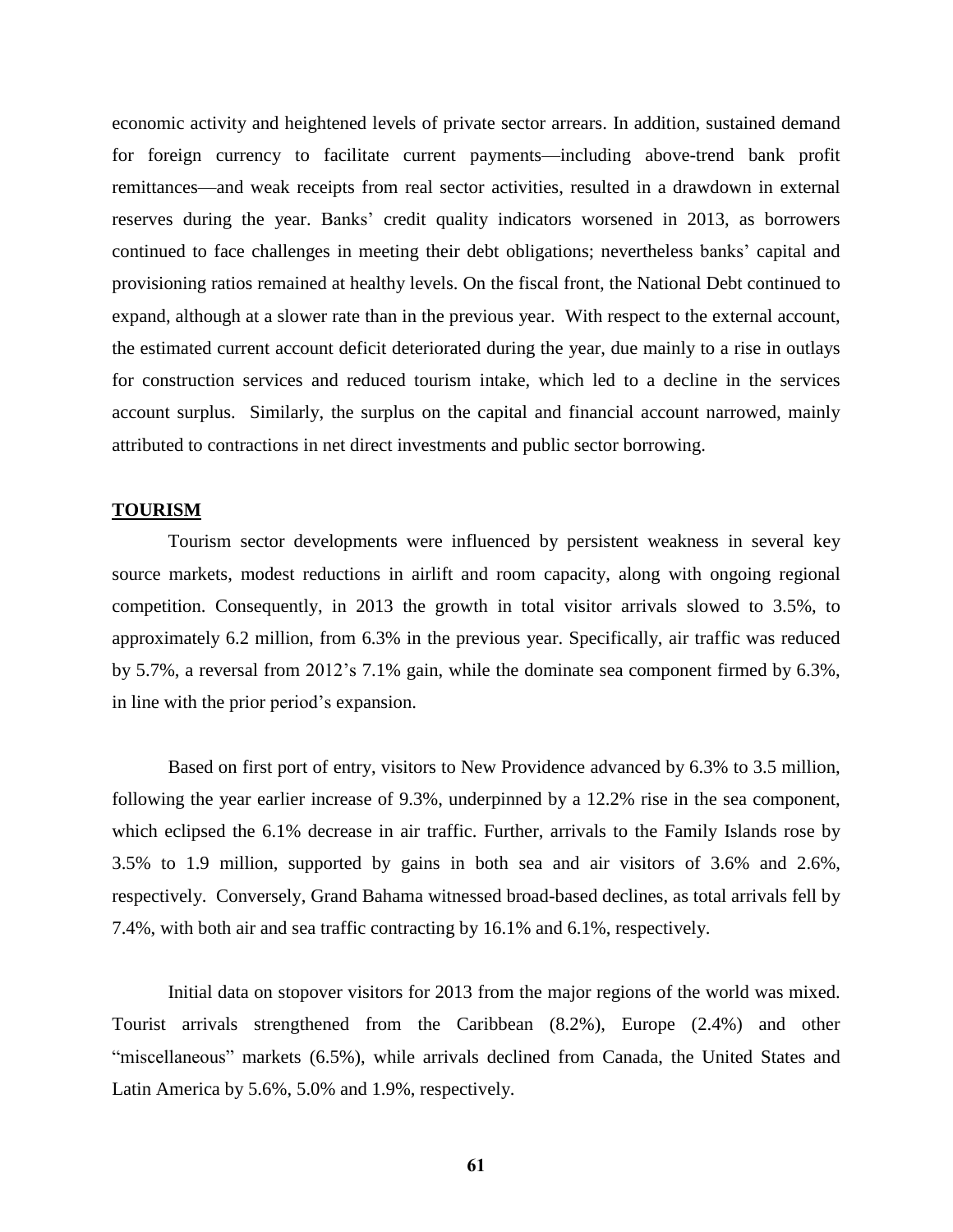Given the contraction in the key stopover segment of the market, provisional data for hotel performance, based on a sample of large hotels in New Providence and Paradise Island, showed that total room revenue fell by 5.0% over the year. This outturn reflected a 3.5 percentage point reduction in the average occupancy rate to 52.5%, which eclipsed the rise in the average daily room rate (ADR) by 4.7% to \$205.17.

#### **CONSTRUCTION**

During the review year, construction output was driven mainly by foreign investment-led activity, dominated by the multi-billion dollar Baha Mar development, in addition to smaller projects in the capital and on the Family Islands. In contrast, activity in the domestic private sector remained subdued, amid sustained softness in business conditions and high levels of nonperforming mortgages.

Reflecting the weakness in the domestic housing market, total loan disbursements for new construction and building repairs—as reported by banks, insurance companies and the Bahamas Mortgage Corporation—fell by 16.1% to \$89.6 million, extending the 23.9% decline in the prior year. This outturn was due mainly to a fall in the residential component by 13.0% to \$89.6 million, after the 22.4% reduction in 2012. Further, no disbursements were recorded for the commercial component, compared to an almost 50% decline in the previous year. This environment is likely to persist over the near-term, as the total number of mortgage commitments—a forward looking indicator—contracted in number by 3.3% to 491; however, the value grew by 2.4% to \$92.9 million.

Interest rates moved lower over the review period, as the average cost for residential mortgages softened by 30 basis points to 8.3%, while the commercial component narrowed by 10 basis points to 8.1%.

## **INFLATION**

Occasioned by reduced international oil and commodity prices, domestic inflation—as measured by changes in the Retail Price Index for The Bahamas—slowed to a mere 0.36% for the twelve months to December 2013, from 1.97% in the previous period. Underlying this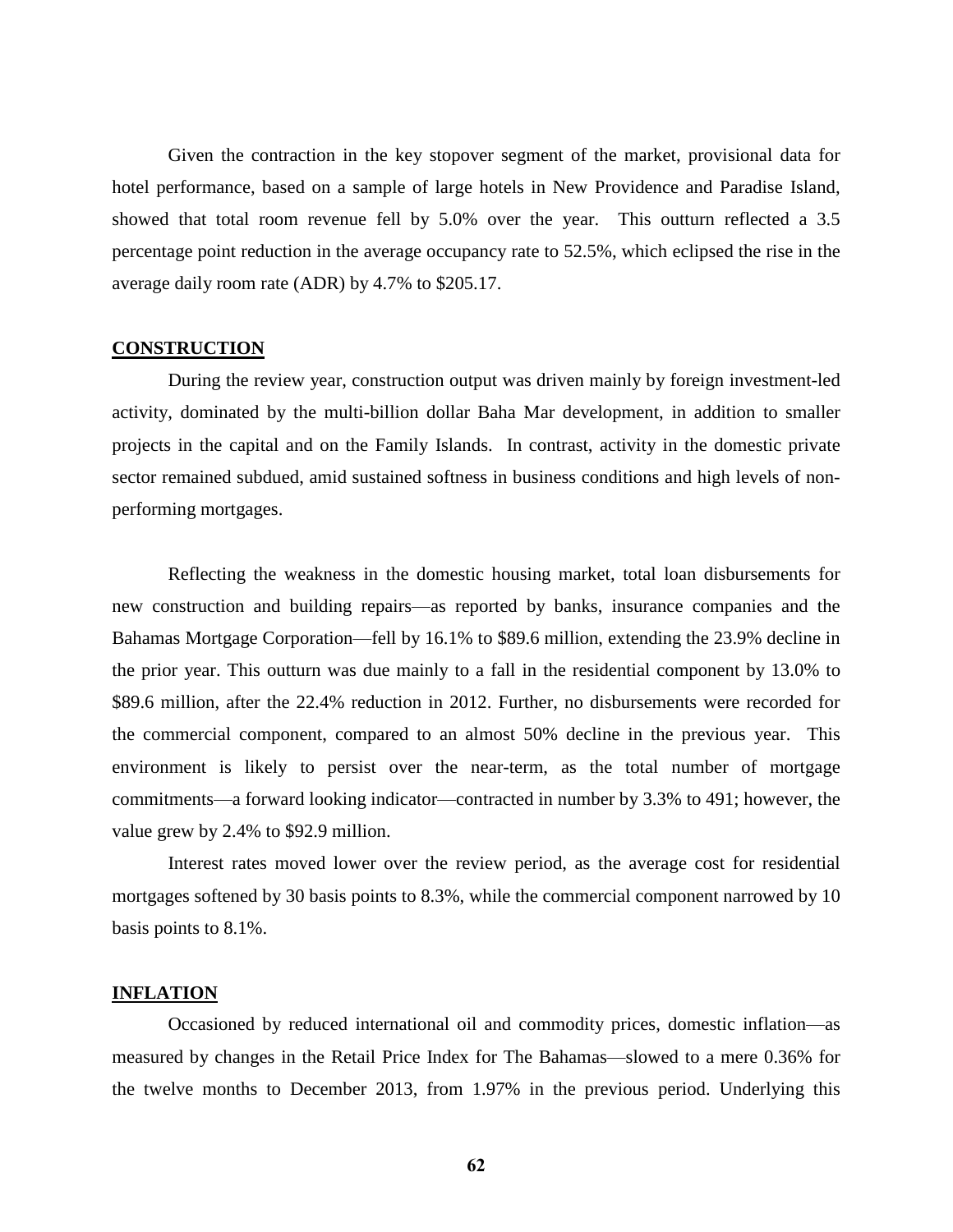outturn was a 0.40% decrease in housing, water, gas, electricity & other fuels—the most heavily weighted component—a turnaround from the 3.21% gain in 2012. Further, accretions to average costs slowed significantly for food & non-alcoholic beverages to 0.56% from 2.95%; transportation to 0.24% from 1.50%; and furnishing, household equipment & maintenance to 0.53% from 2.41%. In addition, more muted decreases were posted for clothing & footwear, by 60 basis points to 0.39%; health, by 50 basis points to 1.21%; and education, by 20 basis points to 1.95%. In a modest offset, prices firmed for restaurant & hotels by 2.49 percentage points to 3.70%; alcohol, tobacco & narcotics by 1.80 percentage points to 3.46%; and miscellaneous goods & services, by 0.3 of a percentage point to 1.05%. Recreation & culture costs increased by 0.30%, after declining to 0.61% in the comparative period, while the decrease in communication prices stabilized at 2.34%.

Reflecting the downward trajectory in international oil prices during 2013, domestic fuel costs contracted. Specifically, the average price for gasoline fell by 2.0% to \$5.34 per gallon, while the average price for diesel decreased by 1.2% to \$5.14 per gallon. Similarly, the Bahamas Electricity Corporation's average fuel charge decreased by 2.8% to  $25.92\phi$  per kilowatt hour (kWh) over the previous year.

Domestic fuel costs moved generally upwards during the first three months of 2014, as the average prices of gasoline and diesel increased by 2.6% to \$5.22 per gallon and by 2.8% to \$5.11 per gallon, respectively. In contrast, the Bahamas Electricity Corporation's average fuel charge fell to  $23.61\phi$  per kilowatt hour (kWh), a 7.5% decline over the corresponding period of 2013.

#### **EMPLOYMENT**

Labour market conditions improved slightly over the six months to November 2013, reflecting the mild pace of the recovery in the domestic economy. According to the Department of Statistics' Labour Force Survey, the jobless rate narrowed to 15.4% from 16.2% in May, as the number of employed persons rose by 2,600 to 166,595. In terms of the main labour markets, the unemployment rate in both New Providence and Grand Bahama fell by 0.3 and 2.7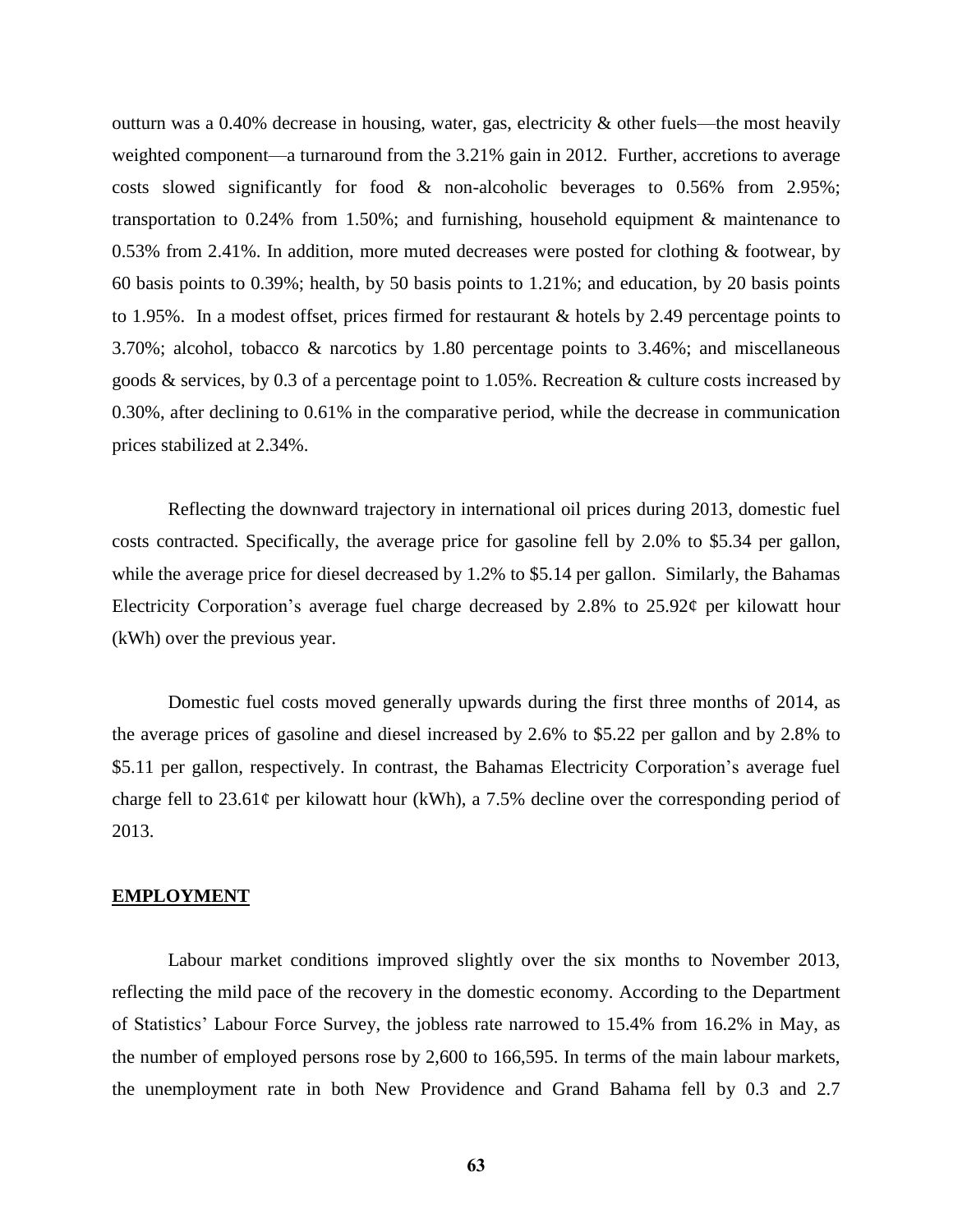percentage points to 15.6% and 16.8%, respectively. In addition, the number of discouraged workers contracted by 1,205 (15.1%) persons, as both Grand Bahama and New Providence experienced declines of 18.5% and 13.5%, respectively.

## **FOREIGN INVESTMENT AND THE BALANCE OF PAYMENTS**

Preliminary balance of payments data for 2013 showed that the current account deficit expanded by \$131.9 million (8.8%) to \$1,636.7 million, as the surplus on the services account decreased by \$251.3 million (21.8%) to \$902.4 million, due largely to a \$216.4 million (81.3%) rise in the net payment for construction services to \$482.6 million—linked to major foreign investment projects. Further, net travel receipts decreased by \$126.5 million (6.2%) to \$1,899.1 million, on account of reduced stopover visitors. In addition, modest gains were posted for royalty and license fee outflows, of \$2.4 million (14.6%) to \$19.2 million and net inflows from offshore companies' local expenditures decreased by \$6.3 million (3.6%) to \$170.1 million. In a partial offset, the net payment for other "miscellaneous" and insurance services declined by \$52.3 million (15.6%) and \$36.1 million (18.6%) to \$282.6 million and \$157.6 million, respectively. Further, net transportation outflows decreased by an estimated \$12.0 million (4.6%) to \$252.5 million, while the net inflow for Government services steadied at \$27.6 million.

Buoyed by a \$259.0 million (7.7%) decrease in imports, which outpaced the \$74.7 million (7.6%) falloff in exports, the estimated merchandise trade deficit declined by \$184.3 million (7.7%) to \$2,217.1 million. Net non-oil imports fell by \$171.6 million (9.1%) to \$1,710.3 million, explained in part by lower construction-related imports, while reductions in both the volume and average value resulted in oil imports decreasing by \$106.0 million (10.9%) to \$866.0 million.

In terms of the capital and financial account, the surplus fell moderately by \$316.3 million  $(24.2\%)$  to \$990.0 million, attributed mainly to a \$143.9 million  $(27.4\%)$  reduction in direct investment inflows to \$382.3 million, as the equity component fell by \$208.6 million (40.7%) to \$304.1 million, following the prior year when the sale of a major resort to an external investor led to a surge in this category. In contrast, net real estate receipts rose nearly five-fold to \$78.1 million, reflecting increased high-end property sales. In addition, other "miscellaneous"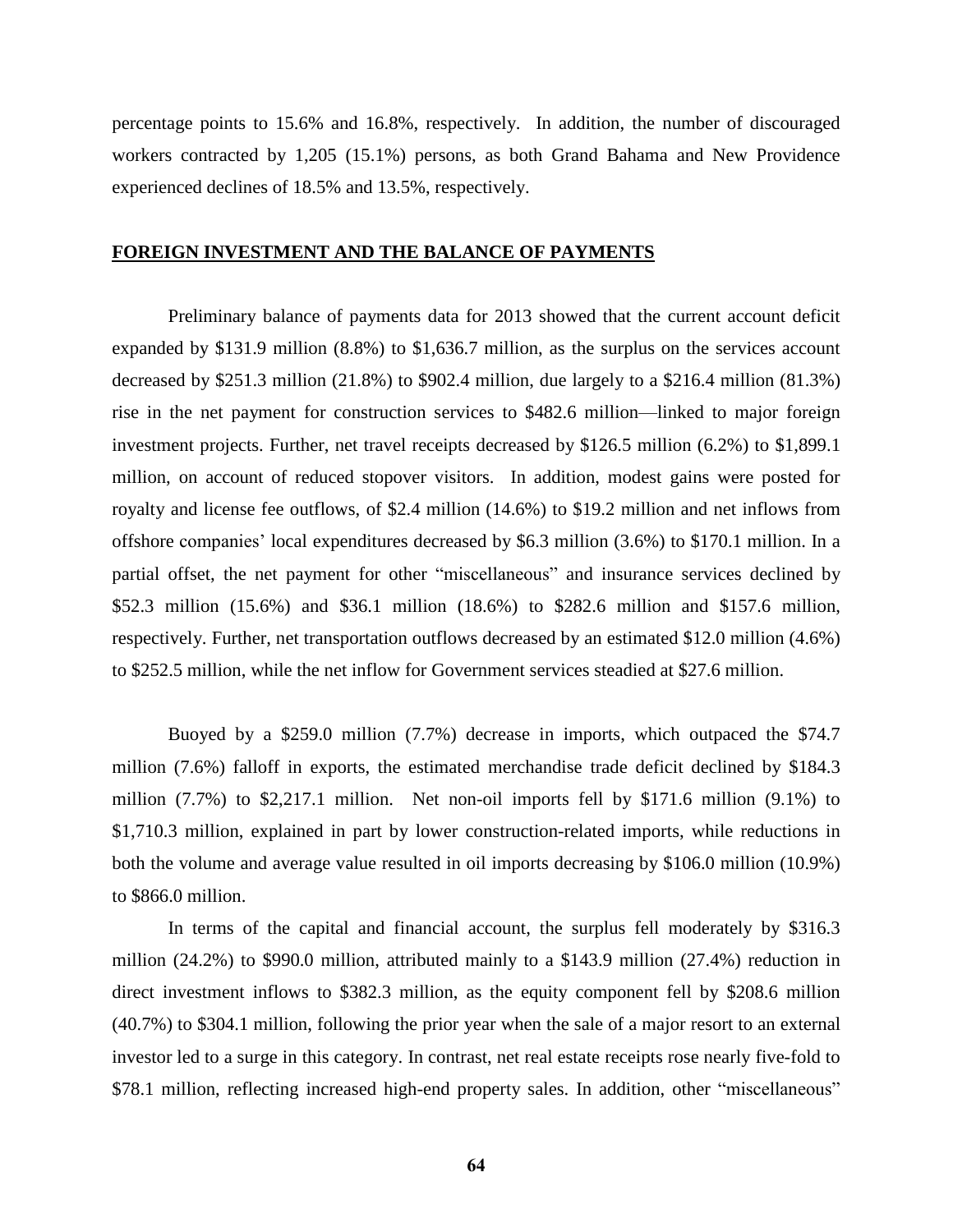investment inflows contracted by \$173.0 million to \$651.4 million, as the public corporations' net capital inflow fell sharply to \$4.0 million from \$172.4 million in 2012, related to external funding by a major port operator. Further, Government's net inflow declined by \$104.9 million (43.9%) to \$133.8 million, owing in part to lower levels of external borrowings. Providing a modest offset, net "other" private sector inflows—linked primarily to loan financing for foreign investment projects—advanced by \$35.8 million to \$451.4 million. In addition, domestic banks' short-term transactions reversed to a net receipt of \$62.2 million, from the year earlier net outflow of \$2.3 million.

#### **FINANCIAL SECTOR**

During 2013, the financial sector remained relatively stable, as the number of banks and trust companies licensed to operate within The Bahamas declined marginally by one (1) to 267. Licensees operating through physical presence—which comprised the bulk of total banks and trusts—firmed by two (2) to 247, while the balance of twenty (20) were branch operations of firms, mainly from G-10 countries and operating under approved restrictive management arrangements.

During the year, the Bank approved the registration of twenty seven (27) Private Trust Companies (PTCs), while two (2) companies were removed from the register. This brought the total to ninety-eight (98) at end-December. The number of Financial and Corporate Service Providers that act as Registered Representatives was unchanged at five (5), and only one (1) additional licensee expressed its intent to act as a Registered Representative of PTCs, which brought the total number to fifteen (15). Similarly, the number of licensed non-bank Money Transmission Businesses (MTBs) was unchanged at two (2), while one (1) more registered nonbank money transmission agent was added to the register bringing the total to eight (8).

## **CAPTIAL MARKETS**

Capital market developments were subdued during 2013, amidst ongoing softness in the domestic economy. The volume of shares traded on the Bahamas International Securities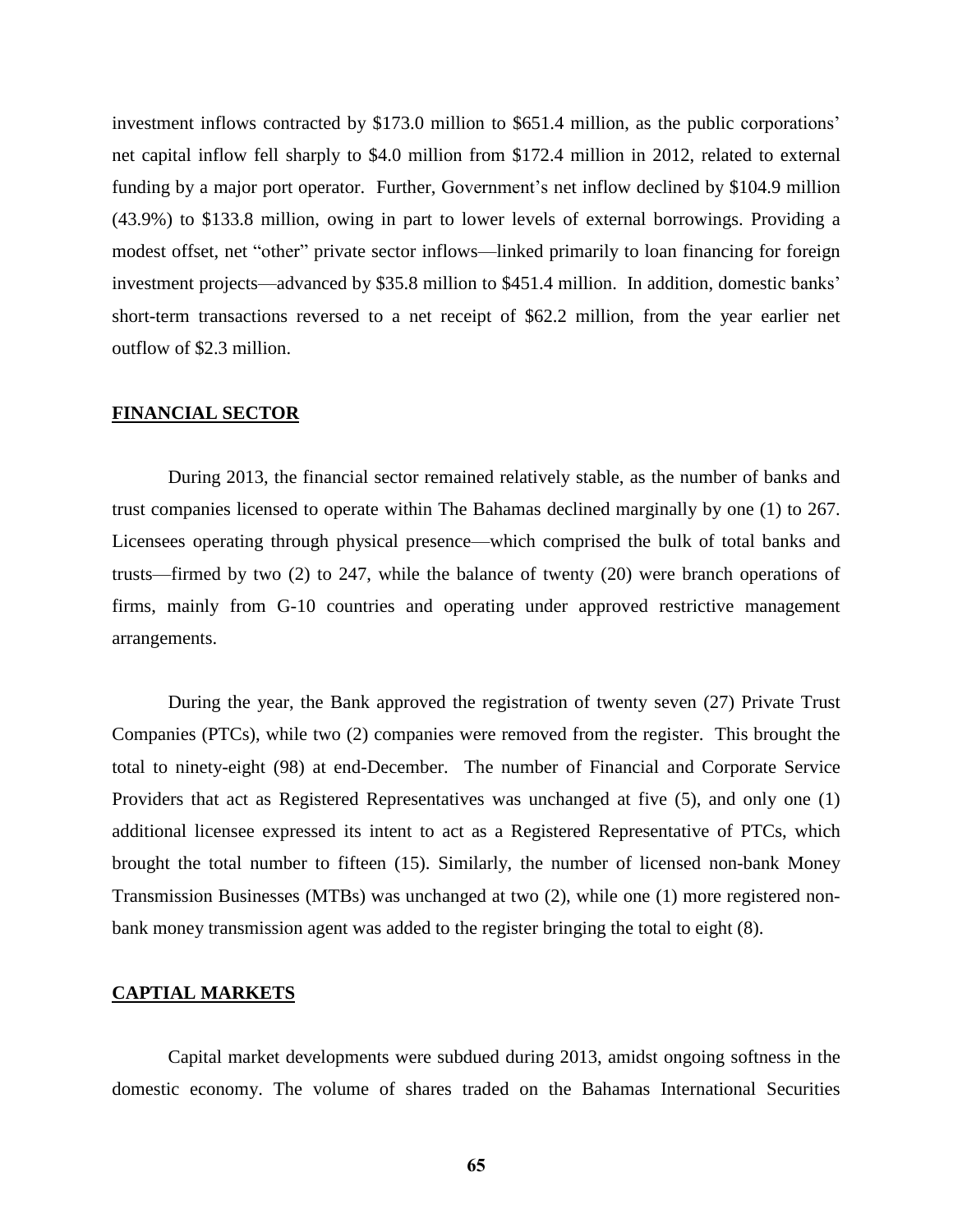Exchange (BISX) edged up slightly by 0.1% to 4.1 million shares, vis-à-vis a 39.8% expansion last year when there were two (2) major share issues. The corresponding value of shares traded fell by 7.8% to \$17.4 million, relative to an 11.3% gain in the prior year. Despite the weakness in trading activity, the benchmark BISX All Share Price Index rose by 9.1% to 1,468.22, a reversal from a 1.4% decline a year earlier, while market capitalization grew by 4.5% to \$3.0 billion, visà-vis the prior year's 1.2% falloff.

At end-December, the total number of securities listed remained at twenty-seven (27) visà-vis the prior year, and comprised twenty (20) common share listings, three (3) preference shares and four (4) debt tranches.

#### **PAYMENTS SYSTEMS MODERNIZATION**

During 2013, the advancement and modernization of domestic payment and settlement systems remained a key concern of the Bank, as it sustained its efforts to strengthen the oversight and regulation of Systemically Important Payment Systems (SIPS) operating within the jurisdiction.

In this regard, the Bahamas Automated Clearing House (BACH), which commenced operations in 2010, is responsible for the processing of cheques and other small value payments. Preliminary data indicated that approximately 2.89 million cheques were processed by BACH over the year, a decline of 2.6% from the prior period. In contrast, the value of cheques cleared increased marginally by 1.2% to \$6.3 billion.

In addition, the Bahamas Interbank Settlement System (BISS), commenced operations in 2004, and provides Real Time Gross Settlement (RTGS) and large value payments (over \$150,000) between clearing banks and their customers. Initial data revealed that at the end of 2013, the total number of transactions processed through the RTGS rose by 1.4% to 56,000, year-on-year, with the corresponding value slightly lower at \$13.0 billion.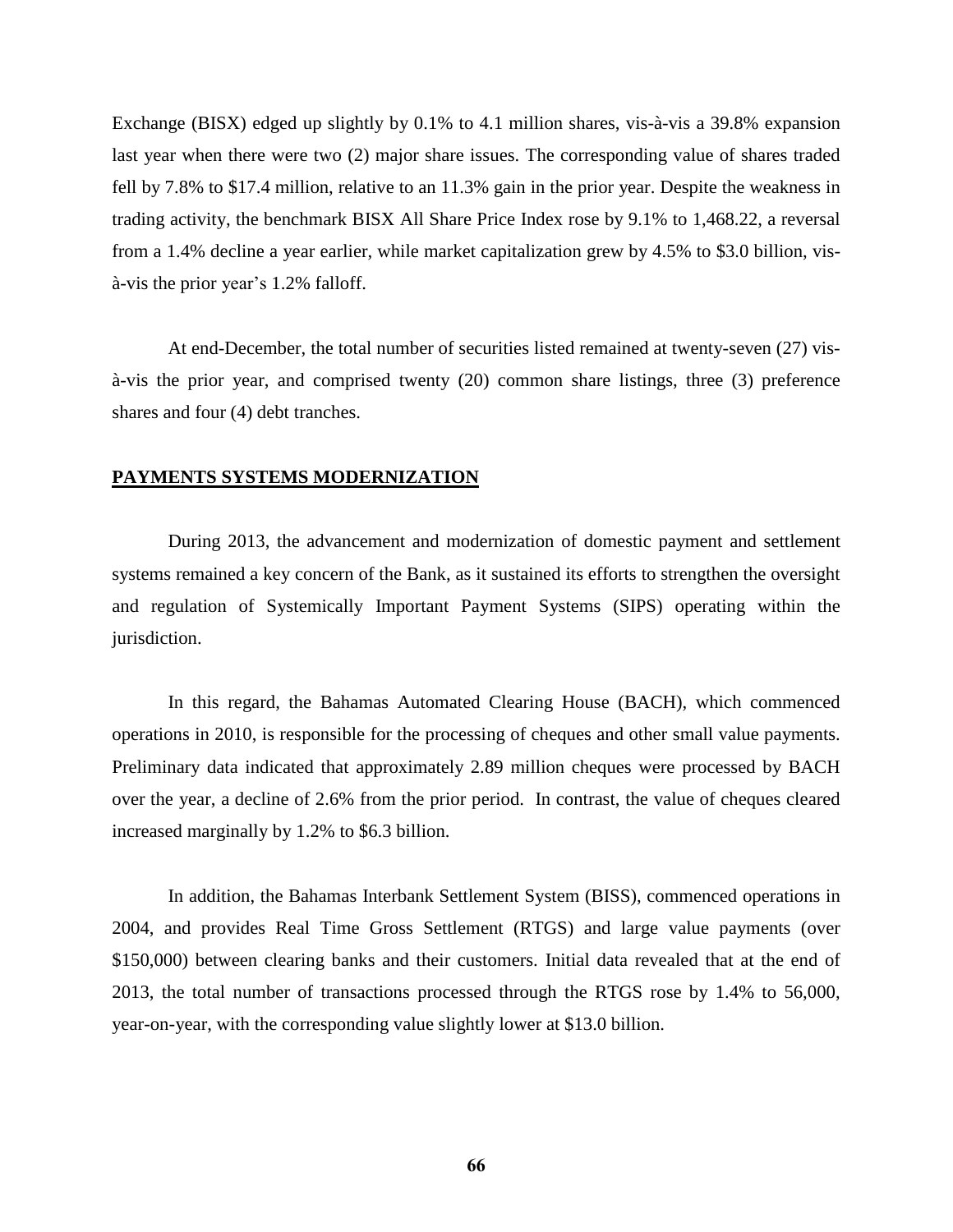#### **MONETARY & CREDIT DEVELOPMENTS**

Monetary developments continued to feature robust levels of liquidity, reflecting anemic private sector credit growth, due to persistent softness in domestic economic activity and high levels of loan arrears. However, external reserves contracted during the year, due in part to ongoing demand to meet current payments—including above-trend bank profit remittances.

Growth in total domestic credit broadened to \$266.5 million (3.1%) from \$148.1 million (1.7%) in the preceding year, with the majority (58.9%) of the gain accruing to the Bahamian dollar segment. Underpinning the expansion in credit, accretions to net claims on the Government more than doubled to \$351.1 million from \$153.0 million (10.6%), while growth in credit to the rest of the public sector strengthened to \$30.5 million (6.6%) from \$13.3 million (3.0%). In contrast, private sector credit fell by an additional \$115.1 million (1.7%), following an \$18.2 million (0.3%) contraction in the prior year.

External reserves decreased by \$68.6 million (8.5%) to \$741.6 million, after a \$74.7 million (8.4%) reduction in 2012. Supported by the traditional—although muted—gain in foreign currency inflows from tourism activity during the first half of the year, external reserves reached a high of \$825.9 million in April. During the subsequent seven (7) months, foreign reserves trended downward, declining by more than \$150.0 million, before rebounding in December following the Government's foreign currency borrowing activity. As a result, the average monthly external reserve balance lessened to \$753.3 million, from \$840.0 million a year ago. At end-December, external reserves amounted to approximately 15.7 weeks of non-oil merchandise imports, compared to 16.0 weeks at end-2012.

In interest rate developments, the weighted average loan rate firmed by 22 basis points to 11.10%, mainly reflecting a similar gain in the consumer loan segment to 13.65%. In contrast, the rate on overdrafts fell by 49 basis points to 9.32%, while those for residential and commercial mortgages moved lower by 24 and 8 basis points to 7.27% and 8.21%, respectively.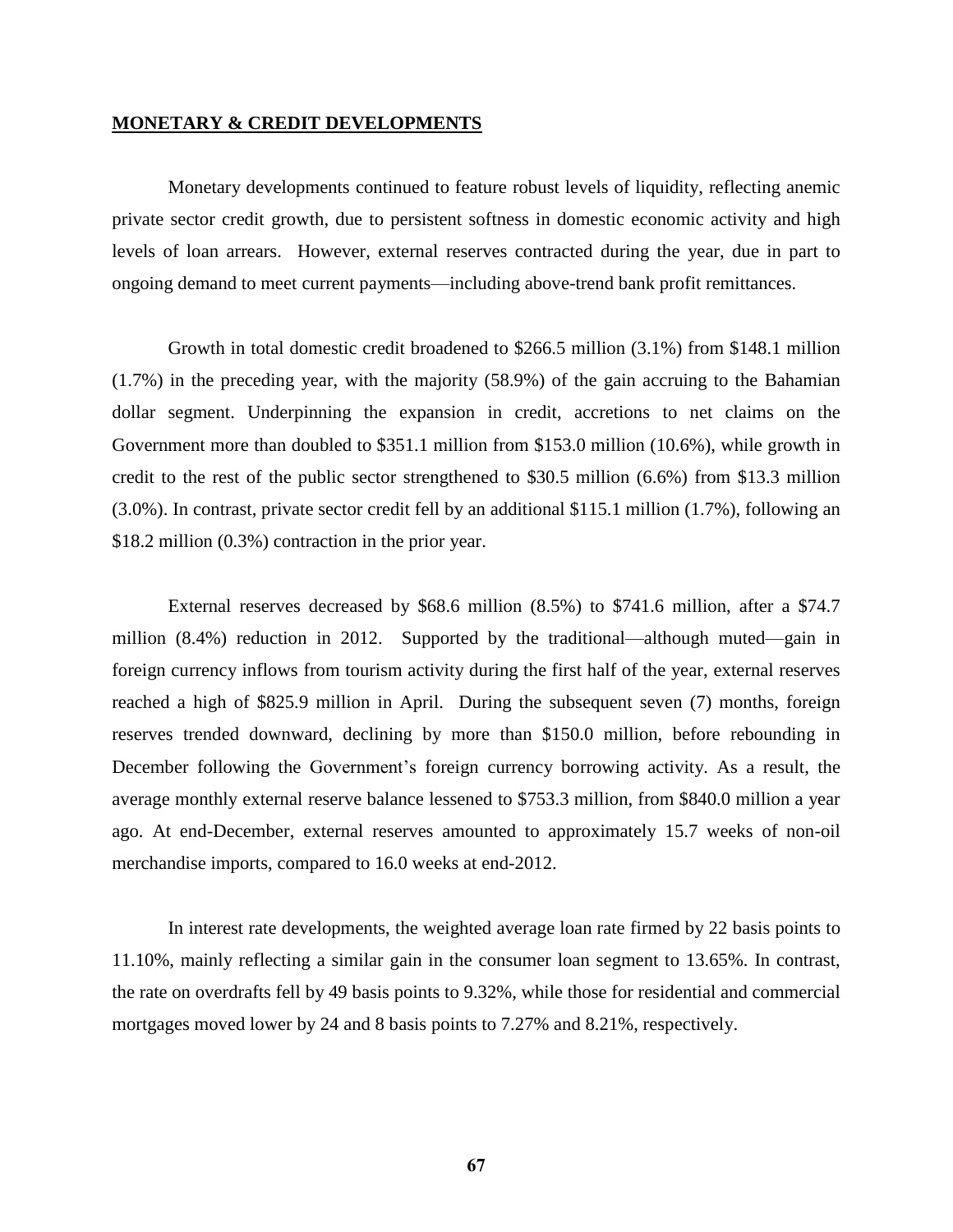Reflecting the robust liquidity conditions, the weighted average deposit rate fell by 34 basis points to 1.68%. In terms of the components, the average rate on savings and demand deposits softened by 56 and 14 basis points to 0.97% and 0.31%, respectively, and the average rate on fixed balances moderated from a range of 1.60%-2.65% in 2012, to 1.35%-2.20% in 2013.

Monetary developments during the first quarter of 2014 were dominated by Government's external borrowing activity, which resulted in gains in both liquidity and external reserves. Total domestic credit declined by \$322.7 million, a turnaround from the \$72.6 million build-up during the same period in 2013. Underpinning the reduction, Bahamian dollar credit decreased by \$181.3 million vis-à-vis a \$102.1 million gain a year earlier. Similarly, foreign currency credit fell by \$141.4 million, extending last year's \$29.5 million contraction. Disaggregated by sector, the falloff was led by a \$249.0 million reduction in net claims on the Government, after a \$158.0 million accumulation in the preceding year, as proceeds from its external bond issue were utilized to reduce domestic liabilities. Similarly, public sector credit declined by \$28.2 million, extending the \$3.9 million reduction in 2013. In addition, private sector credit fell by an additional \$45.2 million, following an \$80.9 million contraction a year earlier.

At end March 2014, external reserves stood at \$946.8 million, a gain of \$207.0 million over the three-month period, in contrast to a \$19.1 million decline last year.

### **CREDIT QUALITY**

Over the first quarter of 2014, banks' credit quality indicators improved modestly, as total private sector loan arrears fell by \$35.6 million (2.6%) to \$1,316.6 million, and the attendant ratio decreased by 42 basis points to 21.5%. The decline in loan arrears was mainly attributed to a \$46.4 million (12.0%) reduction in the short-term, 31-90 day, category to \$339.7 million, while the relevant ratio moved lower by 71 basis points to 5.5%. In a partial offset, nonperforming loans—arrears in excess of 90 days and on which banks no longer accrue interest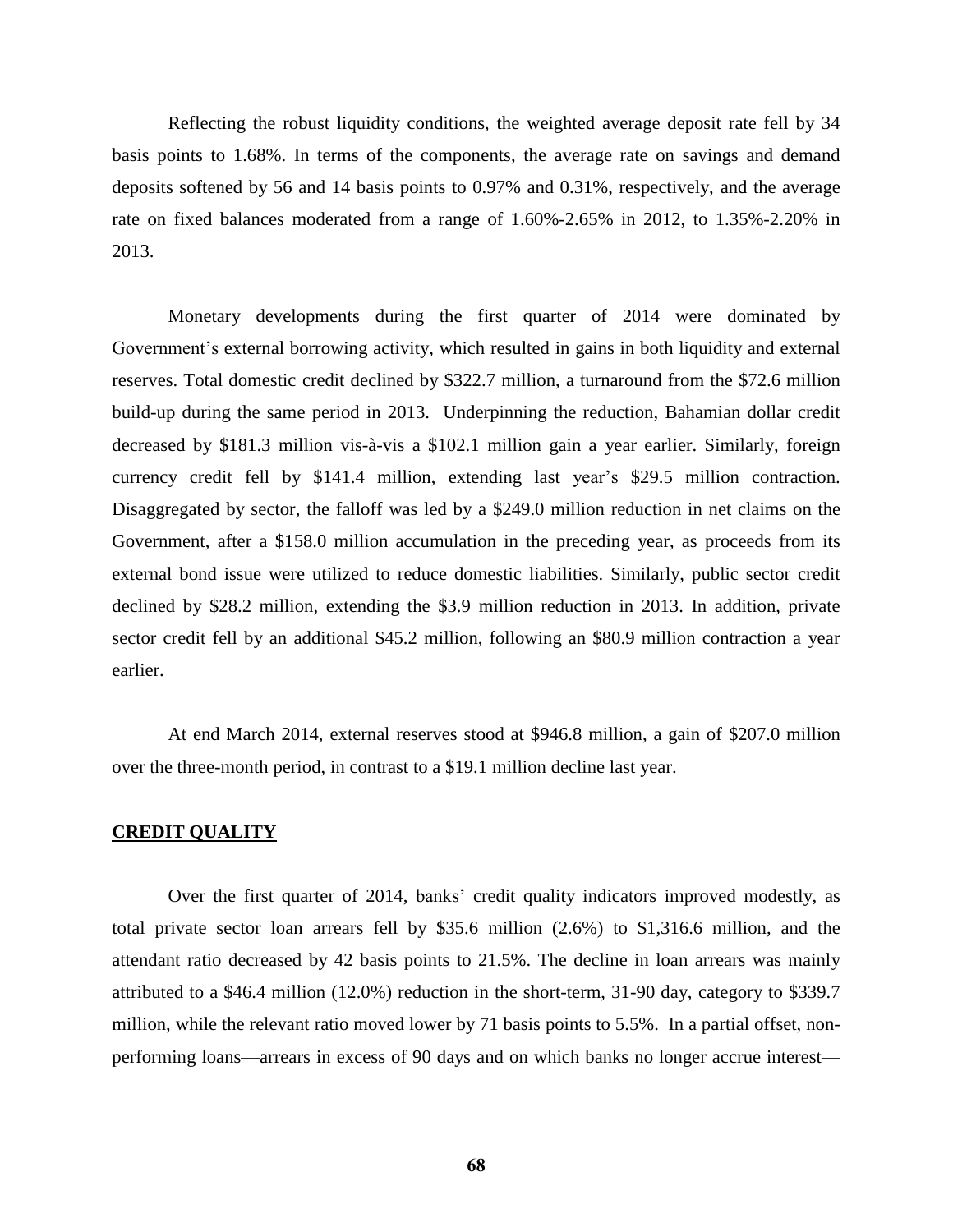rose by \$10.8 million (1.1%) to \$976.8 million, with the corresponding ratio firming by 30 basis points to 16.0%.

Despite the improvement in credit quality during the first quarter, banks remained cautious and increased their loan loss provisioning by \$12.8 million (2.9%) to \$455.5 million. Accordingly, the ratio of provisions to both total arrears and non-performing loans advanced by 1.9 and 0.8 percentage points to 34.6% and 46.6%, respectively.

## **NATIONAL DEBT**

Government's Direct Charge increased by 13.1% (\$576.0 million) to approximately \$4,971.7 million at end-2013, following the previous year's 15.5% (\$590.0 million) growth. Bahamian dollar debt, at an estimated 73.8% of the total, grew by \$313.3 million (9.3%) to \$3,670.7 million, while total foreign currency claims advanced by \$262.7 million (25.3%) to \$1,301.0 million. Reflecting reductions in the outstanding obligations of a few entities, Government's contingent liabilities fell marginally by \$2.3 million (0.4%) at \$601.1 million, in contrast to 2012's 8.1% (\$45.1 million) gain to \$603.3 million.

As a consequence of these developments, the National Debt grew by 11.5% (\$573.8 million) to \$5,572.7 million at end-December 2013, moderating from a 14.6% (\$635.1 million) expansion a year earlier.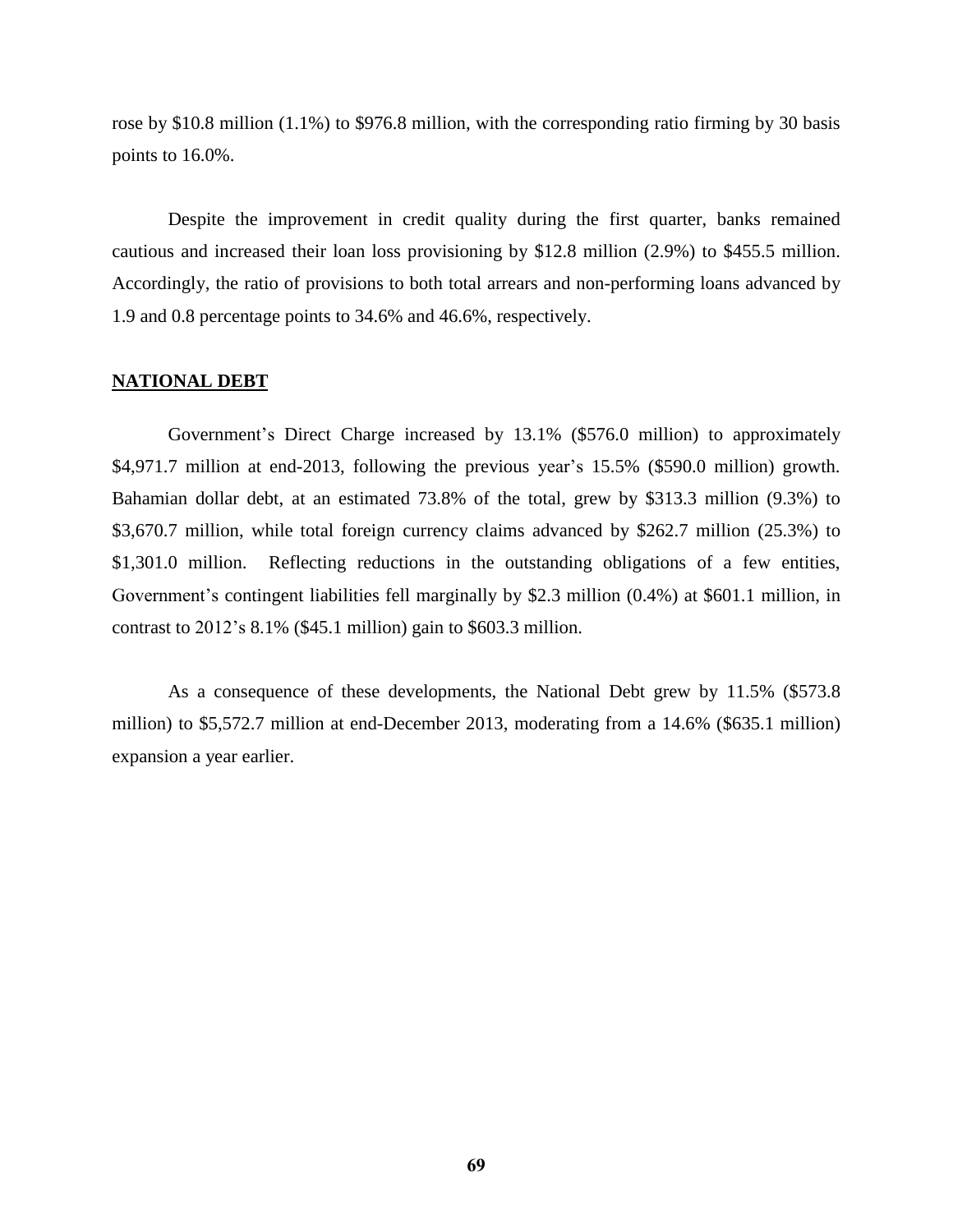## **ECONOMIC OUTLOOK FOR 2014**

Expectations are that the ongoing recovery in the domestic economy will remain fragile over the near-term, due to the persistent softness in global growth, particularly in the main stopover visitor markets. These developments should; however, be offset by steady foreign investment activity in the construction sector, as several major developments gain impetus and one project is completed, boosting room inventory. As a consequence, employment conditions are projected to improve further, although recent announcements of layoffs in the banking sector could temper this outlook. Inflation is forecasted to remain relatively benign, reflecting the stability in global oil prices, with only modest upward price pressure expected to be exerted during the implementation of Government's Value Added Tax (VAT).

Monetary conditions are likely to be dominated by continued robust levels of banking sector liquidity, reflecting sustained weakness in private sector demand and high unemployment levels, while external reserves are projected to remain at relatively healthy levels, despite the seasonal drawdown in the latter half of the year. In this environment, banks credit quality indicators should remain elevated over the near-term, until the recovery broadens; however, given the high levels of capital and provisions, there should be no concerns with regard to financial stability.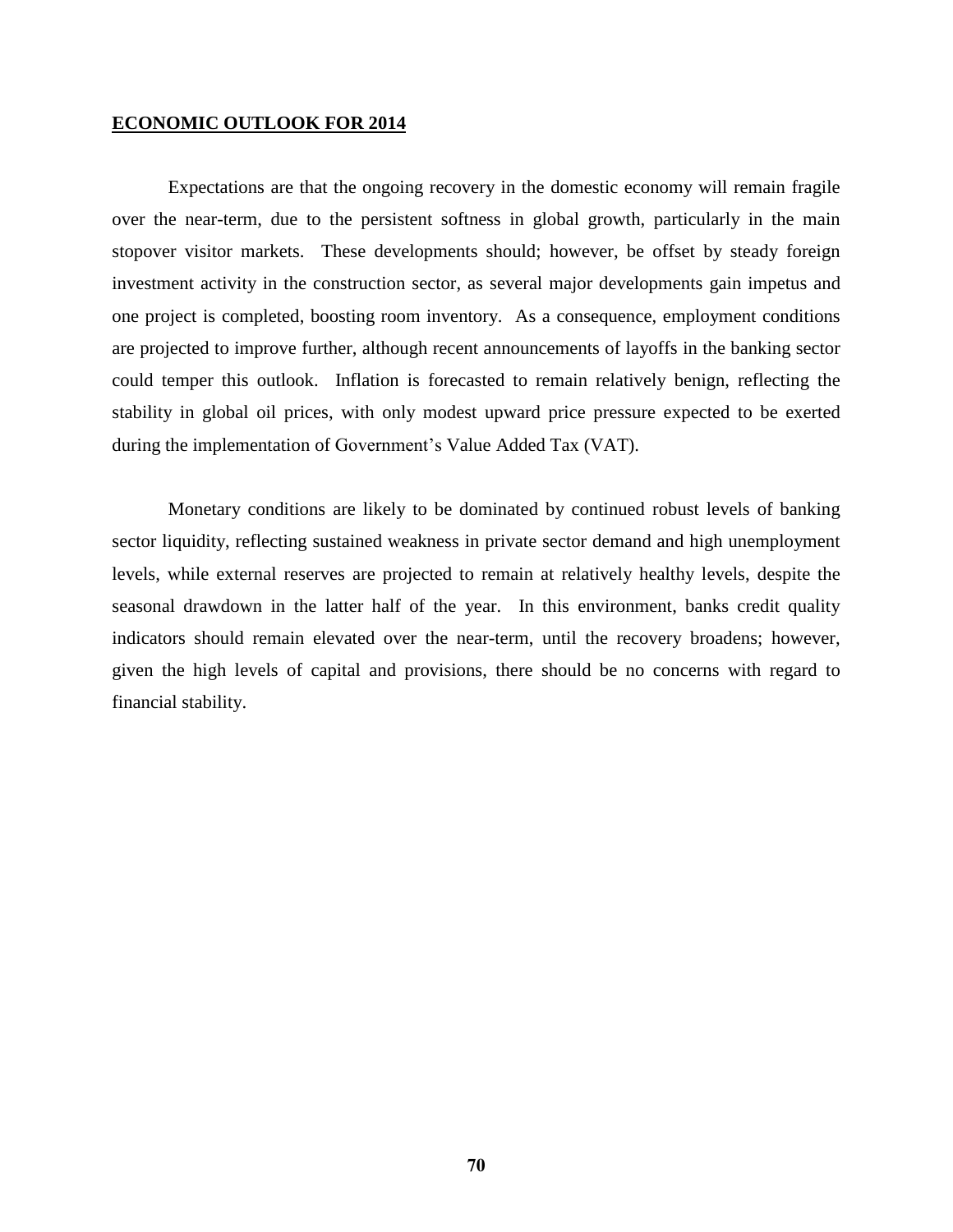## **ANNEX B TABLES and GRAPHS**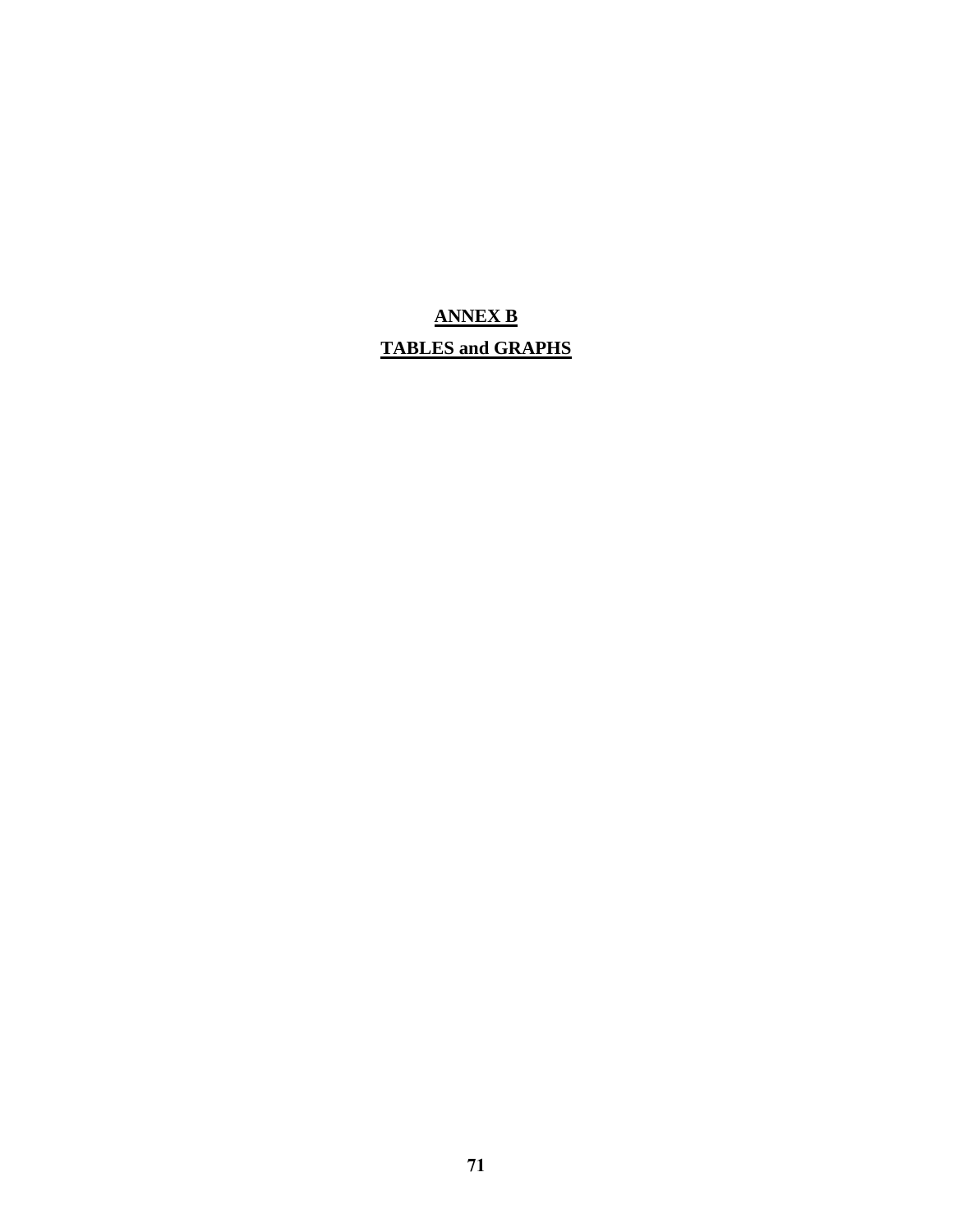## **Table I. The Bahamian Economy 2005 - 2016**

|                                 | 2005 | 2006 | 2007 | 2008   | 2009   | 2010 | 2011 | 2012 | 2013 | 2014 | 2015 | 2016 |
|---------------------------------|------|------|------|--------|--------|------|------|------|------|------|------|------|
| <b>GDP</b>                      | 7706 | 7966 | 8319 | 8247   | 7820   | 7910 | 7931 | 8219 | 8420 | 8819 | 9338 | 9802 |
| <b>Growth-Current Prices(%)</b> | 8.6  | 3.4  | 4.4  | $-0.9$ | $-5.2$ | 1.1  | 0.3  | 3.6  | 2.5  | 4.7  | 5.9  | 5.0  |
| Growth-Constant Prices(%)       | 3.4  | 2.5  | 1.4  | $-2.3$ | $-4.2$ | 1.5  | 1.1  | 1.0  | 0.7  | 2.3  | 2.8  | 2.8  |
| <b>Consumer Prices (%)</b>      | 2.1  | 2.1  | 2.5  | 4.7    | 1.9    | 1.3  | 3.2  | 2.0  | 0.3  | 2.0  | 2.6  | 1.8  |



Source: IMF Projections, World Economic Outlook, April 2014 Department of Statistics 2005-2013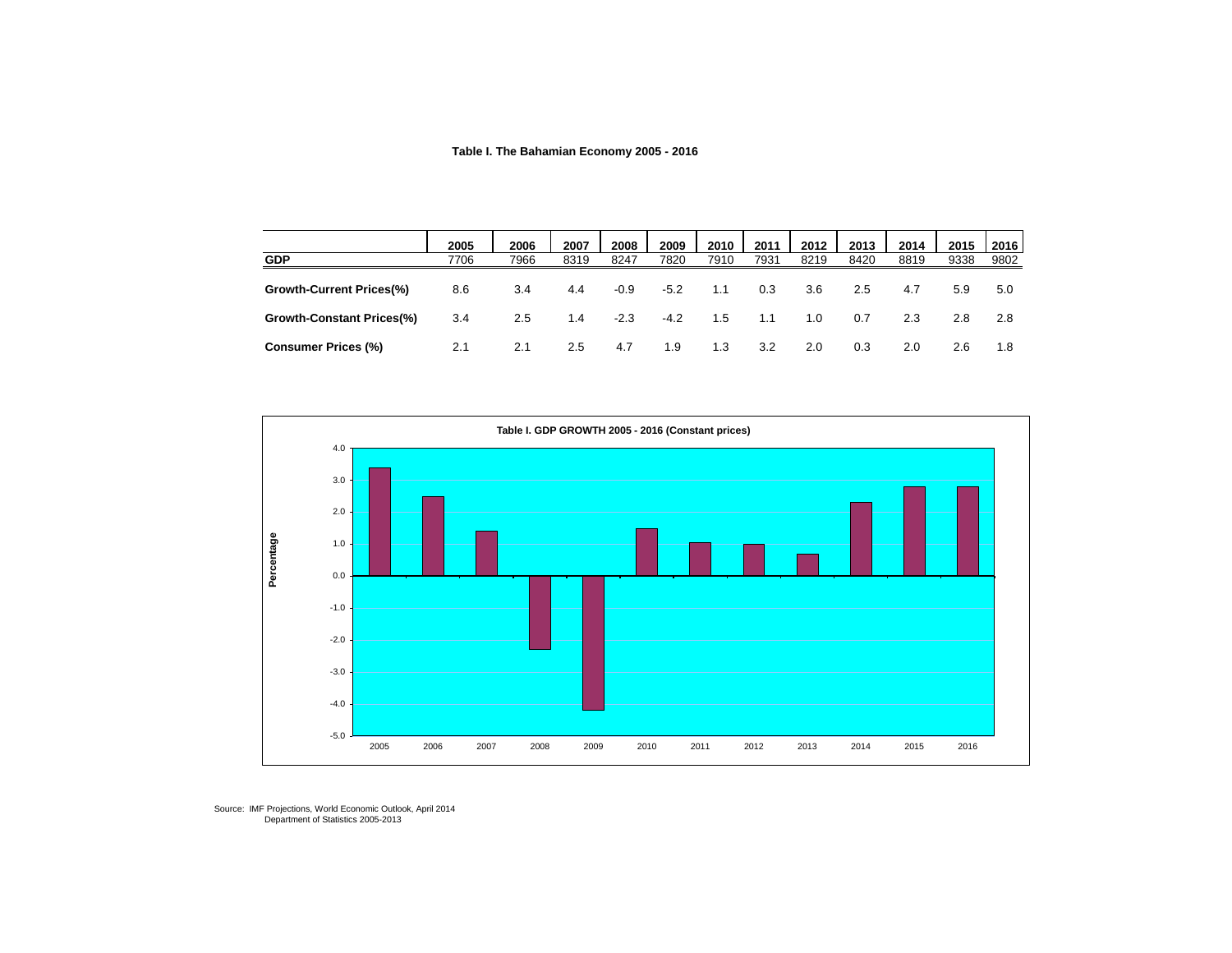## **Table II. - Budget Performance B\$ millions**

|                                  | 201102 | 1002103  | 203/04   | 2004/05 | 1005/06 | 1006/01 | 2007/08 | 1008/09  | 2009/10  | 2010/11 | 2011/12 | 201213   | <b>Budget</b><br>2013/14 | Projected<br>Outturn<br>2013/14 | <b>Budget</b><br>2014/15 |
|----------------------------------|--------|----------|----------|---------|---------|---------|---------|----------|----------|---------|---------|----------|--------------------------|---------------------------------|--------------------------|
| 1. Recurrent Expenditure         | 986    | 1035     | 1091     | 1151    | 1203    | 1415    | 1421    | 1499     | 1529     | 1642    | 1632    | 1659     | 1737                     | 1720                            | 1823                     |
| 2. Recurrent Revenue             | 875    | 918      | 960      | 1054    | 1211    | 1354    | 1445    | 1331     | 1292     | 1452    | 1432    | 1380     | 1503                     | 1465                            | 1770                     |
| 3. Recurrent Deficit (2 minus 1) | $-111$ | $-117$   | $-131$   | $-97$   | 8       | $-61$   | 24      | $-168$   | $-237$   | $-190$  | $-200$  | $-279$   | $-234$                   | $-255$                          | $-53$                    |
| (Deficit - Surplus +)            |        |          |          |         |         |         |         |          |          |         |         |          |                          |                                 |                          |
| 4. Capital Expenditure           | 138    | 127      | 116      | 162     | 190     | 235     | 231     | 262      | 251      | 263     | 395     | 368      | 295                      | 295                             | 331                      |
| 5. Capital Revenue               |        | $\Omega$ | $\Omega$ |         | 3       |         | 10      | $\Omega$ | $\Omega$ | 210     | 87      | $\Omega$ | $\mathbf 0$              | $\Omega$                        | $^{\circ}$               |
| 6. Capital Deficit (5 minus 4)   | $-138$ | $-127$   | $-116$   | $-162$  | $-187$  | $-228$  | $-221$  | $-262$   | $-251$   | $-53$   | $-308$  | $-368$   | $-295$                   | $-295$                          | $-331$                   |
| 7. TOTAL DEFICIT (3 plus 6)      | $-249$ | $-244$   | $-247$   | $-259$  | $-179$  | $-289$  | $-197$  | $-430$   | $-488$   | $-243$  | $-508$  | $-647$   | $-529$                   | -550                            | $-384$                   |
| 8. Debt Redemption               | 85     | 60       | 85       | 97      | 38      | 106     | 62      | 67       | 89       | 77      | 63      | 121      | 86                       | 88                              | 98                       |
| 9. GFS Deficit (7 minus 8)       | $-164$ | $-184$   | $-162$   | $-162$  | $-141$  | $-183$  | $-135$  | $-363$   | $-399$   | $-166$  | $-445$  | $-526$   | $-443$                   | $-462$                          | $-286$                   |
| 10. GDP (current prices) revised | 6738   | 6954     | 7022     | 7400    | 7836    | 8143    | 8283    | 8034     | 7865     | 7921    | 8075    | 8320     | 8644                     | 8588                            | 8932                     |
| 11. GFS Deficit as % of GDP      | $-2.4$ | $-2.6$   | $-2.3$   | $-2.2$  | $-1.8$  | $-2.2$  | $-1.6$  | $-4.5$   | $-5.1$   | $-2.1$  | $-5.5$  | $-6.3$   | $-5.1$                   | $-5.4$                          | $-3.2$                   |

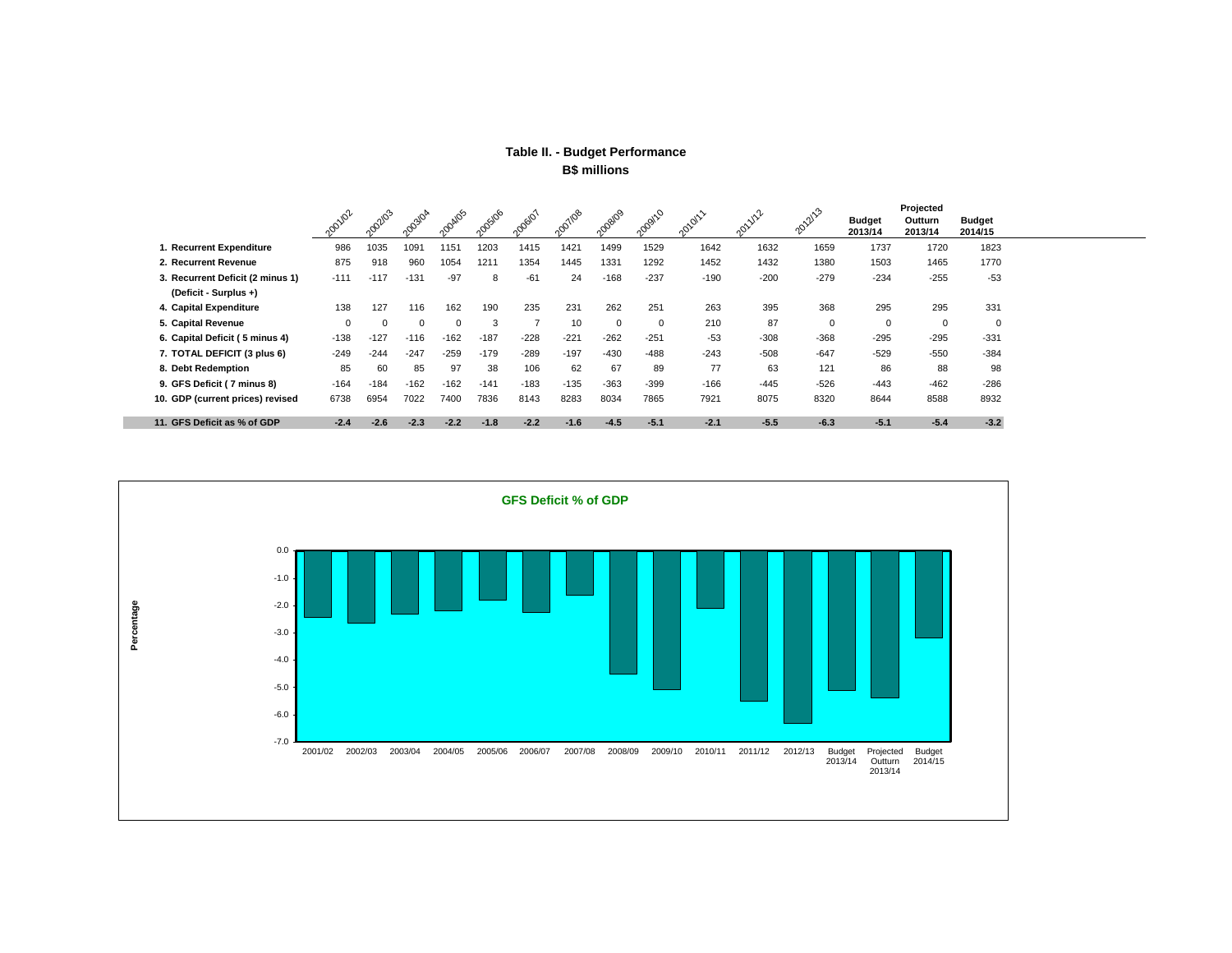

Table III. Tourist Expenditure and Arrivals 2000 - 2013

\*Preliminary Estimates Source: Ministry of Tourism All numbers are subject to revision.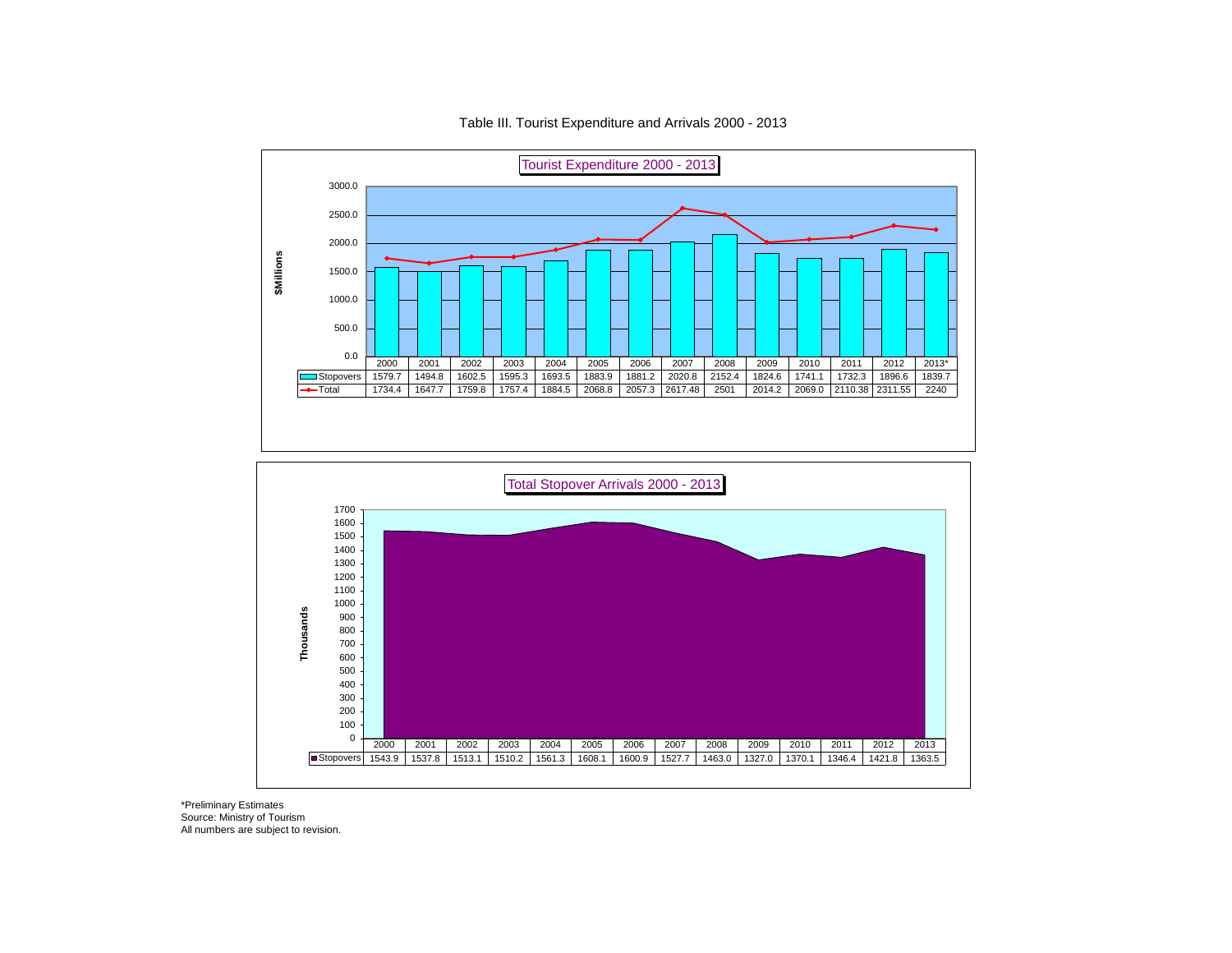Percentage **Percentage** 2002 2003 2004 2005 2006 2007 2008 2009 2010\* 2011 May-12 Nov-12 May-13 Nov-13 Unemployment rate 6.9 9.1 10.8 10.2 10.2 7.6 7.9 8.7 14.2 15.9 14.7 14 16.2 15.4

**Table IV. Unemployment Rates 2001-2013**

Source: Department of Statistics, Labour Force Survey

\* Unemployment estimates are not available in Census years.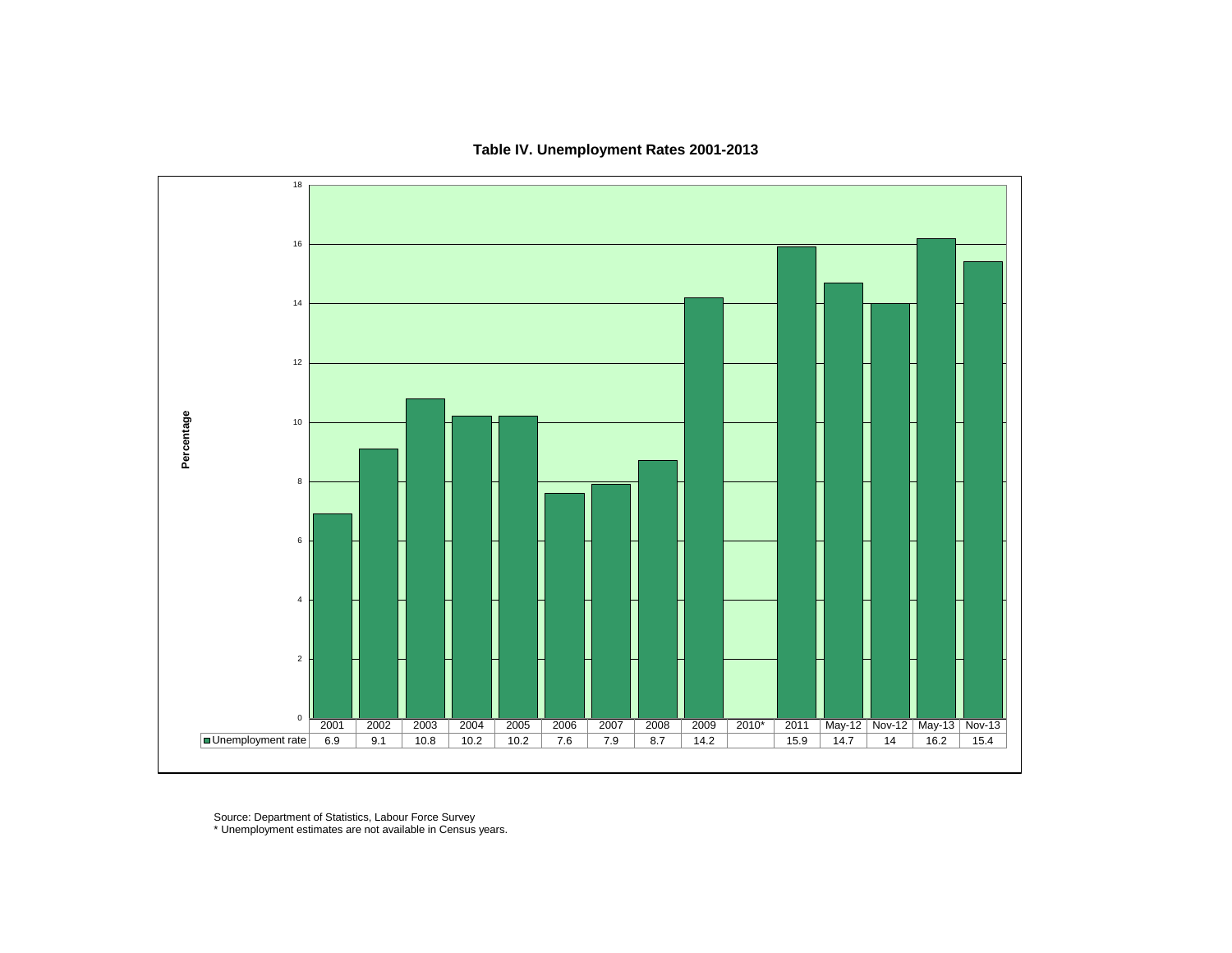

Source: Central Bank of The Bahamas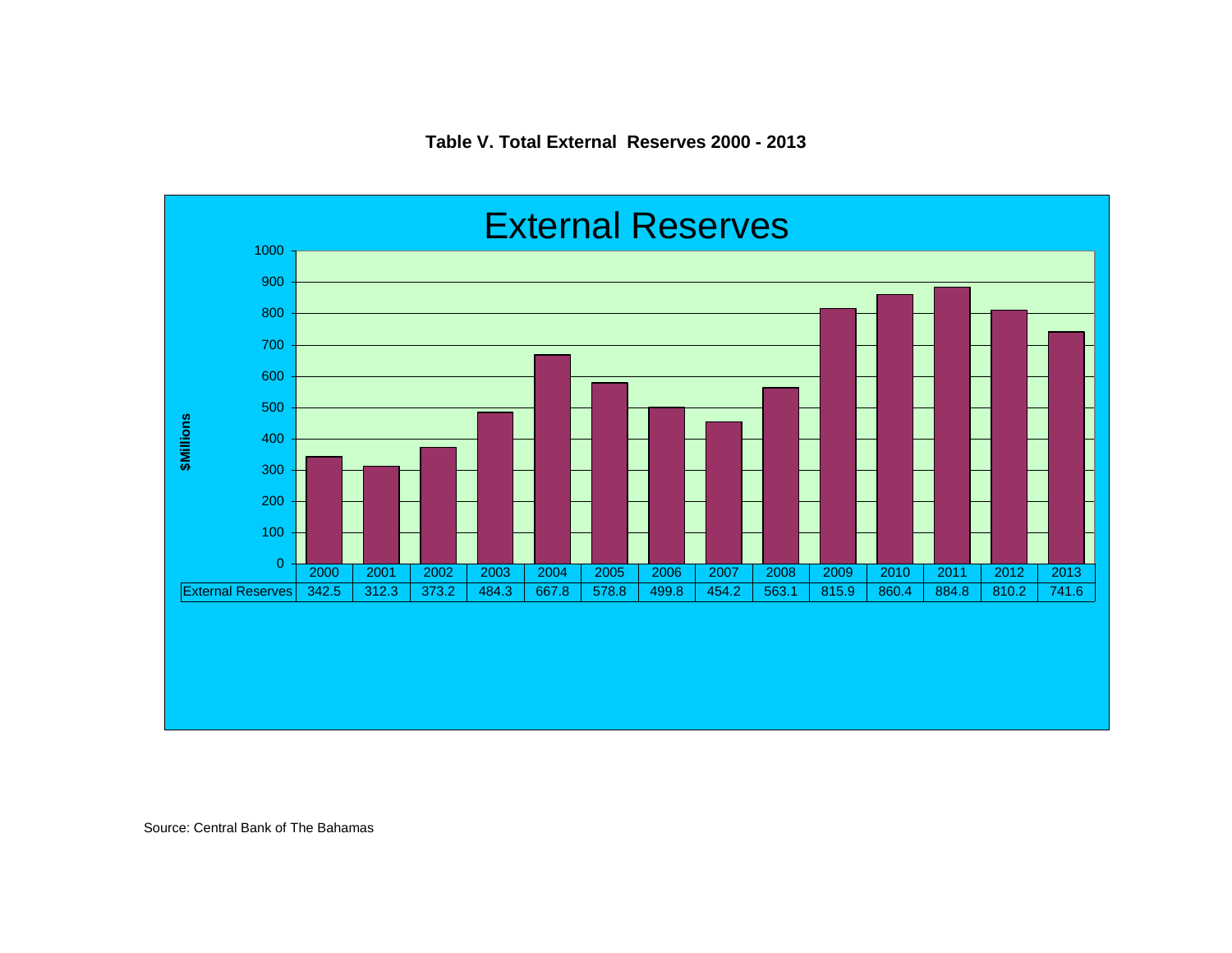|  |  | Table VI. National Debt 2000 - 2013 |  |  |  |
|--|--|-------------------------------------|--|--|--|
|--|--|-------------------------------------|--|--|--|

| \$ millions                    | 2000  | 2001  | 2002  | 2003  | 2004                        | 2005  | 2006  | 2007  | 2008  | 2009  | 2010  | 2011  | 2012  | 2013  |
|--------------------------------|-------|-------|-------|-------|-----------------------------|-------|-------|-------|-------|-------|-------|-------|-------|-------|
| (1) Direct Charge              | .514  | 1.604 | .802  | .936  | 2,098                       | 2,235 | 2.386 | 2,636 | 2.767 | 3321  | 3721  | 3806  | 4396  | 4972  |
| (2) Government Guaranteed Debt | 365   | 359   | 423   | 468   | 442                         | 502   | 501   | 434   | 446   | 595   | 568   | 551   | 597   | 595   |
| $(3)$ National Debt $(1+2)$    | 1.879 | 1,963 | 2.225 | 2.404 | 2.540                       | 2.737 | 2.887 | 3.070 | 3.213 | 3.916 | 4.289 | 4.357 | 4.993 | 5,567 |
| <b>GDP(\$millions) Revised</b> | 6328  | 6517  | 6958  | 6949  | 7094                        | 7706  | 7966  | 8319  | 8247  | 7820  | 7910  | 7931  | 8219  | 8420  |
|                                |       |       |       |       | National Debt as a % of GDP |       |       |       |       |       |       |       |       |       |
| (1) Direct Charge              | 24    | 25    | 26    | 28    | 30                          | 29    | 30    | 32    | 34    | 42    | 47    | 48    | 53    | 59    |
| (2) Government Guaranteed Debt | 6     | 6     | 6     |       | 6                           |       | 6     | 5     | 5     | 8     |       |       |       |       |
| $(3)$ National Debt $(1+2)$    | 30    | 30    | 32    | 35    | 36                          | 36    | 36    | 37    | 39    | 50    | 54    | 55    | 61    | 66    |



Source: Central Bank of The Bahamas Quarterly Statistical Digest February 2014; Department of Statistics (GDP Estimate)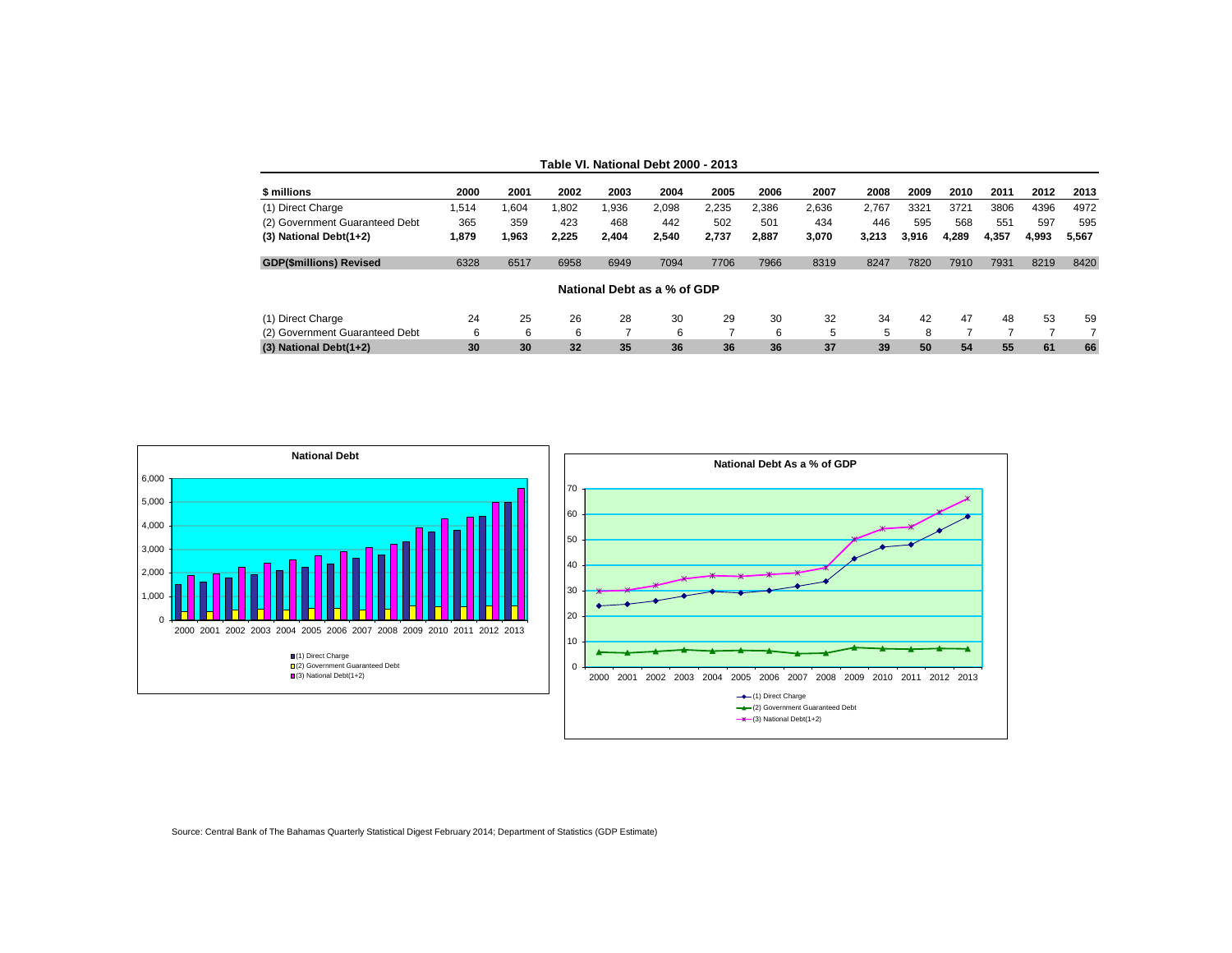### **Table VII (a). Growth of the Bahamian and US Economies 2000 - 2015**

Annual percent change in GDP in real terms

|                      | 2000 | 2001 | 2002 | 2003   | 2004 | 2005 | 2006 | 2007 | 2008   | 2009   | 2010 | 2011 | 2012           | 2013 | 2014 | 2015 |
|----------------------|------|------|------|--------|------|------|------|------|--------|--------|------|------|----------------|------|------|------|
| <b>The Bahamas</b>   | 4.2  | 2.6  | 2.7  | $-1.3$ | 0.9  | 3.4  | 2.5  | 1.4  | $-2.3$ | $-4.2$ | 1.5  |      | $\mathbf{0}$ . | 0.7  | 2.3  | 2.8  |
| <b>United States</b> | 4.1  | 1.1  | 1.8  | 2.5    | 3.5  | 3.1  | 2.7  | 1.9  | $-0.3$ | $-3.1$ | 2.4  | 1.8  | 2.8            | 1.9  | 2.8  | 3.0  |



Source: Department of Statistics, 2000- 2013; IMF World Economic Outlook April 2014 thereafter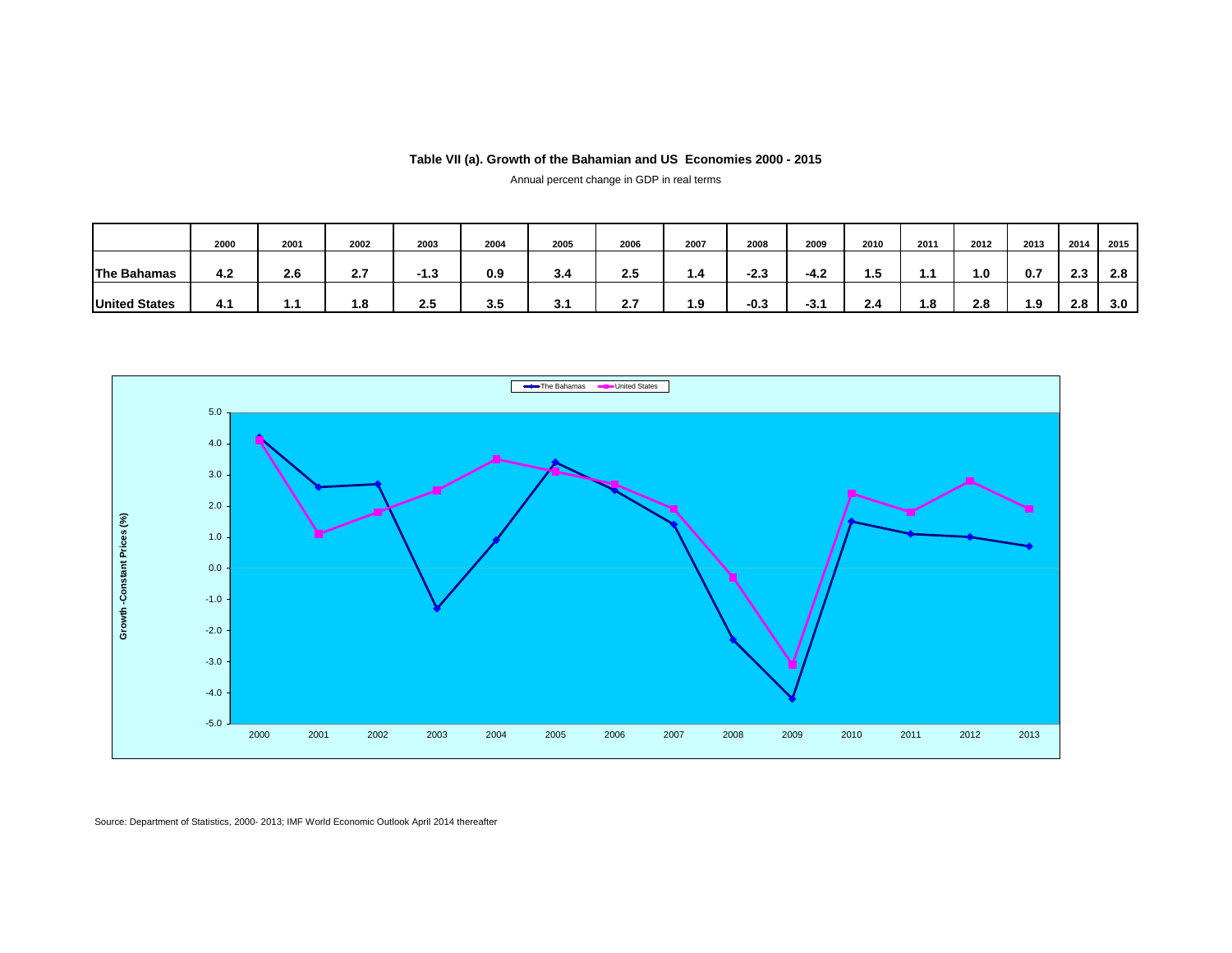## **TABLE VII (B)**

#### **GROWTH OF REAL GDP**

|                              | $\%$ | $\%$   | $\%$   | $\%$   | $\%$   | $\%$   | $\frac{1}{2}$ | $\mathbf{0}_{\mathbf{0}}^{\prime}$ | $\frac{0}{0}$    |
|------------------------------|------|--------|--------|--------|--------|--------|---------------|------------------------------------|------------------|
|                              | 2007 | 2008   | 2009   | 2010   | 2011   | 2012   | 2013          | 2014                               | 2015             |
| World                        | 5.4  | 2.8    | $-0.6$ | 5.2    | 4.0    | 3.2    | 3.0           | 3.6                                | 3.9              |
| <b>US</b>                    | 1.9  | $-0.3$ | $-3.1$ | 2.4    | 1.8    | 2.8    | 1.9           | 2.8                                | 3.0              |
| Canada                       | 2.1  | 1.1    | $-2.8$ | 3.2    | 2.6    | 1.7    | 2.0           | 2.3                                | 2.4              |
| <b>France</b>                | 2.3  | $-0.1$ | $-3.1$ | 1.7    | 1.7    | 0.0    | 0.3           | 1.0                                | 1.5              |
| Germany                      | 3.4  | 0.8    | $-5.1$ | 4.0    | 3.1    | 0.9    | 0.5           | 1.7                                | 1.6              |
| <b>United Kingdom</b>        | 3.6  | $-1.0$ | $-4.0$ | 1.8    | 0.9    | 0.3    | 1.8           | 2.9                                | $2.5\phantom{0}$ |
| <b>Barbados</b>              | 1.7  | 0.3    | $-4.1$ | 0.2    | 0.9    | 0.0    | $-0.7$        | $-1.2$                             | 0.9              |
| Guyana                       | 7.0  | 2.0    | 3.3    | 4.4    | 5.4    | 4.8    | 4.8           | 4.3                                | 4.0              |
| <b>Jamaica</b>               | 1.4  | $-0.8$ | $-3.1$ | $-1.4$ | 1.5    | $-0.5$ | 0.5           | 1.3                                | 1.7              |
| <b>Trinidad &amp; Tobago</b> | 4.8  | 3.4    | $-4.4$ | 0.2    | $-2.6$ | 1.2    | 1.6           | 2.2                                | 2.2              |
| <b>The Bahamas</b>           | 1.4  | $-2.3$ | $-4.2$ | 1.5    | 1.1    | 1.0    | 0.7           | 2.3                                | 2.8              |

**Source: International Monetary Fund April 2014 World Economic Outlook**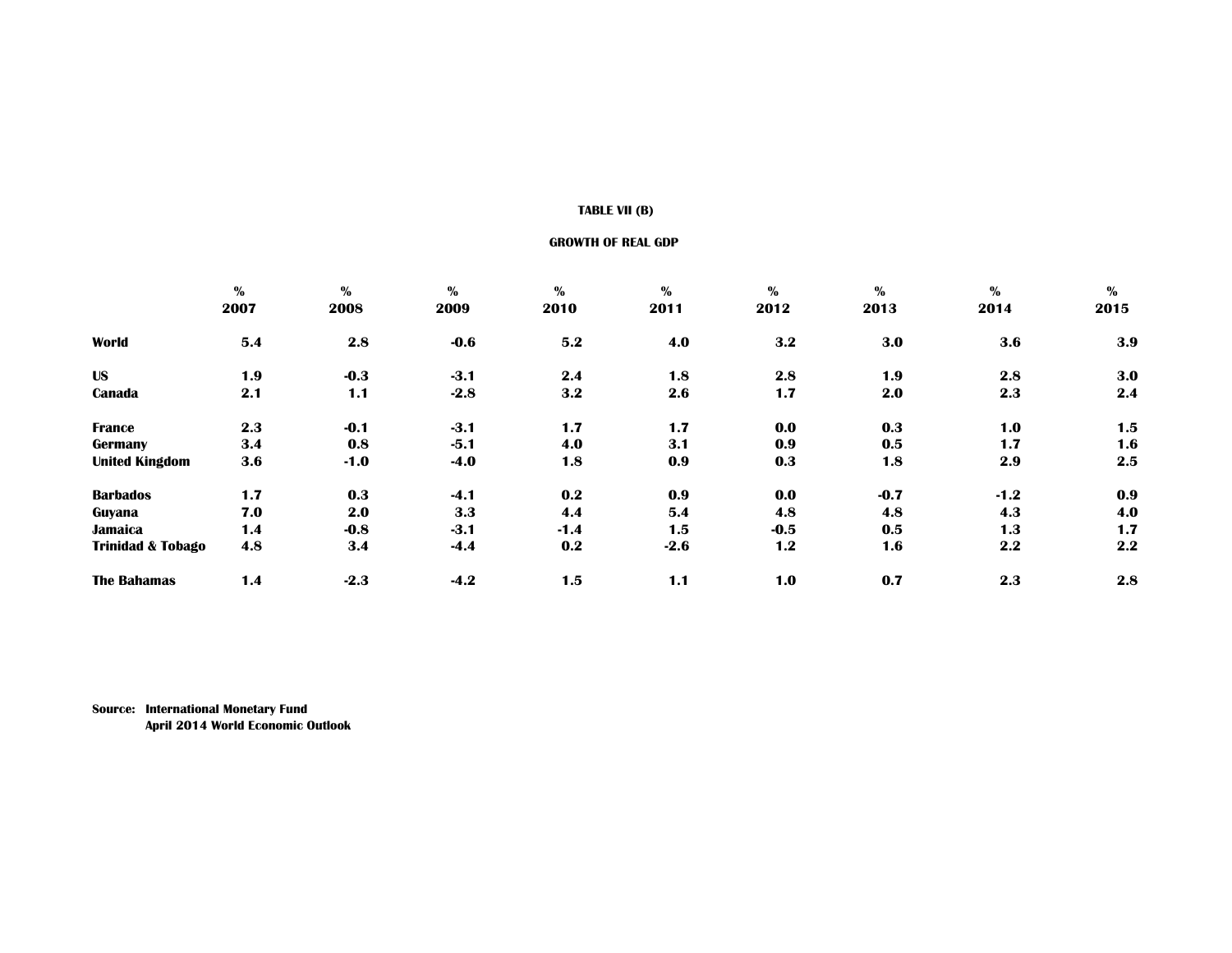## **TABLE VIII MEDIUM-TERM FISCAL CONSOLIDATION PLAN**

|                                      |         |                  |              |         | <b>B\$</b> millions |              |               |              |                  |              |              |
|--------------------------------------|---------|------------------|--------------|---------|---------------------|--------------|---------------|--------------|------------------|--------------|--------------|
|                                      | 2007/08 | 2008/09          | 2009/10      | 2010/11 | 2011/12             | 2012/13      | 2013/14       | 2013/14      | 2014/15          | 2015/16      | 2016/17      |
|                                      |         |                  |              |         |                     |              |               | Projected    |                  |              |              |
|                                      |         |                  |              |         |                     |              | <b>Budget</b> | Outturn      | <b>Budget</b>    | Projection   | Projection   |
| 1. Recurrent Expenditure             | 1421    | 1499             | 1529         | 1642    | 1632                | 1659         | 1737          | 1720         | 1823             | 1874         | 1894         |
| 2. Recurrent Revenue                 | 1445    | 1331             | 1292         | 1452    | 1432                | 1380         | 1503          | 1465         | 1770             | 1942         | 1980         |
| 3. Recurrent Balance (2. minus 1.)   | 24      | $-168$           | $-237$       | $-190$  | $-200$              | $-279$       | $-234$        | $-255$       | $-53$            | 68           | 86           |
| 4. Capital Expenditure               | 231     | 262              | 251          | 263     | 395                 | 368          | 295           | 295          | 331              | 306          | 292          |
| 5. Capital Revenue                   | 10      | $\boldsymbol{0}$ | $\mathbf{0}$ | 210     | 87                  | $\mathbf{0}$ | $\mathbf{0}$  | $\mathbf{0}$ | $\boldsymbol{0}$ | $\mathbf{0}$ | $\mathbf{0}$ |
| 6. Capital Balance (5. minus 4.)     | $-221$  | $-262$           | $-251$       | $-53$   | $-308$              | $-368$       | $-295$        | $-295$       | $-331$           | $-306$       | $-292$       |
| 7. Total Deficit (3. plus 6.)        | $-197$  | $-430$           | $-488$       | $-243$  | $-508$              | $-647$       | $-529$        | $-550$       | $-384$           | $-238$       | $-206$       |
| 8. Debt Redemption                   | 62      | 67               | 89           | 77      | 63                  | 121          | 86            | 88           | 98               | 109          | 122          |
| 9. GFS Deficit (7. minus 8.)         | $-135$  | $-363$           | $-399$       | $-166$  | $-445$              | $-526$       | $-443$        | $-462$       | $-286$           | $-129$       | $-84$        |
| 10.GDP (Current Prices)              | 8283    | 8034             | 7865         | 7921    | 8075                | 8320         | 8644          | 8588         | 8932             | 9289         | 9660         |
| 11.GFS Deficit as % of GDP           | $-1.6$  | $-4.5$           | $-5.1$       | $-2.1$  | $-5.5$              | $-6.3$       | $-5.1$        | $-5.4$       | $-3.2$           | $-1.4$       | $-0.9$       |
| Memo Items:-                         |         |                  |              |         |                     |              |               |              |                  |              |              |
| <b>Growth Rate (current prices)</b>  | 1.7     | $-3.0$           | $-2.1$       | 0.7     | 1.9                 | 3            | 3.4           | 3.2          | 4.0              | 4.0          | 4.0          |
| <b>Growth Rate (constant prices)</b> | $-0.5$  | $-3.2$           | $-1.4$       | 1.3     | 1.1                 | 0.9          | 2.1           | 1.3          | 2.3              | 2.5          | 2.5          |
| Government Debt (end June)           | 2679    | 3085             | 3401         | 3553    | 3906                | 4690         | 5133          | 5152         | 5438             | 5567         | 5651         |
| Government Debt (% of GDP)           | 32.3    | 38.4             | 43.2         | 44.9    | 48.4                | 56.4         | 59.4          | 60.0         | 60.9             | 59.9         | 58.5         |
| Recurrent Expend. (% of GDP)         | 17.2    | 18.7             | 19.4         | 20.7    | 20.2                | 19.9         | 20.1          | 20.0         | 20.4             | 20.2         | 19.6         |
| <b>Recurrent Revenue (% of GDP)</b>  | 17.4    | 16.6             | 16.4         | 18.3    | 17.7                | 16.6         | 17.4          | 17.1         | 19.8             | 20.9         | 20.5         |
| Capital Expenditure (% GDP)          | 2.8     | 3.3              | 3.2          | 3.3     | 4.9                 | 4.4          | 3.4           | 3.4          | 3.7              | 3.3          | 3.0          |
| Primary Balance (\$)                 | 11      | $-203$           | $-212$       | 36      | $-253$              | $-319$       | $-214$        | $-258$       | $-27$            | 126          | 164          |
| Primary Balance (% of GDP)           | 0.1     | $-2.5$           | $-2.7$       | 0.5     | $-3.1$              | $-3.8$       | $-2.5$        | $-3.0$       | $-0.3$           | 1.4          | 1.7          |

\* GDP estimates through 2013 are from the Department of Statistics; thereafter from the IMF World Economic Outlook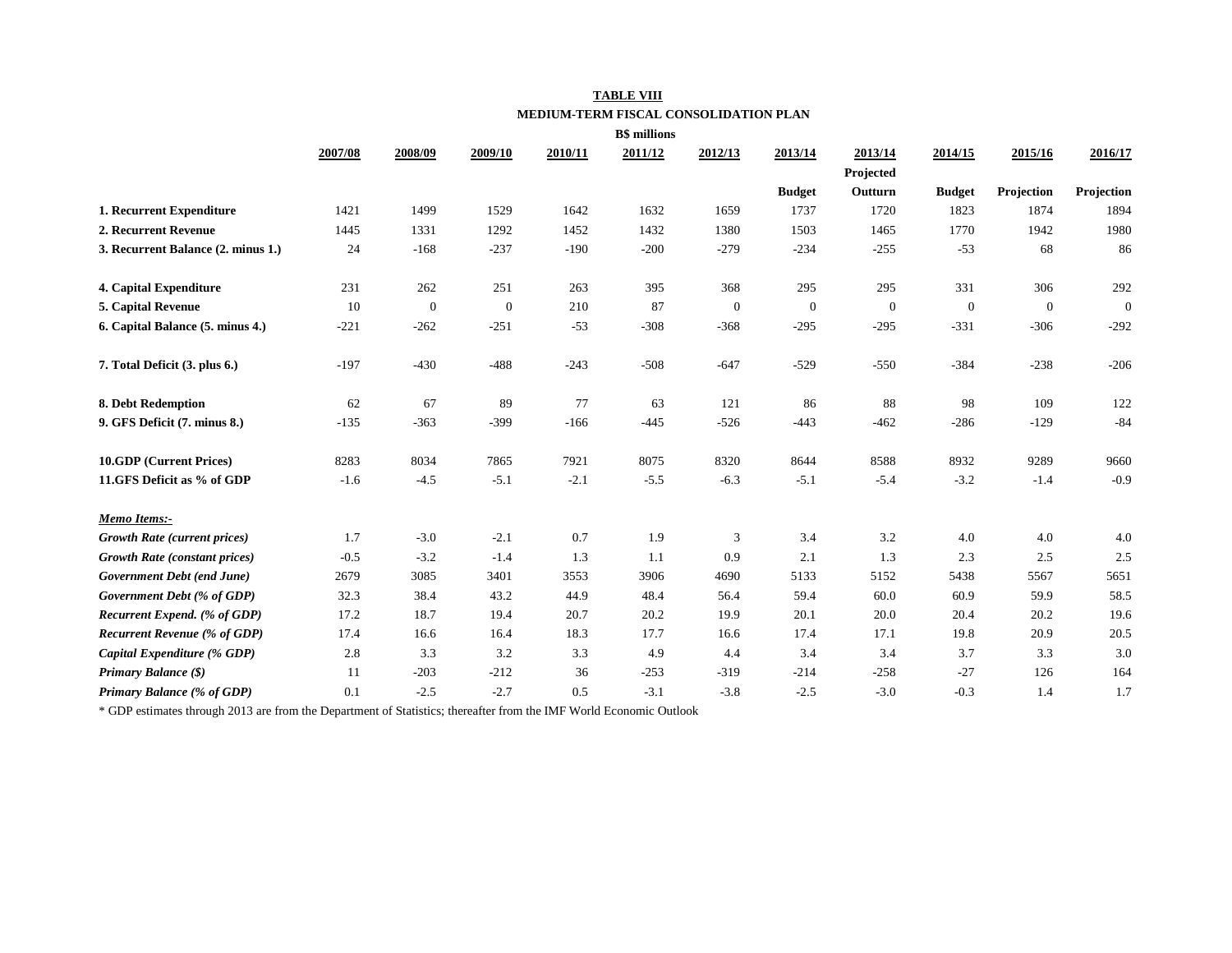## at Current Market Prices Table IX: EXPENDITURES ON THE GROSS DOMESTIC PRODUCT

B\$ millions

| Line  | ltem                                                                                                                                                                                                                                | 2002R                                                     | 2003R                                                                   | 2004R                                                                   | 2005R                                                                   | 2006R                                                                   | 2007F                                                                   | 2008F                                                                   | 2009F                                                                   | 2010R                                                                    | 2011 R                                                                  | 2012PV                                                                  | 2013 PL                                                                  |
|-------|-------------------------------------------------------------------------------------------------------------------------------------------------------------------------------------------------------------------------------------|-----------------------------------------------------------|-------------------------------------------------------------------------|-------------------------------------------------------------------------|-------------------------------------------------------------------------|-------------------------------------------------------------------------|-------------------------------------------------------------------------|-------------------------------------------------------------------------|-------------------------------------------------------------------------|--------------------------------------------------------------------------|-------------------------------------------------------------------------|-------------------------------------------------------------------------|--------------------------------------------------------------------------|
|       | Government final consumption                                                                                                                                                                                                        | 770.39                                                    | 785.00                                                                  | 826.28                                                                  | 873.20                                                                  | 947.62                                                                  | 976.05                                                                  | 1,071.74                                                                | 1,151.51                                                                | ,150.37                                                                  | ,261.32                                                                 | ,276.89                                                                 | 1,352.04                                                                 |
|       | 1.1 Collective Consumption Expenditure                                                                                                                                                                                              | 480.62                                                    | 488.70                                                                  | 529.48                                                                  | 546.22                                                                  | 589.65                                                                  | 607.34                                                                  | 636.72                                                                  | 680.42                                                                  | 688.30                                                                   | 804.14                                                                  | 800.72                                                                  | 857.54                                                                   |
|       | 1.2 Individual Consumption Expenditure                                                                                                                                                                                              | 289.76                                                    | 296.30                                                                  | 296.81                                                                  | 326.98                                                                  | 357.97                                                                  | 368.71                                                                  | 435.02                                                                  | 471.09                                                                  | 462.07                                                                   | 457.18                                                                  | 476.17                                                                  | 494.50                                                                   |
| 3.2.1 | 2 Private final consumption expenditure 14.399.91<br>3 Gross capital formation<br>3.1 Change in stocks<br>3.2 Gross fixed capital formation<br>Residential construction<br>Non-Residential construction<br>Capital-Work-In-Progress | .525.41<br>83.61<br>.441.81<br>204.94<br>237.65<br>118.09 | 4,483.85<br>1,538.10<br>78.36<br>1,459.74<br>245.94<br>184.50<br>143.11 | 4.623.14<br>1.503.22<br>76.40<br>1.426.82<br>221.81<br>181.22<br>109.91 | 5,102.95<br>1.948.10<br>84.18<br>1,863.91<br>276.52<br>214.38<br>193.87 | 5,461.37<br>2.416.19<br>85.55<br>2.330.64<br>302.66<br>403.94<br>230.34 | 5,600.22<br>2.343.88<br>86.20<br>2,257.68<br>291.80<br>366.31<br>127.83 | 5,628.51<br>2,201.33<br>88.37<br>2.112.95<br>312.64<br>274.34<br>168.73 | 5,279.87<br>1,999.83<br>91.70<br>1.908.13<br>274.84<br>225.32<br>144.28 | 5.436.29<br>994.36. ا<br>93.69<br>1.900.67<br>245.84<br>198.80<br>186.04 | 5,572.32<br>2,176.90<br>131.43<br>2,045.47<br>247.99<br>321.75<br>88.22 | 5,861.65<br>2,333.79<br>79.48<br>2.254.30<br>233.27<br>477.54<br>104.55 | 5,917.34<br>2,315.47<br>103.28<br>2.212.19<br>216.12<br>585.04<br>108.21 |
| 3.2.2 | Other construction                                                                                                                                                                                                                  | 184.13                                                    | 157.79                                                                  | 195.49                                                                  | 191.48                                                                  | 268.34                                                                  | 282.19                                                                  | 332.28                                                                  | 314.72                                                                  | 373.65                                                                   | 370.84                                                                  | 327.00                                                                  | 297.30                                                                   |
| 3.2.3 | Machinery & Transport Equipment                                                                                                                                                                                                     | 696.99                                                    | 728.40                                                                  | 718.39                                                                  | 987.67                                                                  | 1,125.35                                                                | 1,189.54                                                                | 1,024.96                                                                | 948.97                                                                  | 896.32                                                                   | 1,016.67                                                                | 1,111.94                                                                | 1,005.51                                                                 |
|       | 4 Exports of goods and services                                                                                                                                                                                                     | 2,934.46                                                  | 2,901.23                                                                | 3,160.70                                                                | 3,482.13                                                                | 3,557.56                                                                | 3,888.24                                                                | 3,796.88                                                                | 3,117.24                                                                | 3,223.08                                                                 | 3,443.30                                                                | 3,734.76                                                                | 3,532.19                                                                 |
|       | 5 Less: Imports of goods and services                                                                                                                                                                                               | 2,672.17                                                  | 2,758.87                                                                | 3,018.93                                                                | 3,700.16                                                                | 4,417.16                                                                | 4,489.39                                                                | 4,451.75                                                                | 3,728.03                                                                | 3,894.52                                                                 | 4,522.35                                                                | 4,988.26                                                                | 4,696.69                                                                 |
|       | 6 Equals: EXPENDITURE ON GROSS<br>DOMESTIC PRODUCT                                                                                                                                                                                  | 6,958.00                                                  | 6,949.32                                                                | 7,094.41                                                                | 7,706.22                                                                | 7,965.59                                                                | 8,319.00                                                                | 8,246.70                                                                | 7,820.42                                                                | 7,909.58                                                                 | 7,931.49                                                                | 8,218.82                                                                | 8,420.36                                                                 |
|       | 7 GDP CURRENT GROWTH RATE                                                                                                                                                                                                           | 6.77%                                                     | $-0.12%$                                                                | 2.09%                                                                   | 8.62%                                                                   | 3.37%                                                                   | 4.40%                                                                   | $-0.90\%$                                                               | $-5.17\%$                                                               | 1.14%                                                                    | 0.28%                                                                   | 3.62%                                                                   | 2.45%                                                                    |

F: Final

R: Revised Pv: Provisional PI: Preliminary

Department of Statistics Gross Domestic Product 2013 Release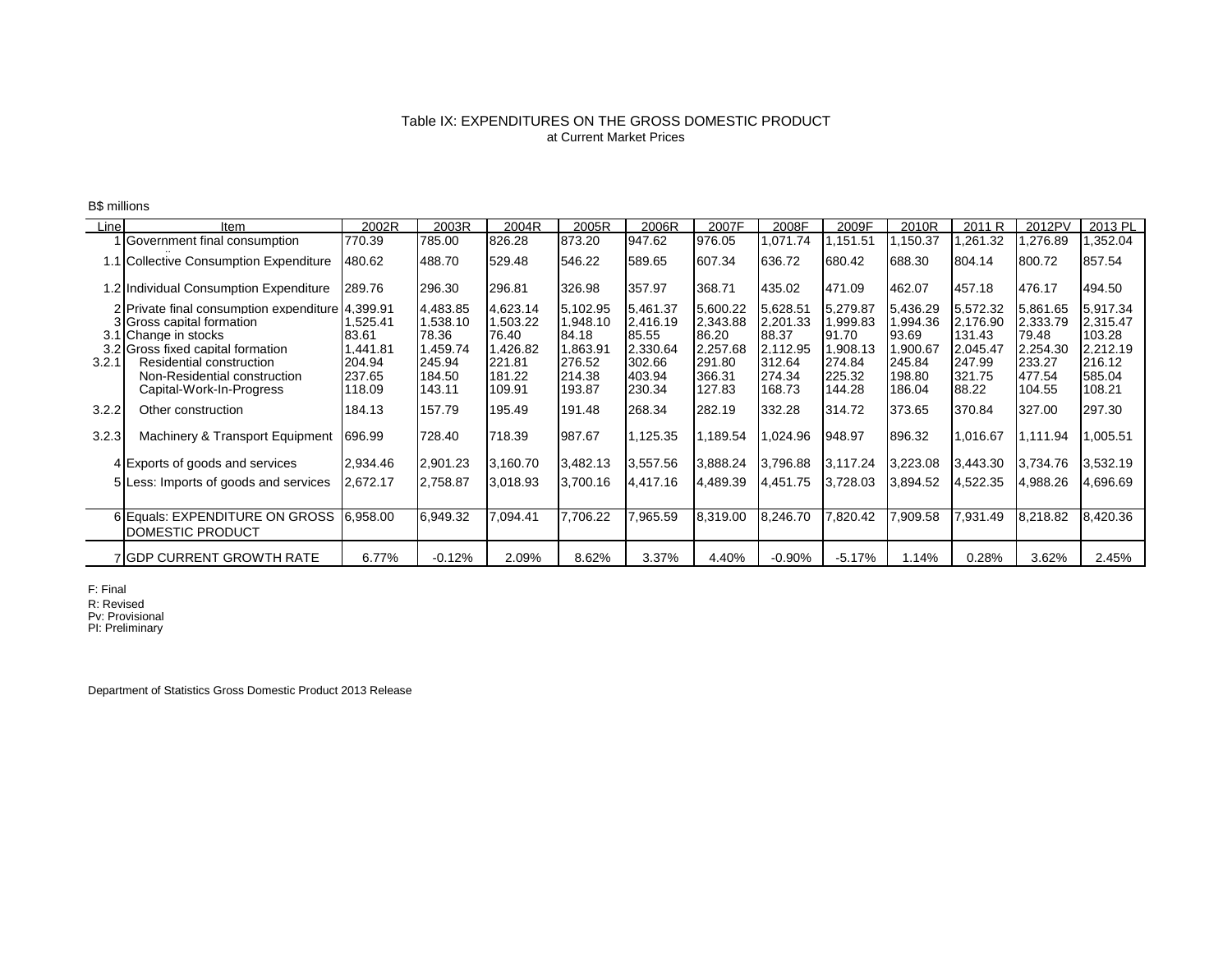



#### **Table X - Ratio of Recurrent Revenue to GDP B\$ millions**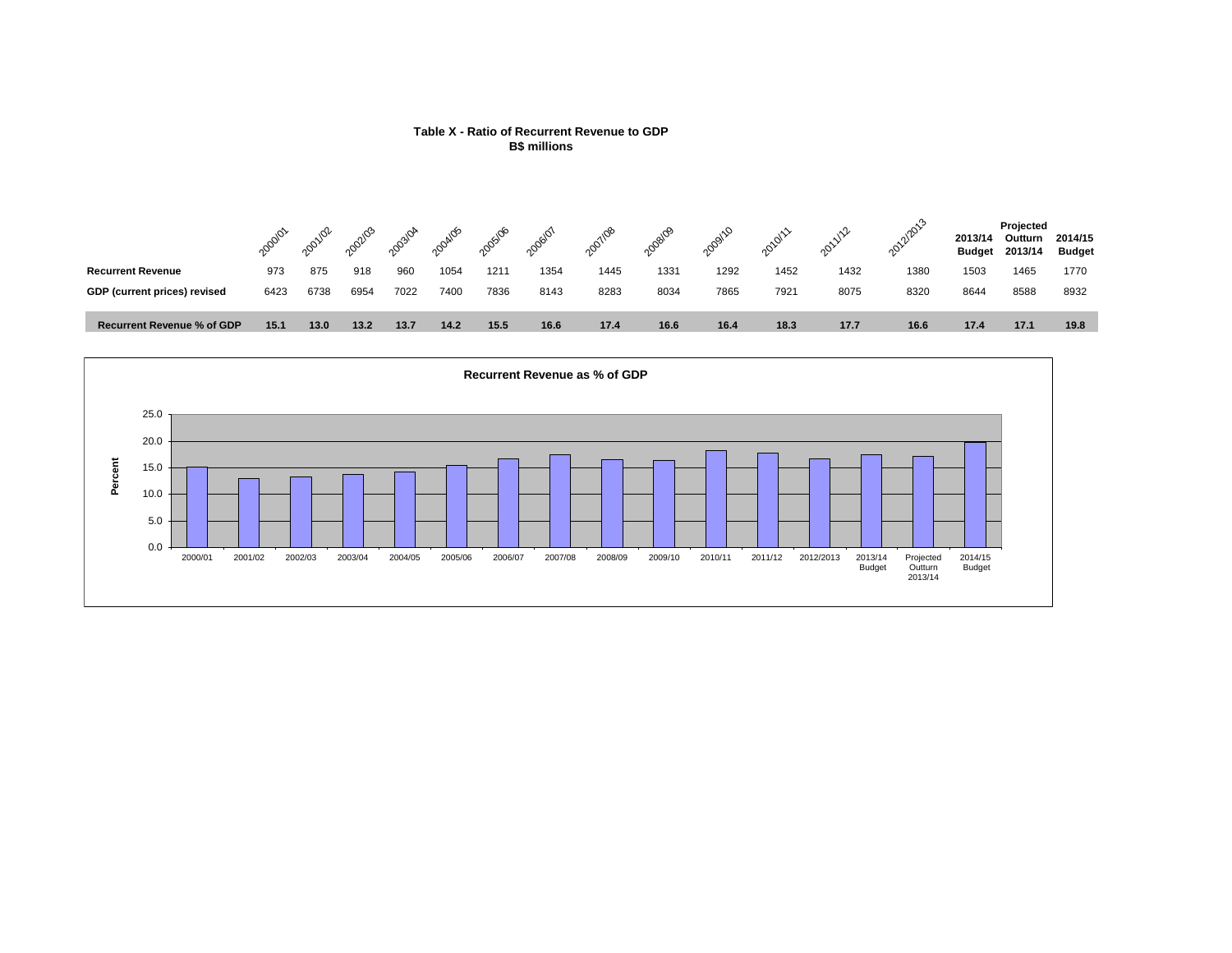## **Table XI - Ratio of Foreign Direct Investment to GDP 2000 - 2012**

## **B\$ millions**

|                              | 2000  | 2001    | 2002  | 2003  | 2004  | 2005 | 2006  | 2007        | 2008  | 2009       | 2010  | 2011     | 2012  |
|------------------------------|-------|---------|-------|-------|-------|------|-------|-------------|-------|------------|-------|----------|-------|
| Direct Investment<br>Foreign | 301   | 234     | 238   | 292   | 532   | 641  | 843   | 887         | .032  | 752<br>ົບບ | 960   | 970I     | 575   |
| <b>GDP</b> (Current Prices)  | 6.328 | 6.517   | 6.958 | 6.949 | 7.094 | 706  | 7.966 | 8.319       | 8.247 | 7.8201     | 7.888 | 7.873    | 8.149 |
| <b>FDI as % of GDP</b>       | 4.8%  | $3.6\%$ | ا%3.4 | 4.2%  | 7.5%  | 8.3% | 10.6% | ו%ד<br>10.7 | 12.5% | 9.6%       | 12.2% | $12.3\%$ | $1\%$ |



**Source:** The Central Bank of The Bahamas, QSD February 2014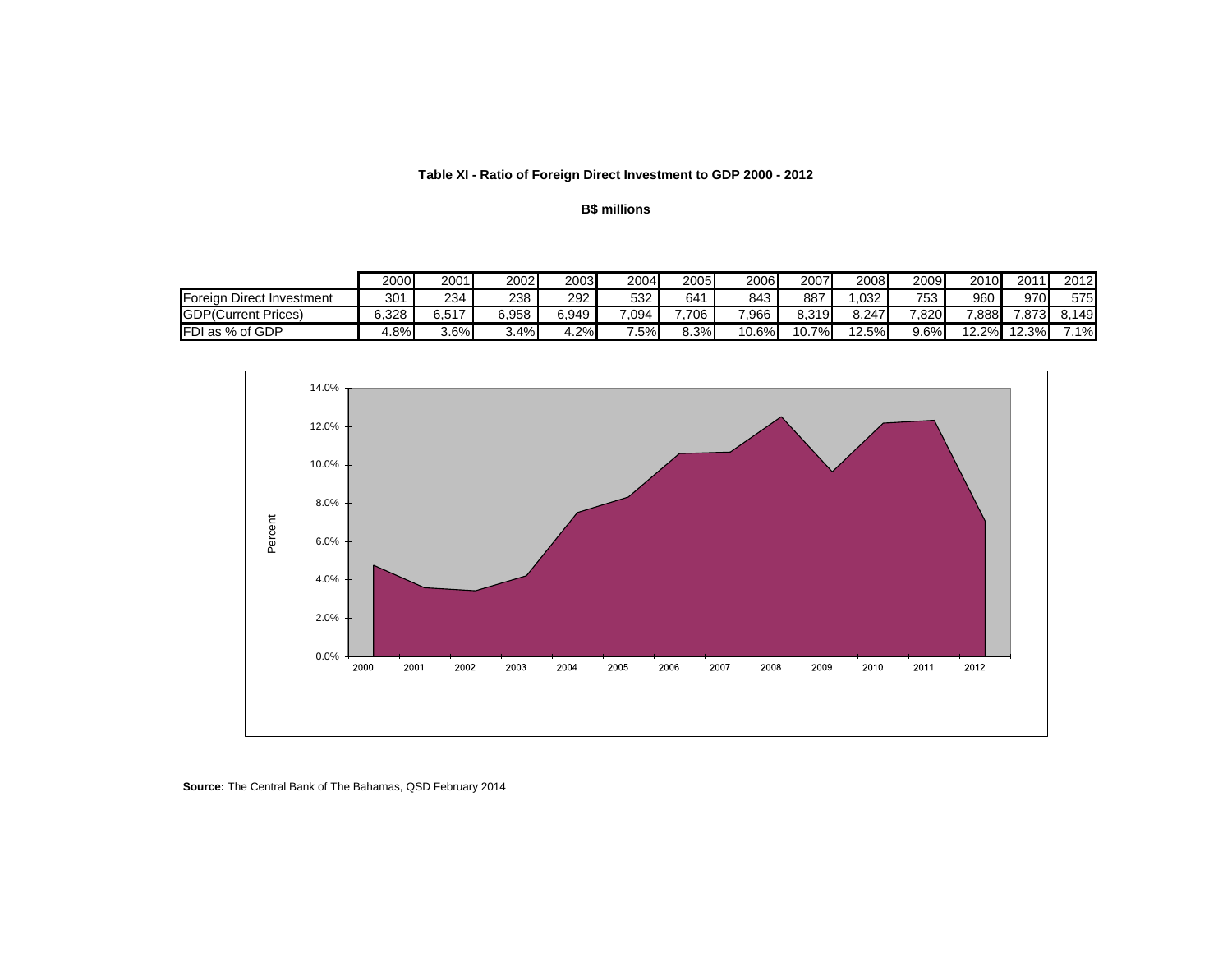#### **Table XII**

|                                        |         |         |         |         | <b>KEY LABOUR FORCE STATISTICS</b> |         |         |         |         |         |         |         |
|----------------------------------------|---------|---------|---------|---------|------------------------------------|---------|---------|---------|---------|---------|---------|---------|
| <b>ITEM</b>                            | 2001    | 2002    | 2003    | 2004    | 2005                               | 2006    | 2007    | 2008    | 2009    | 2011    | 2012    | 2013    |
| <b>Total Labour Force</b>              |         |         |         |         |                                    |         |         |         |         |         |         |         |
| All Bahamas                            | 164,675 | 167,980 | 173,795 | 176,330 | 178,705                            | 180,255 | 186,105 | 191,595 | 184,020 | 190,445 | 192,205 | 196,880 |
| New Providence                         | 117,900 | 119,700 | 123,380 | 125,385 | 128,630                            | 127.090 | 131,105 | 135,735 | 131,245 | 134,090 | 137,925 | 146,095 |
| Grand Bahama                           | 25,055  | 25,190  | 26,350  | 26,465  | 27,305                             | 27,445  | 28,850  | 29,820  | 28,235  | 28,850  | 29,180  | 25,275  |
| <b>Employed Labour Force</b>           |         |         |         |         |                                    |         |         |         |         |         |         |         |
| All Bahamas                            | 153,310 | 152,690 | 154,965 | 158,340 | 160,530                            | 166,505 | 171,490 | 174,920 | 157,805 | 160,185 | 165,255 | 166,595 |
| New Providence                         | 109,770 | 108,255 | 108,685 | 111,725 | 114,660                            | 118,575 | 120,675 | 123,960 | 112,880 | 113,845 | 119,925 | 123,235 |
| Grand Bahama                           | 23,345  | 23,580  | 24,050  | 24,000  | 24,305                             | 25,155  | 26,310  | 27,125  | 23,310  | 22,735  | 23,930  | 21,035  |
| <b>Unemployed Labour Force</b>         |         |         |         |         |                                    |         |         |         |         |         |         |         |
| All Bahamas                            | 11,365  | 15,290  | 18,830  | 17,990  | 18,175                             | 13,750  | 14,615  | 16,675  | 26,215  | 30,260  | 26,950  | 30,285  |
| New Providence                         | 8,130   | 11,445  | 14,695  | 13,660  | 13,970                             | 8,515   | 10,430  | 11,775  | 18,365  | 20,245  | 18,000  | 22,860  |
| Grand Bahama                           | 1,710   | 1,610   | 2,300   | 2,465   | 3,000                              | 2,290   | 2,540   | 2,695   | 4,925   | 6,115   | 5,250   | 4,240   |
| <b>Labour Force Participation Rate</b> |         |         |         |         |                                    |         |         |         |         |         |         |         |
| All Bahamas                            | 76.2%   | 76.4%   | 76.5%   | 75.7%   | 76.3%                              | 76.1%   | 76.2%   | 76.3%   | 73.4%   | 72.1%   | 74.6%   | 73.7%   |
| New Providence                         | 78.1%   | 77.6%   | 78.0%   | 77.5%   | 77.5%                              | 79.7%   | 77.1%   | 77.3%   | 74.0%   | 72.5%   | 75.6%   | 74.1%   |
| Grand Bahama                           | 75.2%   | 74.4%   | 76.0%   | 74.7%   | 74.7%                              | 74.6%   | 76.8%   | 76.9%   | 74.2%   | 71.5%   | 71.4%   | 71.0%   |
| <b>Unemployment Rate</b>               |         |         |         |         |                                    |         |         |         |         |         |         |         |
| All Bahamas                            | 6.9%    | 9.1%    | 10.8%   | 10.2%   | 10.2%                              | 7.6%    | 7.9%    | 8.7%    | 14.2%   | 15.9%   | 14.0%   | 15.4%   |
| New Providence                         | 6.9%    | 9.6%    | 11.9%   | 10.9%   | 10.9%                              | 6.7%    | 8.0%    | 8.7%    | 14.0%   | 15.1%   | 13.1%   | 15.6%   |
| Grand Bahama                           | 6.8%    | 6.4%    | 8.7%    | 9.3%    | 11.0%                              | 8.3%    | 8.8%    | 9.0%    | 17.4%   | 21.2%   | 18.0%   | 16.8%   |

Source: Department of Statistics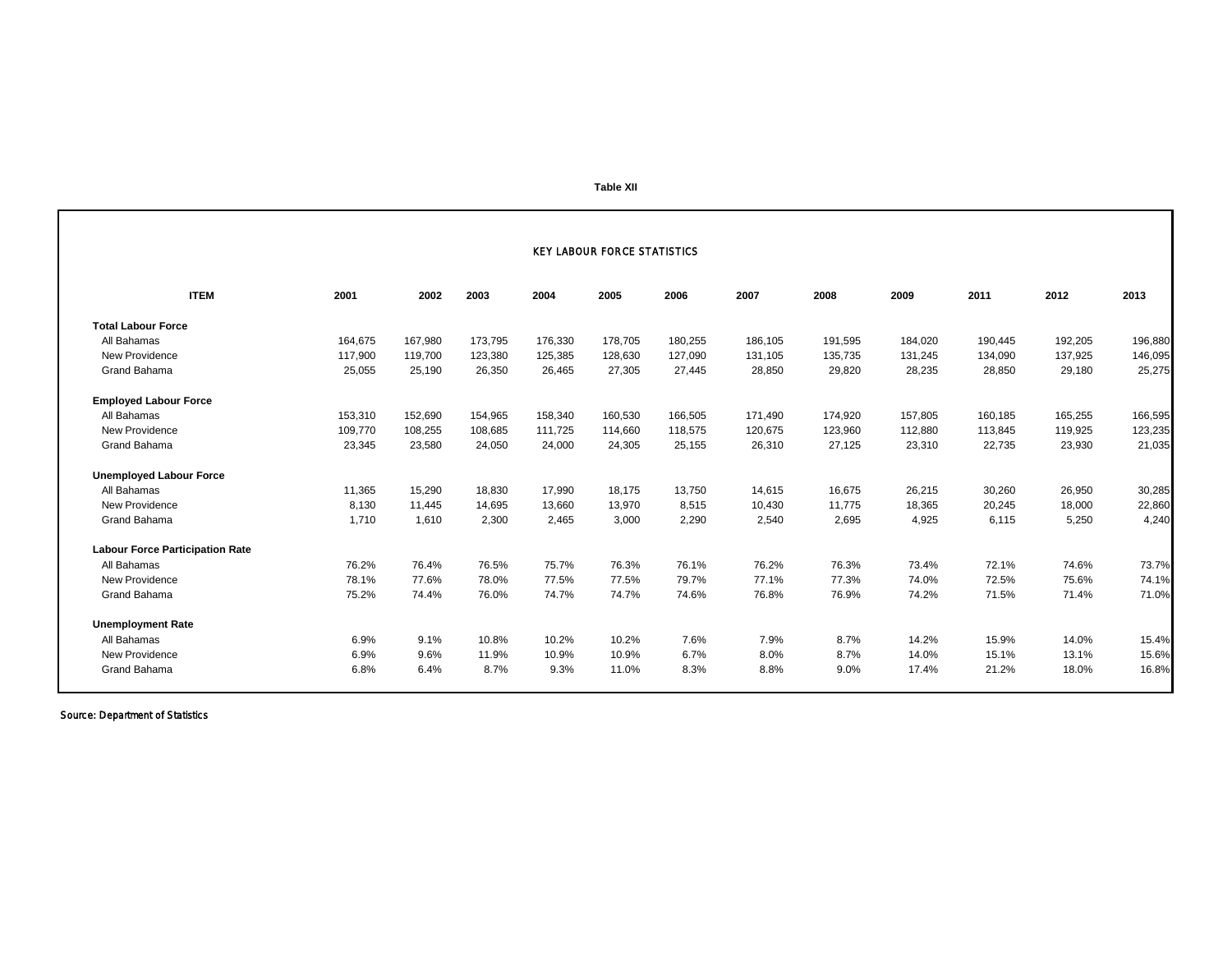# **REVENUE MEASURES Fiscal Year 2014/2015**

| <b>Item</b><br>No. | <b>Description</b>                                                                                                                                                                                                                                                                                                                                                                                                | <b>Existing Condition</b>                                                                                                                         | <b>Proposed</b>                                                                                           | <b>Effective</b><br><b>Date</b> |
|--------------------|-------------------------------------------------------------------------------------------------------------------------------------------------------------------------------------------------------------------------------------------------------------------------------------------------------------------------------------------------------------------------------------------------------------------|---------------------------------------------------------------------------------------------------------------------------------------------------|-----------------------------------------------------------------------------------------------------------|---------------------------------|
| 1.                 | <b>Introduction of Value Added</b><br>Tax.                                                                                                                                                                                                                                                                                                                                                                        | None.                                                                                                                                             | Introduction of VAT at rate of<br>7.5 percent.                                                            | Jan 1, 2015                     |
| 2.                 | Adjust fees implemented on<br>Private Banks and for Private<br>Trust Companies during the<br>2013/2014 Budget Exercise.                                                                                                                                                                                                                                                                                           | Private Bank fees and<br>Private Trust Company fees<br>increased by 50% effective<br>1st Jan 2014 and another<br>50% increase on 1st Jan<br>2015. | Both sets of fees to increase by<br>25% effective 1 January 2014<br>and a further 25% in January<br>2015. | Jan 1, 2015                     |
| 3.                 | Amend the Stamp Act to grant<br>powers to the Treasurer to<br>request records for review to<br>determine stamp tax liability<br>Additionally, financial<br>Institutions would be given 30<br>days after the end of the month<br>to provide report on duty<br>collected and to submit<br>payment to the treasury. This<br>report would be in a prescribed<br>format. A \$1,000 fee would<br>apply for late filing. | Treasurer has no power to<br>demand records.                                                                                                      | Treasurer has power to request<br>records to determine stamp tax<br>liability.                            | Jul 1, 2014                     |
| 4.                 | Amend the Business Licence<br>Act so that there is a clear<br>deadline for filing of business<br>licence renewals.                                                                                                                                                                                                                                                                                                | The Business Licence Act<br>unclear if deadline filing<br>date is January 31st or<br>March $31st$ .                                               | The deadline for filing is<br>January 31st, and for payment is<br>March 31st.                             | Jul 1, 2014                     |
| 5.                 | Levy a fee for Excise Tobacco<br>Stamps of \$0.25 per stamp for<br>self-adhesives and \$0.20 for dry<br>stamps. Additionally expand<br>the Act to include products<br>other than Tobacco.                                                                                                                                                                                                                         | Stamps provided at no cost.                                                                                                                       | Issued at \$0.25 per self-adhesive<br>stamp and \$0.20 per dry stamp.                                     | Jul 1, 2014                     |
| 6.                 | Increase air departure taxes by<br>\$4.00 per person.                                                                                                                                                                                                                                                                                                                                                             | Departure tax of \$25.00 per<br>person.                                                                                                           | Departure tax of \$29.00 per<br>person.                                                                   | Oct 1, 2014                     |